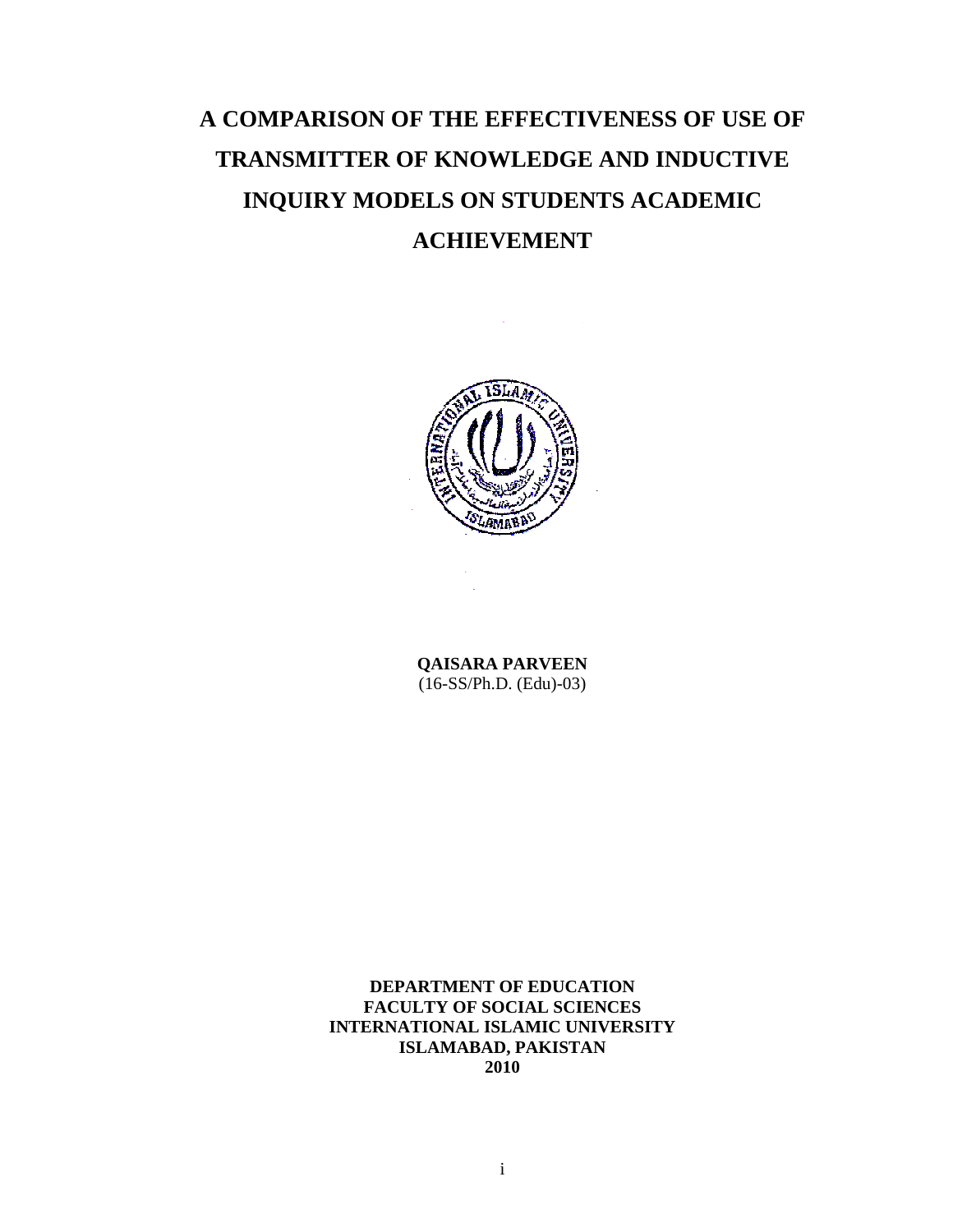# **A COMPARISON OF THE EFFECTIVENESS OF USE OF TRANSMITTER OF KNOWLEDGE AND INDUCTIVE INQUIRY MODELS ON STUDENTS ACADEMIC ACHIEVEMENT**

**BY** 

**QAISARA PARVEEN**  (16-SS.Ph.D. (Edu)-03)

A thesis submitted in partial fulfillment of the requirements for the degree of

> **Doctor of Philosophy**  in **Education**

**DEPARTMENT OF EDUCATION FACULTY OF SOCIAL SCIENCES INTERNATIONAL ISLAMIC UNIVERSITY ISLAMABAD, PAKISTAN 2010**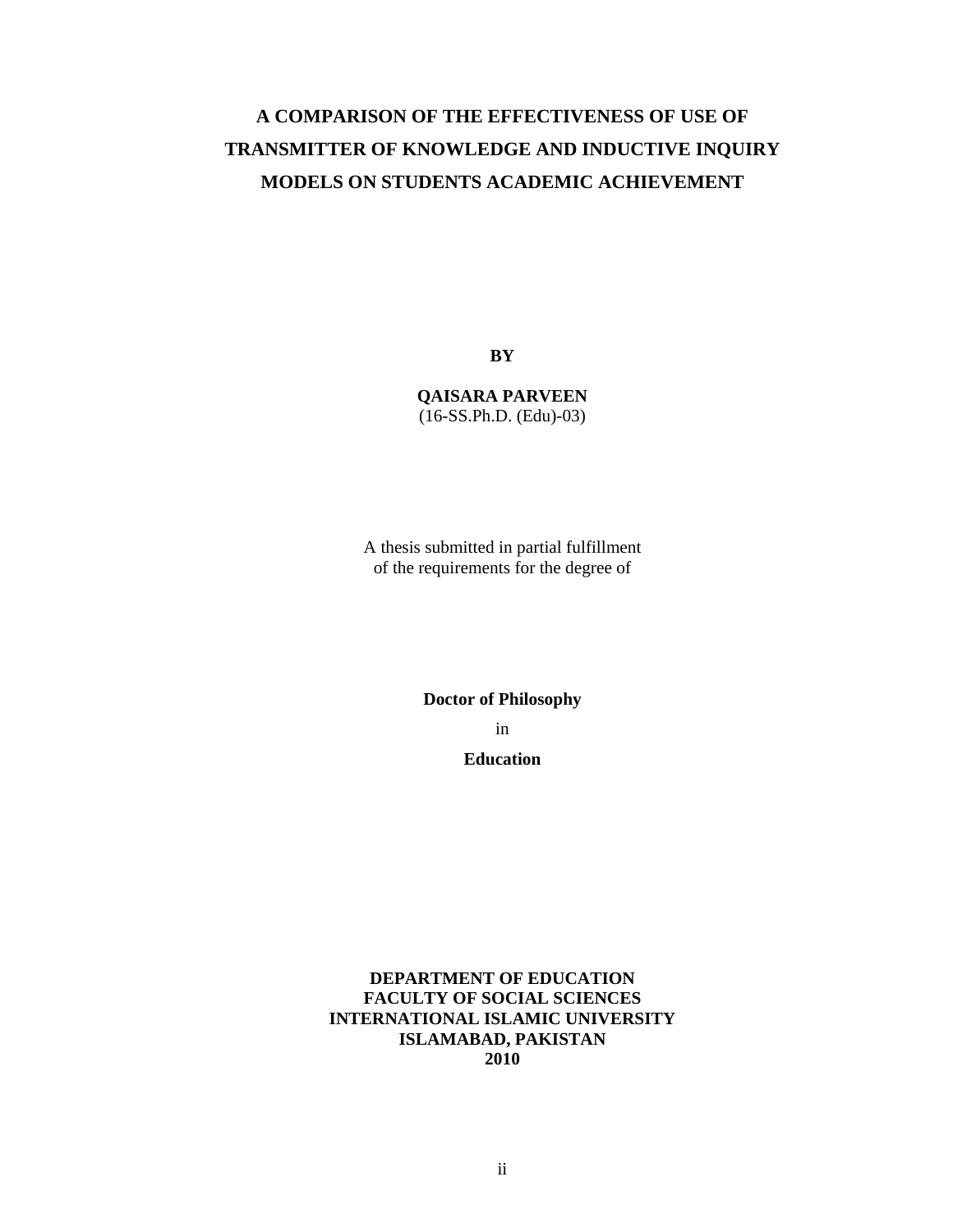# **APPROVAL SHEET**

# **A COMPARISON OF THE EFFECTIVENESS OF USE OF TRANSMITTER OF KNOWLEDGE AND INDUCTIVE INQUIRY MODELS ON STUDENTS ACADEMIC ACHIEVEMENT**

**BY QAISARA PARVEEN**  (16-SS.Ph.D. (Edu)-03)

Accepted by the Department of Education, Faculty of Social Sciences, International Islamic University Islamabad, in the partial fulfillment of the award of the degree of "**DOCTOR OF PHILOSOPHY IN EDUCATION**"

> Supervisor: (**Dr. Lt Col (R) Manzoor Arif**)

Internal Examiner: **( Dr. A. R Saghir )** 

External Examiner: **( Prof. Dr. Rehana Masrur )** 

External Examiner: **( Dr. Ayesha Akbar )** 

Department of Education, Faculty of Social Sciences, Islamabad Islamabad

#### **Head Dean**

International Islamic University, International Islamic University,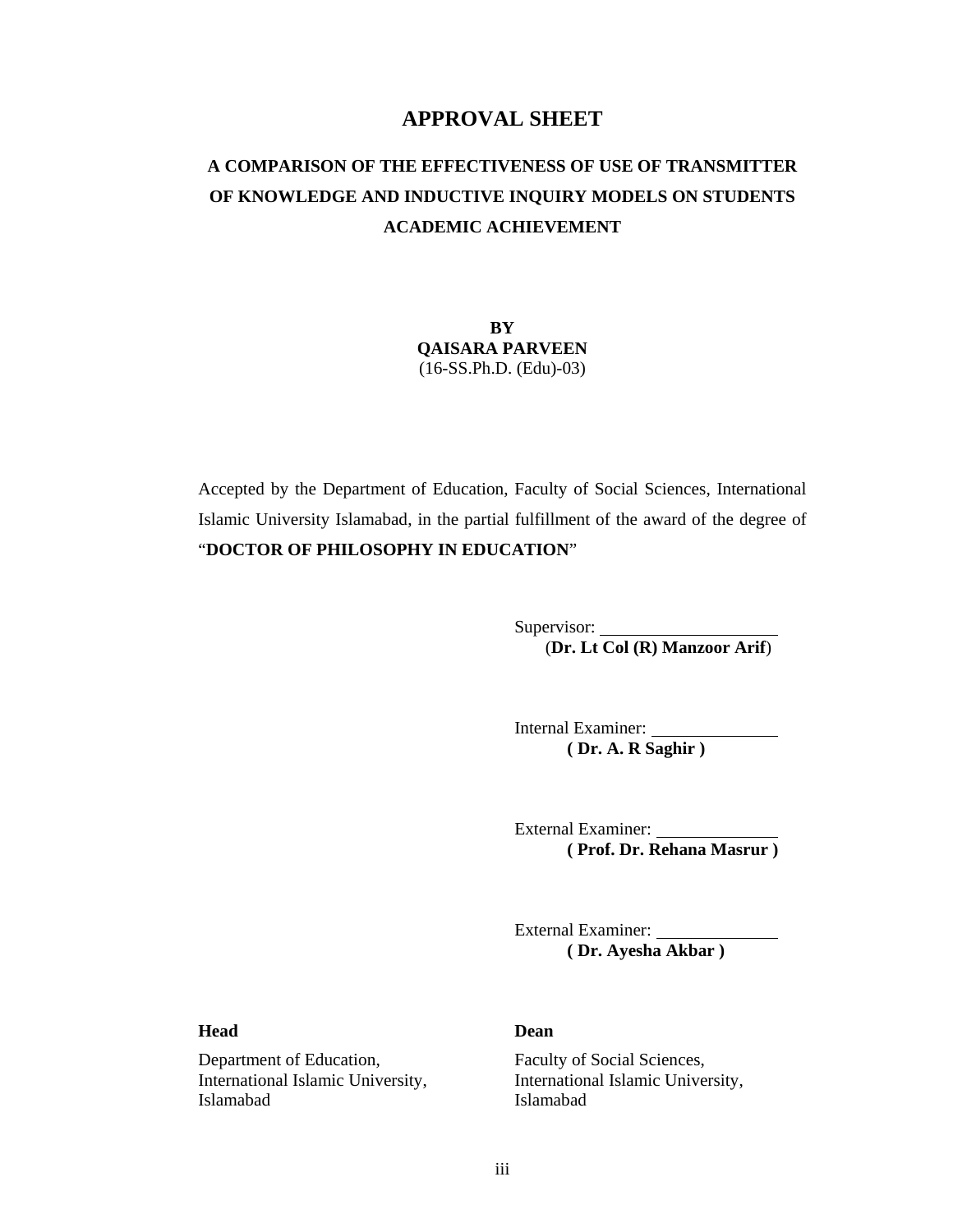# **DEDICATED TO MY FATHER**

Who was always a source of inspiration and symbol of dedicated hard work for me and will always remain to me.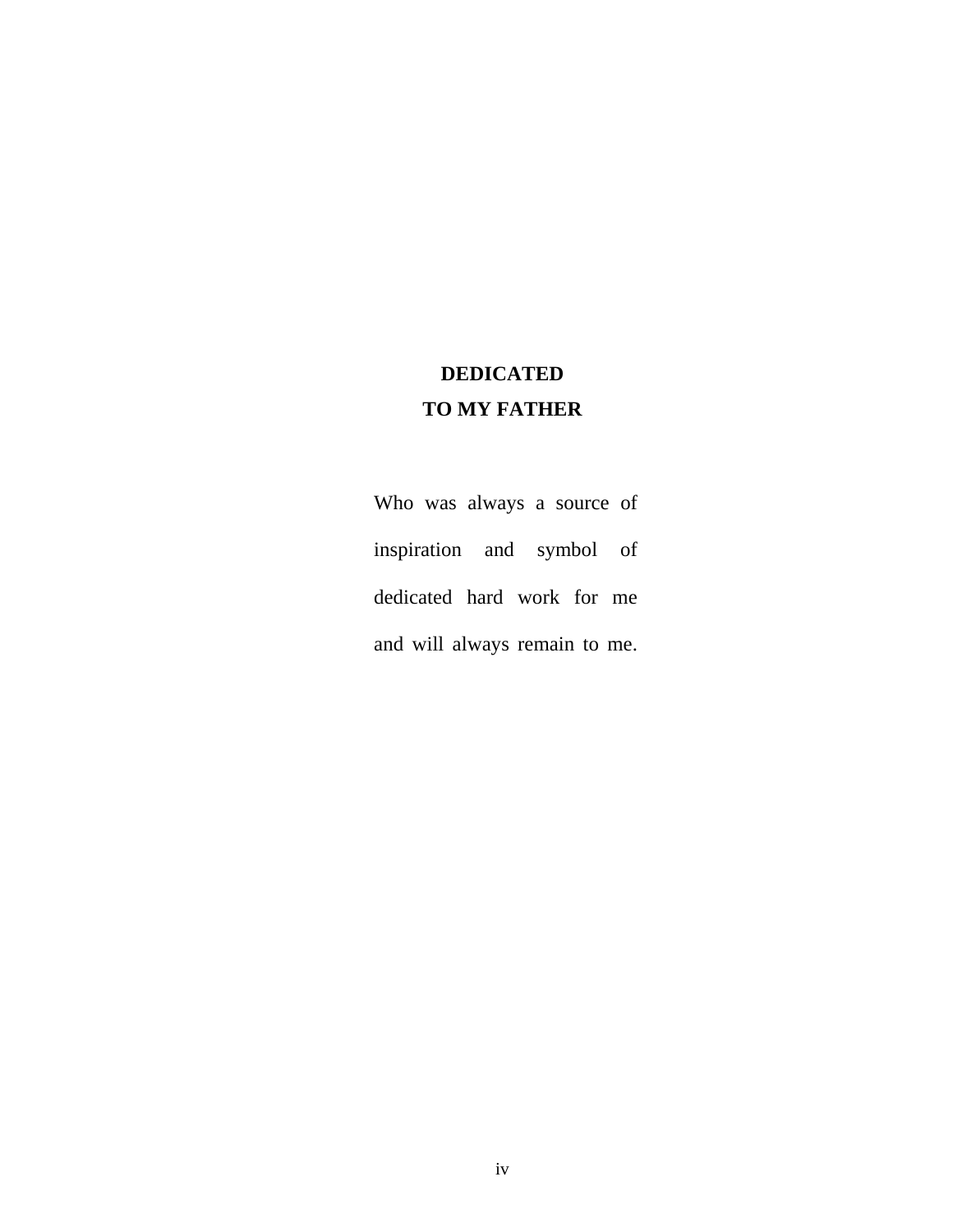# **CONTENTS**

 **PAGE NO** 

| Acknowledgement    |                                          |                |
|--------------------|------------------------------------------|----------------|
| <b>CHAPTER I:</b>  | <b>INTRODUCTION</b>                      | $\mathbf{1}$   |
| 1.1                | STATEMENT OF THE PROBLEM                 | $\overline{4}$ |
| 1.2                | OBJECTIVES OF THE STUDY                  | 5              |
| 1.3                | HYPOTHESES OF THE STUDY                  | 5              |
| 1.4                | DELIMITATION OF THE STUDY                | 6              |
| 1.5                | SIGNIFICANCE OF THE STUDY                | 7              |
| 1.6                | METHODOLOGY                              | 8              |
|                    | 1.6.1<br>Population                      | 8              |
|                    | 1.6.2<br>Sample                          | 8              |
|                    | 1.6.3<br><b>Research Instrument</b>      | 9              |
|                    | 1.6.4 Material                           | 9              |
|                    | 1.6.5 Experiment                         | 10             |
|                    | 1.6.6<br>Procedure                       | 10             |
| 1.7                | <b>DATA ANALYSIS</b>                     | 11             |
| 1.8                | OPERATIONAL DEFINITION                   | 11             |
|                    | Academy Achievement of Students<br>1.8.1 | 11             |
|                    | 1.8.2 Advance Organizer                  | 12             |
|                    | 1.8.3 Content Validity                   | 12             |
|                    | 1.8.4<br>Effectiveness                   | 12             |
|                    | 1.8.5 Reliability                        | 12             |
| <b>CHAPTER II:</b> | REVIEW OF RELATED LITERATURE             | 13             |
| 2.1                | WHAT IS LEARNING?                        | 13             |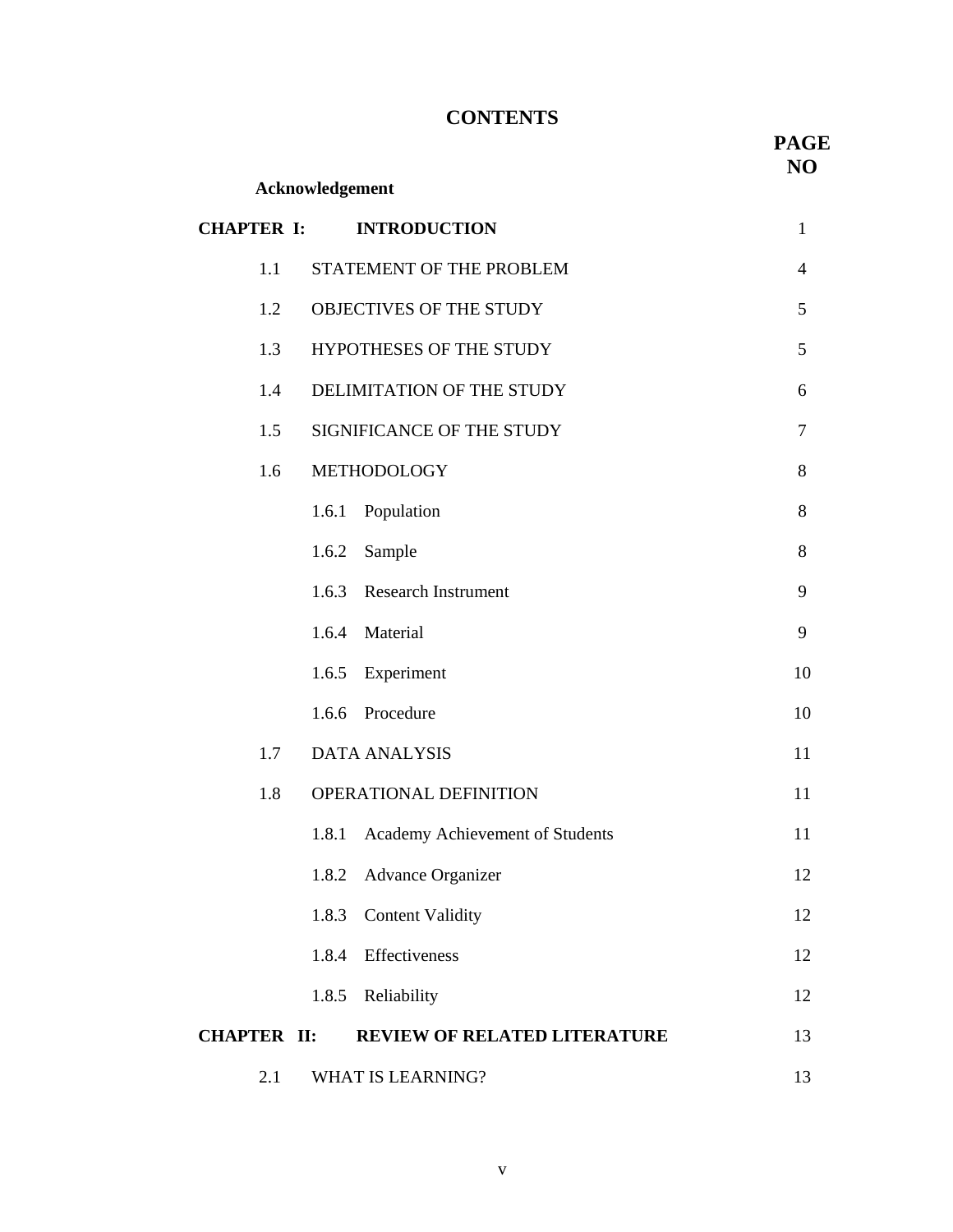| 2.2 | PRINCIPLES OF LEARNING<br>15                        |    |  |  |
|-----|-----------------------------------------------------|----|--|--|
| 2.3 | WHAT IS TEACHING?                                   |    |  |  |
| 2.4 | CONDITIONS<br>OF<br>TEACHING<br>AND LEARNING        | 24 |  |  |
|     | <b>PROCESS</b>                                      |    |  |  |
|     | <b>Signal Learning Structure</b><br>2.4.1           | 25 |  |  |
|     | Chain Learning Structure<br>2.4.2                   | 26 |  |  |
|     | Multiple Discrimination Learning Structure<br>2.4.3 |    |  |  |
|     | <b>Concept Learning Structure</b><br>2.4.4          | 27 |  |  |
|     | 2.4.5 Principle Learning Structure                  | 27 |  |  |
| 2.5 | LEVELS OF TEACHING LEARNING PROCESS                 | 27 |  |  |
|     | 2.5.1<br>Autonomous Level                           | 28 |  |  |
|     | Memory Level<br>2.5.2                               | 28 |  |  |
|     | <b>Understanding Level</b><br>2.5.3                 | 29 |  |  |
|     | Reflective Level<br>2.5.4                           | 29 |  |  |
| 2.6 | PRINCIPLES OF TEACHING<br>29                        |    |  |  |
| 2.7 | TECHNIQUES OF TEACHING<br>30                        |    |  |  |
|     | Academic Learning Time<br>2.7.1                     | 30 |  |  |
|     | 2.7.2 Use of Reinforcement                          | 31 |  |  |
|     | <b>Cues and Feedback</b><br>2.7.3                   | 31 |  |  |
|     | Cooperative Learning<br>2.7.4                       | 31 |  |  |
|     | <b>Classroom Morale</b><br>2.7.5                    | 32 |  |  |
|     | <b>Higher Order Questions</b><br>2.7.6              | 32 |  |  |
|     | <b>Advance Organizers</b><br>2.7.7                  | 33 |  |  |
| 2.8 | WHAT IS MODEL OF TEACHING?                          | 36 |  |  |
| 2.9 | <b>ELEMENTS OF A MODELS</b>                         | 38 |  |  |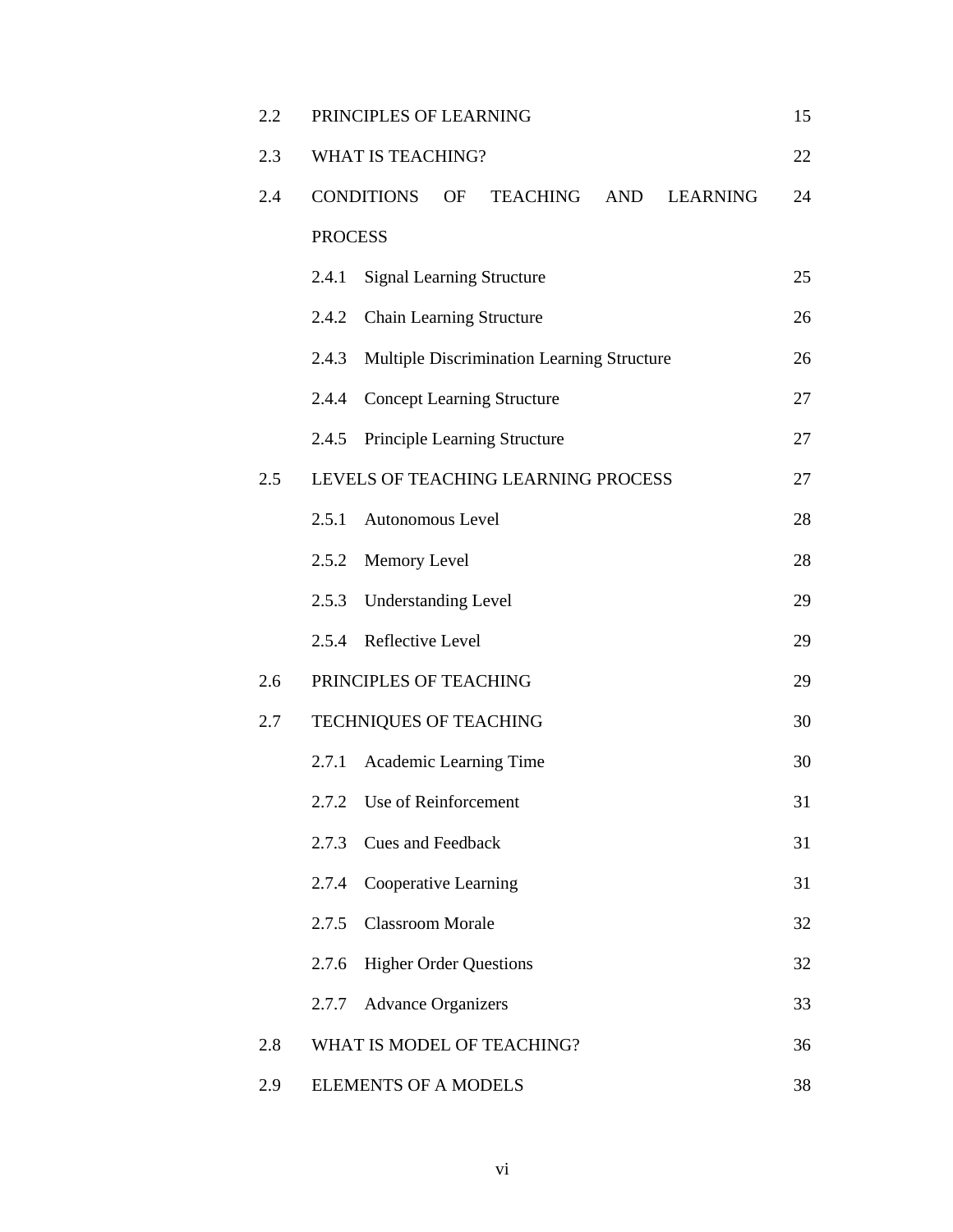| 2.10 | CHARACTERISTICS OF A MODEL OF TEACHING         | 39 |
|------|------------------------------------------------|----|
|      | 2.10.1 Scientific Procedure                    | 39 |
|      | 2.10.2 Specification of Learning Outcomes      | 39 |
|      | 2.10.3 Specification of the Environment        | 39 |
|      | 2.10.4 Criterion of Performance                | 40 |
|      | 2.10.5 Specification of Operations             | 40 |
| 2.11 | FUNCTIONS OF A MODEL OF TEACHING               | 40 |
|      | 2.11.1 Guidance                                | 40 |
|      | 2.11.2 Developing Curriculum                   | 40 |
|      | 2.11.3 Specification of Instructional Material | 40 |
|      | 2.11.4 Improvement in Teaching                 | 41 |
| 2.12 | ASSUMPTIONS OF MODELS OF TEACHING              | 41 |
| 2.13 | <b>FAMILIES OF MODELS</b>                      | 41 |
|      | 2.13.1 Information Processing Models           | 41 |
|      | 2.13.2 Social Interaction Models               | 42 |
|      | 2.13.3 Personal Models                         | 42 |
|      | 2.13.4 Behavior Modification Models            | 43 |
|      | 2.14 IMPORTANT MODELS OF TEACHING              | 43 |
|      | 2.13.1 Advance Organizer Model                 | 44 |
|      | 2.14.2 Mastery Learning Model (MLM)            | 45 |
|      | 2.14.3 Inquiry Training Model                  | 45 |
|      | 2.14.4 Concept Attainment Model                | 47 |
|      | 2.14.4.1 Applicability of the model            | 47 |
|      | 2.14.5 Glasser's Model                         | 48 |
|      | 2.14.6 Carroll's Model                         | 48 |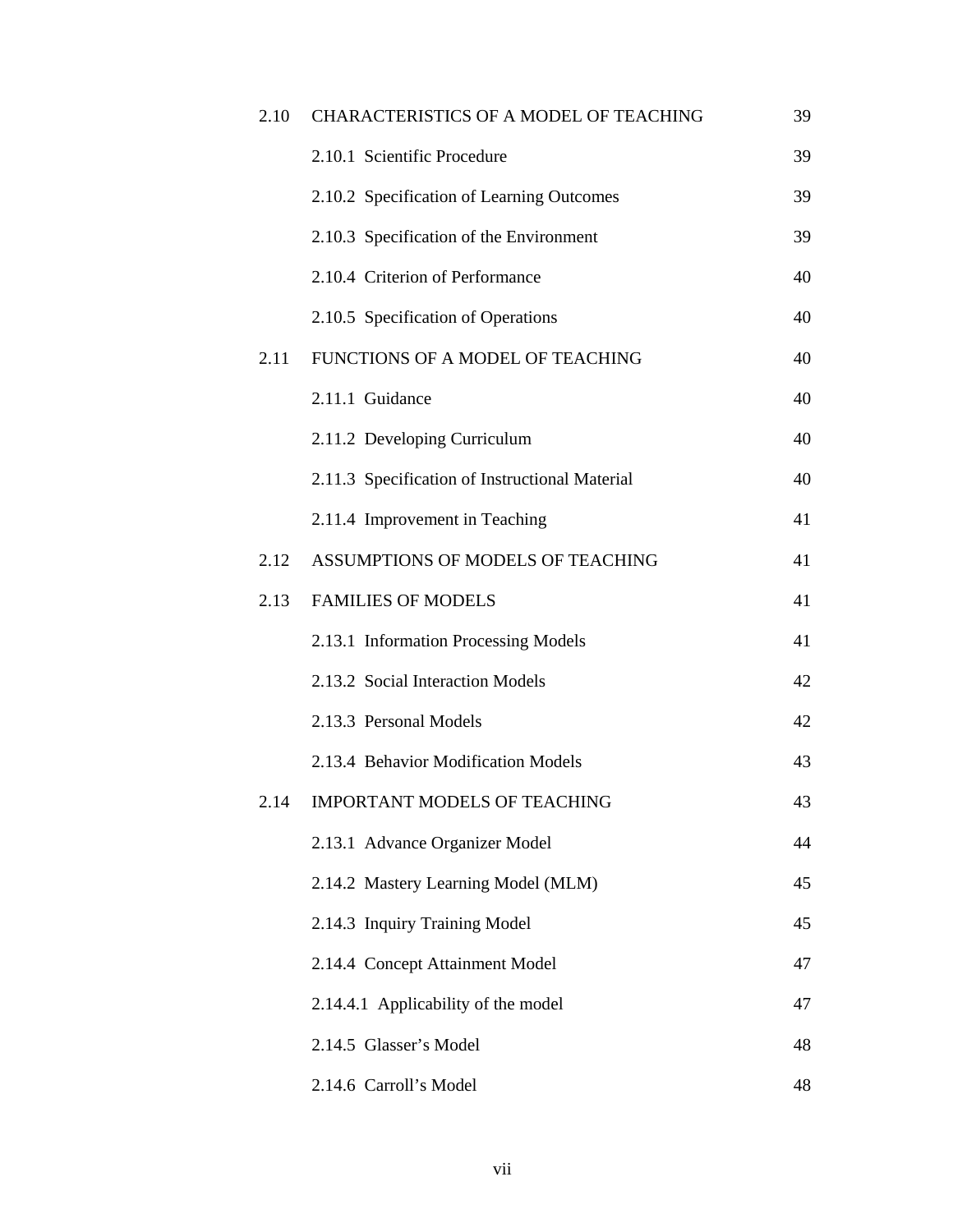|                     | 2.14.7 Jesuit Model                                                                                                                                   | 49 |
|---------------------|-------------------------------------------------------------------------------------------------------------------------------------------------------|----|
|                     | 2.14.8 Jurisprudential Inquiry Model (JIM)                                                                                                            | 50 |
|                     | 2.14.9 Synetics Model                                                                                                                                 | 50 |
| 2.15                | EFFECTIVENESS OF DIRECT INSTRUCTIONAL MODEL                                                                                                           | 50 |
| 2.16                | TRANSMITTER OF KNOWLEDGE MODEL                                                                                                                        | 53 |
|                     | 2.16.1 Salient Features of Transmitter of Knowledge Model                                                                                             | 57 |
| 2.17                | INDUCTIVE INQUIRY MODEL                                                                                                                               | 60 |
|                     | 2.17.1 Salient Features of Inductive Inquiry Model                                                                                                    | 65 |
| 2.18                | INTERPERSONAL LEARNING MODEL                                                                                                                          | 67 |
| 2.19                | <b>CONVENTIONAL TEACHING</b>                                                                                                                          | 68 |
| 2.20                | <b>DIFFERENCES</b><br>AMONG<br><b>THE</b><br><b>TRANSMITTER</b><br><b>OF</b><br>KNOWLEDGE MODEL, INDUCTIVE INQUIRY MODEL<br>AND CONVENTIONAL TEACHING | 69 |
| 2.21                | <b>EXPERIMENTAL DESIGN</b>                                                                                                                            | 71 |
|                     | 2.21.1 What is Experiment                                                                                                                             | 71 |
|                     | 2.21.2 Threats to Experimental Validity                                                                                                               | 72 |
|                     | 2.21.3 Threats to Internal Validity                                                                                                                   | 73 |
|                     | 2.21.4 Threats to External Validity                                                                                                                   | 74 |
|                     | 2.21.5 Experimental Design                                                                                                                            | 75 |
|                     | 2.21.6 Types of Experimental Design                                                                                                                   | 76 |
|                     | 2.21.6.1 Pre-Experimental design                                                                                                                      | 76 |
|                     | 2.21.6.2 True experimental design                                                                                                                     | 78 |
| 2.22                | REVIEW OF RELATED RESEARCH STUDIES                                                                                                                    | 83 |
| <b>CHAPTER III:</b> | <b>RESEARCH METHODOLOGY</b>                                                                                                                           | 97 |
| 3.1                 | <b>POPULATION</b>                                                                                                                                     | 97 |
| 3.2                 | <b>SAMPLE</b>                                                                                                                                         | 97 |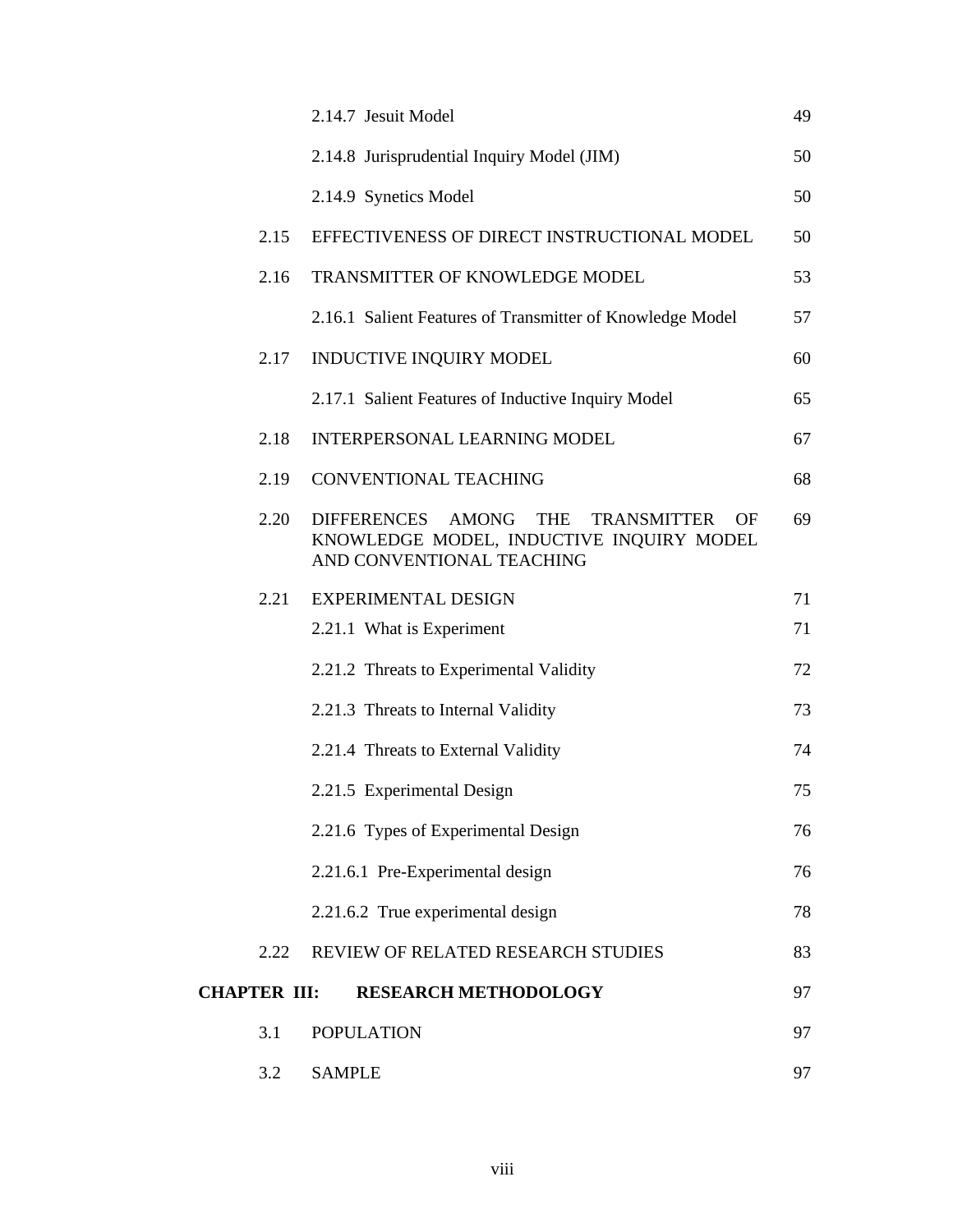|                    | 3.3 | RESEARCH INSTRUMENT                                          | 98  |
|--------------------|-----|--------------------------------------------------------------|-----|
|                    | 3.4 | <b>MATERIAL</b>                                              | 99  |
|                    | 3.5 | <b>EXPERIMENT</b>                                            | 101 |
|                    | 3.6 | <b>PROCEDURE</b>                                             | 101 |
|                    | 3.7 | ANALYSIS OF DATA                                             | 103 |
| <b>CHAPTER IV:</b> |     | PRESENTATION AND ANALYSIS OF DATA                            | 108 |
| <b>CHAPTER V:</b>  |     | SUMMARY, FINDINGS, CONCLUSIONS AND<br><b>RECOMMENDATIONS</b> | 120 |
|                    | 5.1 | <b>SUMMARY</b>                                               | 120 |
|                    | 5.2 | <b>FINDINGS</b>                                              | 121 |
|                    | 5.3 | <b>CONCLUSIONS</b>                                           | 122 |
|                    | 5.4 | <b>LIMITATIONS OF THE STUDY</b>                              | 123 |
|                    | 5.5 | <b>RECOMMENDATIONS</b>                                       | 124 |
|                    |     | <b>BIBLIOGRAPHY</b>                                          | 127 |
|                    |     | <b>APPENDICES</b>                                            | 136 |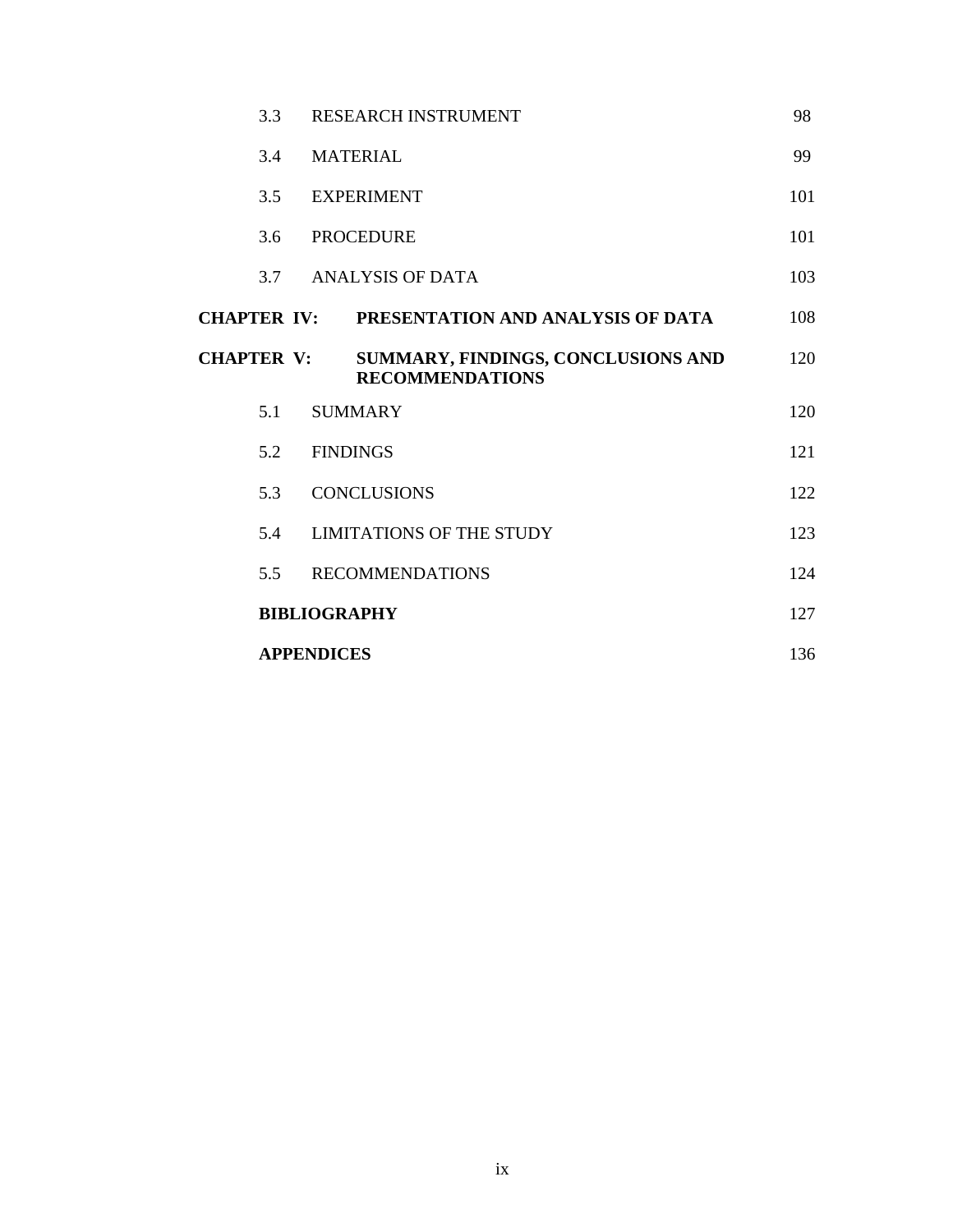# **LIST OF TABLES**

| S <sub>NO</sub> | TITLE                                                                | <b>PAGE</b><br>N <sub>O</sub> |
|-----------------|----------------------------------------------------------------------|-------------------------------|
| Table 1         | Categories for Flanders interaction analysis                         | 34                            |
| Table 2         | Table of Specifications                                              | 99                            |
| Table 3         | Significance of difference between mean pretest scores of the        | 102                           |
|                 | comparison groups                                                    |                               |
| Table 4         | Mean and standard deviation of pretest scores of two experimental    | 108                           |
|                 | groups and a control group                                           |                               |
| Table 5         | Mean and standard deviation of posttest scores of experimental       | 109                           |
|                 | groups and control group                                             |                               |
| Table 6         | Significance of difference between mean posttest scores of the       | 110                           |
|                 | comparison groups                                                    |                               |
| Table 7         | Comparison of the experimental group (i) and experimental group (ii) | 110                           |
|                 | on the mean posttest scores through Scheffe Test.                    |                               |
| Table 8         | Comparison of the experimental group (i) and experimental group (ii) | 111                           |
|                 | on the mean posttest scores through Tukey's w Test.                  |                               |
| Table 9         | Comparison of the experimental group (i) and the control group on    | 112                           |
|                 | the mean posttest scores through Scheffe Test                        |                               |
| Table 10        | Comparison of the experimental group (i) and the control group on    | 112                           |
|                 | the mean posttest scores through Tukey's w Test                      |                               |
| Table 11        | Comparison of the experimental group (ii) and the control group on   | 113                           |
|                 | the mean posttest scores through Scheffe Test                        |                               |
| Table 12        | Comparison of the experimental group (ii) and the control group on   | 113                           |
|                 | the mean posttest scores through Tukey's w Test                      |                               |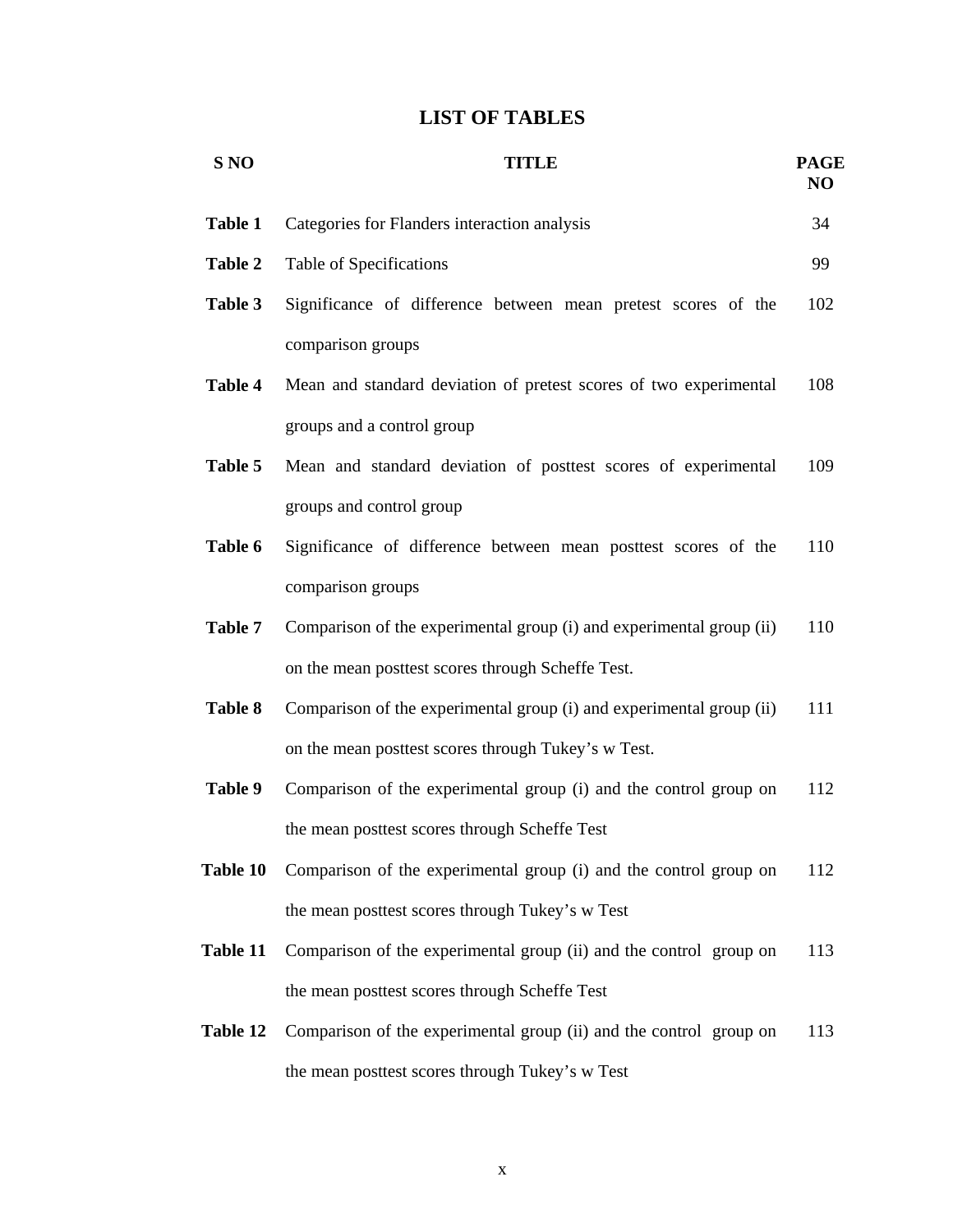### **ABSTRACT**

The study was designed to explore the comparative effectiveness of transmitter of knowledge model and inductive inquiry model on students' academic achievement. The main objectives of the study were to expose each of the two experimental groups to the transmitter of knowledge model and inductive inquiry model respectively and to compare the effectiveness of these models in the teaching of Pakistan Studies. The pretest posttest control group experimental design was chosen for the experiment. It was hypothesized that there would be significant difference between mean achievement scores of the two experimental groups and a control group on the posttest. The population of the study consisted of all the students of  $10<sup>th</sup>$  class studying in the Government High Schools located in Rawalpindi city. The sample of the study consisted of 90 students of  $10<sup>th</sup>$  class studying in Govt. High School DAV College Road, Rawalpindi. They were divided into three groups, each group consisted of 30 students. These groups were formed through matching on the basis of their pretest scores. One of these groups was randomly chosen as control group and other two as experimental groups. The independent variable in the study was model of teaching and the dependent variable was the academic achievement of students. The dependent variable was measured through a self constructed 50-item achievement test that was used both as a pretest as well as a posttest. The experimental groups were exposed to the treatment of teaching models while the control group was provided with conventional teaching. The material used for teaching the experimental groups consisted of the lesson plans prepared in the light of each teaching model according to Hunter's seven planning steps. After the treatment of eight weeks duration, the obtained data was analyzed by using the statistical techniques such as mean, standard deviation, coefficient of variation, simple analysis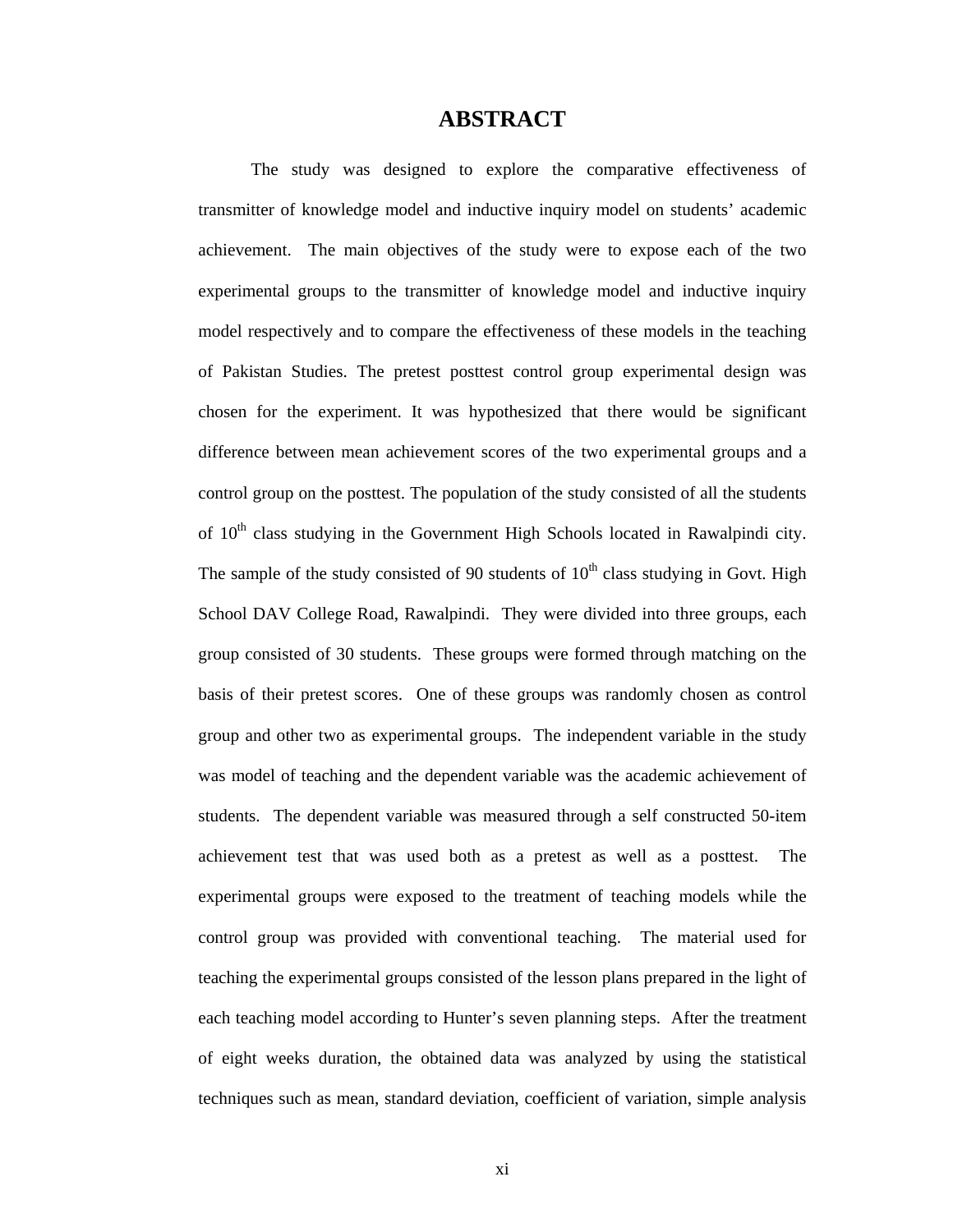of variance Scheffe test and Tuckey's test in order to find out whether the difference in the mean achievement score of the comparison groups was statistically significant. The level of significance used in the study was .05. The main results of the study confirmed the research hypotheses. It was, therefore, concluded that students taught through inductive inquiry model showed superior achievement than those students taught through transmitter of knowledge model and through conventional teaching. The study results are in line with previous studies conducted by Schaffer's (1989) Farrell and Hesketh's (2000) but the results do not support the results of Nagata (1995), Rose and Fong (1997), Kalia (2005), Nina Panjunan (2007), Patrick and Elizabeth (2008).

 Though results of present study need further confirmation, it is recommended that inductive inquiry model may tentatively be used by teachers of social studies while teaching the subject to secondary classes. Therefore, in future studies a blend of models may be used because there is no single model which is exclusively best for teaching all the subjects at all levels to all students.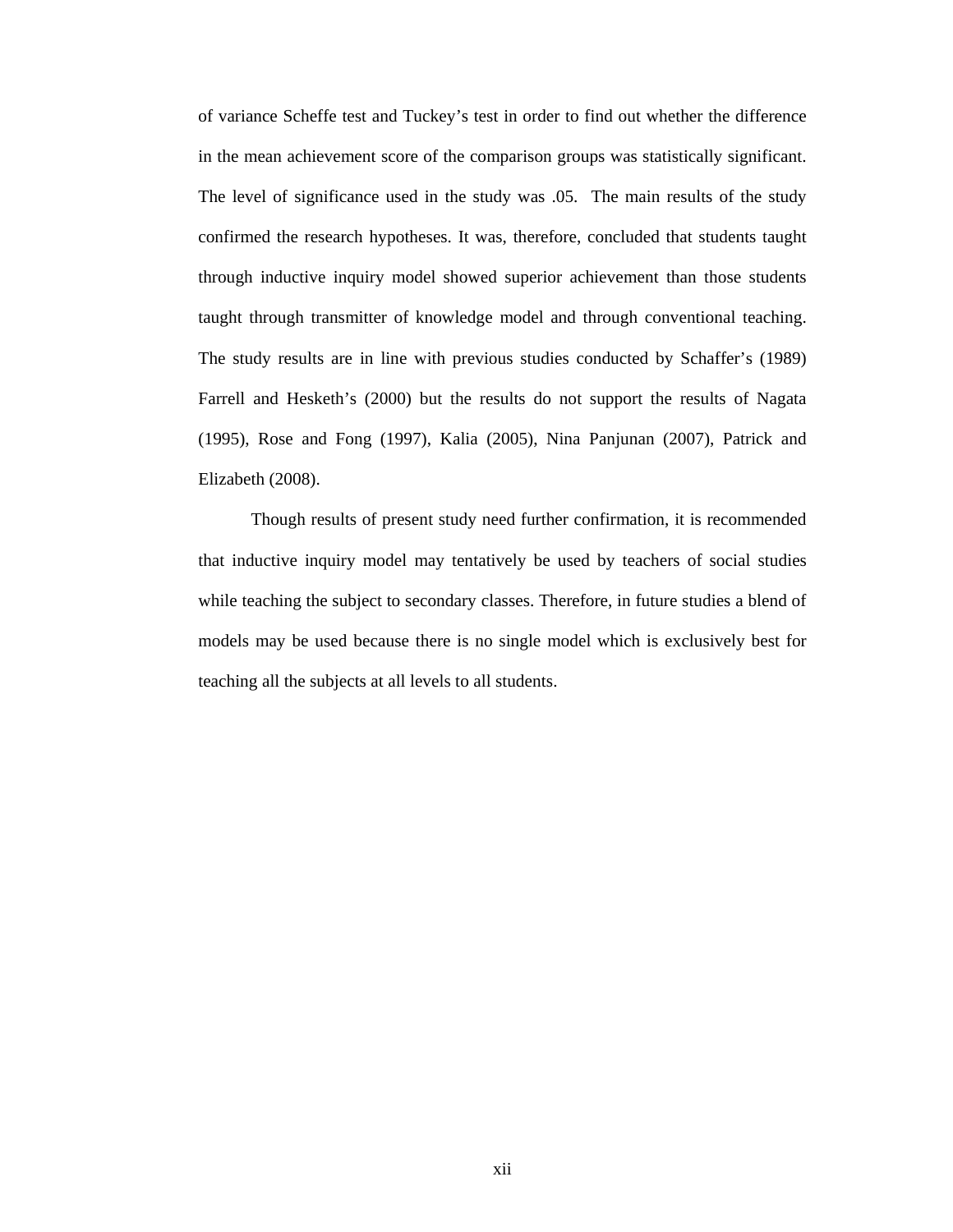## **ACKNOWLEDGEMENTS**

Thanks to Almighty Allah, the merciful, the beneficent, all embracing Who gave her strength, courage, perseverance and ability to offer this humble contribution towards knowledge. It is honour to express gratitude to her supervisor Dr. Lt Col (R) Manzoor Arif for his kind supervision, continuous encouragement and consistent help allowing her the benefit of his critical comments. Without his cooperation and guidance, this work could not have been completed. His guidance was undoubtedly remarkable in this study.

The researcher is also highly thankful to Chairman, Education Department, Dr. Khalid Hassan Bukhari, Dr. Allaha Rakha Saghir, Dr. Munir Ahmad Kiani, Dr. Rizvi, Dr. Asad Chishti and Sheikh Tariq for their valueable suggestions, enlightened views and encouragement. The investigator is also extremely indebted to Qazi Ikram-Ullah Safdar, Principal Govt. High School DAV College Road, Rawalpindi for allowing her to carry out experimental study in his esteemed institution. She also appreciates the cooperation of all staff members of Govt. High School DAV College Road, Rawalpindi during the experiment. Let her also express her sincere gratitude to her dear brother who had supported her morally and financially during the completion of this thesis. She owes a word of thanks to all her dear class fellows, colleagues and authorities who supported her till the completion of this thesis.

 Thanks are also due for her family for their continuous encouragement for the research work. Prayers of her mother were along with her that played a crucial role in her academic success. The researcher is pleased to extend her warm thanks to Muhammad Ishfaq Mirza, Mrs. Ayesha Iyaz. Mr. Mehboob Elahi, Faheem Imtiaz Bhatti and Maliha Nasir. Undoubtedly, help of the above mentioned people to be completion of this research was not possible.

**QAISARA PARVEEN**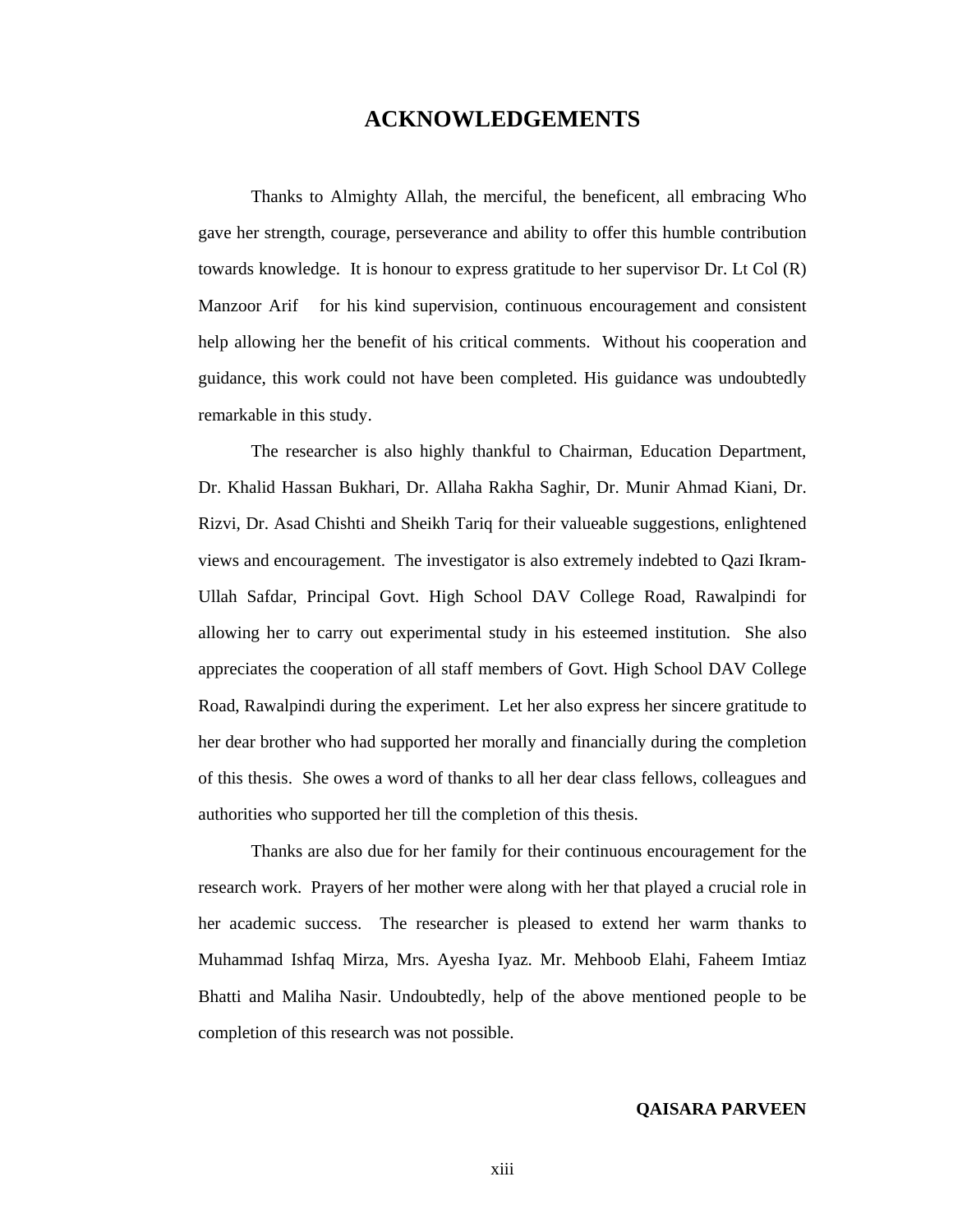#### **CHAPTER 1**

### **INTRODUCTION**

The process of teaching and learning is as old as human beings on the earth. It has been carried out by human beings and even by animals to teach their young ones for successful adjustment in the environment. Teaching, as conventionally understood by a traditional teacher, is just the act of disseminating information to the learner in the classroom. It is generally equated with telling. If we observe traditional classroom teaching, we find that either the teacher is delivering information or one of the students is reading from the text book and other students are silently following him in their own text books. Conventional teaching is simply chalk and talk approach in which students remain passive learners. Instruction is ill organized and rote learning is heavily emphasized. It is simply chalk and talk approach to teaching. Mostly the results of students are not satisfactory due to the presence of this approach. Ever since the beginning of 20th Century, research on teaching has generated useful knowledge about teaching skills, methods and models that can be usefully employed by teachers to promote students learning.

The century old history of research on effective teaching includes three milestones namely, identification of specific teaching skills, integrating these skills into a systematic pattern of instruction and formulation of general models of instruction. Walberg (1986) identified seven skills of effective teaching on the basis of his meta-analysis. These include use of academic learning time, reinforcement, cues and feedback, cooperative learning, classroom morale, higher order questions and advance organizers.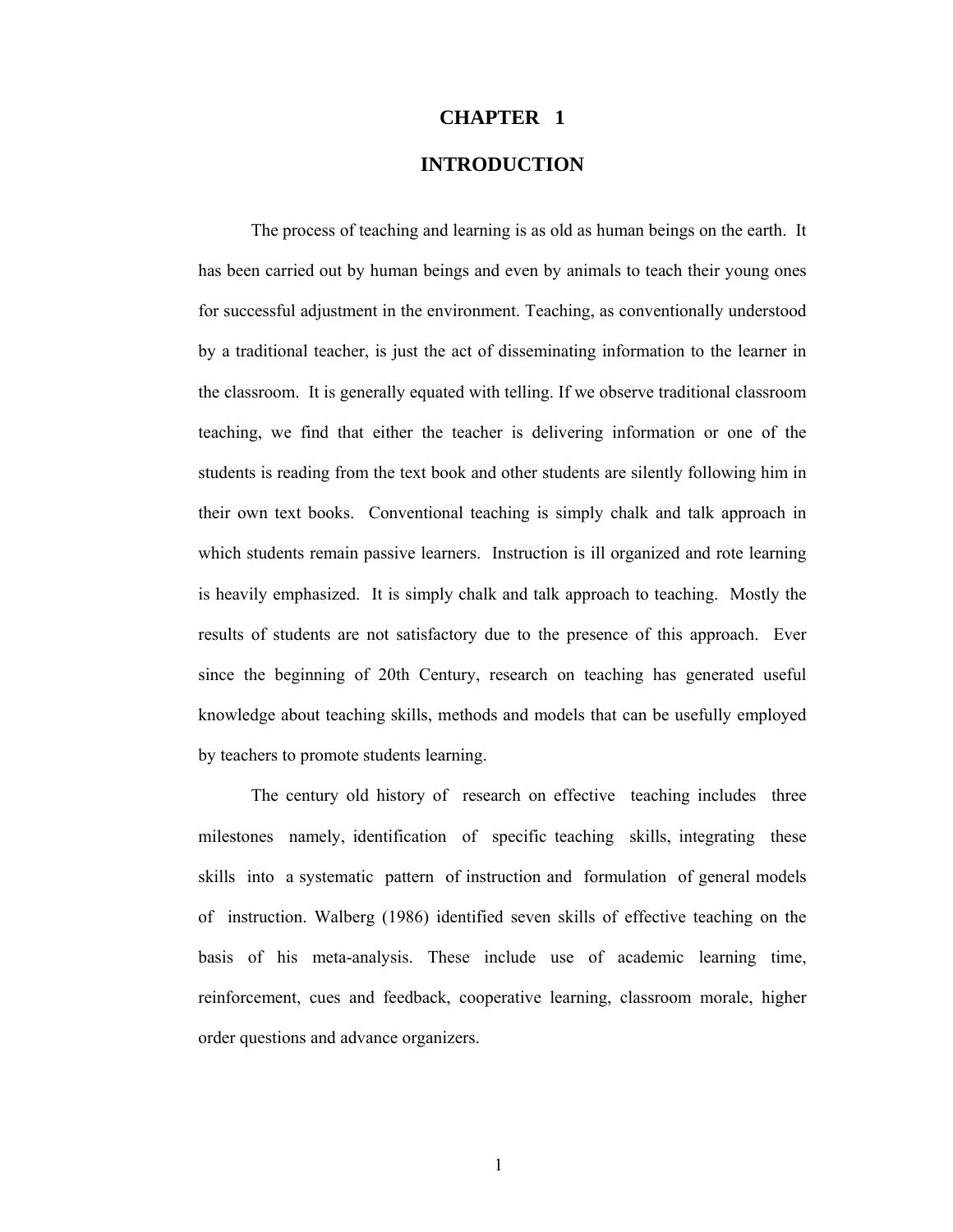According to Sprinthall and Sprinthall (1990), one of the weaknesses of such a meta-analysis as Walberg's is that the skills do not depict actual patterns of teaching. The analysis of instruction developed by Flanders shows how these elements fit together in actual classroom interaction. Teaching elements have also been combined into general models of teaching. A model is a cluster of strategies that is logically consistent with a certain set of assumptions about how students learn the best. Sprinthall and Sprinthall have simplified research generated teaching modes into three models namely, transmitter of knowledge model, inductive inquiry model and intrapersonal model. Transmitter of knowledge model emphasizes the need to give pupils basic facts and information before they can be expected to think for themselves. They must learn what is already known before they can come up with any new ideas that might fit in with the existing knowledge. The main characteristic of this model is the high degree of structure employed. In this model, the teacher uses advance organizers and the model emphasizes the fifth category (lecturing) of Flanders interaction analysis. The teaching model of inductive inquiry emphasizes discovery of concepts through the process of inquiry. The inductive model is another model is associated with this model relies on Flanders' category four (asking open ended questions), categories two (encouraging or praising) and three (using and building upon student ideas).

Inquiry is the active pursuit of meaning involving thought process that changes experience to bits of knowledge. When we see a strange object, for example, we may be puzzled about what it is, what it is made of, what it is used for, how it came into being and so forth. To find answers of these questions we might examine the object closely, subject it to certain facts, compare it with other more familiar objects or ask people about it and, for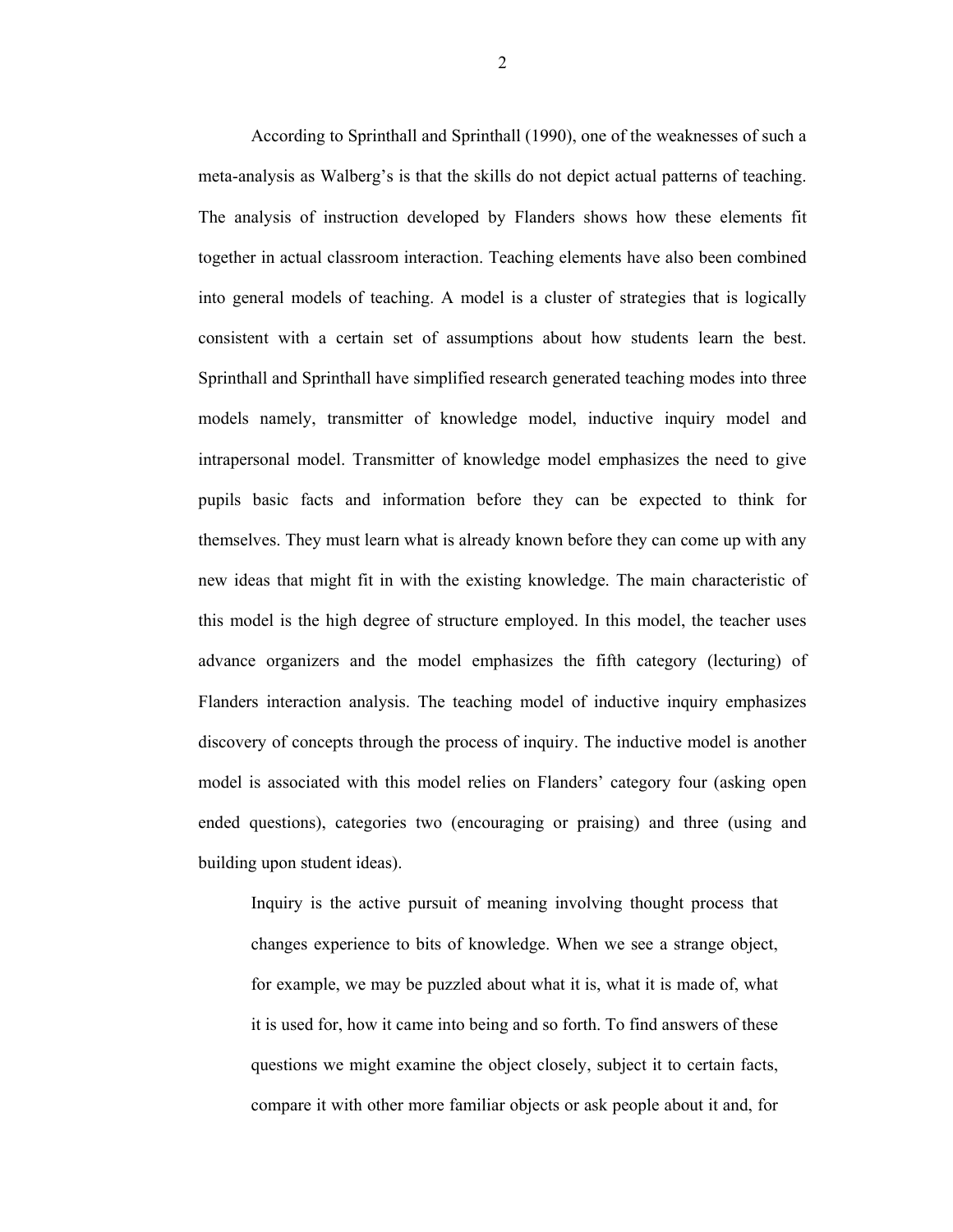a time, our searching would be aimed at finding out whether any of these theories made sense. All these activities such as observing, theorizing, experimenting, theory testing is part of enquiry. The purpose of the activity is to gather enough information to put together theories that will make new experiences less strange and more meaningful (Suchman, 1964).

It is certain that helping students to develop the ability to think is a major goal of social studies education. One can claim that inquiry does facilitate the development of this enlightening skill (Fair and Kachaturoff, 1988).

Interpersonal model is neither concerned with disseminating information nor does it worry about understanding concepts. It is primarily concerned with human interaction. Sprinthall and Sprinthall (1990) are of the view that teaching and learning can't be exclusively explained by the element of love alone, the quality of pupil teacher relationship is necessary but insufficient as a teaching model.

Both the Transmitter of knowledge model and inductive inquiry model are important and each model has assets as well as liabilities that are appropriate for the attainment of particular kind of objectives by specific type of students.

Over the past several years, social studies has become a more visible school subject, and the conception of learning social studies has evolved from doing and knowing to experiencing and making meaning. The tacit and piecemeal curriculum that has long characterized the social studies classroom seems to be gradually giving way to more coherent and integrated set of objectives, benchmarks and performance indicators. This approach is goal oriented with an emphasized on learner outcomes: the knowledge, skills, attitudes, values and dispositions to action that teachers wish to develop in students (Alleman and Brophy, 1999, p 334).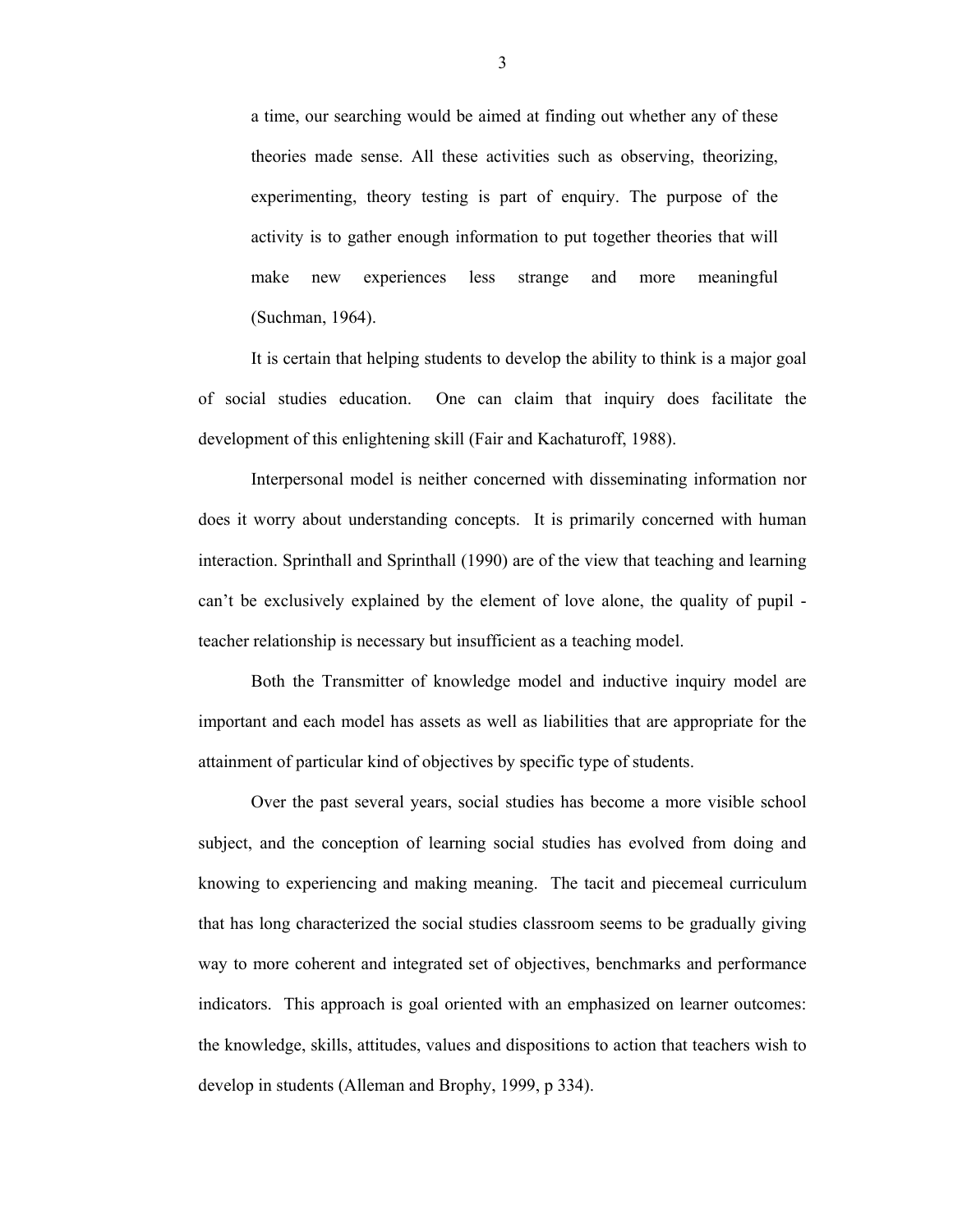The subject of social studies is taught in Pakistan school upto  $8<sup>th</sup>$  class but in secondary classes the subject of Pakistan studies is included in the curriculum in place of social studies.

The subject of Pakistan studies, containing comprehensive information and material on freedom struggle of the Muslims of the subcontinent and history of Pakistan has been introduced for intermediate, B.A, B.Sc, Engineering, Medical, Commerce and Law students. The major purpose of introducing this subject on all levels of education is to inform the young generation of Pakistan about the freedom struggle and the sacrifices which their forefathers gave to achieve independence for them. The subject of Pakistan studies also aims at unveiling the sacrifices which the million of Muslims of the subcontinent, gave for the accomplishment of Pakistan, under the dynamic, dauntless and sincere leadership of the Quaid-e-Azam (Ikram and Ali, 1990).

#### **1.1 STATEMENT OF THE PROBLEM**

Models of teaching are gaining popularity throughout the world of education and are being applied for teaching various subjects at the elementary, secondary and college level. These models either in isolation or in combination, intentionally or unintentionally, might be under some use in our educational institutions but a systematic enquiry into their deliberate use and the effect of them, upon student's learning and achievement has least been explored into. The systematic studies to compare the effectiveness of these models in isolation and in combination have perhaps not been carried out in Pakistan.

Therefore, the research on teaching effectiveness generally follows the paradigm of comparing one method of teaching with another. In this study, the same

4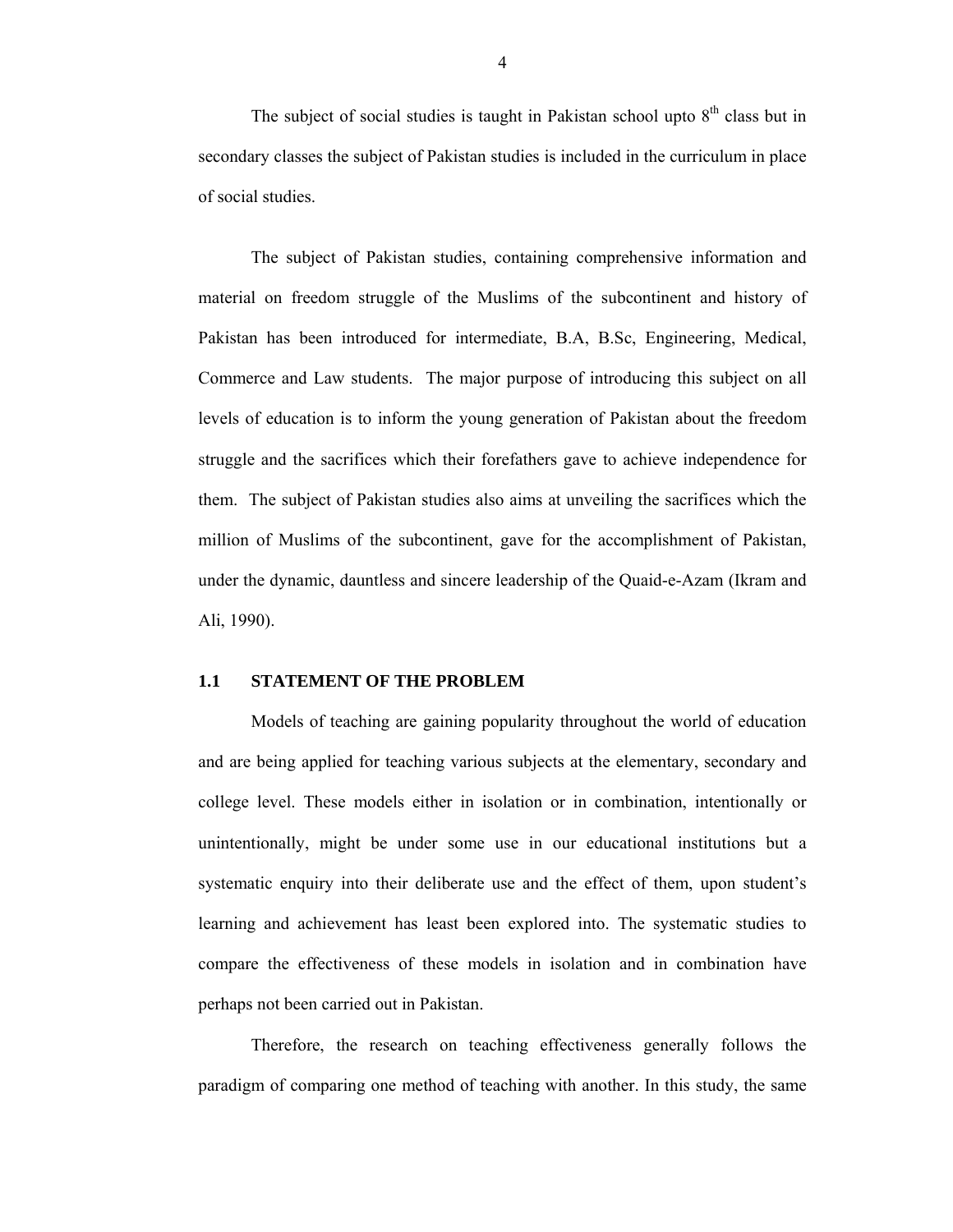paradigm was followed by comparing effectiveness of transmitter of knowledge model with inductive inquiry model.

The researcher intended to investigate the effectiveness of use of transmitter of knowledge model and inductive inquiry model on students' academic achievement.

#### **1.2 OBJECTIVES OF THE STUDY**

The main objectives of the study were:

- 1. To compare the academic achievement of experimental groups taught through transmitter of knowledge model and inductive inquiry model on their post test scores.
- 2. To compare the academic achievement of experimental group taught through transmitter of knowledge model and control group taught through conventional teaching on their post test scores.
- 3. To compare the academic achievement of experimental group taught through the inductive inquiry model and the control group taught through conventional teaching on their post test scores.

#### **1.3 HYPOTHESES OF THE STUDY**

The alternative hypotheses of the study were as follows:

1. There is significant difference between the mean post-test achievement scores of the experimental groups taught through transmitter of knowledge model and inductive enquiry model and control group taught through the conventional teaching.

2. There is significant difference between the mean post-test achievement scores of students taught through the transmitter of knowledge model and inductive enquiry model.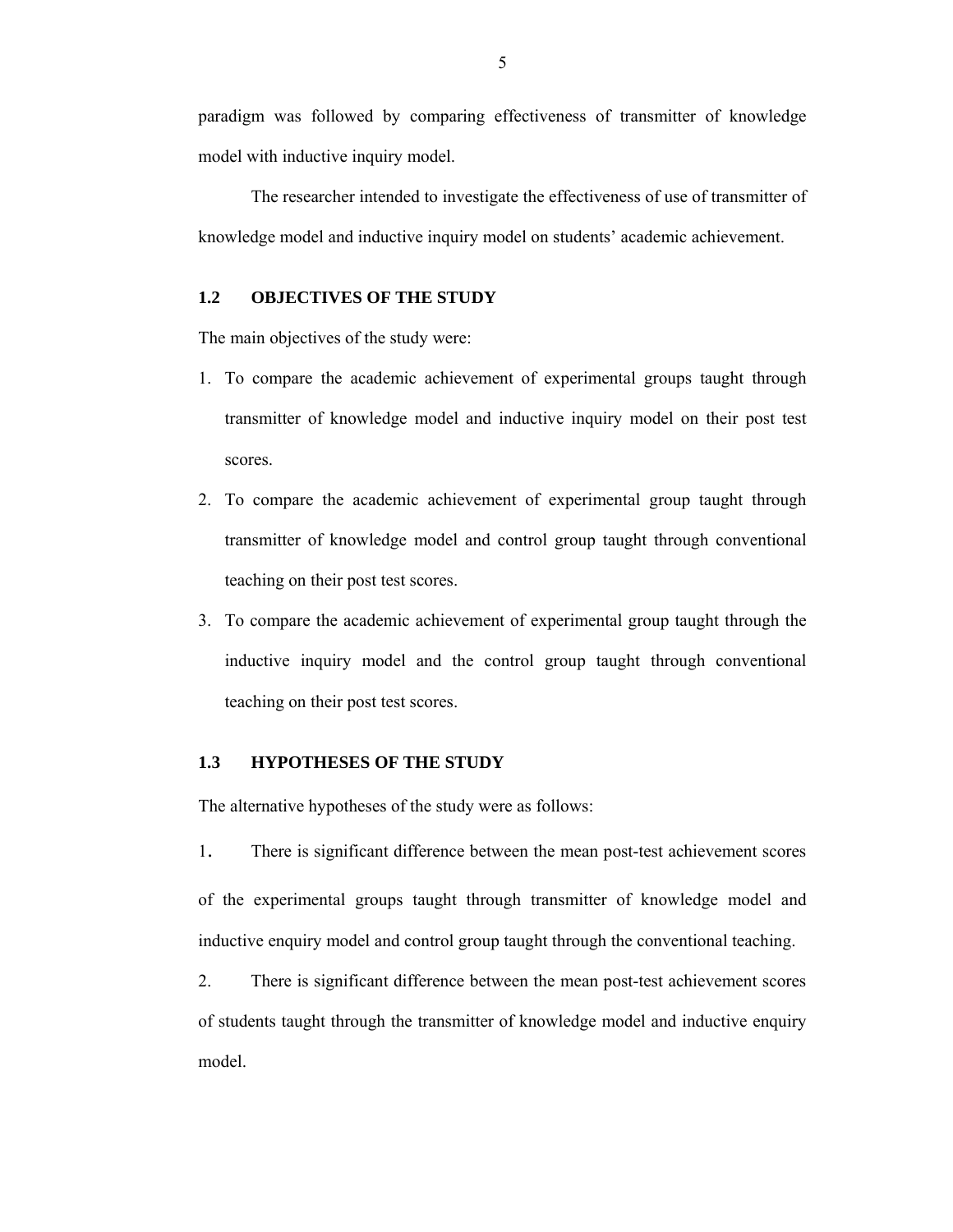3. There is significant difference between the mean posttest achievement scores of students taught through the transmitter of knowledge model and those students taught through conventional teaching.

4. There is significant difference between the mean posttest achievement scores of students taught through the inductive inquiry model and those students taught through conventional teaching.

The above alternative hypotheses were tested through the following null hypotheses:

1. There is no significant difference between the mean post-test achievement scores of the experimental groups taught through transmitter of knowledge model and inductive enquiry model and control group taught through the conventional teaching.

2. There is no significant difference between the mean post-test achievement scores of students taught through the transmitter of knowledge model and inductive enquiry model.

3. There is no significant difference between the mean posttest achievement scores of students taught through the transmitter of knowledge model and those students taught through conventional teaching.

4. There is no significant difference between the mean posttest achievement scores of students taught through the inductive inquiry model and those students taught through conventional teaching.

#### **1.4 DELIMITATIONS OF THE STUDY**

The study was delimited to:

1. Only one boy's school of the Rawalpindi city.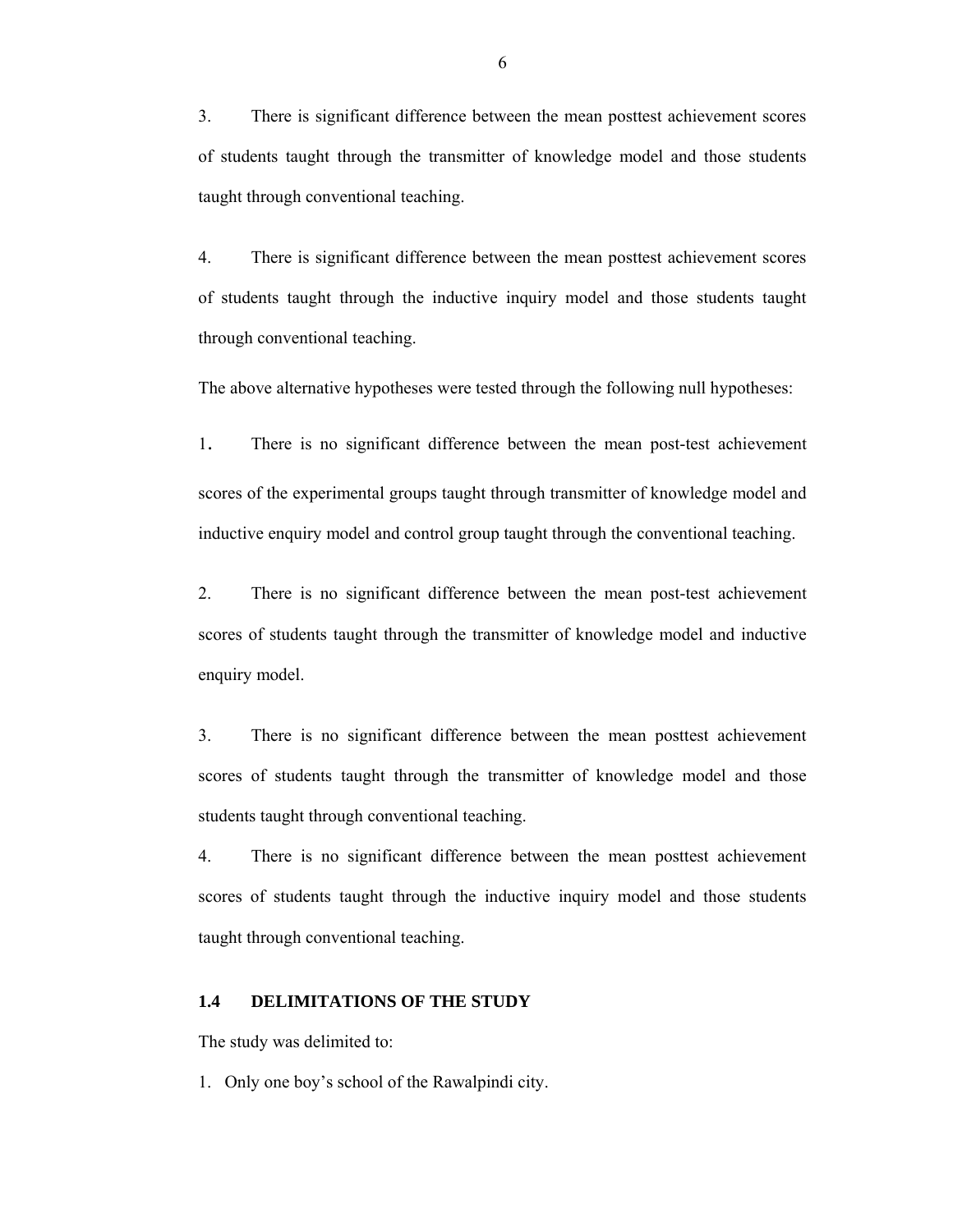- 2. Students at Secondary level
- 3. The subject of Pakistan Studies.
- 4. Four chapters (Chapter 2, 3, 8 & 9) of Pakistan Studies text book prescribed by the Punjab Text book board, Lahore.
- 5. First three levels of Bloom taxonomy of cognitive domain that is knowledge, comprehension and application levels of objectives.

#### **1.5 SIGNIFICANCE OF THE STUDY**

 Currently, the subject of Pakistan Studies is taught at the elementary level and Secondary stage quite differently and un-psychologically. The Pakistan Studies teachers mostly force the students to memorize with the help of such visual aids as globe, maps and other illustration. The significance and utility of models are universally acknowledged. The latest approach of using teaching models is generally considered not only to increase student's performance in the examinations but also help in improving their attitude towards the subject. The results of the study are of theoretical and practical significance which may be helpful in creating fresh knowledge of teaching effectiveness.

The results of this study might provide indigenous knowledge about the overall relative effectiveness of these models namely, transmitter knowledge model and inductive inquiry model. The study results thus might contribute to theory and practice of teaching not only at the class and school levels but might also be helpful for curriculum developers to design the appropriate methodology to teach the curriculum content. These results might also be helpful in revising the teacher education programmes that provide relevant knowledge and skill to be pupil teachers for teaching the subject of social studies at secondary level.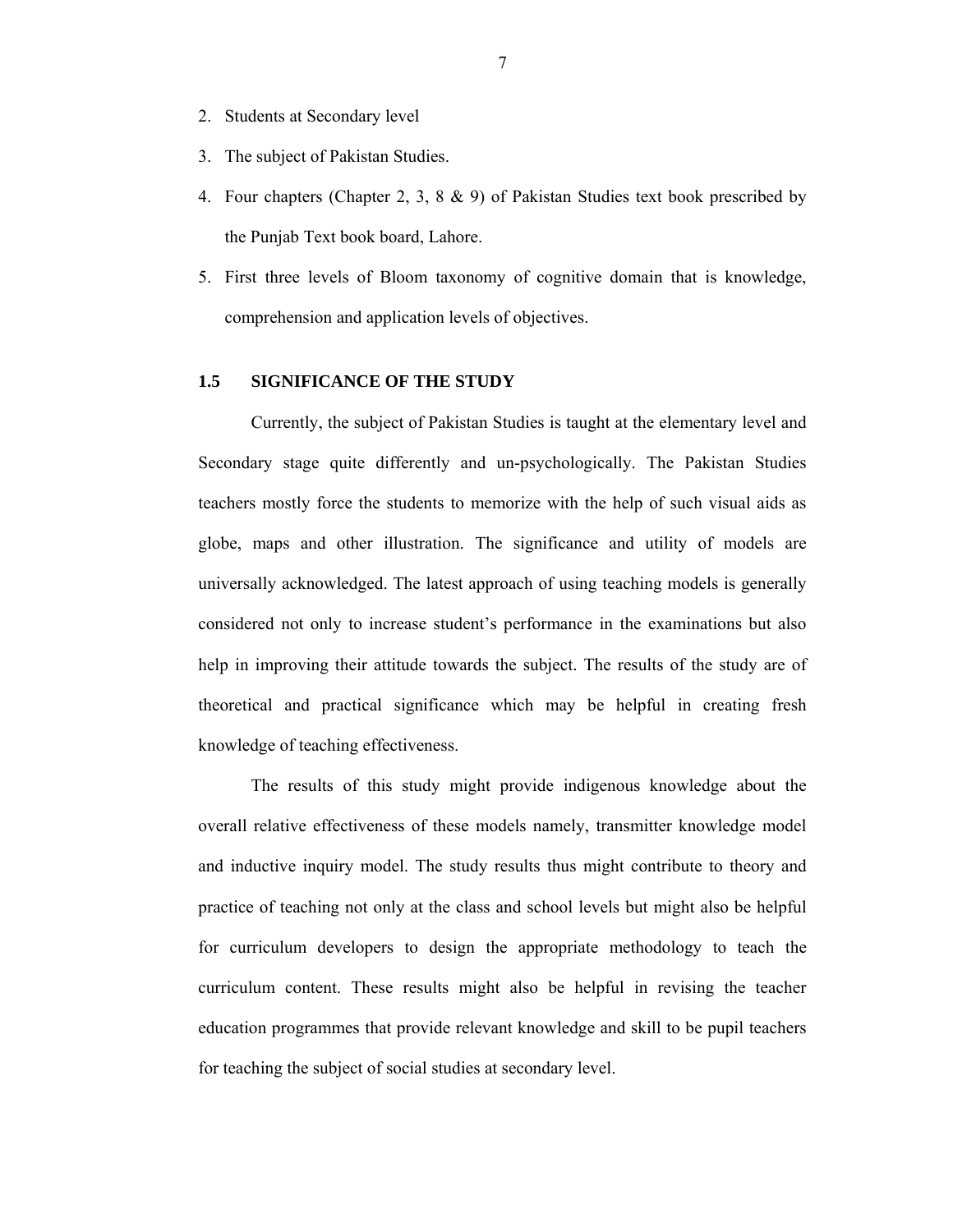Educators are recommending their use to improve learning of students especially for those students whose learning is based on rote memorization of the learning material. This approach is used very commonly in our content. In order to popularize and apply these models of teaching, systematic research at various levels of education for different students and in different subjects in imperative and obligatory.

 The educational planners, managers, supervisors, experts and teachers may benefit from the findings of this study in order to raise the quality of teaching Pakistan Studies at secondary level.

 The study results may also indicate the future research direction on further testing on these models at primary and higher education level either in isolation or in combination with interpersonal model of teaching has given by Sprinthall and Sprinthall.

#### **1.6 METHODOLOGY**

Method of this experimental study is described below:

#### **1.6.1 Population**

The population of the study consisted of all students of 10th class studying in all Govt. High Schools located in Rawalpindi city.

#### **1.6.2 Sample**

The study sample consisted of 90 students out of 256 students of 10th class studying in Govt. High School D.A.V. (Deo Anand Vernacular) College Road Rawalpindi who were assigned to two experimental groups and one control group. Each group consisted of thirty subjects equated on the variable of pretest academic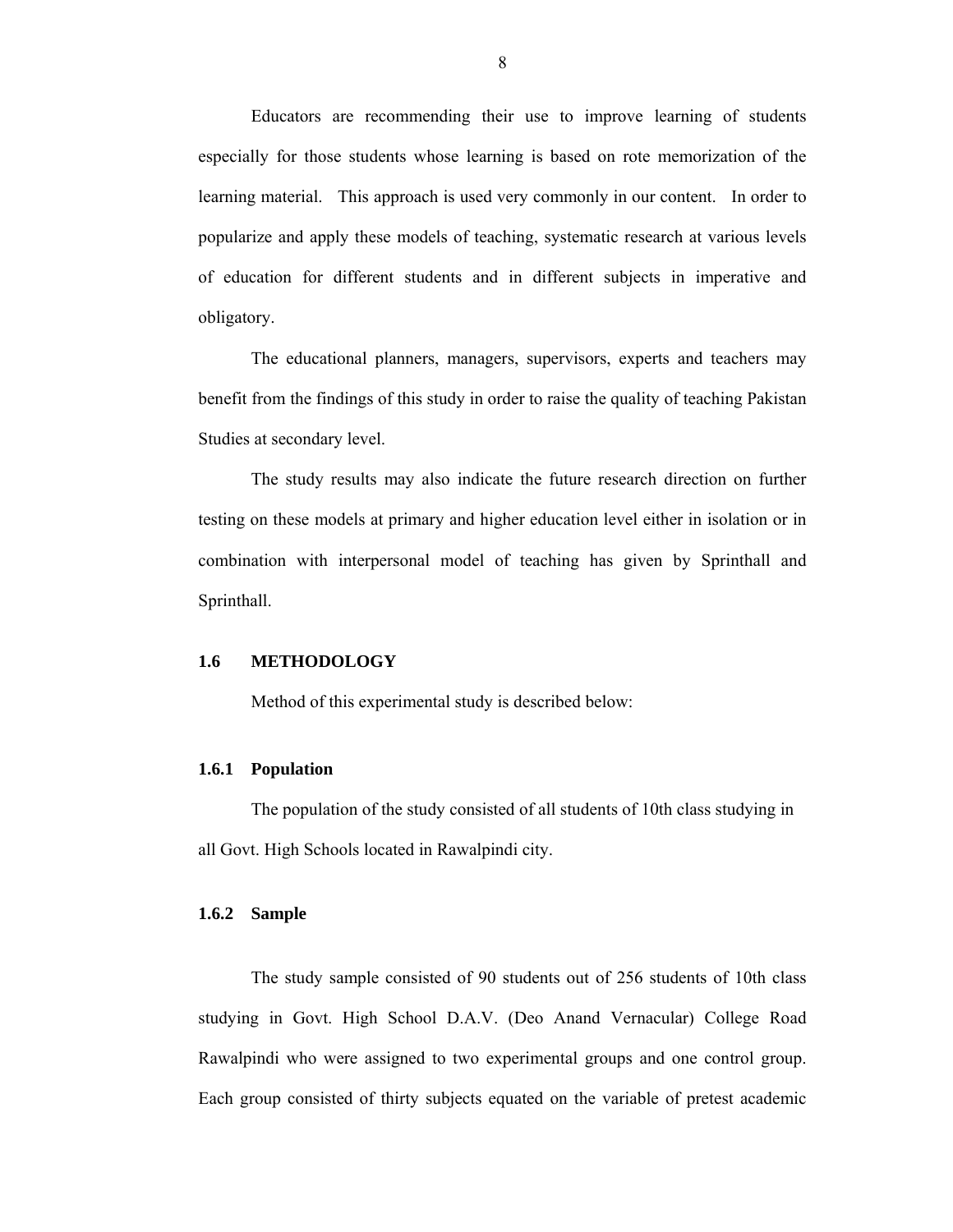achievement through matching. In order to select the sample, pretest was given to all the 256 students of 10th class. The marks obtained by them were arranged in descending order. The students of equivalent pretest scores were identified. Each of them was assigned to one of the three groups. The same procedure was adopted till each group contained 30 students. These three groups were randomly named as experimental group one, experimental group two and control group.

#### **1.6.3 Research Instrument**

 In order to measure academic achievement of the sample in the subject of Pakistan Studies before and after the experiment, an achievement test was designed. All the 50 items of the test consisted of multiple choice questions (Appendix "A"). The instruments' content, validity was ensured by preparing the table of specifications and constructing test items. The reliability of the test was found out on a sample of 20 students, 10 each from two schools namely Govt. Abbasi High School Affandi Colony, Rawalpindi and Govt. High School Milad Nagar, Dhoke Ratta Rawalpindi. The reliability coefficient was found out through Kuder Richardson Formula.

#### **1.6.4 Material**

 The material used in the study consisted of lesson plans (sample lesson plans are given at Appendix 'B', 'C'  $\&$  'D') which were developed separately on each topic according to the teaching model(s) to be used during the treatment. The topics covered during the experiments were Establishment of Pakistan, Constitution of Islamic Republic of Pakistan, Education, and Culture of Pakistan. The Lesson Plans were developed in the light of Hunter's seven Lesson Planning Steps. (Sprint Hall, 1990)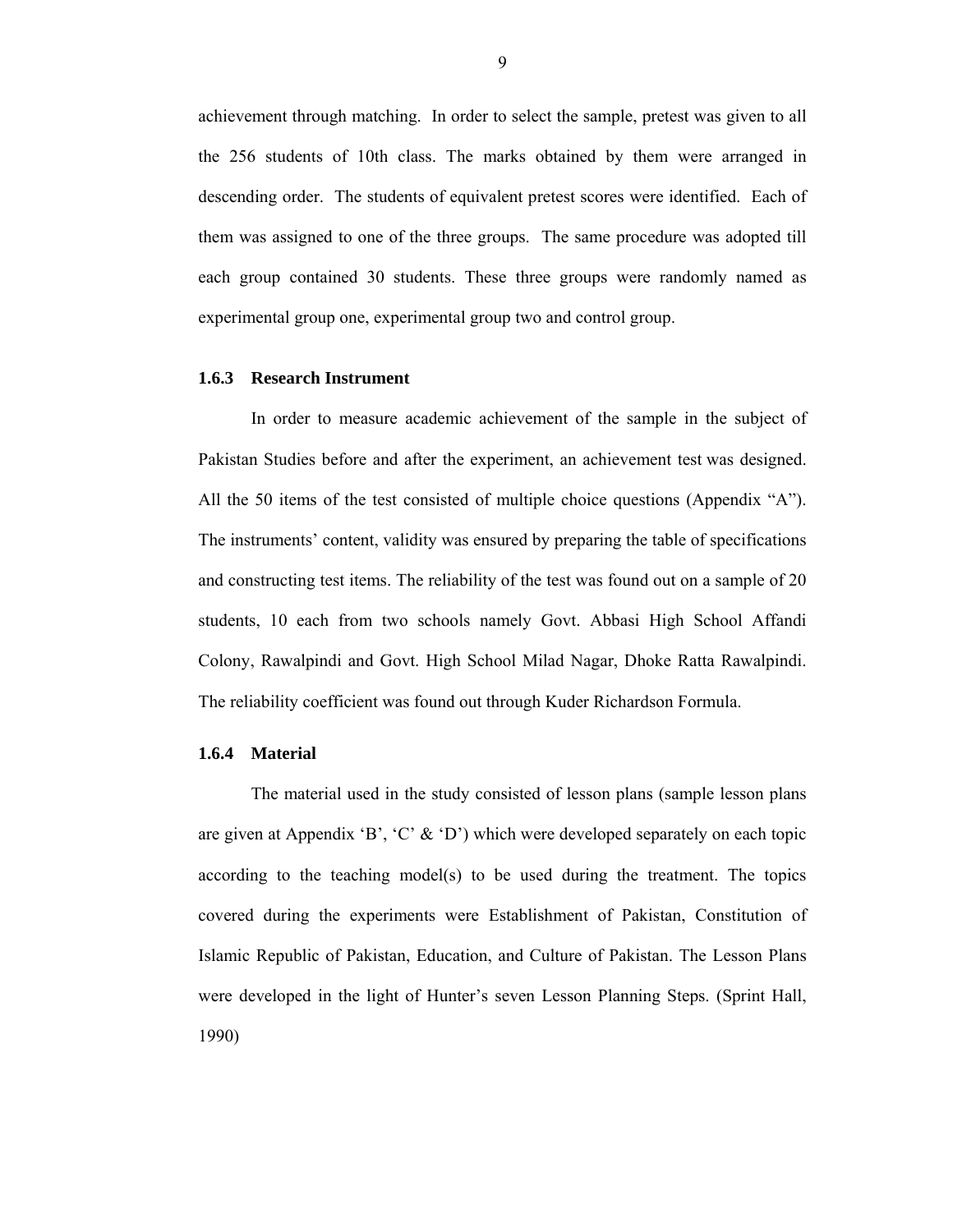#### **1.6.5 Experiment**

 The design of the study was pretest posttest control group design which is a type of the true experimental designs. This design is schematically described as below:

| $\mathbb{R}$ | O <sub>1</sub> | $T_1$ | O <sub>2</sub> |
|--------------|----------------|-------|----------------|
| $\mathbf R$  | $O_3$          | $T_2$ | $\mathrm{O}_4$ |
| $\mathbb{R}$ | O <sub>5</sub> |       | O <sub>6</sub> |

(Gay, 1996, P.365)

Where R for "random assignment of subjects to groups",

O for "Pre test, Post test ",

T for "treatment".

After exposing the experimental groups to the treatment of teaching models while providing conventional teaching experiences to the control group, posttest was administered. The independent variable in the study was models of teaching (Transmitter of knowledge model, inductive inquiry model, versus conventional teaching) and the dependent variable in the study was students' academic achievement.

#### **1.6.6 Procedure**

The procedure of the study consisted of following sequential steps:

- 1. The researcher contacted the Principal of the Institution selected for conducting the experiment in the Rawalpindi City.
- 2. The Pak Studies teacher of 10th class was contacted for necessary class rooms and seating arrangements for the experiment.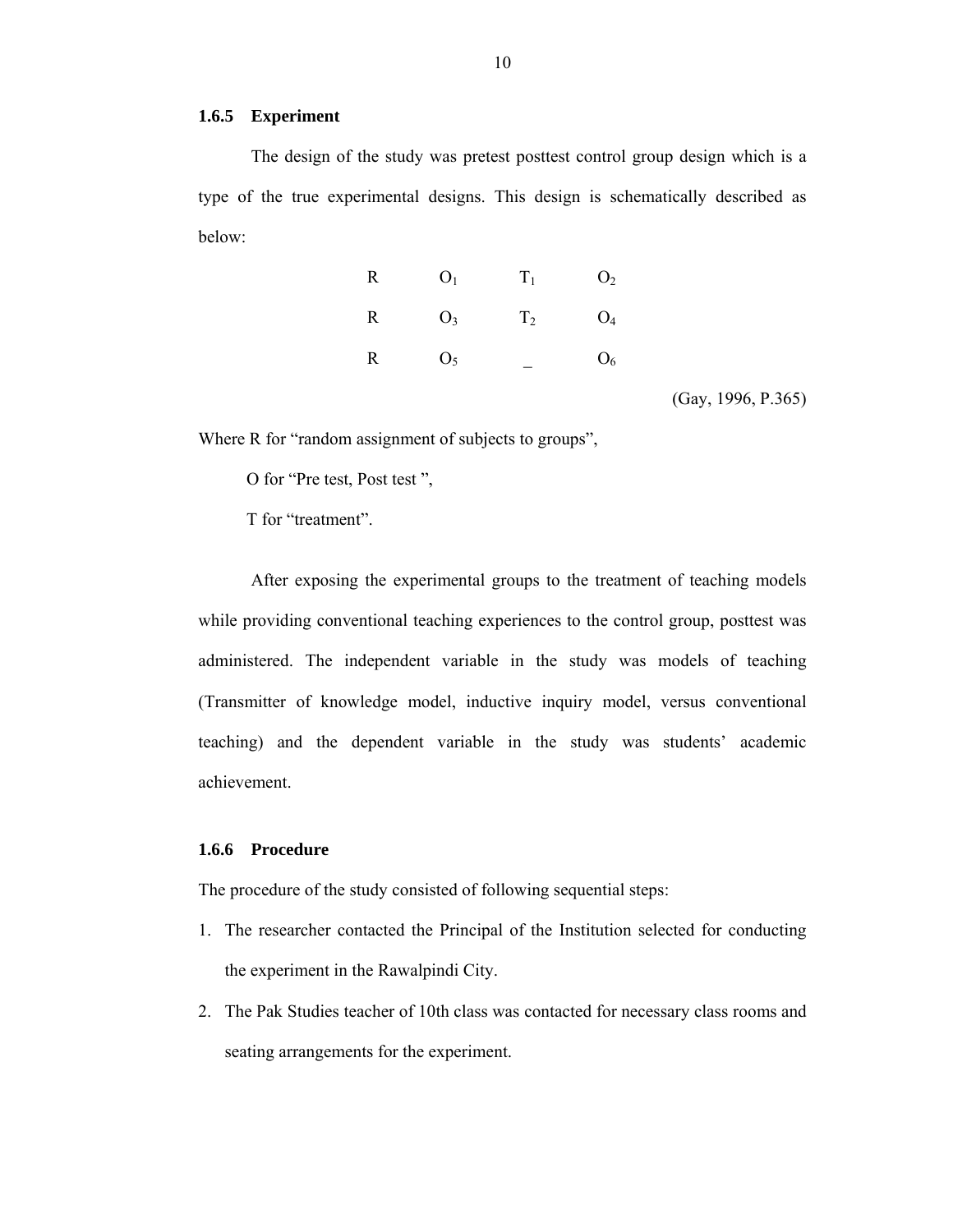- 3. The pretest was administered on students in order to obtain their pretest scores. Their pretest scores were arranged in descending order and the students of the sample were allotted to three comparison groups through matching. The groups were randomly assigned to one control and two experimental groups.
- 4. The pretest results were preserved for the purpose of data analysis.
- 5. The control group was taught by the researcher herself in the traditional way.
- 6. The researcher herself provided the treatment to the experimental groups.
- 7. The supervisor guided the experimenter in the application of the transmitter of knowledge and inductive inquiry models in the class room.
- 8. The researcher herself also learnt to use the teaching models with the help of books and videos.
- 9. The duration of the experiment was spread over eight weeks.
- 10. On the final day of the experiment, the posttest was administered.

#### **1.7 DATA ANALYSIS**

The data was analyzed through such descriptive statistics as mean, SD and inferential statistics such as an analysis of variance technique, Scheffe Test and Tuckey's Test in order to test the study hypothesis. The level of significance to be used in study was 0.05.

#### **1.8 OPERATIONAL DEFINITIONS**

The operational definition used in this study are given below:

#### **1.8.1 Academic Achievement of Students**

 Academic achievement of students is operationally defined as the scores obtained by the students on the posttest used in the study.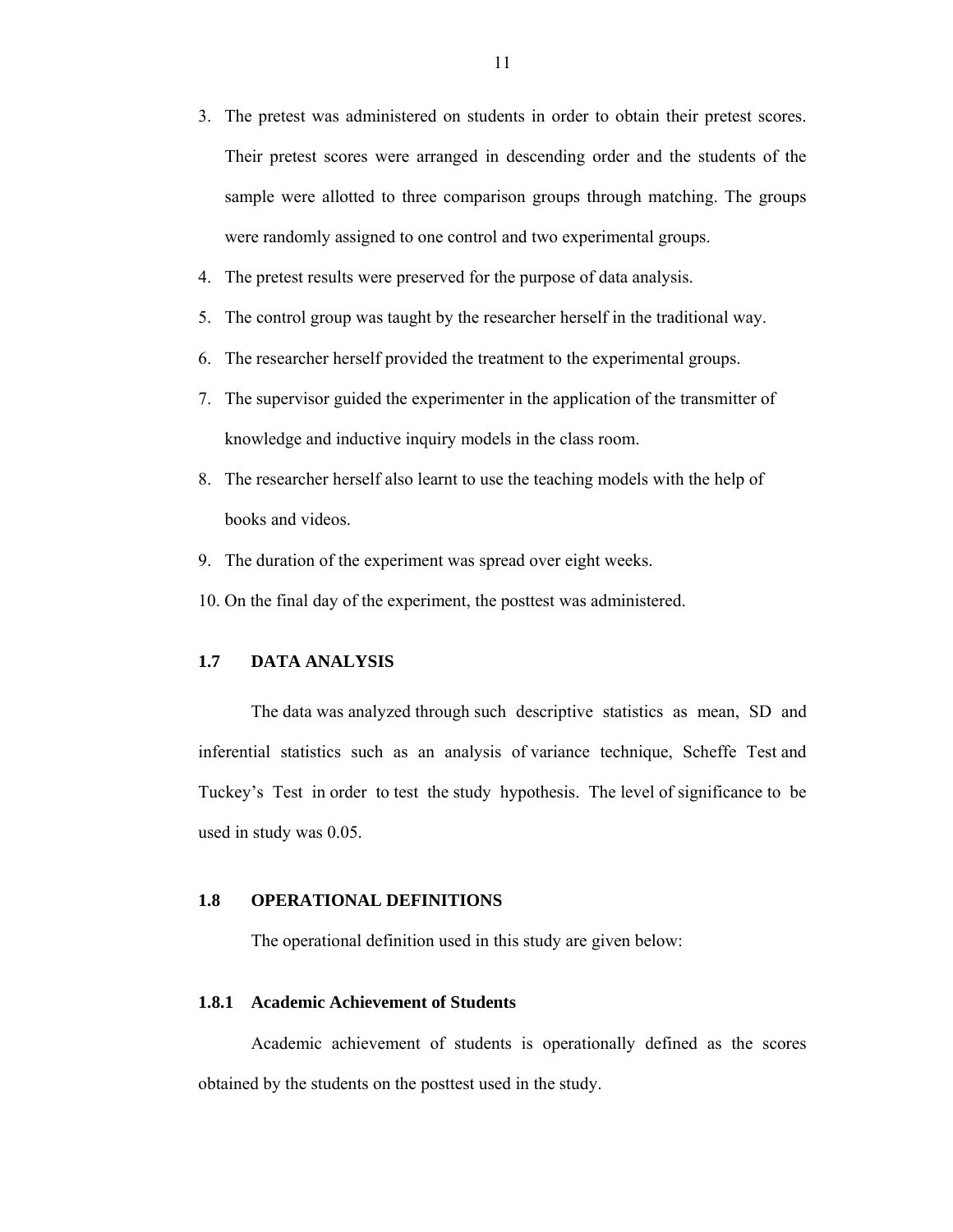#### **1.8.2 Advance Organizer**

The term "advance organizer", as used in this study refers to short introductory statement presented to the students at the commencement of a lesson to enable them to understand the basic idea of the lesson to be taught before going into the details of the lesson (Siddiqui and Khan, 1991).

#### **1.8.3 Content Validity**

Content validity of pre and post achievement test is operationally defined as measured and verified through preparing the test by table of specification and approval of the test by Pakistan Studies teachers.

#### **1.8.4 Effectiveness**

The term "effectiveness" refers here to the extent to which a model produced better results in the terms of the student academic achievement.

#### **1.8.5 Reliability**

 Reliability of pre and post achievement test is operationally defined as measured in quantitative form through use of Kuder Richardson formula.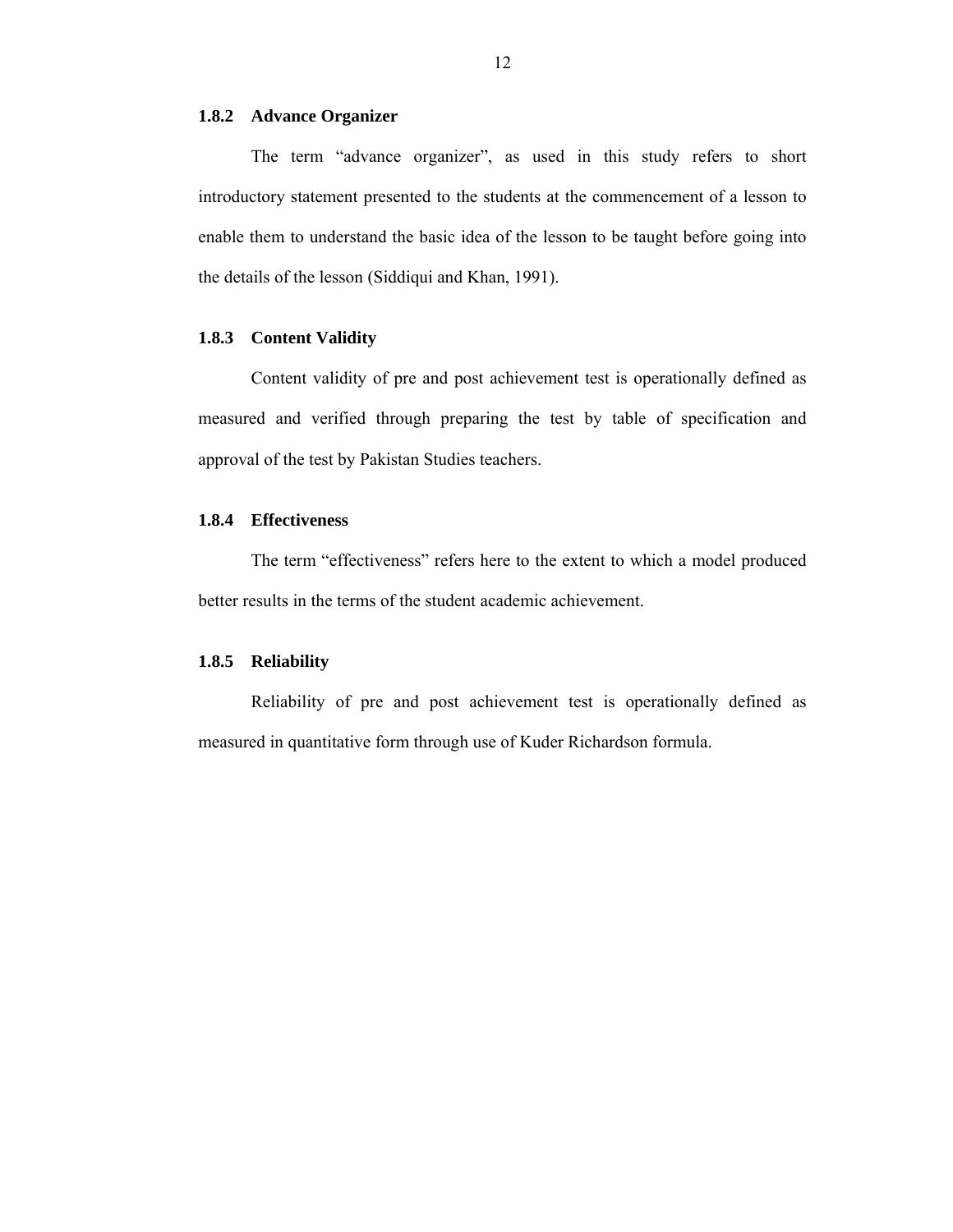### **CHAPTER 2**

# **REVIEW OF RELATED LITERATURE**

This chapter provides the conceptual framework for the study titled as "A Comparison of the Effectiveness of use of Transmitter of Knowledge and Inductive Inquiry Models on students Academic Achievement". It reviews the literature pertaining to learning, teaching, teaching skills or techniques, methods of teaching and models of teaching with special reference to the subject of social / Pakistan studies. The previous research, more or less related to the topic of this study, is also reviewed to derive conclusions that served as a basis for discussion of the results of this study.

#### **2.1 WHAT IS LEARNING?**

Learning, according to behavioral psychologists, is a relatively permanent change in behavior due to experience. On the other hand, cognitive psychologists propose that learning is a relatively permanent change in mental associations due to experience. How are these two definitions similar? How are they different? In two ways, these definitions are similar. Firstly, learning is a relatively permanent change, something that tends to last for a period of time. Secondly, the change is due to experience; but there is also a difference between these two definitions of learning. Behavioural psychologists describe learning a change in behaviour whereas the cognitive psychologist describes it as a change in mental associations. Some learning theories, especially those within the behaviourist perspective, focus on how people's behaviour changes over time due to the environmental conditions that brings about such changes. Other learning theories, especially those within the cognitive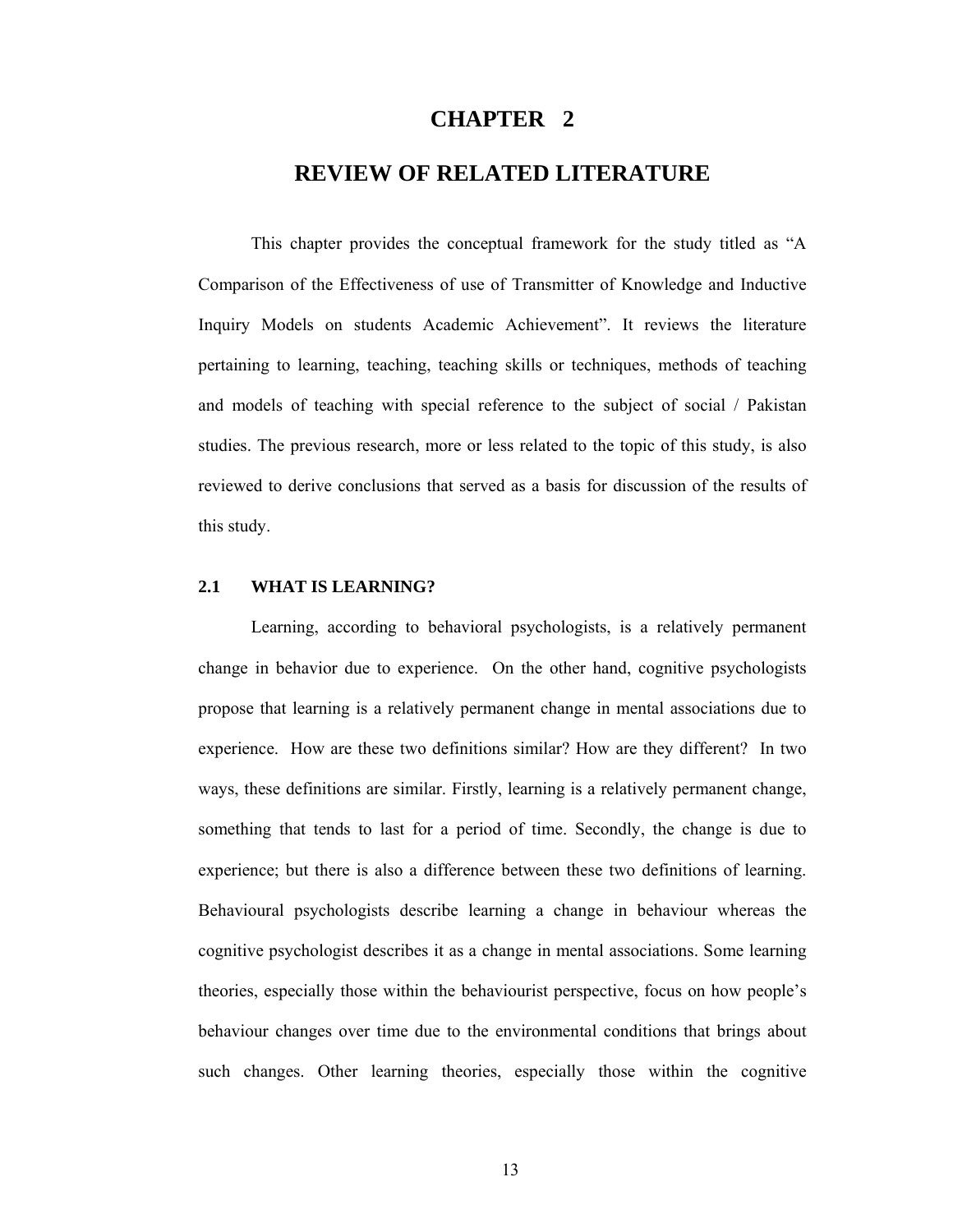perspective, focus more on such internal mental processes or thinking rather than on observable behaviours. (Ormrod, 1998)

 A problem encountered while studying 'thinking' is that we can never actually see thought processes. For instance, we cannot directly observe such things as "remembering" "paying attention" or "studying". All we can observe is people's behaviour; we can see what they do and hear what they say. But changes in knowledge, thinking and understanding underlying behavior are as real as changes in behavior itself.

During the first half of the  $20<sup>th</sup>$  century, many psychologists adhered to the behaviorist perspective, especially in the United States. In 1920, some psychologists argued that we cannot completely understand learning unless we consider the thought processes behind it. For example, theorists in Europe, Piaget in Switzerland, Vygotsky in Russia and a group of German theorists known as Gestalt psychologists focused heavily on the role of thinking processes as they devised their theories of learning and cognitive development. One American psychologist (Tolman as cited by Ormrod, 1998) conducted numerous experiments during the 1930s and 1940s to demonstrate that even the behavior of laboratory rats can best be explained by talking about mental processes.

During the 1960s, many research studies became increasingly cognitive in nature shifting attention away from a detailed analysis of stimuli and responses and focusing more extensively on the nature of the thought processes that occur as people learn new knowledge and skills; a perspective known as cognitive psychology (e.g. Neisser, 1967) soon emerged. Cognitive psychologists propose that by observing people's responses to various stimuli, it is possible to draw inferences to make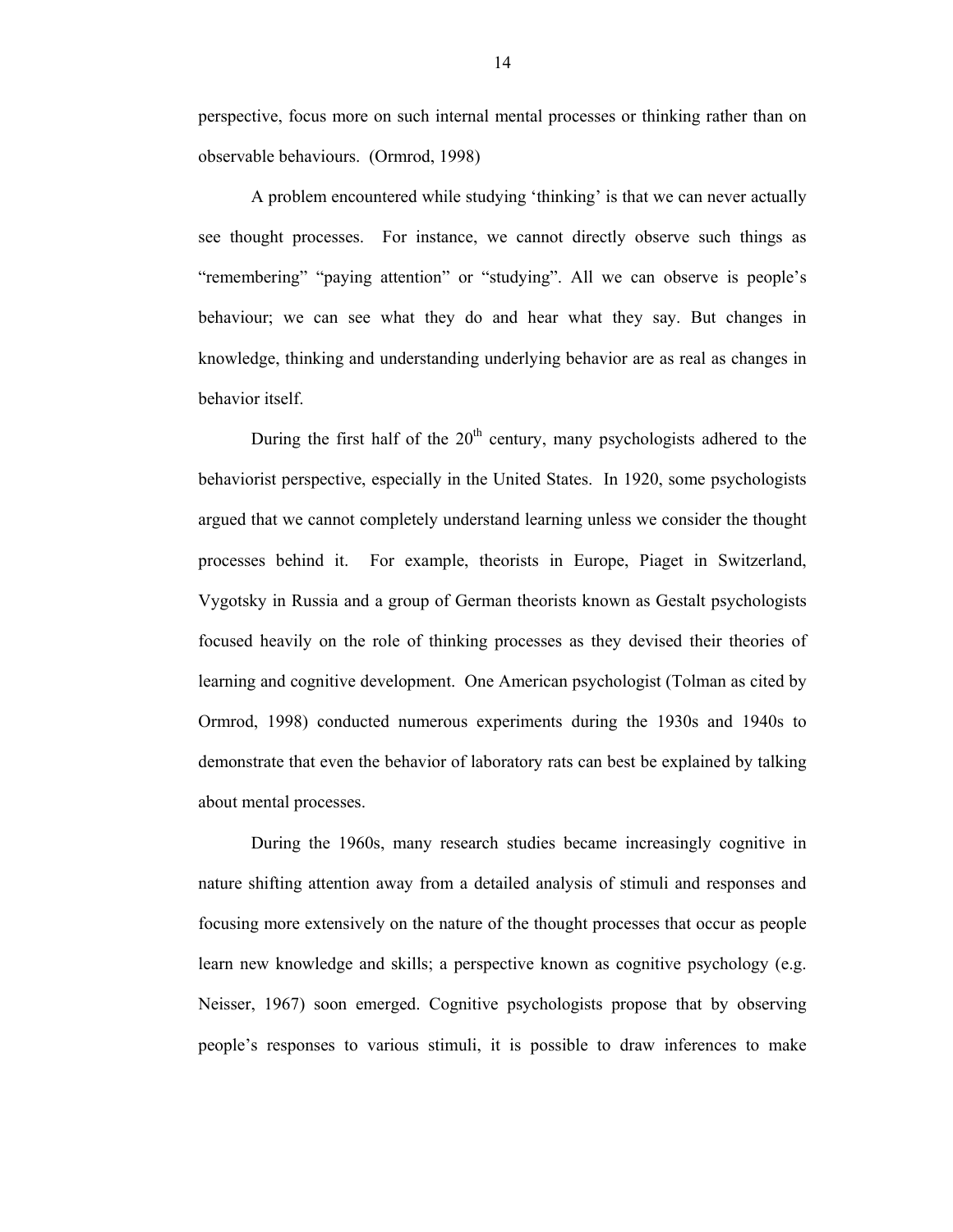educated guesses about the internal mental events that logically underlie those responses.

Much of cognitive psychology focuses on how people think about and mentally process the information they receive. Accordingly, it is often referred to as information processing theory. Another prominent element of many cognitive learning theories is the notion that learning involves a process of constructing knowledge, rather than of simply absorbing it from the outside world (e.g. Bransford Franks, 1971; Neisser, 1967; Putnam, 1992). In this regard, Piaget proposed that children construct their own body of knowledge about the world on the basis of the experiences they have with it. Vygotsky described how a child can work jointly with an adult to devise a means of tackling a difficult task.

As early as the 1940s, psychologists held that people can acquire new ways of behaving simply by watching and imitating the responses that others make (Miller and Dollard as cited by Ormrod, 1998). This idea of modeling provided the impetus for yet another perspective of learning, one that considers how people learn from observing those around them. Originally referred to as social learning theory, this perspective has increasingly incorporated cognitive processes into its explanation of learning. It is now most commonly called social cognitive theory. According to social cognitive theorists, learning itself occurs at the time that observation takes place even without doing anything and getting anything but performance requires some incentive or self motivation.

### **2.2 PRINCIPLES OF LEARNING**

The principles, or laws, of learning were first stated by Edward Thorndike as cited by Sprinthall and Sprinthall (1990). He said that there are three principles – since that time, three other principles have been added.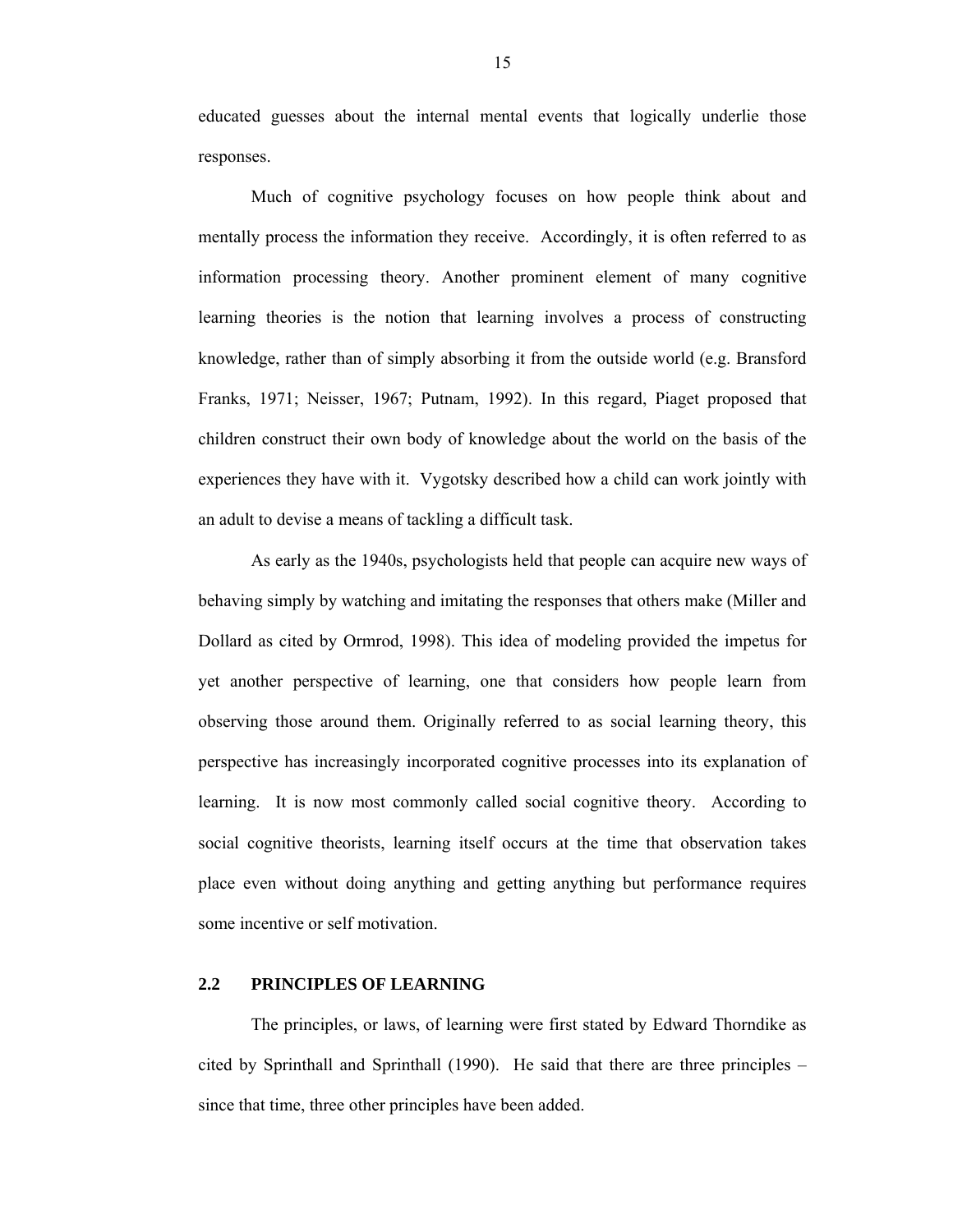The detail description of principles of learning is given below:

#### **2.2.1 Readiness**

Readiness implies a degree of single mindedness and eagerness. Individuals learn best when they are physically, mentally, and emotionally ready to learn, and they do not learn well if they see no reason for learning. Getting students ready to learn, creating interest by showing the value of the subject matter, and providing continuous mental or physical challenge, is usually the instructor's responsibility. If students have a strong purpose, a clear objective, and a definite reason for learning something, they make more progress than if they lack motivation. When students are ready to learn, they meet the instructor at least halfway, and this simplifies the instructor's job.

Since learning is an active process, students must have adequate rest, health, and physical ability. Under certain circumstances, the instructor can do little, if anything, to inspire in students a readiness to learn. Basic needs of students must be satisfied before they are ready or capable of learning. Students who are exhausted or in ill health obviously cannot learn much. If outside responsibilities, interests, or worries weigh too heavily on their minds, if their schedules are overcrowded, or if their personal problems seem insoluble, students may have little interest in learning.

#### **2.2.2 Exercise**

The principle of exercise states that those things most often repeated are best remembered. It is basis of drill and practice. It has been proven that students learn best and retain information longer when they have meaningful practice and repetition. The key here is that the practice must be meaningful. It is clear that practice leads to improvement only when it is followed by positive feedback.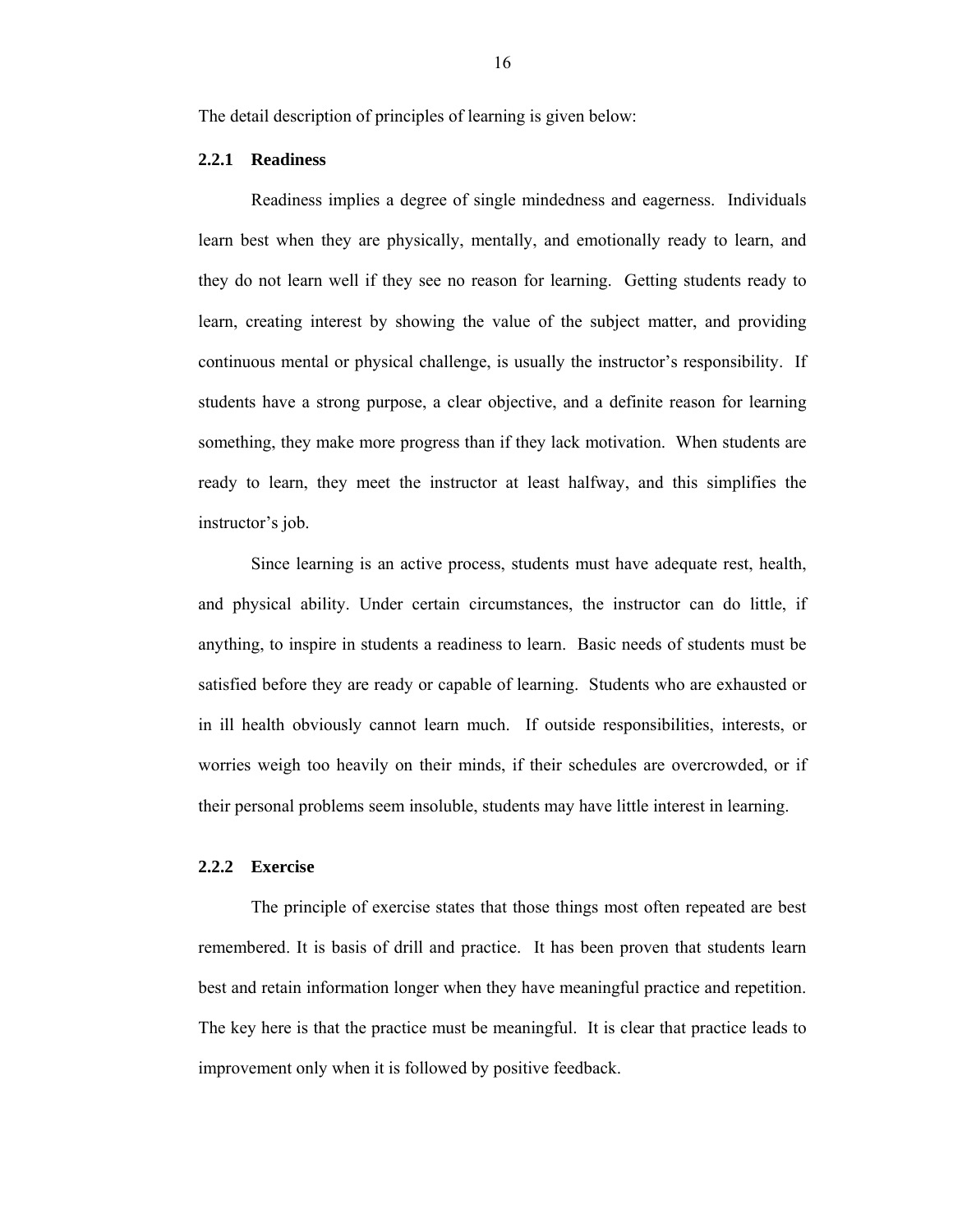The human memory is fallible. The mind can rarely retain, evaluate, and apply new concepts or practices after a single exposure. Students do not learn complex tasks in a single session. They learn by applying what they have been told and shown. Every time practice occurs, learning continues. These include students recall, review and summary, and manual drill and physical applications. All of these serve to create learning habits. The instructor must repeat important items of subject matter at reasonable intervals, and provide opportunities for students to practice while making sure that this process is directed toward a goal.

#### **2.2.3 Affect**

The principle of affect is based on the emotional reaction of the student. It has a direct relationship to motivation. The principle of affect is that learning is strengthened when accompanied by a pleasant or satisfying feeling, and that learning is weakened when associated with an unpleasant feeling. The student will strive to continue doing what provides a pleasant effect to continue learning. Positive reinforcement is more apt to lead to success and motivate the learner, so the instructor should recognize and commend improvement. Whatever the learning situation, it should contain elements that affect the students positively and give them a feeling of satisfaction. Therefore, instructors should be cautious about using punishment in the classroom.

One of the important obligations of the instructor is to set up the learning situation in such a manner that each trainee will be able to see evidence of progress and achieve some degree of success. Experiences that produce feelings of defeat, frustration, anger, confusion, or futility are unpleasant for the student. If, for example, an instructor attempts to teach advanced concepts on the initial engagement, the student is likely to feel inferior and be frustrated. Impressing upon students the

17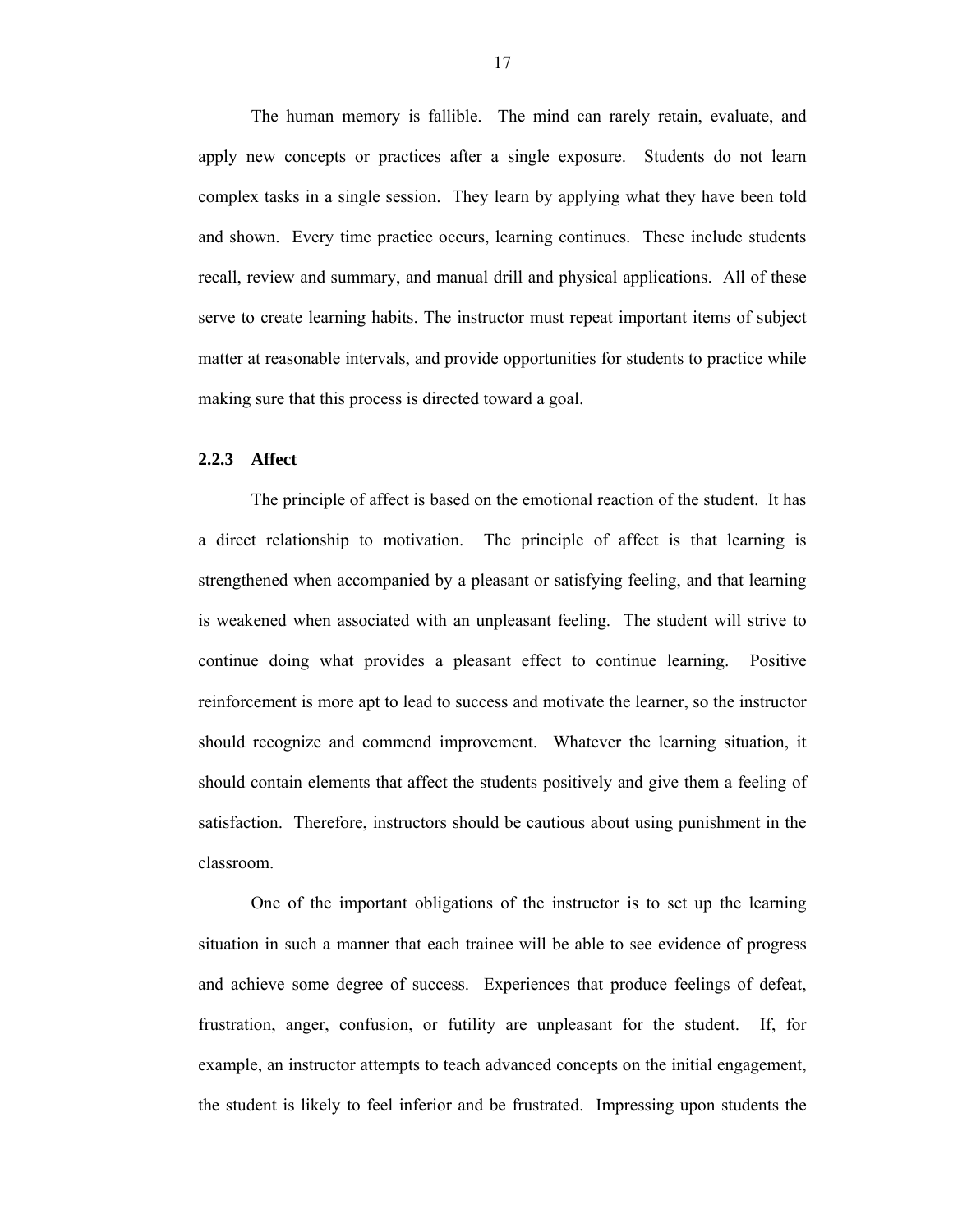difficulty of a task to be learned can make the teaching task difficult. Usually it is better to tell students that a problem or task, although difficult, is within their capability to understand or perform. Every learning experience does not have to be entirely successful, nor does the student have to master each lesson completely. However, every learning experience should contain elements that leave the student with some good feelings. A student's chance of success is definitely increased if the learning experience is a pleasant one.

#### **2.2.4 Primacy**

 Primacy, the state of being first, often creates a strong, almost unshakable, impression. Things learned first create a strong impression in the mind that is difficult to erase. For the instructor, this means that what is taught must be right the first time. For the student, it means that learning must be right. "Un-teaching" wrong first impressions is harder than teaching them right the first time. If, for example, a student learns a faulty technique, the instructor will have a difficult task correcting bad habits and "re-teaching" correct ones.

The student's first experience should be positive, functional, and lay the foundation for all that is to follow. What the student learns must be procedurally correct and applied the very first time. The instructor must present subject matter in a logical order, step by step, making sure the students have already learned the preceding step. If the task is learned in isolation, it is not initially applied to the overall performance, or if it must be relearned, the process can be confusing and time consuming. Preparing and following a lesson plan facilitates delivery of the subject matter correctly the first time.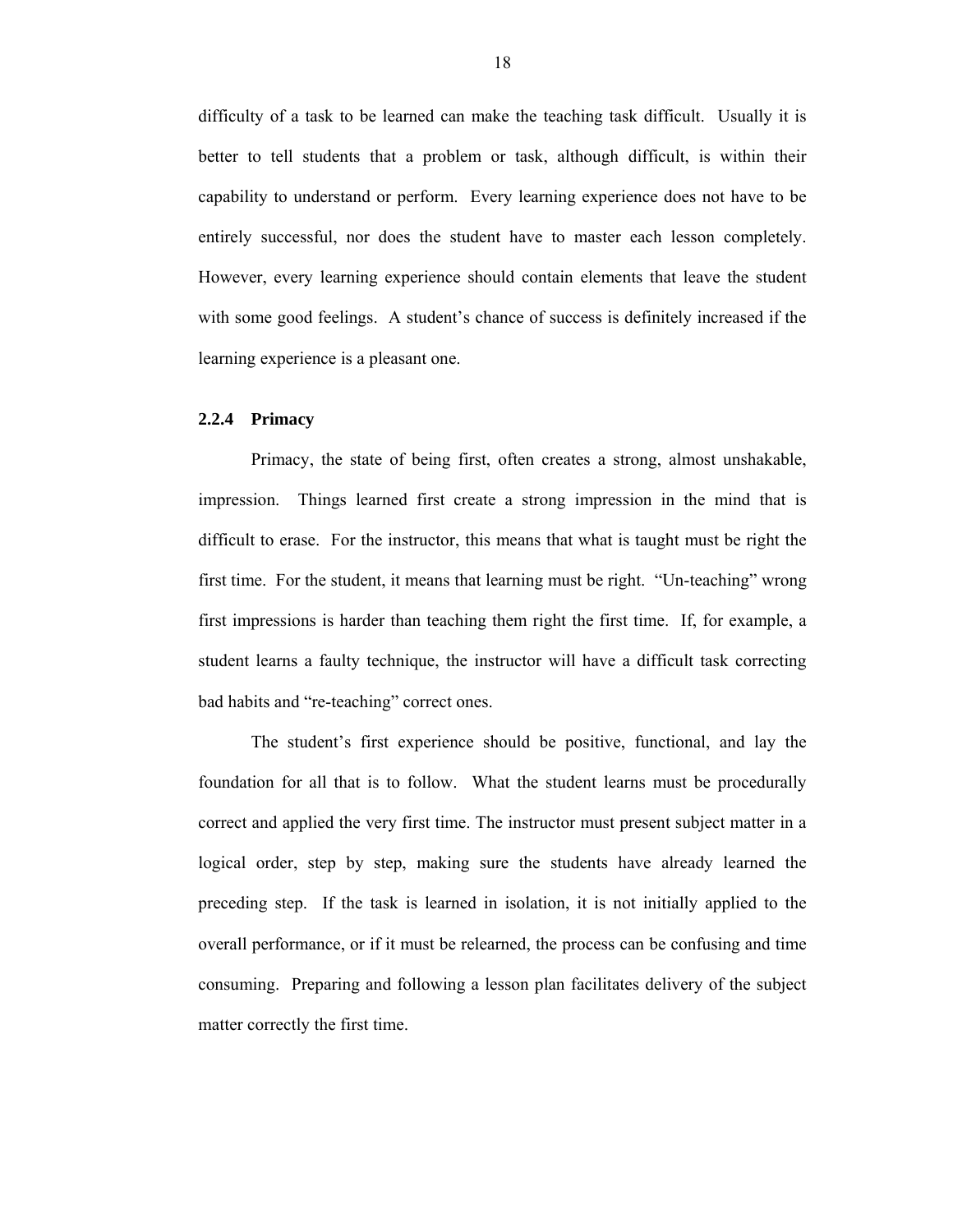#### **2.2.5 Recency**

 The principle of recency states that things most recently learned are best remembered. Conversely, the further a student is removed time wise from a new fact or understanding, the more difficult it is to remember. For example, it is fairly easy to recall a telephone number dialed a few minutes ago, but it is usually impossible to recall a new number dialed last week. The closer the training or learning time is to the time of actual need to apply the training, the more apt the learner will be to perform successfully.

 Information acquired last generally is remembered best; frequent review ad summarization help fix in the mind the material covered. Instructors recognize the principle of recency when they carefully plan a summary for a lesson or learning situation. The instructor repeats, restates, or reemphasizes important points at the end of a lesson to help the student remember them. The principle of recency often determines the sequence of lectures within a course of instruction.

#### **2.2.6 Intensity**

 The more intense the material taught, the more likely it will be retained. A sharp, clear, vivid, dramatic, or exciting learning experience teaches more than a routine or boring experience. The principle of intensity implies that a student will learn more from the real thing than from a substitute. For example, a student can get more understanding and appreciation of a movie by watching it than by reading the script. Likewise, a student is likely to gain greater understanding of tasks by performing them rather than merely reading about them. The more immediate and dramatic the learning is to a real situation, the more impressive the learning is upon the student. Real world applications that integrate procedures and tasks that students are capable of learning will make a vivid impression on them.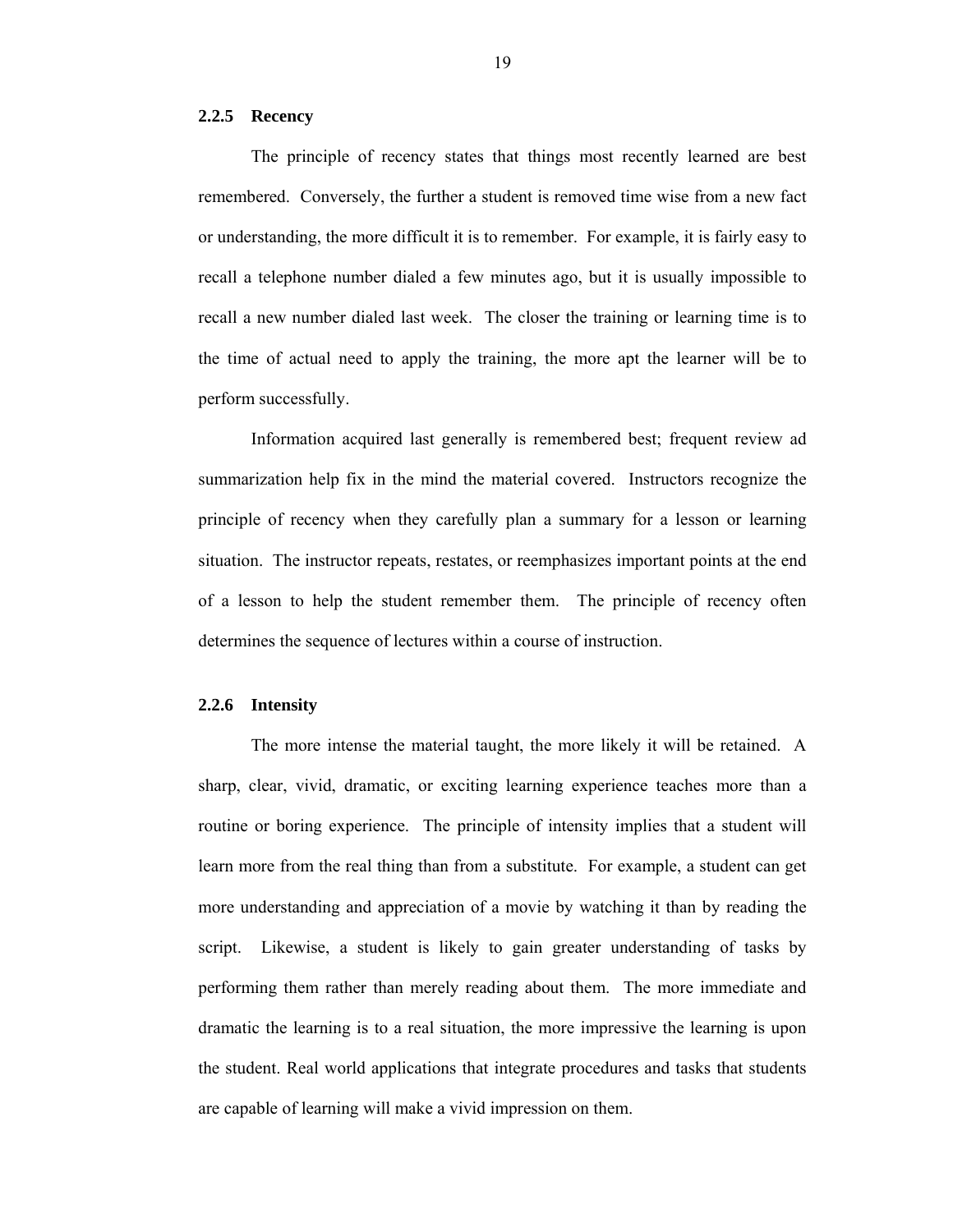In contrast to practical instruction, the classroom imposes limitations on the amount of realism that can be brought into teaching. The instructor needs to use imagination in approaching reality as closely as possible. Classroom instruction can benefit from a wide variety of instructional aids, to improve realism, motivate learning, and challenge students. Instructors should emphasize important points of instruction with gestures, showmanship, and voice. Demonstrations, skits and role playing do much to increase the learning experience of students. Examples, analogies, and personal experiences also make learning come to life. Instructors should make full use of the senses (hearing, sight, touch, taste, smell, balance, rhythm, depth perception, and others).

Bruner (1987) theory has four major principles motivation, structure, sequence, and reinforcement. Bruner first principle motivation specifies the condition that predisposed an individual to learn. Bruner's principle is the belief that almost all children have a built in will to learn. However Bruner has discarded the notion of reinforcement. He believes that reinforcement or external reward may be important for initiating certain action for making sure they are repeated. He insists however that it is only through intrinsic motivation that the will to learn is sustained. Bruner is far more concerned with intrinsic motivation than with what he believes to be the more transitory effects of external motivation.

**Structure:** Bruner second principle states that any given subject area any body of knowledge can be organized in some optimal fashion so that it can be transmitted to and understood by almost any student. If appropriately structured an idea or problem, or body of knowledge can be presented in a simple way. So that any particular learner can understand it in a recognizable form. This is not only to say that all of the nuances of Einstein theory of relativity can be fully mastered by a six years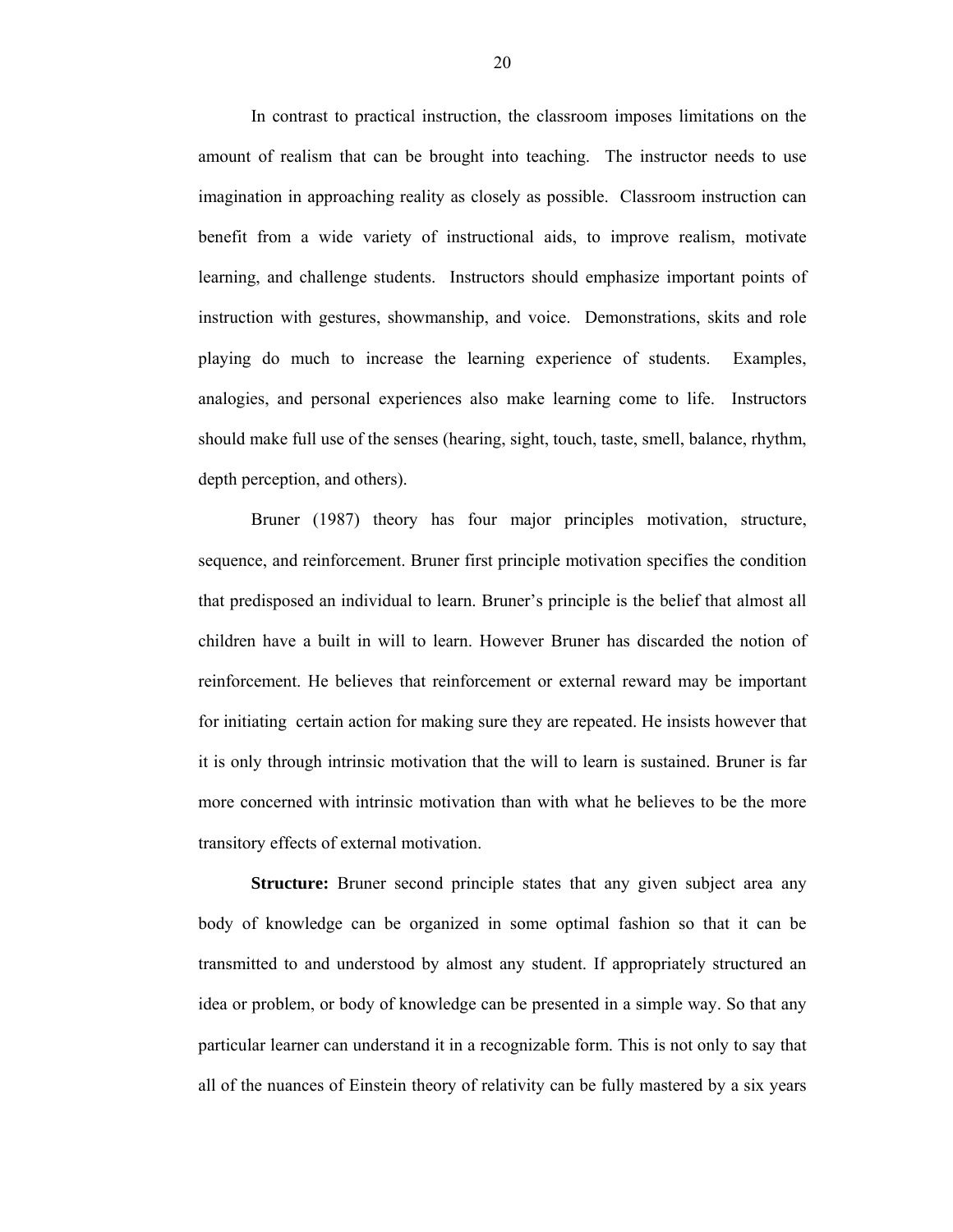old child. It does mean however that properly structured Einstein general position could be understood by the child and that under questioning the child could convey to Physicist a recognizable account of the theory.

**Sequence:** Bruner's third principle sequence states that the extent to which a student finds it difficult to master a given subject depends largely on the sequence in which the material is presented in Bruner's third principle. Teaching involves leading the learner through a certain sequence of the various aspects of the subject. Since Bruner believes that intellectual development is innately sequential, moving from enactive through iconic to symbolic representative, he feels it is highly probable that this is also the best sequence for any subject to take.

**Reinforcement:** Bruner's fourth principle is that learning requires reinforcement. In order to achieve mastery of a problem, we must receive feed back as to how we are doing. The timing of the reinforcement is crucial to success in learning. The results must be learned at the very time a student is evaluating his or her own performance. If the results are known too soon, the learner will become confused and his or her explorations will be stifled. If they are known too late, the learner may have gone beyond the point at which the knowledge would have been helpful, and by this time the child may have incorporated false information. The teacher's role is in-deed sensitive. If the learner has gone to in-corporate false information, this must be unlearned in order to get learner back on the right track.

The above perspectives on principles of learning, though different in explaining learning have led Ormrod (1998) to derive following principles of learning:

1. The specific experiences that people have affect what they know and what they can do.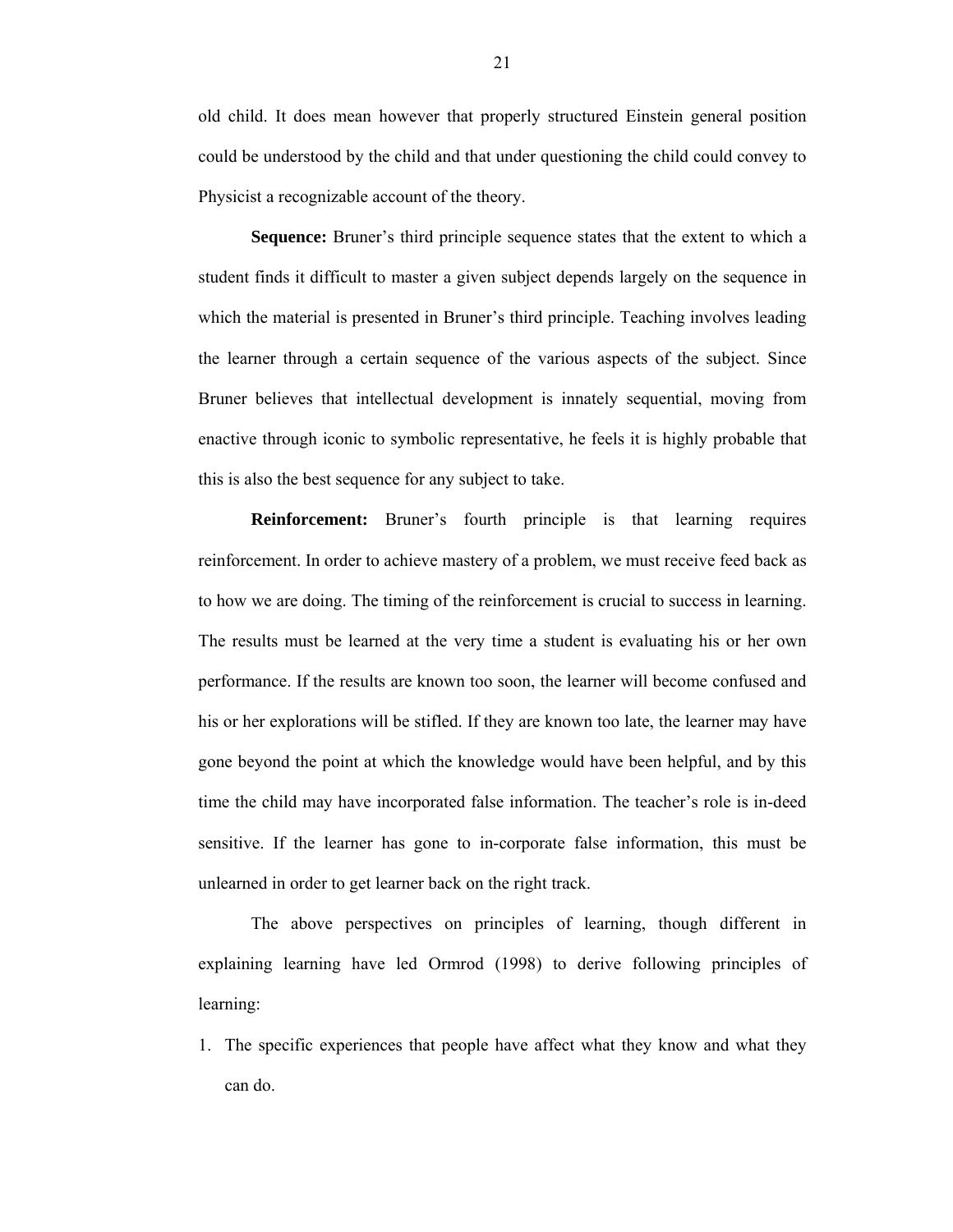- 2. People's interpretations of their experiences influence the specific things they learn from those experiences.
- 3. New learning builds upon prior learning.
- 4. Motivation affects what and how much people learn.
- 5. The consequences that follow people's behaviors affect their future learning and behavior.
- 6. There is considerable diversity in what different people learn from any single experience.

These principles are an important part of both approaches to learning presented earlier. Teachers should create classroom experiences that will maximize students' information and learning of the skills. To put the effects of cognitive processes in general terms, people's interpretations of an experience influence the specific knowledge and behaviors they learn from it. Teachers must also remember that in the same situation, students may interpret those experiences differently.

#### **2.3 WHAT IS TEACHING?**

Teaching is an art and a skill to be learnt. It requires the knowledge of subject content, method, techniques and teaching aids to be used for making teaching interesting and effective. This, in fact, is the main objective of education towards which the pupils are to be helped to grow socially, intellectually and emotionally too. For this purpose, the teachers need a variety of teaching approaches (Singh, 2005).

Teaching, as conventionally understood by a traditional teacher, is just the act of disseminating information to the learner in the classroom. It is, generally, equated with telling. If we observe traditional classroom teaching, we find that either the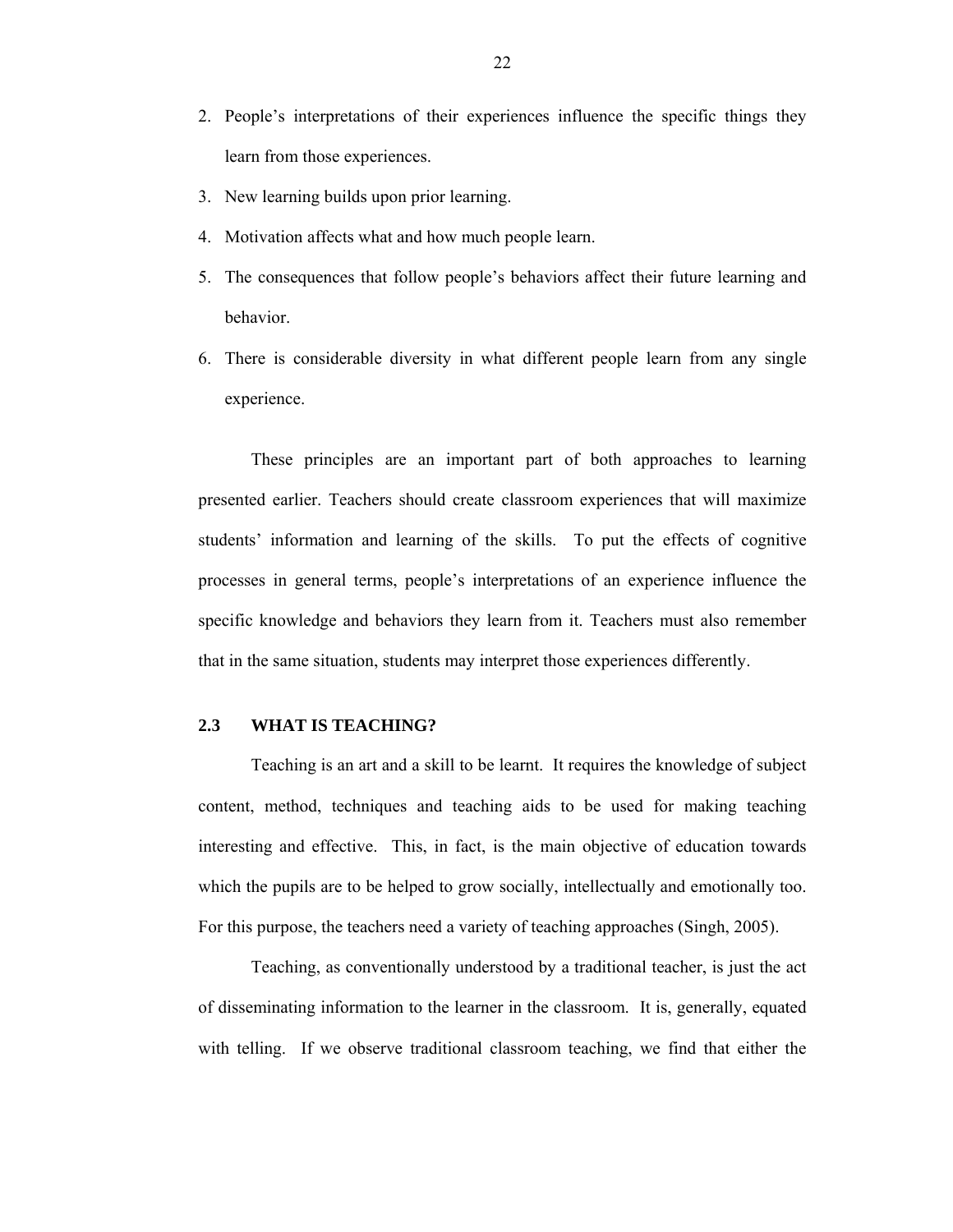teacher is delivering information or one of the students is reading from the text book and other students are silently following him in their own text books.

 In the last fifty years, a number of research studies have been conducted on teaching-learning process. New methods and techniques have been developed on the basis of research findings. The traditional methods and techniques are being replaced by new methods and techniques in the last two decades in western countries. The traditional explanation of the term 'teaching' which equates teaching with telling is not acceptable to the educators of today, because the recent studies in the field of psychology of teaching and learning have thrown light on some new concepts of teaching. The old concept of teaching as giving off information is being discarded.

 According to the changed concept, teaching is to cause the child to learn and acquire the desired knowledge, skills and also desirable ways of living in the society. The main aim of teaching is to help the child to respond to his environment in an effective way. Burton, as cited by Singh (2005), has given a very precise but comprehensive definition of teaching: "Teaching is the stimulation, guidance, direction and encouragement of learning". Stimulation means to cause motivation in learner to learn new things. It is to create an urge to learn. Direction means that teaching is not a haphazard activity but it is a goal directed activity which leads to pre-determined behavior. Direction also means that the activities of the learner in teaching are directed and controlled, keeping into consideration the economy of time and efficiency of learning. Guidance means to guide the learner to develop his capabilities, skills, attitude and knowledge to the maximum for adequate adjustment in the external environment and encouragement of learning means to encourage the learner to acquire maximum learning.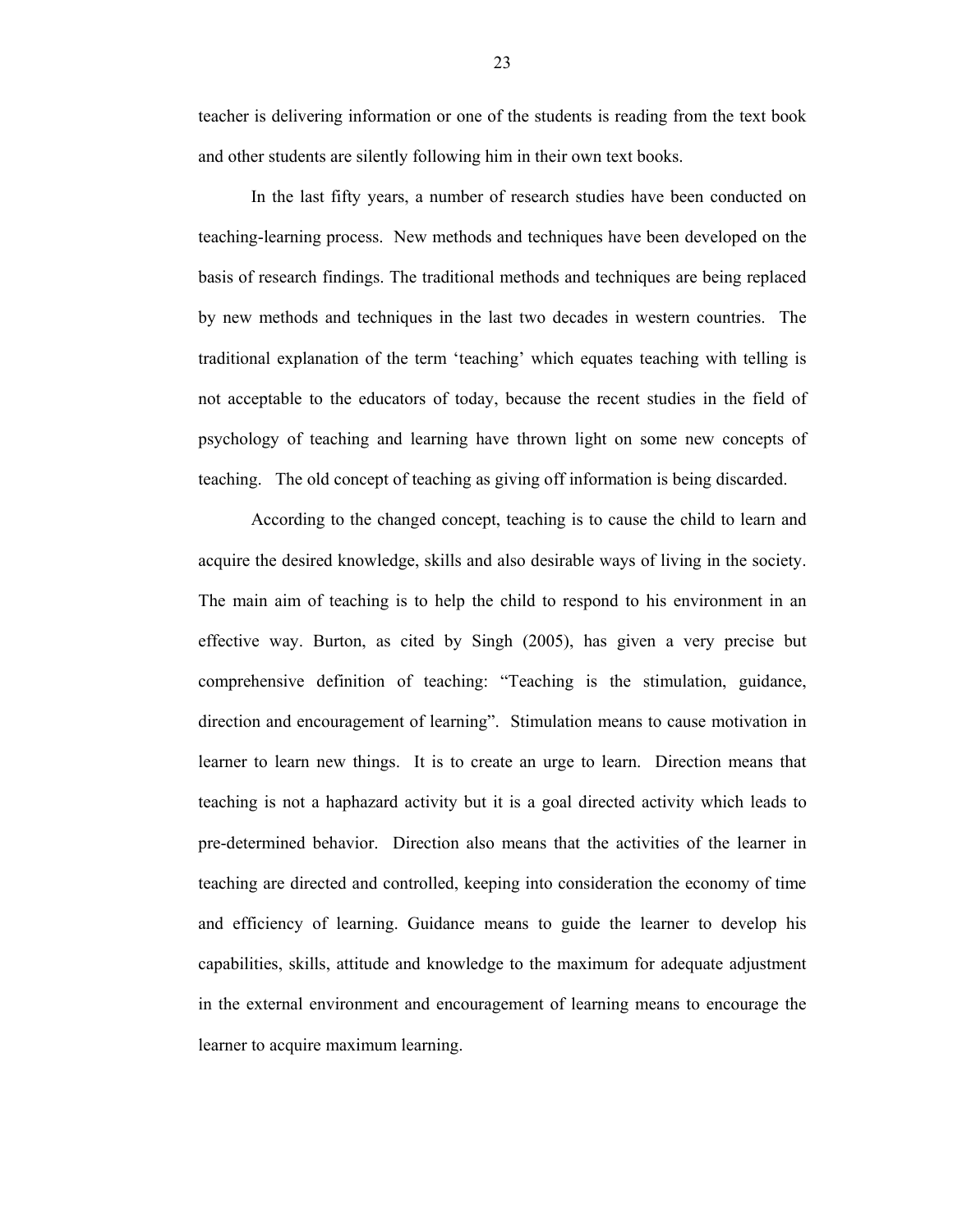Teaching may consist of a description of those acts that teachers demonstrate which reflect their commitment to a particular philosophy of education. Psychologists and educators have explained it from different angles. Some of the explanations are as follows:

- 1. Teaching is communication between two or more persons, who influence each other by their ideas and learn something in the process of interaction.
- 2. Teaching is to fill in the mind of the learner by information and knowledge of facts for future use.
- 3. Teaching is a process in which learner, teacher, curriculum and other variables are organized in a systematic way to attain some pre-determined goal.
- 4. Teaching is to cause motivation to learn.

 Gage, as cited by Singh, (2005) considers that the process of teaching and learning must be adapted to each other so as to make whatever combination of procedures pay off best. Thus learning is essential for teaching and the learning structures should be considered for effective teaching.

# **2.4 CONDITIONS OF TEACHING AND LEARNING PROCESS**

Gage as cited by Singh, (2005) believes that learning cannot be explained comprehensively with the help of learning theories alone. He assumes that simple behaviour requires some pre-requisites. There is a continuum of learning conditions and behaviour. Teaching acts are also on a continuum from memory to reflective level. It means that memory level is the pre-requisite for understanding level of teaching. He has defined the term teaching as follows:

Teaching means arranging conditions of learning.

According to Singh (2005), Gage explains varieties of learning as follows: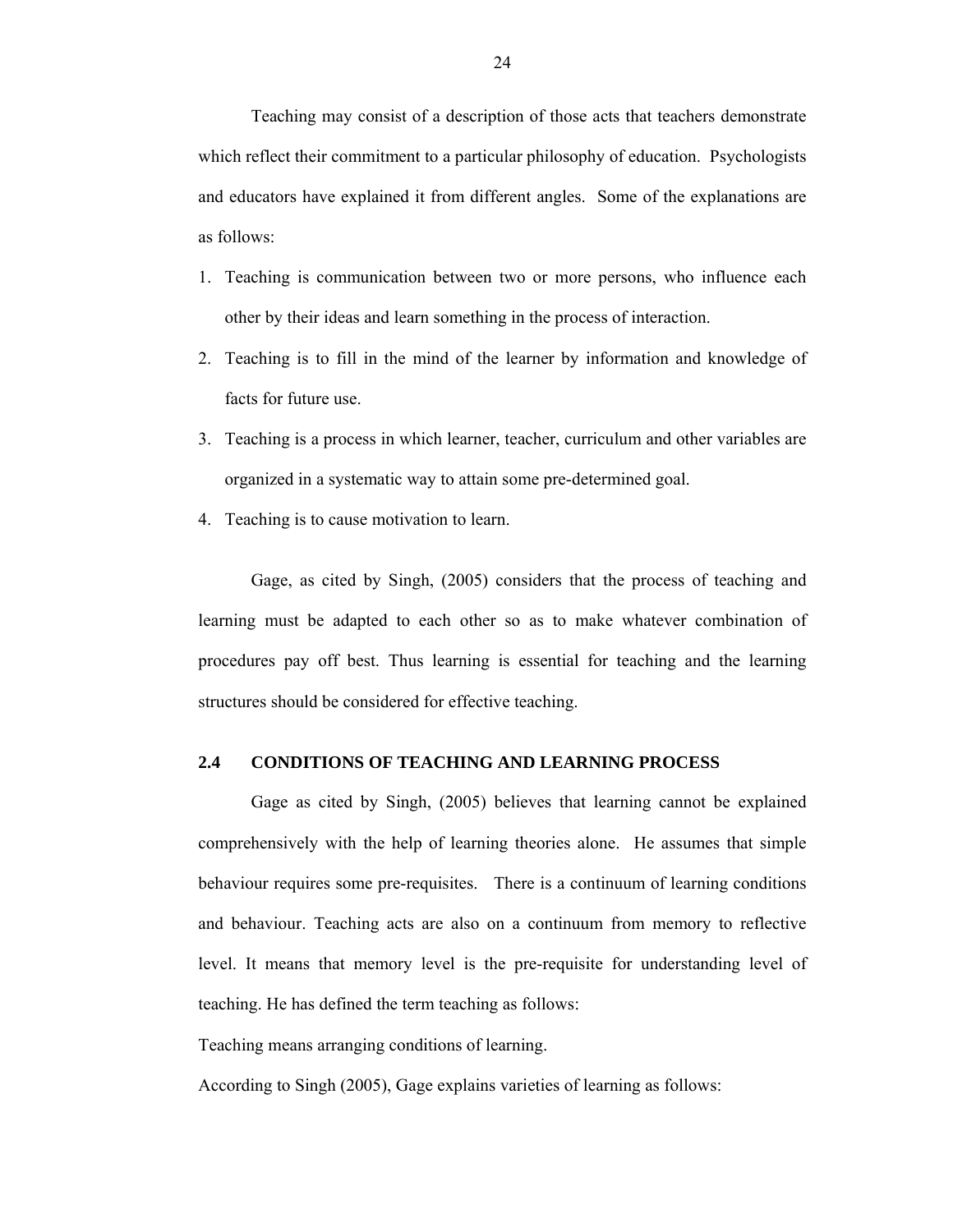- 1. Signal learning
- 2. Stimulus response learning
- 3. Chain learning
- 4. Verbal association
- 5. Discrimination learning
- 6. Concept learning
- 7. Rule learning
- 8. Problem-solving.

Gilbert and Mechner, as cited by Singh (2005), emphasize on three structures:

- 1. Chain structure
- 2. Multiple discrimination, and
- 3. Concept structure

Davies (1972) recognizes five basic learning structures. Out of eight classes

of Gagne's learning conditions, these are useful and meaningful to the teacher.

- 1. Signal structure
- 2. Chain structure
- 3. Multiple discrimination structure
- 4. Concept structure and
- 5. Principle structure

 Gagne's hierarchy of learning makes it possible to relate learning situations to teaching activities.

# **2.4.1 Signal Learning Structure**

A signal involves a specific response, verbal or motor, to a specific stimulus. Teaching for learning signals involve the following simple tactics:

1. Establishing contiguity in stimulus and response (close proximity).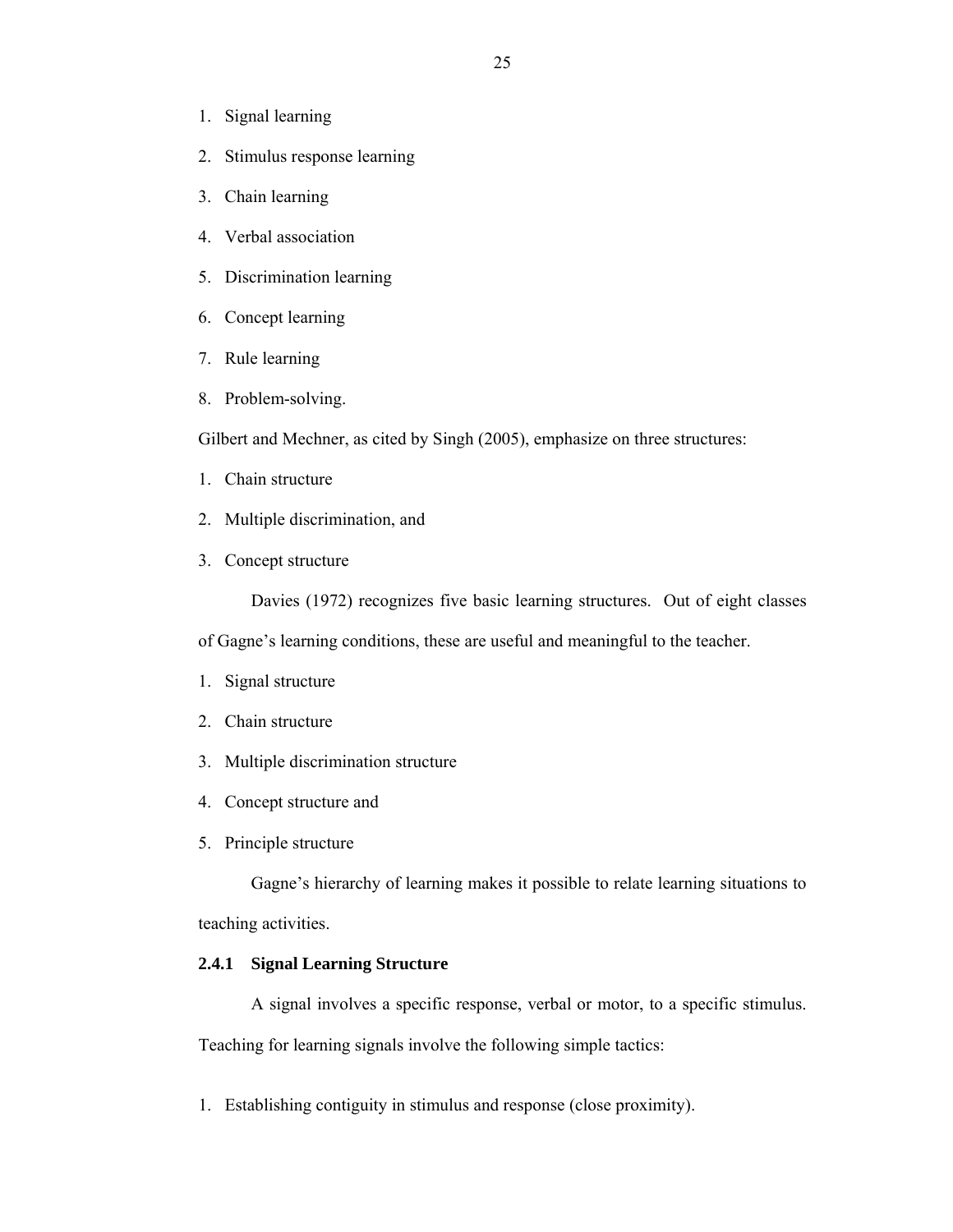- 2. Constant practice and rehearsal of stimulus and response connection.
- 3. Reinforcing the correct response by its confirmation whereas wrong response is ignored.

# **2.4.2 Chain Learning Structure**

What is acquired in a chain of two or more stimulus-response connections is the chain learning. Teaching–learning chains involve establishing contiguity between successive links. Three types of teaching tactics can be used:

- **i. Progressive Chaining.** In this type, the chain starts from first chain and then second and so on till the end mastery behaviour, e.g., linear programming.
- **ii. Retrogressive Chaining.** It is a backward chain starting with the last act (mastery behaviour) and then moving retrogressively towards first act at the end, e.g., mathematics,
- **iii. Rote Learning.** The chain can be learnt by rote memory, e.g., reciting a poem.

## **2.4.3 Multiple Discrimination Learning Structure**

It is based upon the prerequisite of signal and chain structures. It distinguishes one category of phenomenon from another (Underwood, 1964). The teaching learning of multiple discrimination involves following two tactics:

# **i. Distinctive Conditions**

Both stimuli and response must be made as distinctive as possible.

# **ii. Simultaneous Presentation**

 All conditions should be presented together at the same time that force student to discriminate.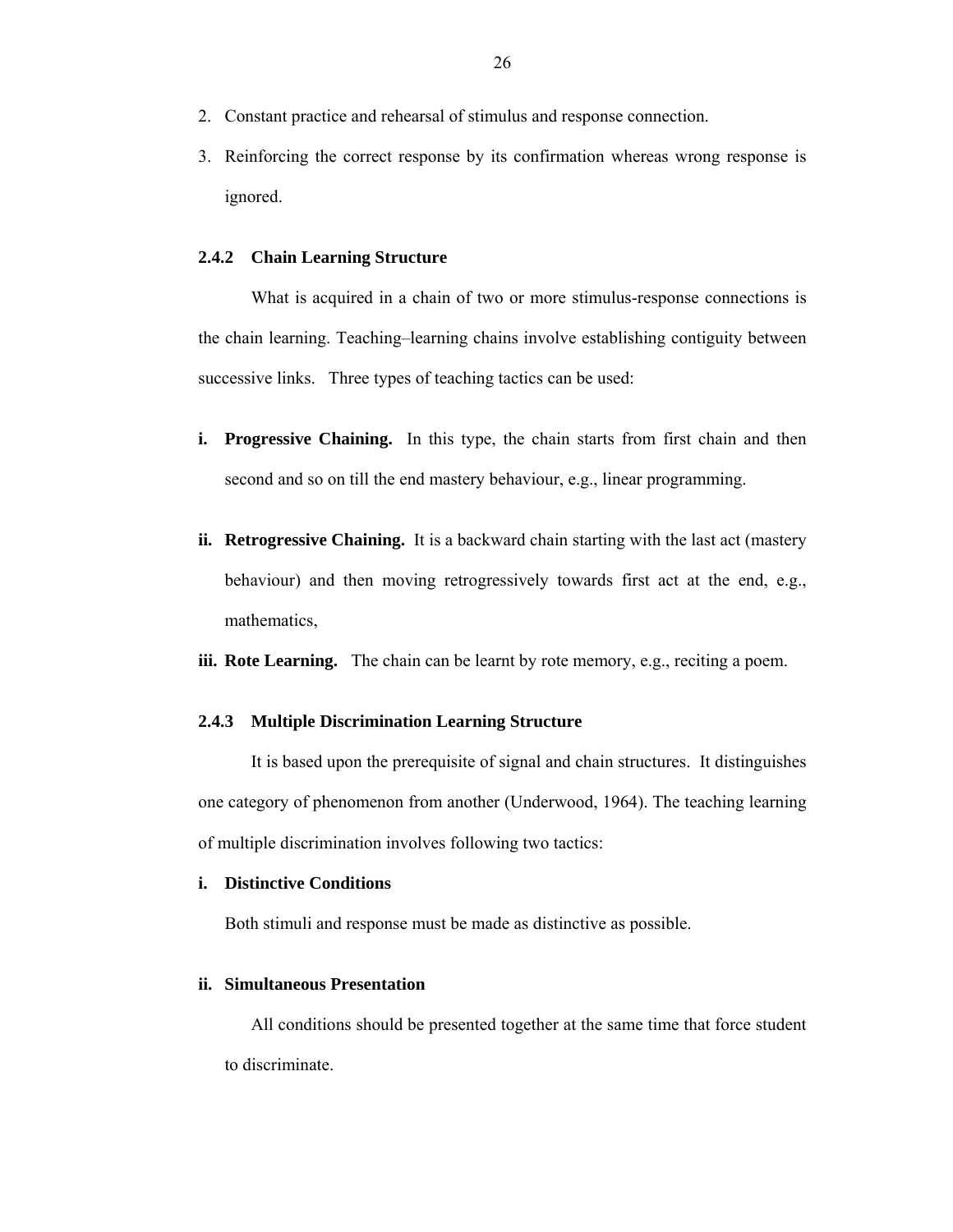## **2.4.4 Concept Learning Structure**

The learner acquires a capability of making a common response to a class of stimuli that may differ from each other widely in physical appearance. Following are the tactics:

# **i. Generalize within the Class**

 The student should be presented with a set of related but different stimuli, to each of which he makes some response.

# **ii. Discriminate between Classes**

 The student should learn to discriminate between the concept and all other concepts.

## **2.4.5 Principle Learning Structure**

A principle is a chain of two or more concepts. Its function is to control behavior. Tactics are as follows:

# **i. Recalling the Concepts**

The concepts should be made as distinctive as possible and student should recall the concepts required for making the principle.

# **ii. Chaining the Concepts**

The concepts should be chained together after recalling them.

# **2.5 LEVELS OF TEACHING LEARNING PROCESS**

There are four levels of teaching-learning process and these are given below in detail:

1. Autonomous Level of Teaching – Learning.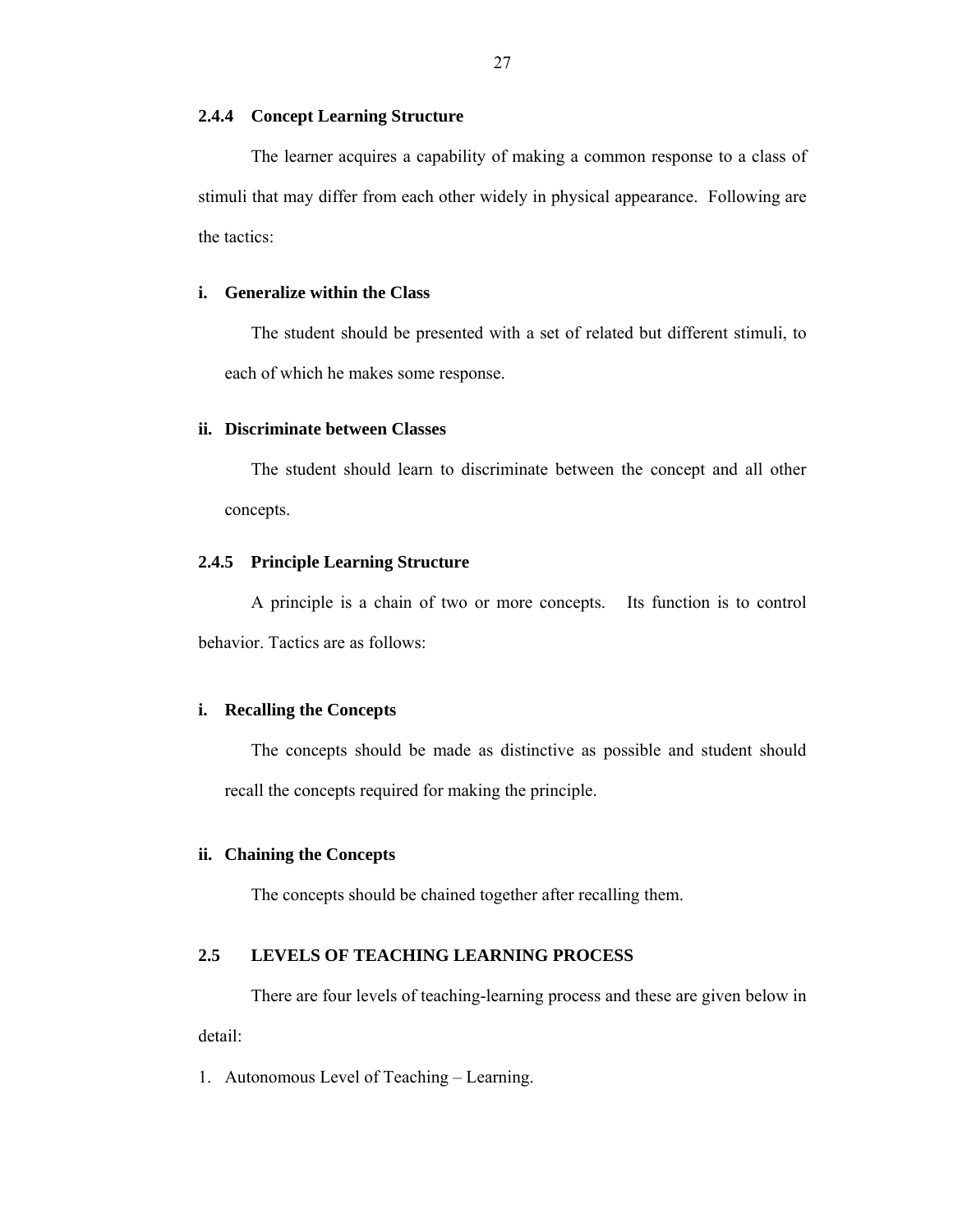- 2. Memory Level of Teaching Learning.
- 3. Understanding Level of Teaching Learning.
- 4. Reflective Level

## **2.5.1 Autonomous Level**

This level of teaching learning believes that human beings are inherently active. They generate ideas from within themselves. Education should not be imposed by outside agent but, on the other hand, it should be child-centered. The teacher should promote each student's heightened intuitive awareness of himself by creating an appropriate environment in which students can realize three basic human awarenesses which are: 1) Choosing agent, 2) Free agent, and 3) Responsible agent.

In this type of teaching, the role of the teachers is more negative than positive in the sense that there is leadership, direction, prescription or imposition on student thought. Students are permitted, even encouraged, to live close to nature so that they may indulge freely in their natural feelings.

#### **2.5.2 Memory Level**

This type of teaching seems to be based either on mental discipline theory which emphasizes the importance of vigorous exercise for the development of mental faculties or S-R conditioning theory of learning in which bondage is formed between the stimuli and responses without involving any purpose. Cognitive field psychologists explained this phenomenon in a different way. They say that if anything is learnt, it involves insight but the insight involved in memory learning has no significant relationship to the material being studied.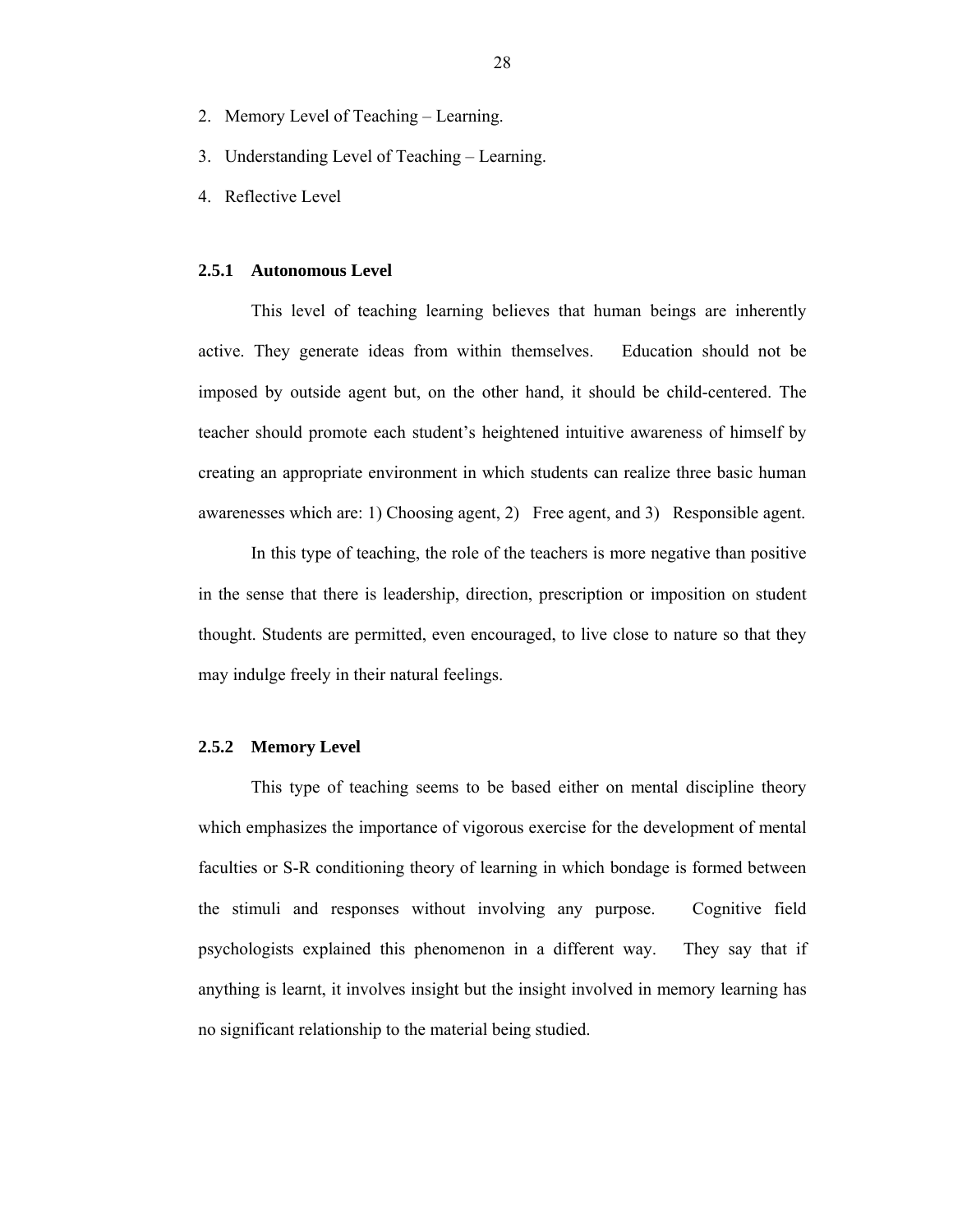#### **2.5.3 Understanding Level**

This level conveys different meanings as, for example, to perceive the meaning or grasp the idea or to comprehend, to be thoroughly familiar with or to apprehend the character or nature of, to comprehend the meanings of words as a language, to clearly grasp as a fact or realize.

a) understanding as seeing relationship

b) understanding the use of a fact

c) understanding as such

## **2.5.4 Reflective Level**

Reflective level of teaching learning involves the process of problem solving. Cognitive – field psychology, which defines learning as gaining of new insights or understanding or changing old ones by structuring and restructuring of life space, has made a valuable contribution in the process of problem solving.

## **2.6 PRINCIPLES OF TEACHING**

Teaching is an art and the teacher is an artist. As the artist is governed by certain scientific principles, which help him acquire proficiency in his profession, so a teacher is also governed by certain principles, which help him acquire proficiency in teaching. The material (students) of the teacher is living beings whom he has to shape according to some principles. The teacher must know to develop mental characteristics of children at different age levels so that he can take the advantage of the interest and motivation of the students in a learning task. Following are some of the important principles of teaching:

- 1. Using the experience already acquired.
- 2. Knowledge and skills are for use.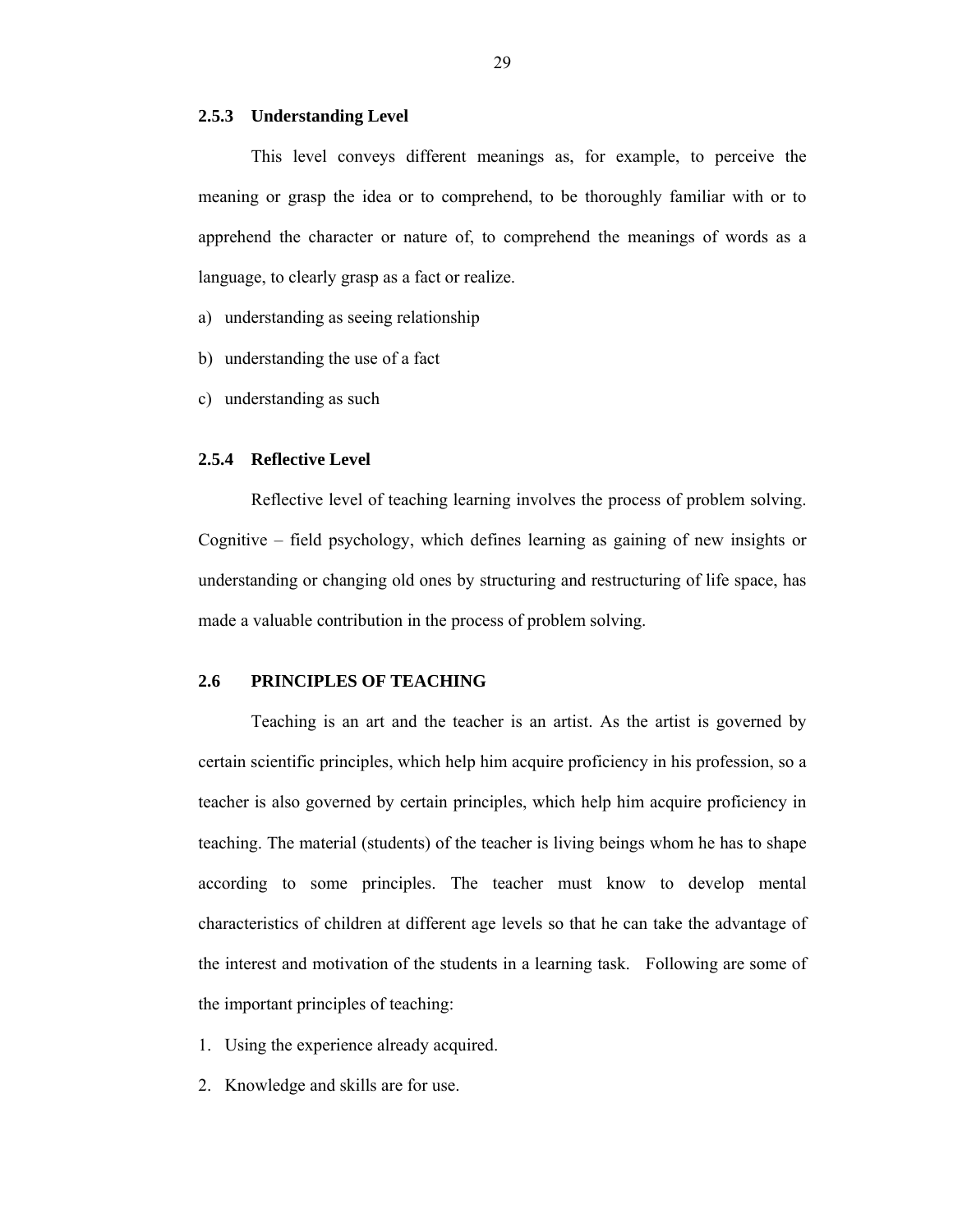- 3. To provide for individual differences.
- 4. Principle of readiness.
- 5. Objectives of the lesson should be specifically defined.
- 6. The teacher should follow the psychological principles which have been developed by great educators. The important principles are:
	- i. Proceed from simple to complex
	- ii. Proceed from concrete to abstract
	- iii. Proceed from general to particular
	- iv. Proceed from known to unknown
	- v. Proceed from induction to deduction or vice-versa
	- vi. Arrange for frequent reinforcement. (Singh, 2005)

# **2.7 TECHNIQUES OF TEACHING**

Walberg (1986) identified seven skills or techniques of teaching on the basis of his meta – analysis.

# **2.7.1 Academic Learning Time**

Academic learning time in the classroom emerged as an important variable. Important as academic learning time is, there is not an exact relationship between time on task and learning outcomes. Moreover, it is difficult, if not impossible, to measure what is going on in a student's mind at a specific moment. In fact, one study showed that students who appeared to be paying attention (engaged in academic learning time) were actually thinking about nonacademic issues. Students soon learn the importance of putting on a good face in order to protect their privacy. As a result of these and other factors, it is an important necessary condition but far from the whole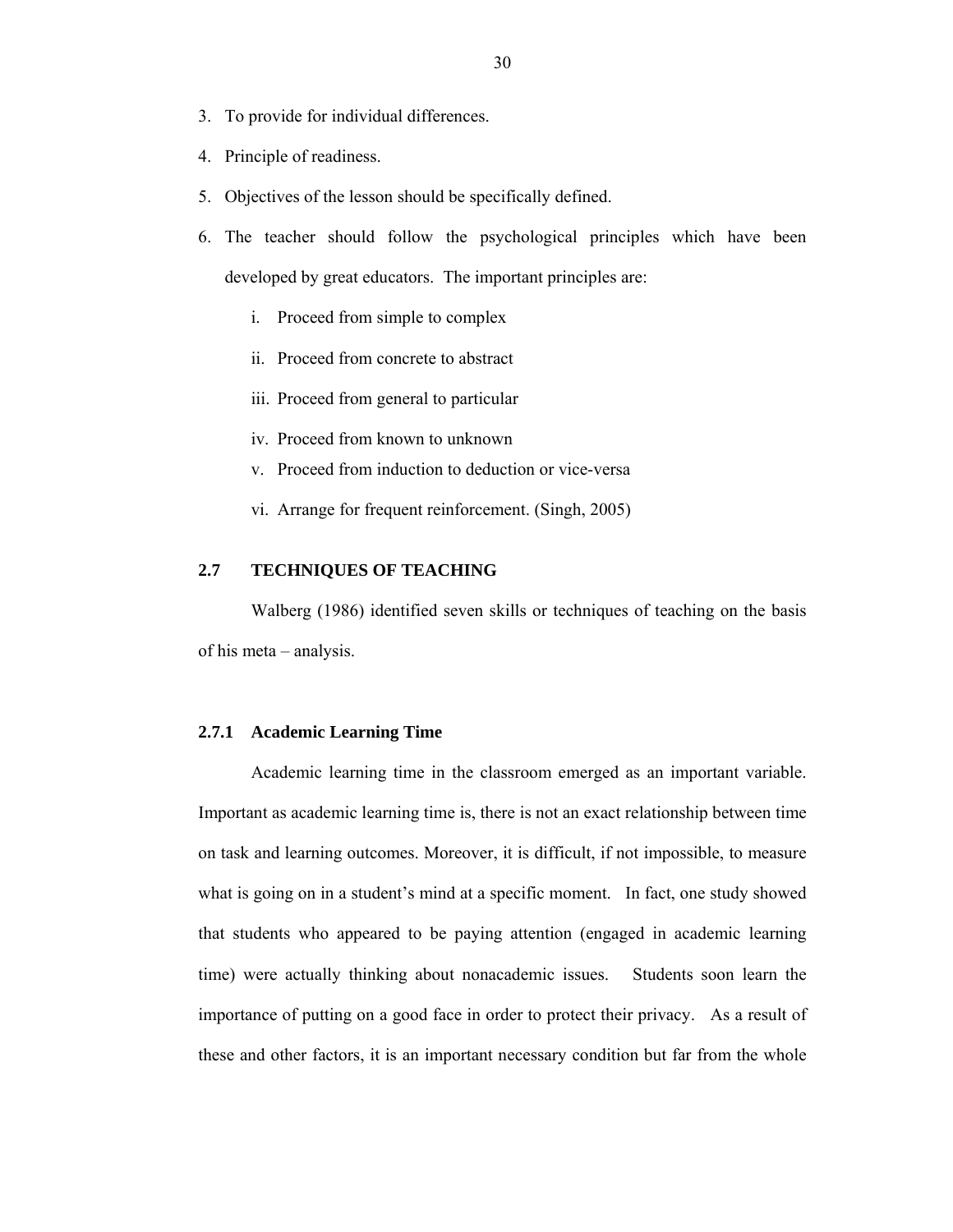story. Basically academic achievement is moderately affected by the efficient use of time.

## **2.7.2 Use of Reinforcement**

By far, the single most significant discrete instructional variable is the use of positive reinforcement. The careful and consistent use of this Skinnerian techniques, both verbal and non-verbal, has positive effect upon student learning.

## **2.7.3 Cues and Feedback**

To some extent, the use of cues and feedback is related to the process of questioning. A second component of effective cueing is sometimes called wait time, which gives the student some time to think about the question. By providing time and then helping a student elaborate an answer, the teacher will increase academic achievement and decrease anxiety. Providing constructive feedback is another part of this strategy. Feedback improves academic achievement. When teachers merely collect assignments and then either say nothing or simply make a check mark, an opportunity for growth has been missed. The same is true for homework. In fact, Walberg found that graded homework with comments was 50 percent more effective than homework by itself. Constructive feedback obviously provides the students with information on which to build learning.

## **2.7.4 Cooperative Learning**

The effectiveness of cooperative learning is an interesting finding. The main point here is its importance in the classroom of employing small group techniques with cooperative objectives. Such a procedure encourages student participation and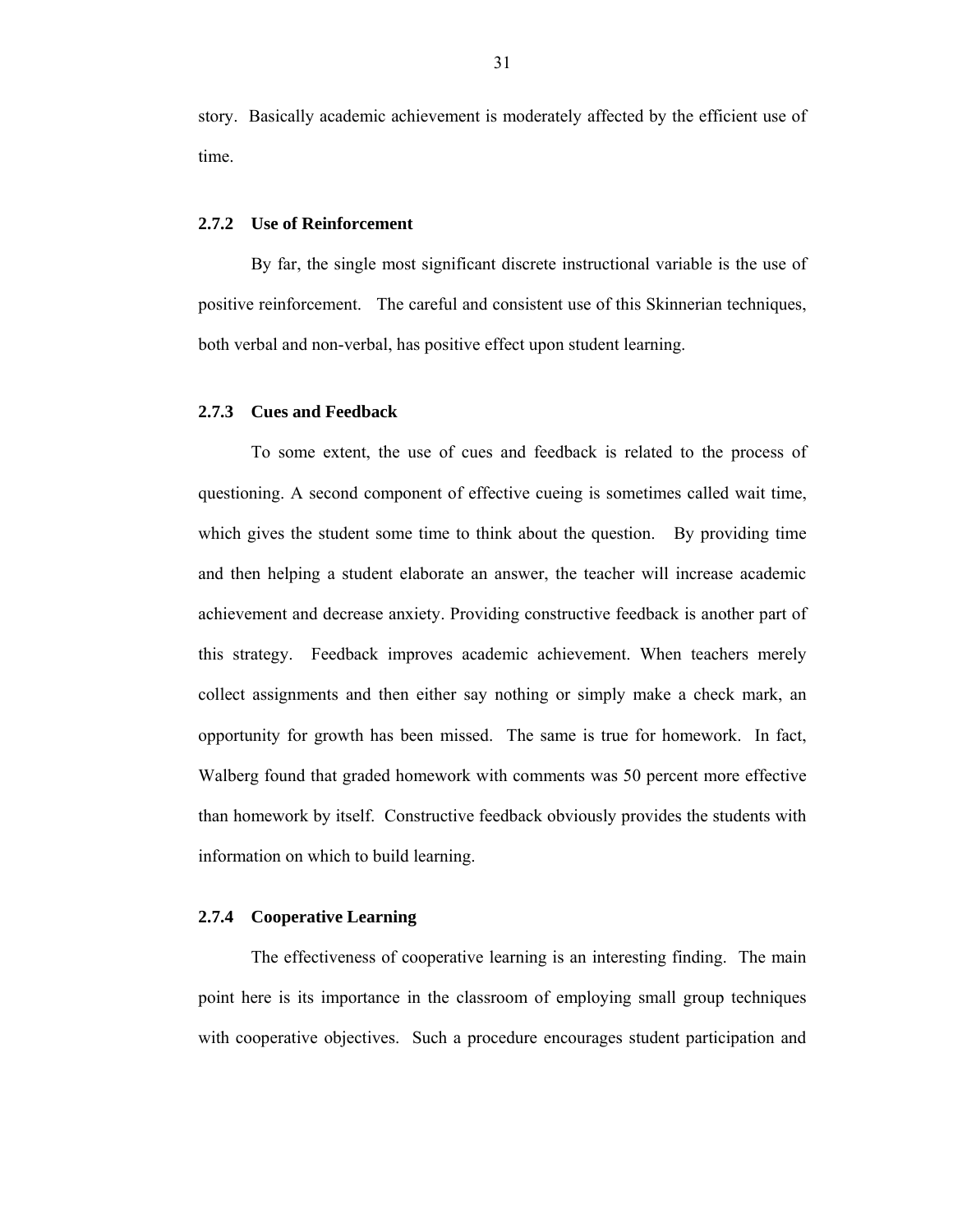also results in improved academic performance. Basically such an approach requires a blend of techniques, and it is not really a single technique.

## **2.7.5 Classroom Morale**

This is another process that, like cooperative learning, is not strictly one teaching strategy. Still, it is important not to lose sight of the fact that classroom atmosphere obviously has a significant impact on learning. This isn't to say that a kind of happy-go-lucky, do your own thing, laissez-faire atmosphere is appropriate. That would be as bad as the other extreme. An authoritarian, teacher–controlled classroom, feelings of cohesiveness, satisfaction, goal direction, and student perceptions of a friendly atmosphere make a positive difference in learning. These findings were cross-validated by a research which found that one main element of effective teaching is the need to create a relatively relaxed learning environment with a task oriented focus.

## **2.7.6 Higher Order Questions**

Since teacher questioning has an unusually long history, examining its use as a strategy is clearly important. Generally, how the questions are posed obviously makes a difference. A higher order question is basically a query that requires the student to analyze and produce a reasoned response, not repetition of the teacher's words. In other words, there is not an already prescribed factual answer to the question. Asking a student to name the year of the Columbus expedition is clearly a lower order question. Asking the student to explain why Columbus was able to convince the monarchy of a country different from his own to support his voyage calls for greater intellectual work, and thus it qualifies as a higher order question.

Recently, there has been a remarkable upsurge in the "teaching of thinking". Such a process, which involves logical analysis and argumentation principles is most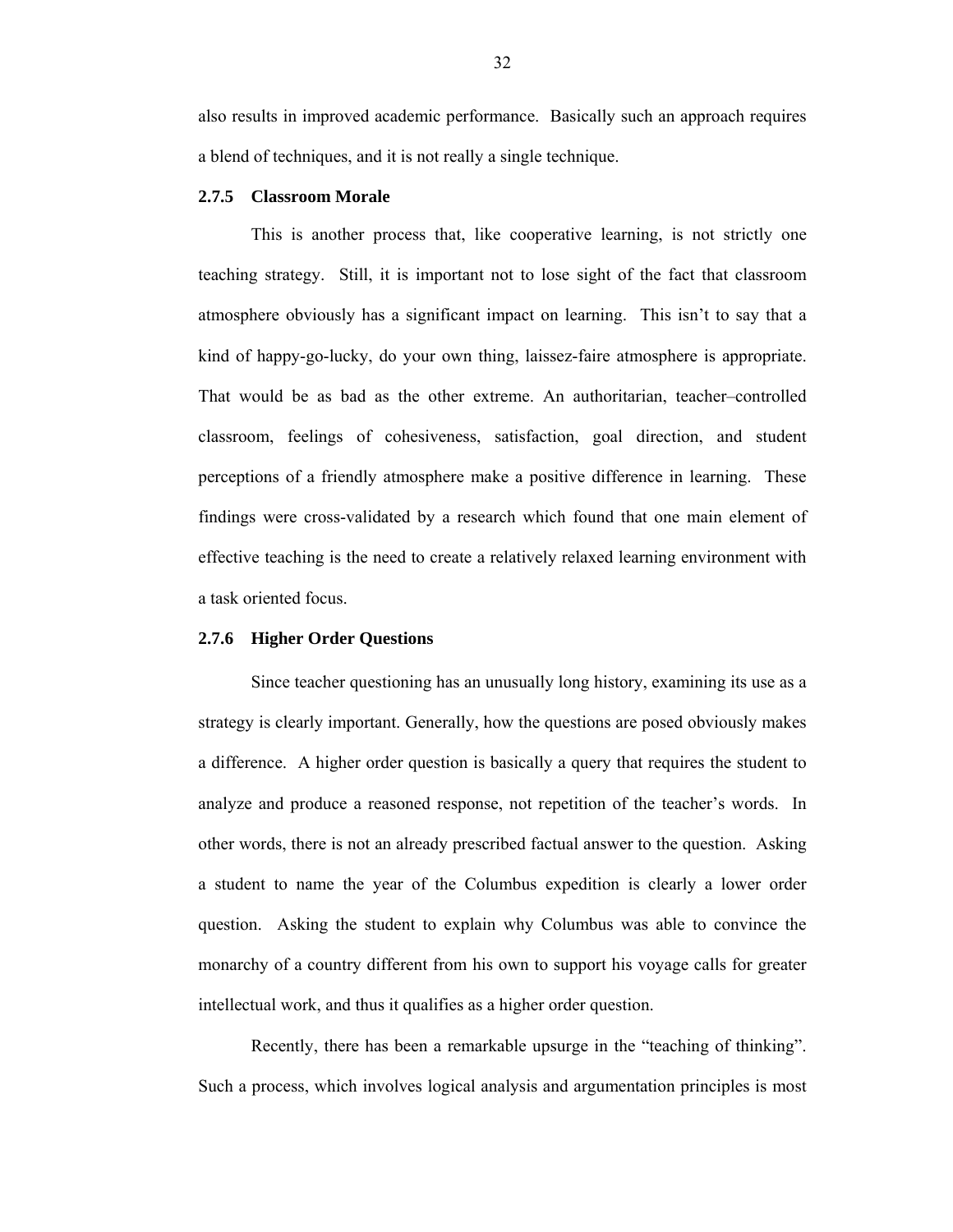encouraged by higher order questioning. Thus, an idea that had lost favor in the 1970s – namely, to distinguish between the lower and higher order questions – has returned as a result of newer research evidence and a general interest in formal instruction designed to promote "thinking" (Sprinthall, 1990).

One of the continuing problems in the research on classroom questioning, however, is the problem of wait-time. Perhaps the effectiveness of higher order questions, in particular, is determined not so much by their actual frequency but how much time is provided for them. Students obviously need reflection time to process a complex question.

#### **2.7.7 Advance Organizers**

This skill involves the use of the deductive approach. The student is told in advance what the main point or the main concept is to be covered. On the one hand, such advance organizers have been shown to help students focus attention on the key points. On the other hand, the effect is positive but not particularly strong. In all probability, then, an advance organizer is a good method to get a class geared in. Since some learners need a clear road map of the main points in a lesson in advance, the method should not be ignored.

According to Sprinthall and Sprinthall (1990), one of the weaknesses of such a massive meta analysis of Walberg is that the results cannot depict actual pattern of teaching. The analysis of instruction developed by Flanders shows how the above techniques or elements fit together in actual classroom interaction. Flanders pattern of teaching serves as a bridge between Walberg's techniques of teaching and models of teaching to be reviewed in this chapter later on. Flanders categories provide a scientific basis for the art of teaching rather than examining one technique of teaching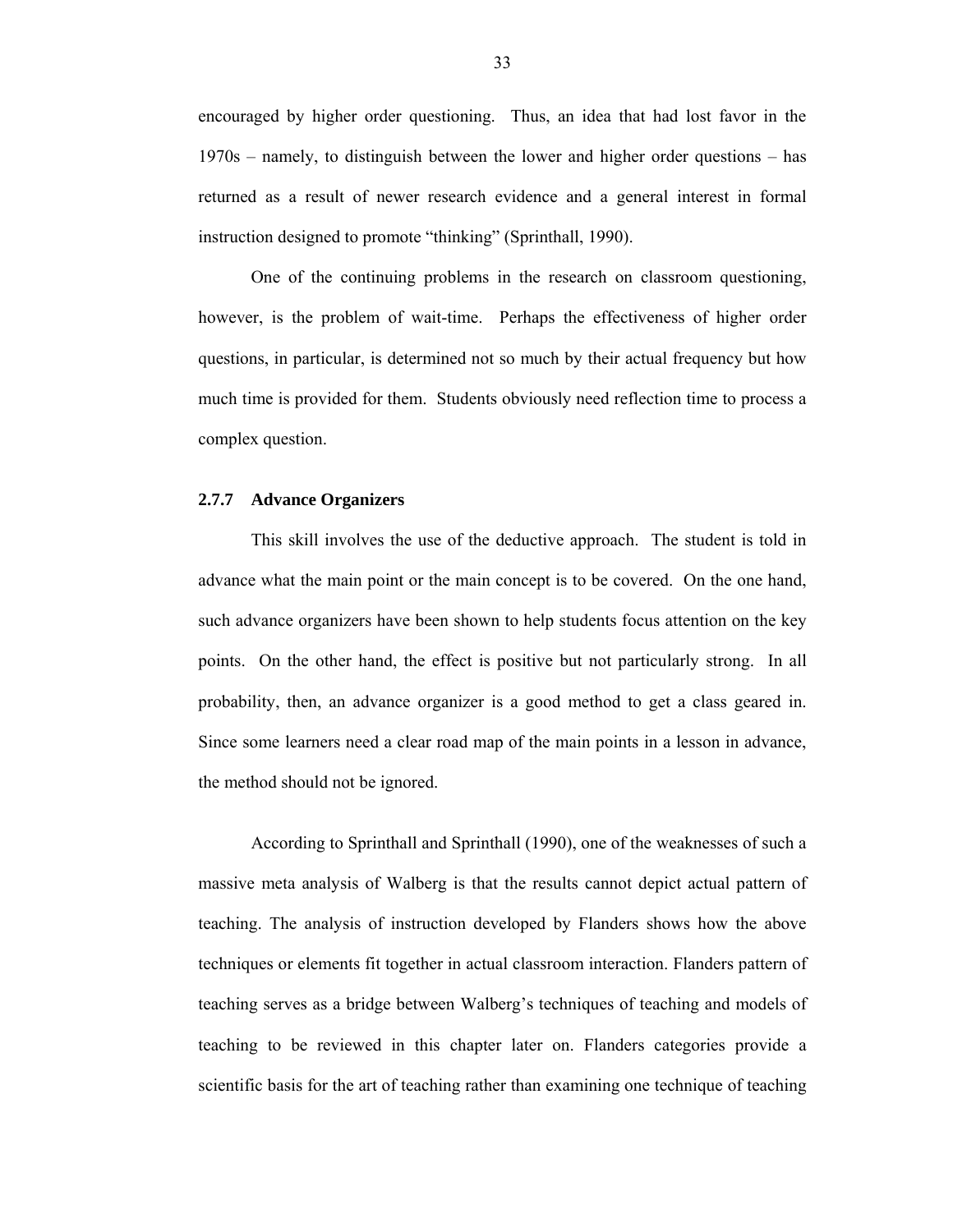at a time as given by Walberg. These categories of teaching behavior are given in table 1:

|             |                         | $\mathbf{1}$   | Accepts feelings: Accepts and clarifies the tone of feelings of the        |
|-------------|-------------------------|----------------|----------------------------------------------------------------------------|
| TEACHER TAI | NDIRECT INFLUENCE       |                | students in an unthreatening manner Feelings may be positive or            |
|             |                         |                | negative. Predicting or recalling feelings are included.                   |
|             |                         | $\overline{2}$ | Praises or encourages: Praises or encourages student action or             |
|             |                         |                | behavior. Jokes that release tension, but not at the expense of another    |
|             |                         |                | individual; nodding head and saying "um hm?" or "go on" are                |
|             |                         |                | included.                                                                  |
|             |                         | 3              | Accepts or uses ideas of students: Clarifies, builds, or develops          |
|             |                         |                | ideas suggested by a student. As teacher brings more of his or her         |
|             |                         |                | own ideas into play, shift to $# 5$ .                                      |
|             |                         | 4              | <b>Asks questions:</b> Asks a question about content or procedure with the |
|             |                         |                | intent that the student answer.                                            |
|             | <b>DIRECT INFLUENCE</b> | 5              | Lecturing: Gives facts or opinions about content or procedure;             |
|             |                         |                | expresses his or her own ideas, asking rhetorical questions.               |
|             |                         | 6              | Giving directions: Gives directions, commands, or orders that              |
|             |                         |                | students are expected to comply with.                                      |
|             |                         | 7              | Criticizing or justifying authority: Give statements intended to           |
|             |                         |                |                                                                            |
|             |                         |                | change student behavior from unacceptable to acceptable pattern;           |
|             |                         |                | bawling someone out; stating why the teacher is doing what he or she       |

# **Table 1: Categories for Flanders interaction analysis**

Gage grouped the system into two broad categories: indirect teaching, types 1, 2, 3 and 4, and direct teaching types 5, 6 and 7. That the main difference between the two modes is basically whether teaching is viewed as asking questions or giving directions and lecturing. In comparing the modes, Gage also wanted to examine possible differences according to grade level, elementary versus secondary. He found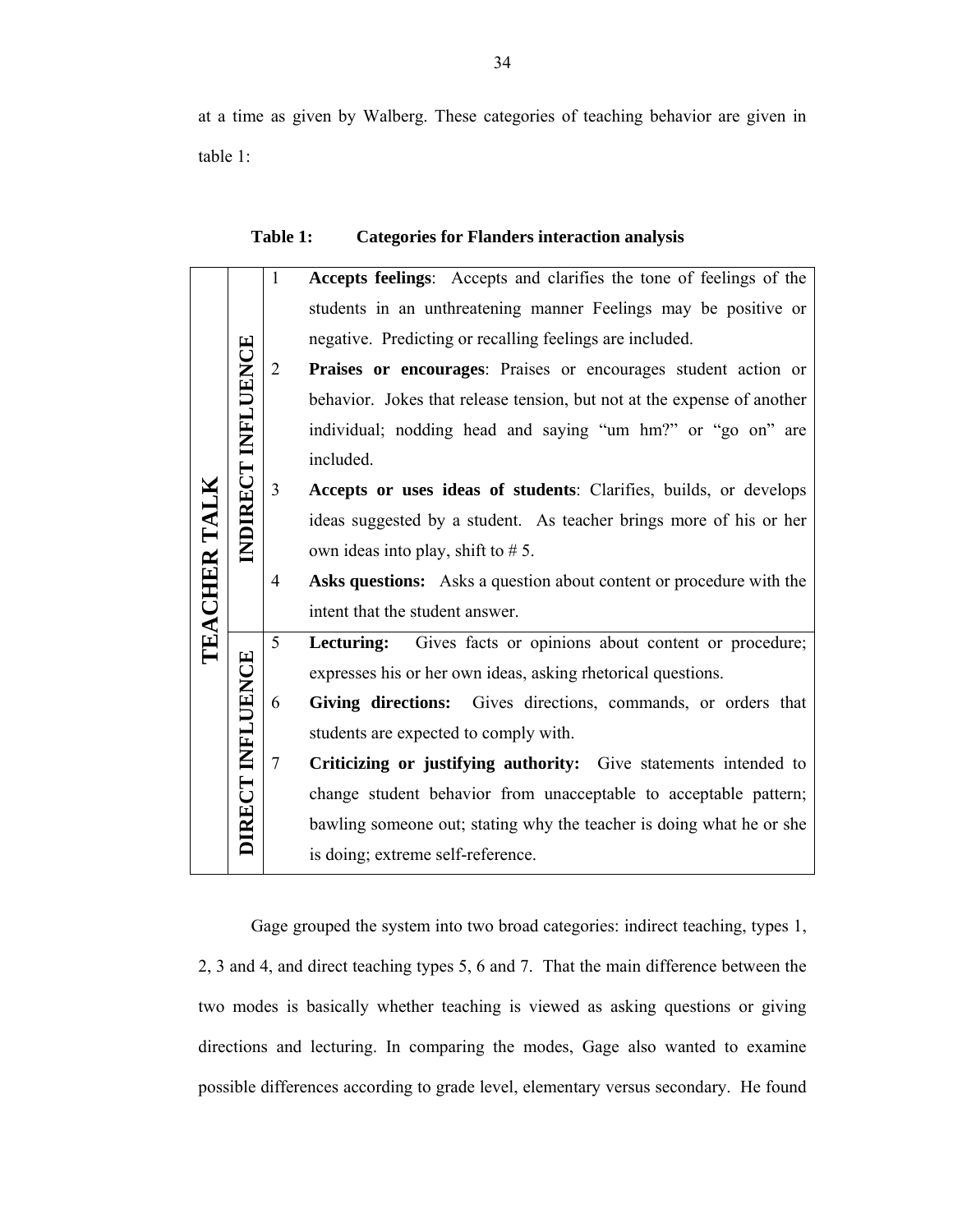clear evidence that teachers who employed the indirect mode at the secondary level produced greater academic gains among their pupils than teachers who used the direct mode. This means that the academic performance of teenage students will be enhanced through the effective use of questioning and open inquiry. At the high school level, effectiveness is increased if the teacher uses the indirect mode more than half the time. Obviously, there will be times for giving careful directions, praising and criticizing students for misbehavior; yet for the most part employing the other modes of questioning, reinforcing, cueing and responding to feelings will produce academic gains to a greater degree.

To further buttress this approach to teaching and learning, researchers conducted a series of independent studies at the college level. Although actual Flander's system was not used, the overall results were quite similar. The college researchers found that professors who provide time for student questions, allow students to question each other and encourage students to make statement in class fostered cognitive growth and greater complexity of thinking on the part of their students. So, results from both high school and college studies indicate the advantage of the indirect mode with older students. Piaget's work showed that during adolescence, students can develop greater capabilities for abstract reasoning and greater independence in thinking than earlier in their development. This is probably a main factor favoring the indirect teaching mode. At the elementary level, Gage's review yielded somewhat different results. He found less of a relation between the indirect modes and pupil learning. There were some positive outcomes in the indirect mode but also many in the direct mode. More recent research, especially at the elementary level, seems to indicate that the more direct teaching can be quite significant in producing student achievement. For example, in elementary school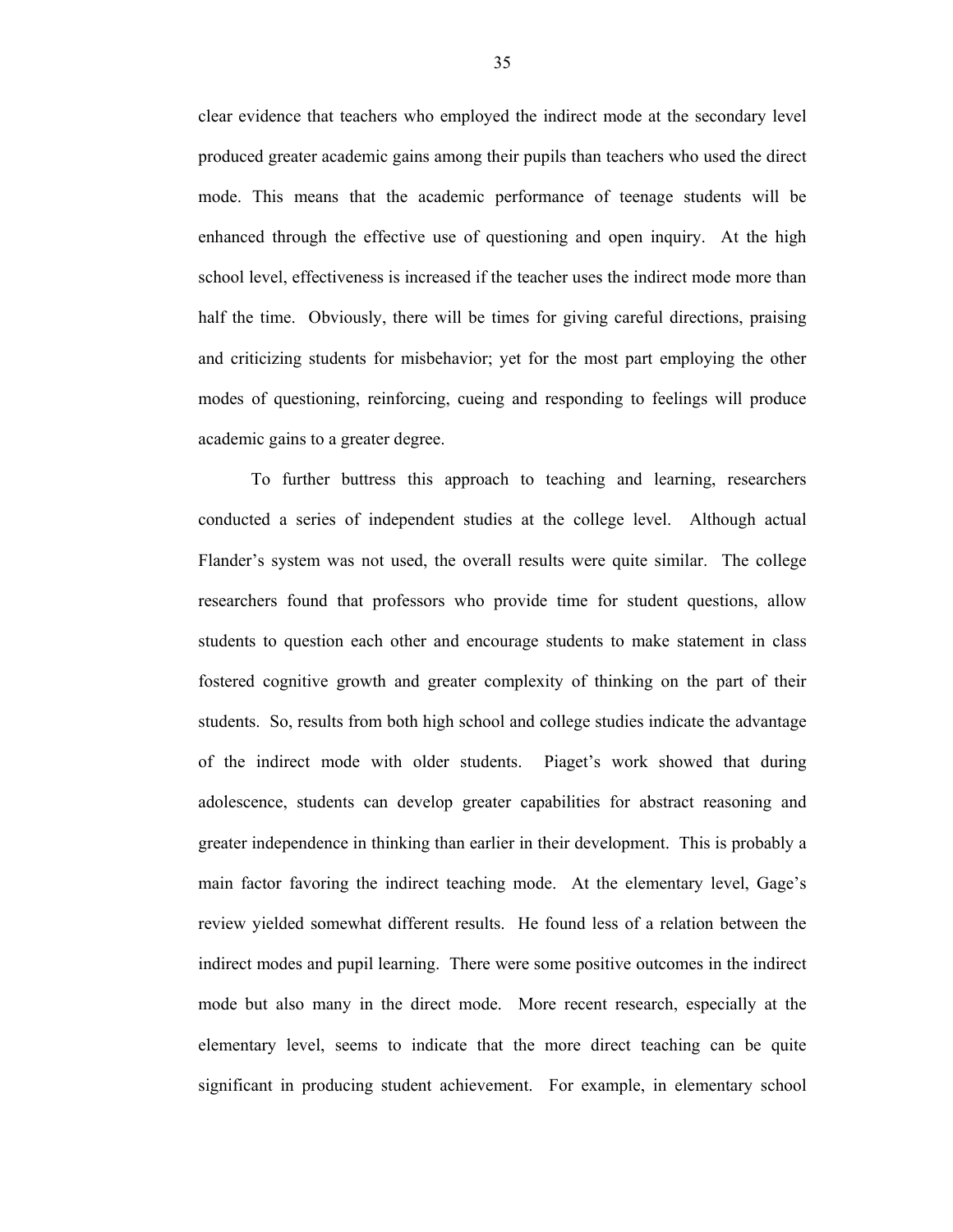instruction in both reading and mathematics, the teacher directed instruction yielded stronger gains. Direct methods in math may be necessary to teach the rudiments of the number system. The effective elementary teacher needs to ask questions, praise, build on ideas and respond to student feelings. However, the elementary teacher may well use the direct methods more than half the time. The careful use of advance organizers and a low level of ambiguity provide younger students with helpful guidance for learning. However, teaching skills can be combined into methods and models of teaching. (Sprinthall and Sprinthall , 1990)

## **2.8 WHAT IS MODEL OF TEACHING?**

 In teaching, the use of models is very old. Socrates, the Greek philosopher, used his own model of question-answer (Dialect). Indian ancient teachers developed their own models of teaching to affect the desirable changes in the behavior of the learner. Several models of teaching have been developed in the last few decades in western countries. There is no one particular model that can help the pupils to grow in all respects-social, intellectual, emotional. For this, Joyce and Weil (1985) have identified a variety of strategies developed by different learning theorists and designed a number of models of teaching. These innovations have been found to be very effective. Several models of teaching have been developed which prescribe different approaches to instructional process to bring desired changes in the behavior of the learners.

 Models of teaching have been developed to help a teacher improve his capacity to reach more children and create a richer and more diverse environment for them. A model of teaching has been defined in various ways of (Singh, 2005).

 According to Shahid (2000), "Model of teaching can be defined as instructional design which describes the process of specifying and producing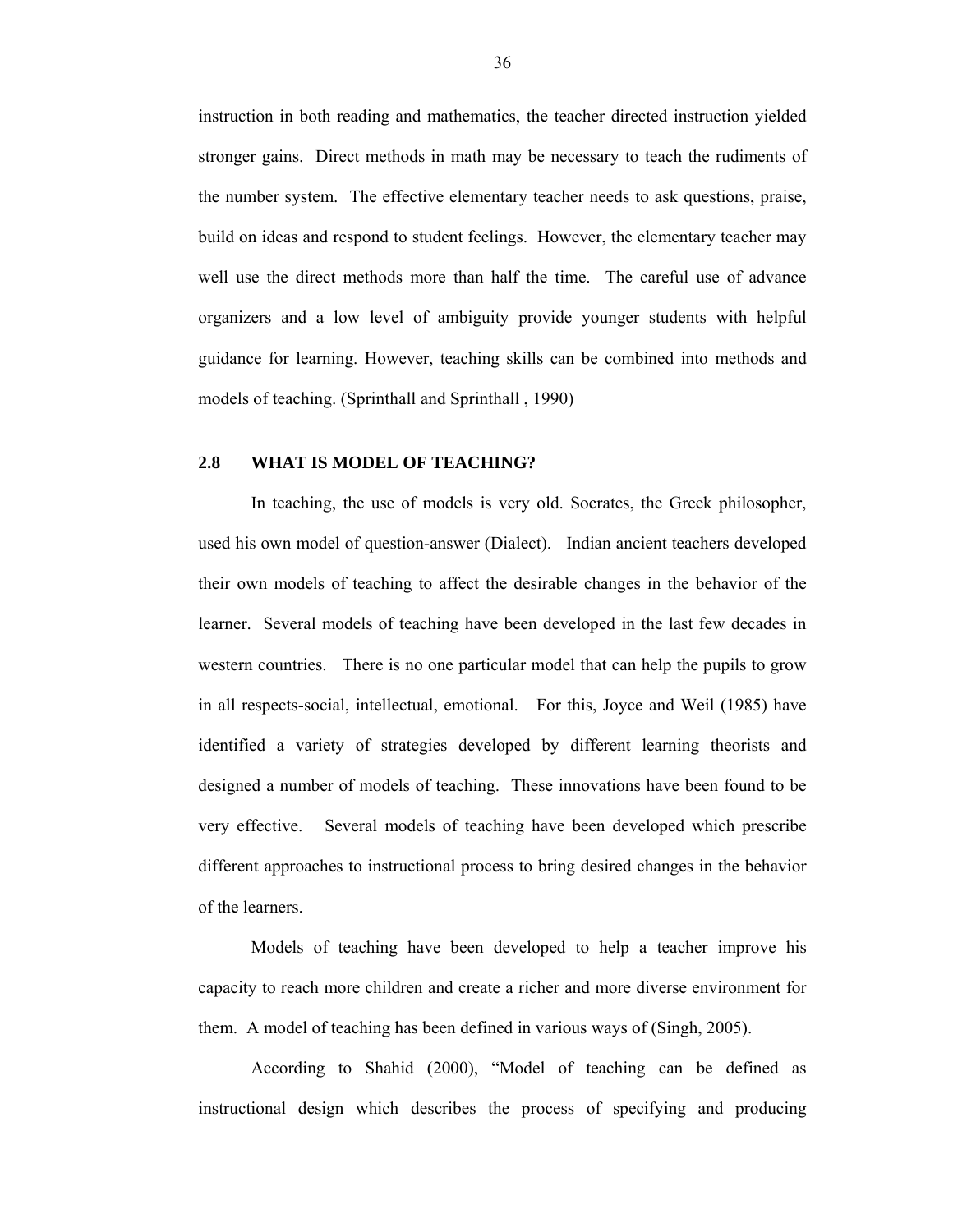particular environmental situation that cause the students to interact in such a way that a specific change occurs in their behaviour".

 A model of teaching basically represents a specific cluster of strategies designed to reach a particular type of learning outcome with pupils in the best way. However, no single model represents the best way to reach all types of learning. Instead, overall teaching effectiveness will depend on, firstly, teacher's ability to master specific techniques and secondly, to combine them within a particular model and finally on his ability to use a variety of model flexibly (Sprinthall  $\&$  Sprinthall, 1999).

 A model of teaching is a plane of pattern that can be used to shape curricula, to design instructional material and to guide instruction in the classroom and other settings. The most important aim of any model of teaching is to improve the instructional effectiveness in an interactive atmosphere and to improve or shape the curriculum (Siddique & Khan, 1991).

A teaching model is a comprehensive approach to teaching that typically derives from a theory of education and encompasses key assumptions about what students should learn and how they learn. Sometimes, instructional models have been extensively researched. In other cases, relatively little is known about their actual effectiveness. Models stress certain instructional functions and require teachers to be trained in particular ways. Some models are compatible with other models, some are apt to extol their virtues. It is reasonable to assume that no model is universally appropriate. Each possesses its own strengths and weaknesses" (Shahid, 2000).

Joyce and Weil have searched a variety of strategies developed by different learning theorists and designed a number of models of teaching that are briefly described here as families of models: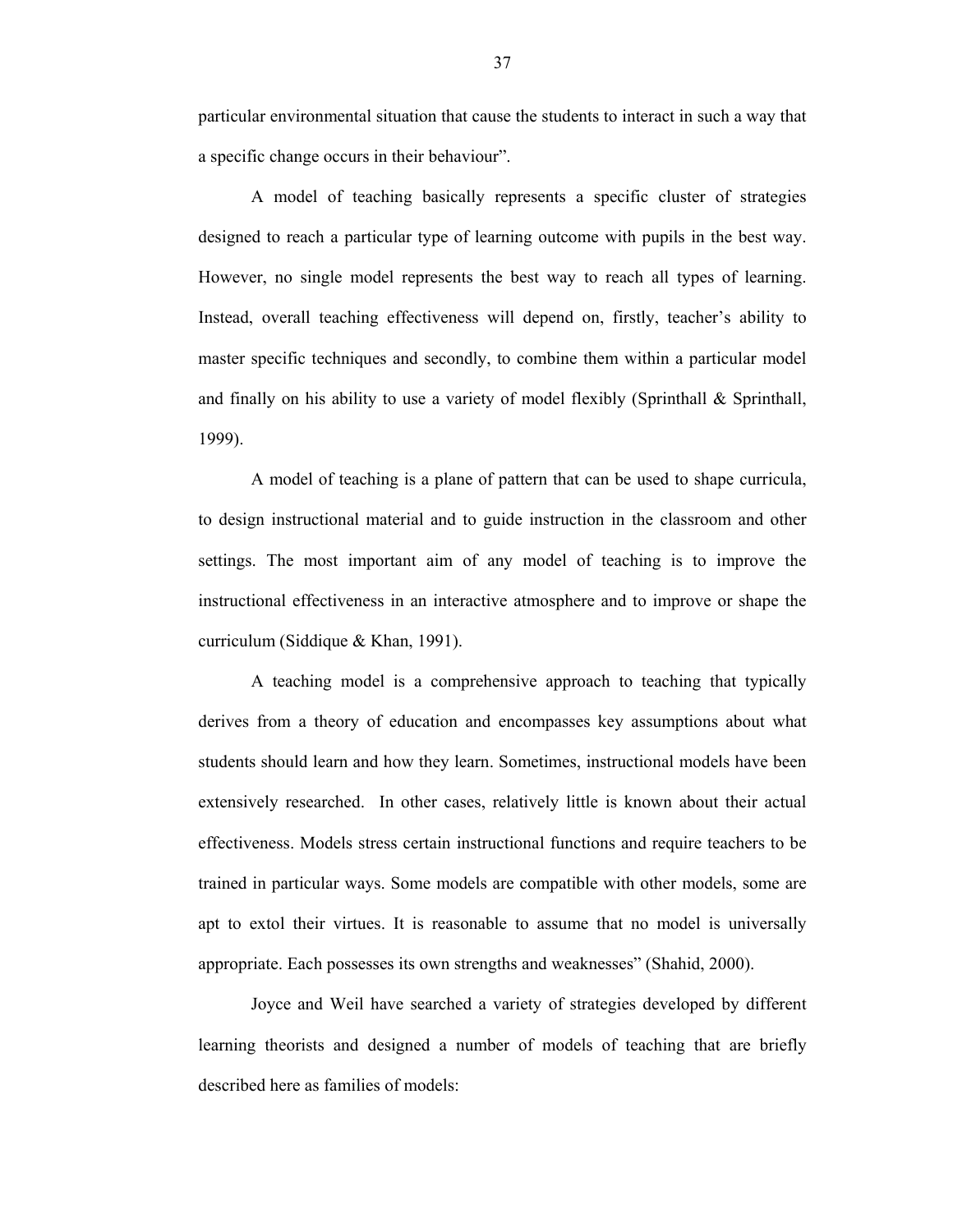## **2.9 ELEMENTS OF A MODEL**

A model has the following elements:

- i. A focus
- ii. A syntax
- iii. A social system
- iv. A support system

#### **i. Focus**

A focus of a system refers to the frame of reference around which the model is developed. It is the main thesis which determines combinations, and relationship of processes, conditions and factors built into the model. Objectives of teaching and aspects of the environment, generally, constitute the focus of the model. What is aimed to be achieved is found to be the focus of most of the models. Focus is the central aspect of a teaching model.

## **ii. Syntax**

The second element, syntax or phasing of the model, refers to the description of the model in action, i.e., the kind of activities which are organized at well-defined stages of the whole programme, typify the educational environment belonging to each model. It is the sequence of steps involved in the organization of the complete program of teaching.

## **iii. Social System**

The third element is the social system which refers to two elements: students and teacher roles, particularly, hierarchical relationship or authority relationships and norms or the student behavior which is rewarded. Social system is an important element of every model. Specific learning are very much controlled by the kinds of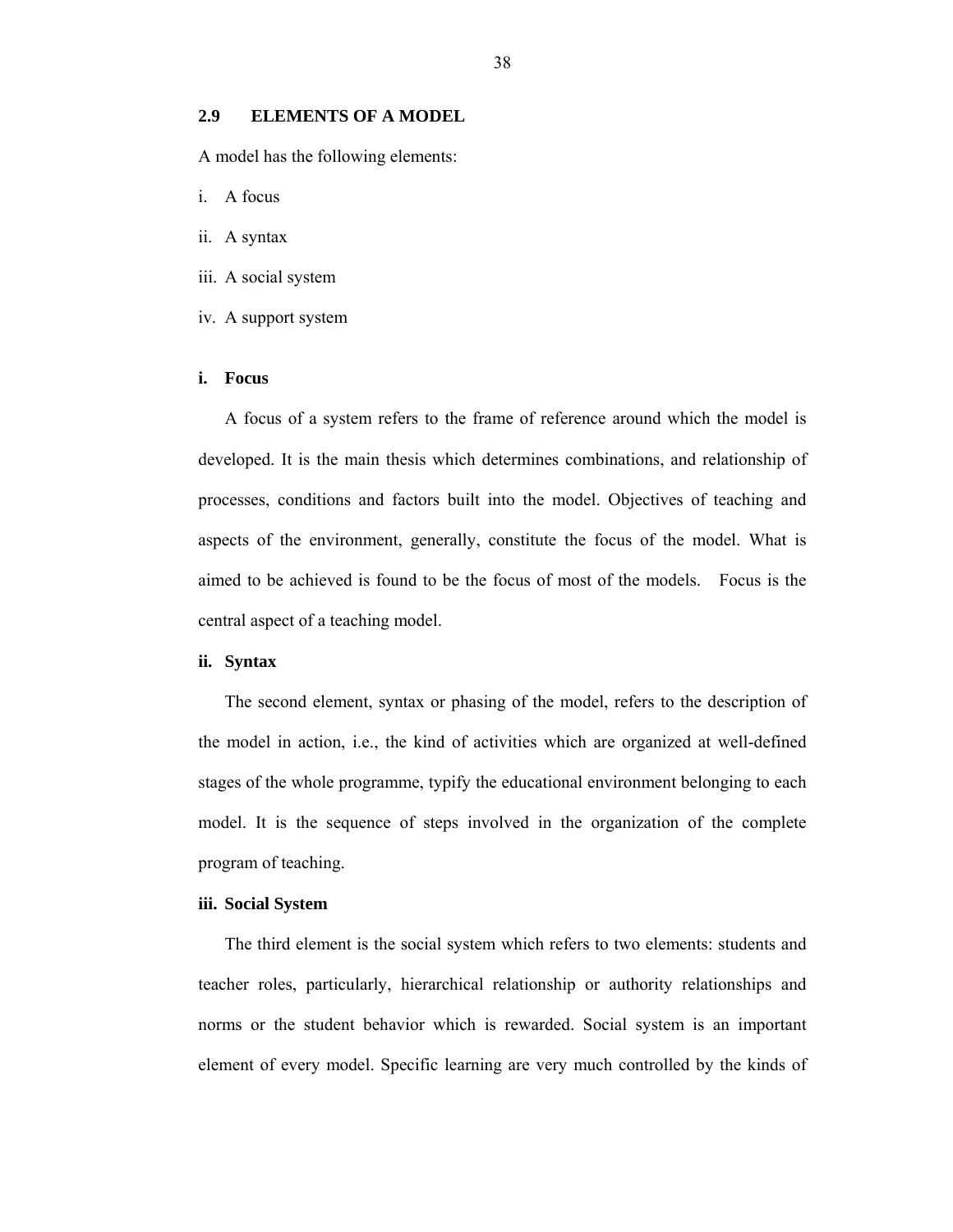relationship that are structured during the process of teaching. Models of teaching prescribe system for teaching of attitudes, skills and understandings etc.

#### **iv. Support System**

The last and the most important aspect of a model is the support system which means to provide facilities to teacher and the student to successfully implement the strategy of teaching. For example, if we want to implement individualization, we have to provide a number of audio-visual aids, teaching machines, programmed texts etc, to cater to the needs of individual learner (Shahid, 2000).

## **2.10 CHARACTERISTICS OF A MODEL OF TEACHING**

 According to Singh (2005), all good models of teaching have some common identifiable characteristics which are as follows:

# **2.10.1 Scientific Procedure**

A model of teaching is not a haphazard combination of facts but, on the other hand, it is a systematic procedure to modify the behavior of learners. They are based on certain assumptions.

## **2.10.2 Specification of Learning Outcomes**

Models of teaching specify the learning outcomes in detail on observable student's performance. What the student will perform after completing an instructional sequence is specified in detail.

## **2.10.3 Specification of the Environment**

This means that every model of teaching specifies in definite terms the environmental conditions under which a student's response should be observed.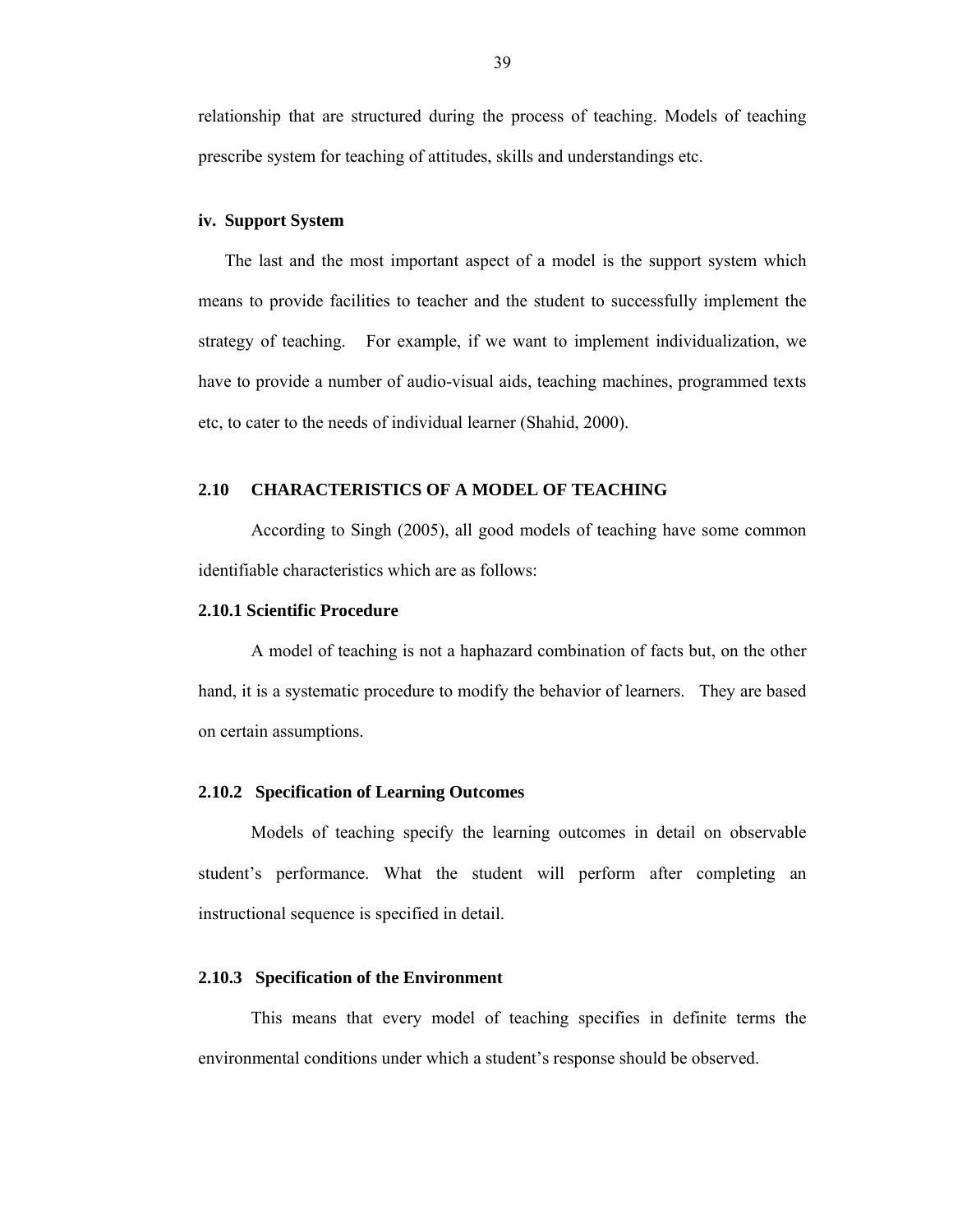## **2.10.4 Criterion of Performance**

A model specifies the criteria of acceptable performance which is expected from the students. The model of teaching delineates the behavioral outcomes which the learner would demonstrate after completing specific instructional sequence.

# **2.10.5 Specification of Operations**

All models of teaching specify mechanisms that provide for students reaction and interaction with the environment.

## **2.11 FUNCTIONS OF A MODEL OF TEACHING**

Models of teaching have the following functions:

# **2.11.1 Guidance**

A model of teaching serves a useful purpose of providing in definite terms what the teacher has to do. He has a comprehensive design of instruction with him through which he can achieve the objectives of the course. Teaching becomes a scientific, controlled and goal directed activity. Thus a model provides guidance to the teacher as well as to the students to reach the goal of instruction.

#### **2.11.2 Developing Curriculum**

 A model of teaching helps in the development of curriculum for different classes at different levels of education.

# **2.11.3 Specification of Instructional Material**

A model of teaching specifies in detail the different types of instructional materials which are to be used by the teacher to bring desirable changes in the personality of the learners.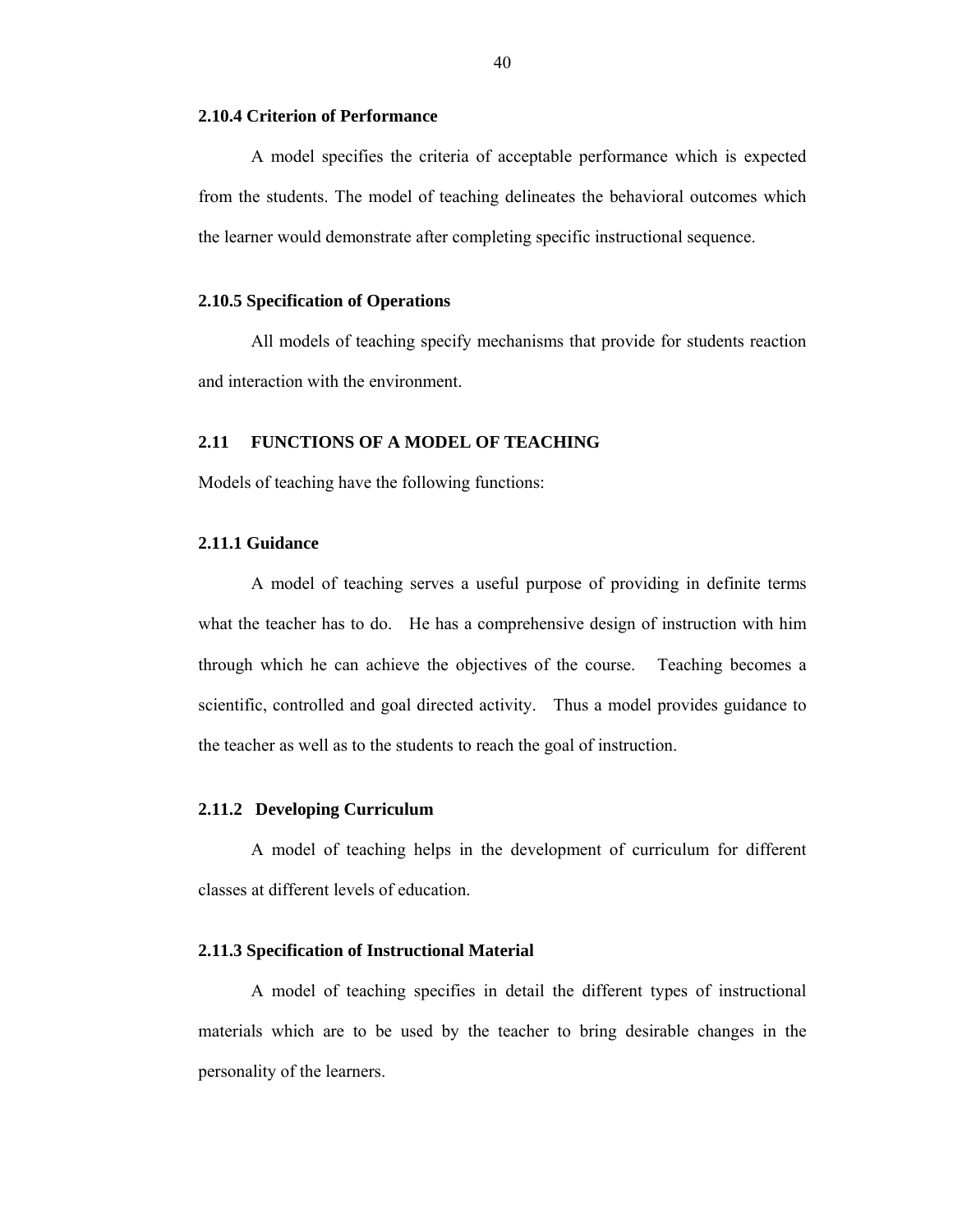#### **2.11.4 Improvement in Teaching**

 A model helps the teaching-learning process and improves effectiveness of teaching (Singh, 2005).

# **2.12 ASSUMPTIONS OF MODELS OF TEACHING**

Models of teaching have been evolved on the following assumptions:

- i. Teaching is the creation of appropriate environment. There are various component parts of the teaching environment which are interdependent.
- ii. Content, skill, instructional roles, social relationships, types of activities, physical facilities and their use, all form an environmental system whose parts interact with each other to constrain the behavior of all participants, teachers as well as students.
- iii. Different combinations of these elements create different types of environment and elicit different outcomes.
- iv. Models of teaching create environment. They provide rough specification for environment in the classroom teaching learning process. (Singh, 2005)

# **2.13 FAMILIES OF MODELS**

- 1. Information processing models
- 2. Social interaction models
- 3. Personal models
- 4. Behaviour modification models

## **2.13.1 Information Processing Models**

Information Processing Models share an orientation toward the information processing capability of pupils and the ways that they can improve their ability to master the information. These refer to the way people handle stimuli from the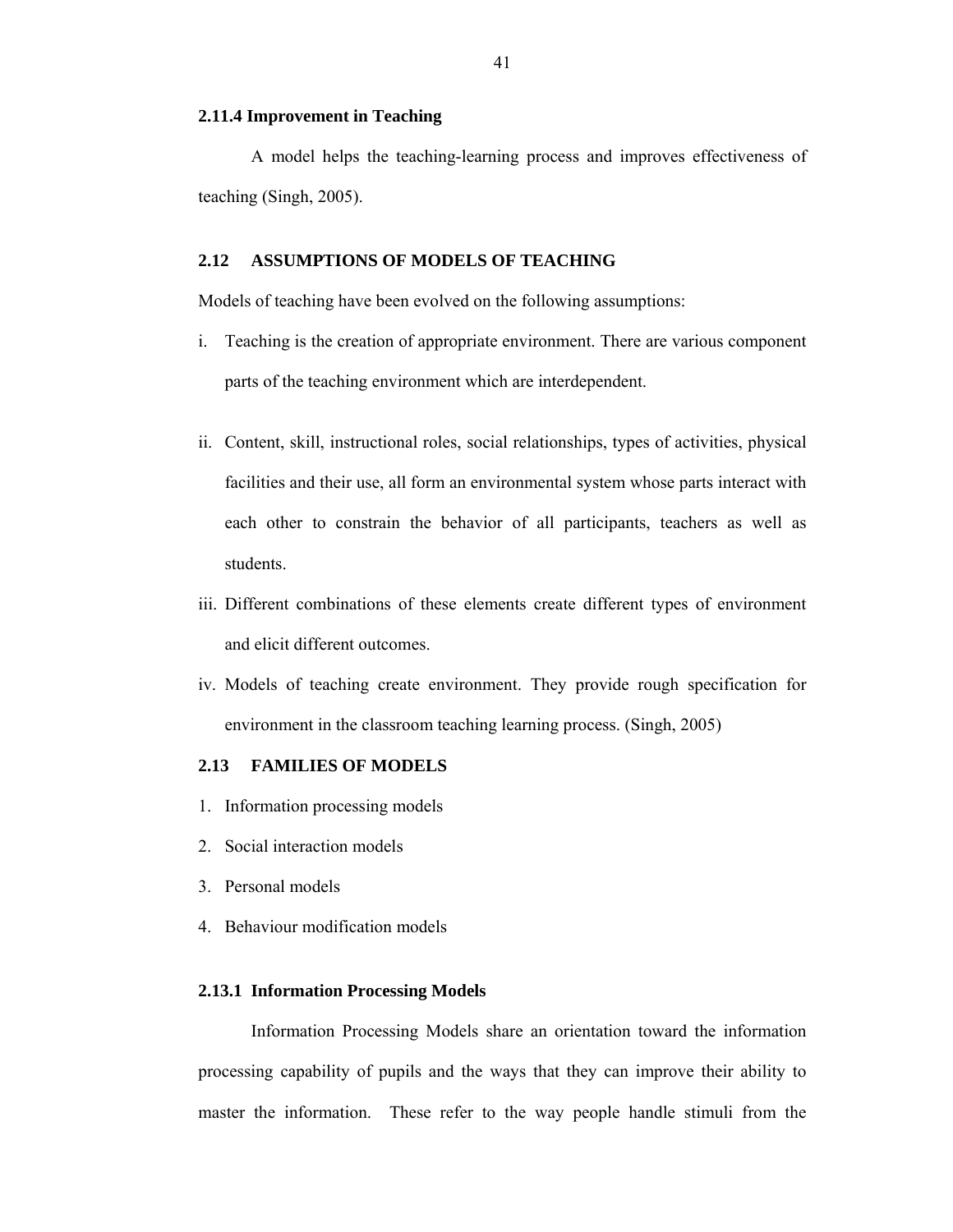environment, organize data, sense problems, generate concepts and solution to problems and employ verbal and non verbal symbols. Some information processing models are concerned with the ability of the learner to solve problems and thus emphasize productive thinking. A large number of these emphasize on concepts and information derived from the academic disciplines. Thus, the information processing models contain:

- 1. Concept attainment
- 2. Inductive thinking
- 3. Inquiry training
- 4. Advance organizer
- 5. Memory
- 6. Cognitive growth

# **2.13.2 Social Interaction models**

These models emphasize on the relationship of the individual to society and the other persons. Models from this orientation give priority to the improvement of the individual ability to relate to others, to engage in democratic processes and work productively in the society. Thus, a social interaction model contains:

- 1. Group investigation
- 2. Role playing
- 3. Jurisprudential inquiry
- 4. Social stimulation

## **2.13.3 Personal Models**

These models share orientation towards the individual and the development of selfhood. It is expected that the focus on helping individuals to develop a productive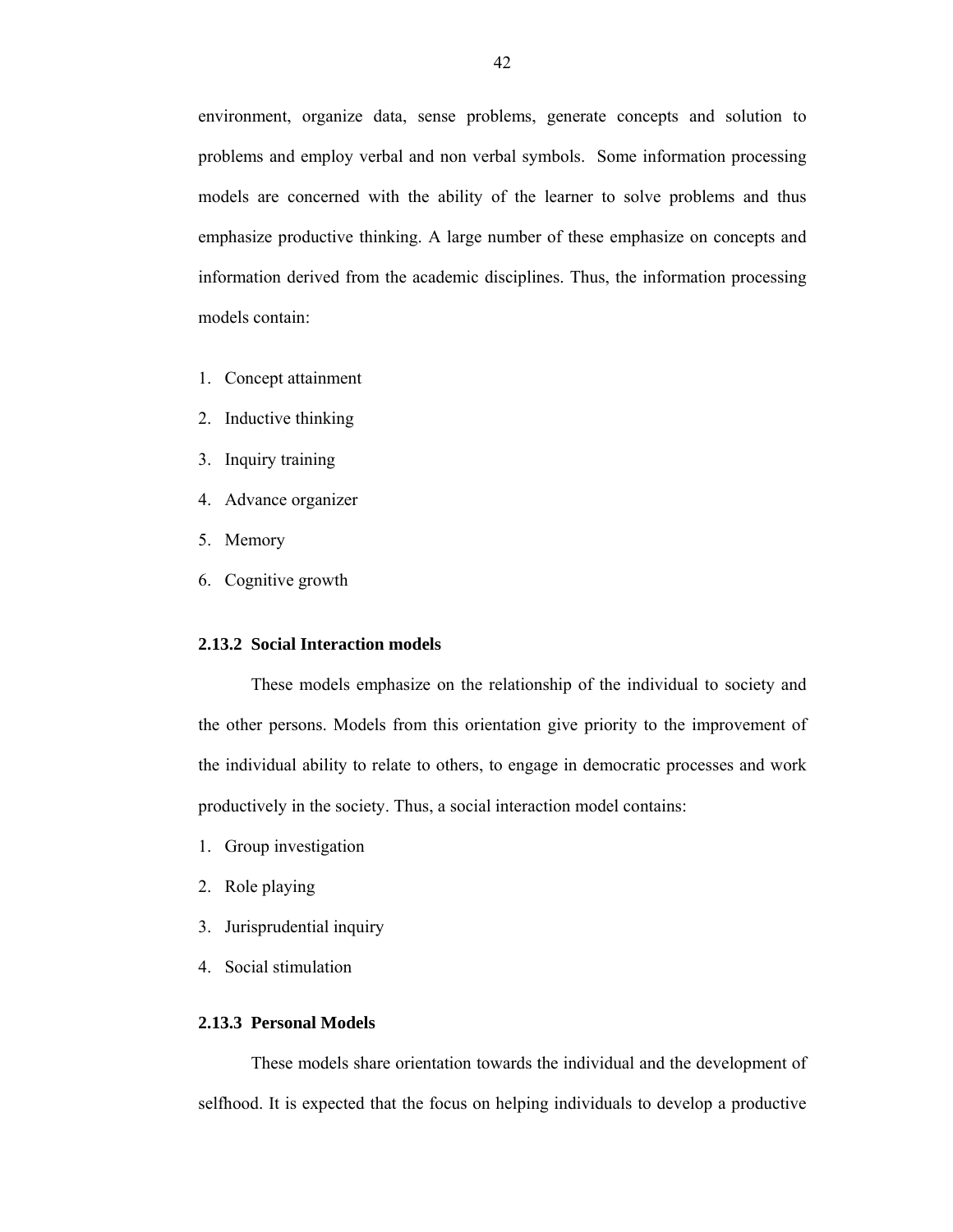relationship with the environment and to view themselves as capable persons will produce richer interpersonal relations.

# **2.13.4 Behavioural Modification Models**

These models have evolved from an attempt to develop efficient systems for sequencing learning task and shaping behaviour by manipulating reinforcement. Slanner and others as cited by Singh (2005) have developed these models and operate conditioning as their central mechanism. They are frequently referred to as behavioral modification theorists because they emphasize changing the external behavioral of the learner and describe them in terms of visible behaviour rather than the underlying behaviour.

# **2.14 IMPORTANT MODELS OF TEACHING**

 There are some important models of teachings that have been experimented upon in some of colleges of Indian University under the N.C.E.R.T, New Delhi, These are as under:

- 1. Advance organizer model.
- 2. Inquiry training model
- 3. Mastery learning model
- 4. Glasser's model
- 5. Carroll's model
- 6. Jesuit model
- 7. concept attainment model
- 8. Jurisprudential inquiry model
- 9. Synectics model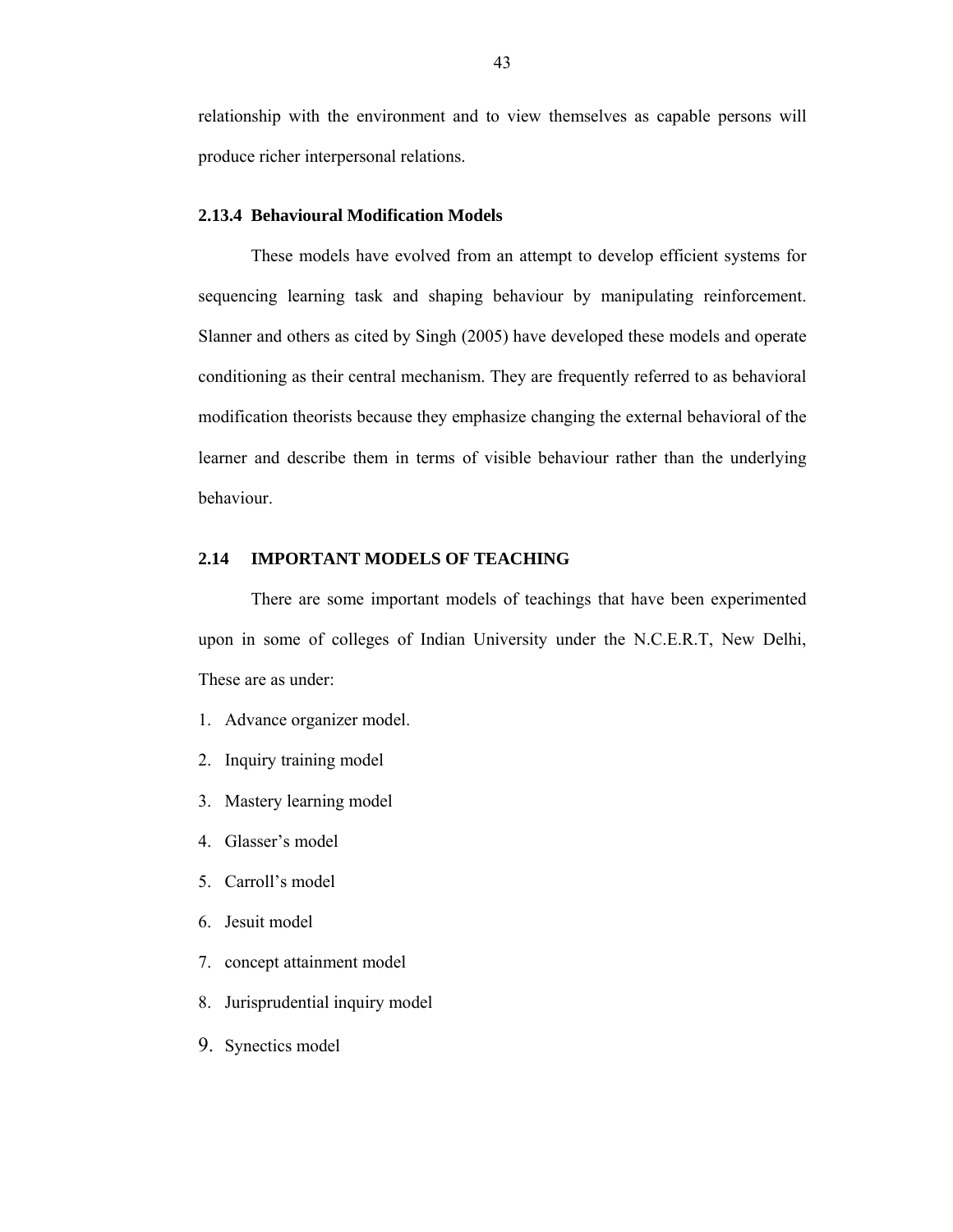#### **2.14.1 Advance Organizer Model**

In this model, the teacher provides an advance organizer and he provides a set of hangpins termed as "intellectual scaffolding", a structure on which the learner can hang the ideas and facts, which they would be presented during their lesson. The teacher uses the advance organizer that students already knew. Expository model has been most frequently used in teaching not only today but has occupied the central focus right from the inception of formal teaching. Lecturing is prevalent in classroom teaching. The books and reading material also follow predominantly expository presentation of the learning task. That is why it has attracted the attention of theorists and research workers. Obviously for the improvement of effectiveness, expository presentation approach is to be improved.

David Ausubel Theory of Meaningful Learning provides substantial material for what has been termed as Expository Teaching Model (ETM). The model purports to equip the teacher to convey information meaningfully by goals of schooling. The teacher plays the role of a lecturer or explainer. The lecture is to be organized in a way that pupils internalize the knowledge of particular subject matter at any given time and the way it is organized. This objective is achieved through strengthening the cognitive structure of the learner. Cognitive structure implies "a person's knowledge of particular subject matter at any given time and the way it is organized". The available structure is the foremost factor governing whether new material is potentially meaningful or not and how well it will be acquired and retained. So, it is desirable to increase the stability and clarity of pupils' prior knowledge before presenting the new one. It facilitates their acquisition and retention of new information. The implication is that we must relate and reconcile what we know with what we are learning.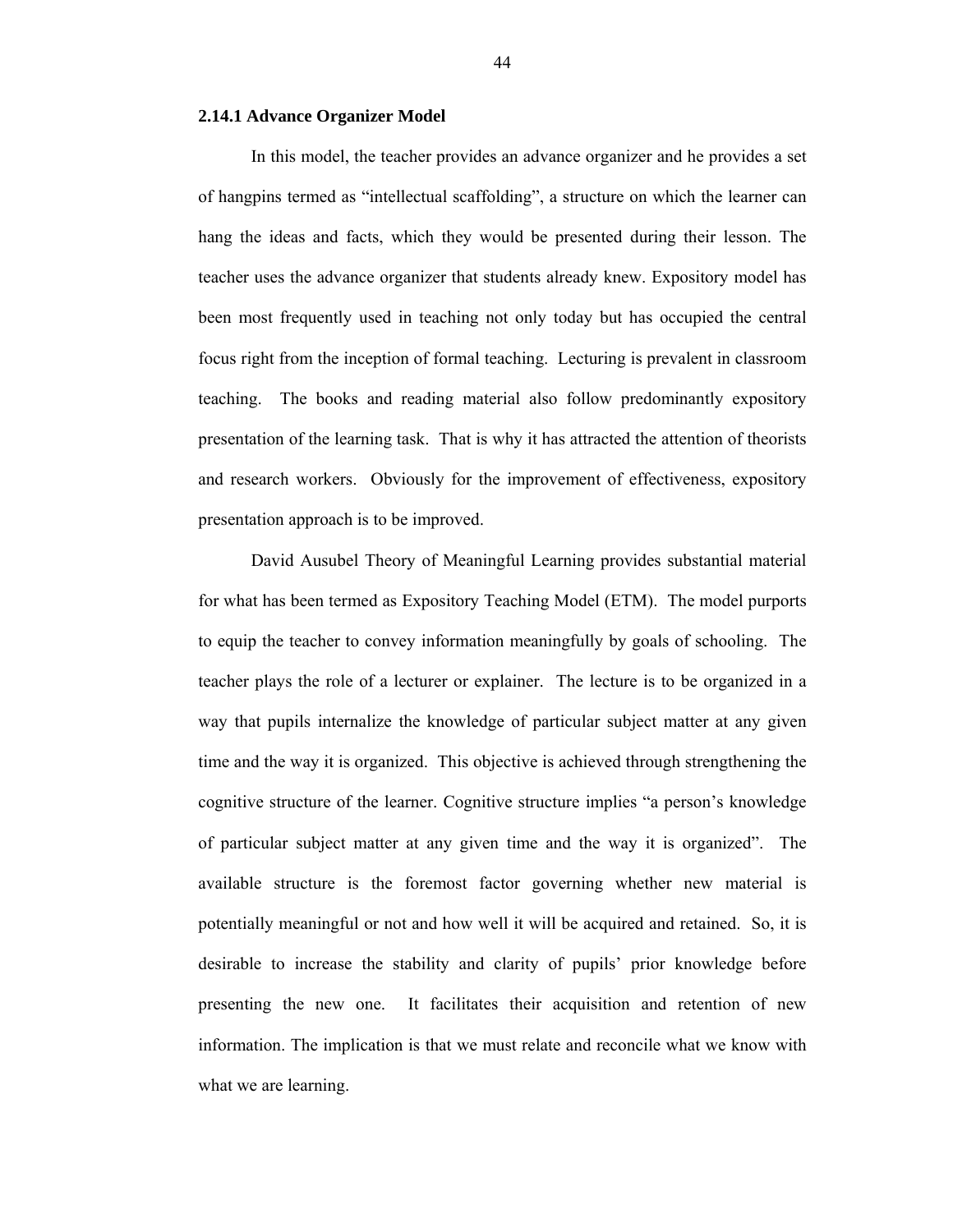## **2.14.2 Mastery Learning Model (MLM)**

Bloom's mastery learning model demonstrated that classes suffer from under achievement and through appropriate teaching strategies, practically all students can be helped to achieve the desired mastery level. The deteriorating achievement of children in almost all the content areas frustrate everybody related to it which reduces teacher's aspirations and pupils desire for further learning. It systematically destroys the ego and self concept of students who are logically required to attend school eight to ten years under conditions which are systematically frustrating and humiliating. This results in development of negative self concept and attitude in child's life. Besides, it exposes the enormous wastage of resources invested in education. Keeping all this in view, it is thought that a Mastery Learning Model must be developed and teacher in the class must ensure the mastery of each concept at each stage.

The objectives of this model include:

- 1. To enable each pupil to work at his own rate through units of study in a learning sequence.
- 2. To develop in each pupil a demonstrable degree of mastery.
- 3. To develop in themselves initiation and self direction of learning.
- 4. To foster the development of problem solving through process.
- 5. To encourage self evaluation and motivation for learning.

#### **2.14.3 Inquiry Training Model**

Suchman as cited by Singh, (2005) has propounded this model and he has tried to make it popular. His basic philosophy behind the model was:

1. Pupils inquire naturally when they are puzzled.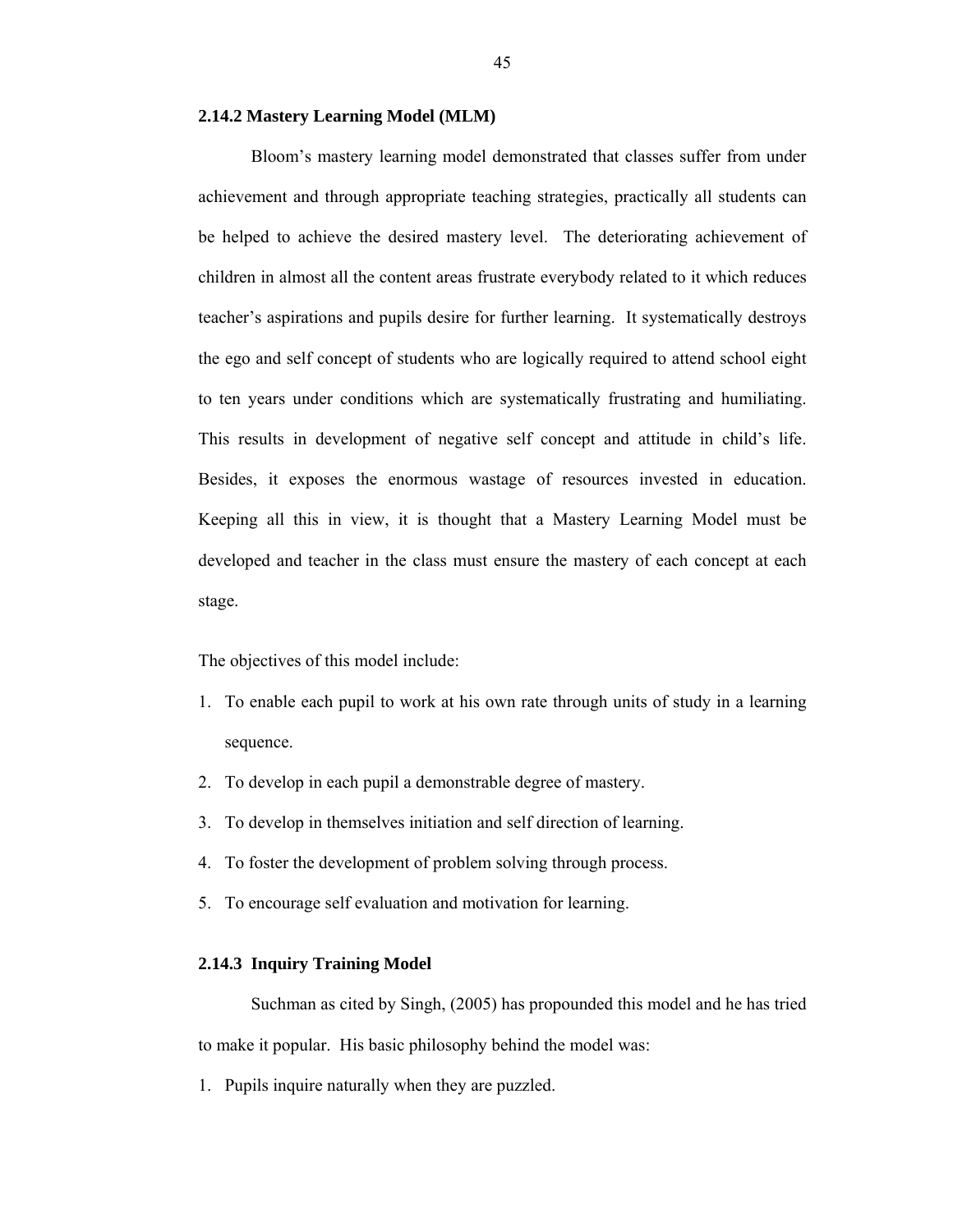- 2. They can be conscious of and learn to analyze their thinking strategies.
- 3. New strategies can be taught directly and added to pupils.
- 4. Co-operative inquiry helps pupils to learn about the tentative, emergent nature of knowledge and to appreciate alternative explanation.

The children by nature are explorers. They are energetic adventurer. They enjoy inquiry exploration and adventure to satisfy their curiosity. During the process, they develop inquiry skills vigorously. But it is now believed that through systematic inquiry training, these skills can be refined and improved. So, the general goal of inquiry training is to help pupils develop intellectual skills, to raise questions concerning the problem for finding out answers. Suchman provides a systematic structure within which the pupils have to ask questions regarding why events happen in the way they do, to collect data and process it logically to arrive at plausible cause effect relationships. The inquiry training begins by presenting a puzzling event, a problem or a phenomenon when pupils encounter such a situation; they are motivated to solve the puzzle. Such situations can be used to teach systematic procedures inquiry.

The pupils are helped to develop an attitude that all knowledge is tentative. Scholars generate theories and explanations. No one pushes them aside. There are no permanent answers to questions. We can always be more sophisticated in our explanations and most problems are amendable to several equally plausible explanations. They should also be aware that other people's point of view enriches our own thinking.

In Inquiry Training Model, induction encounter is the pre-requisite without which no problem can be posed. Any learning can take place by the learners after inquiring into the problem.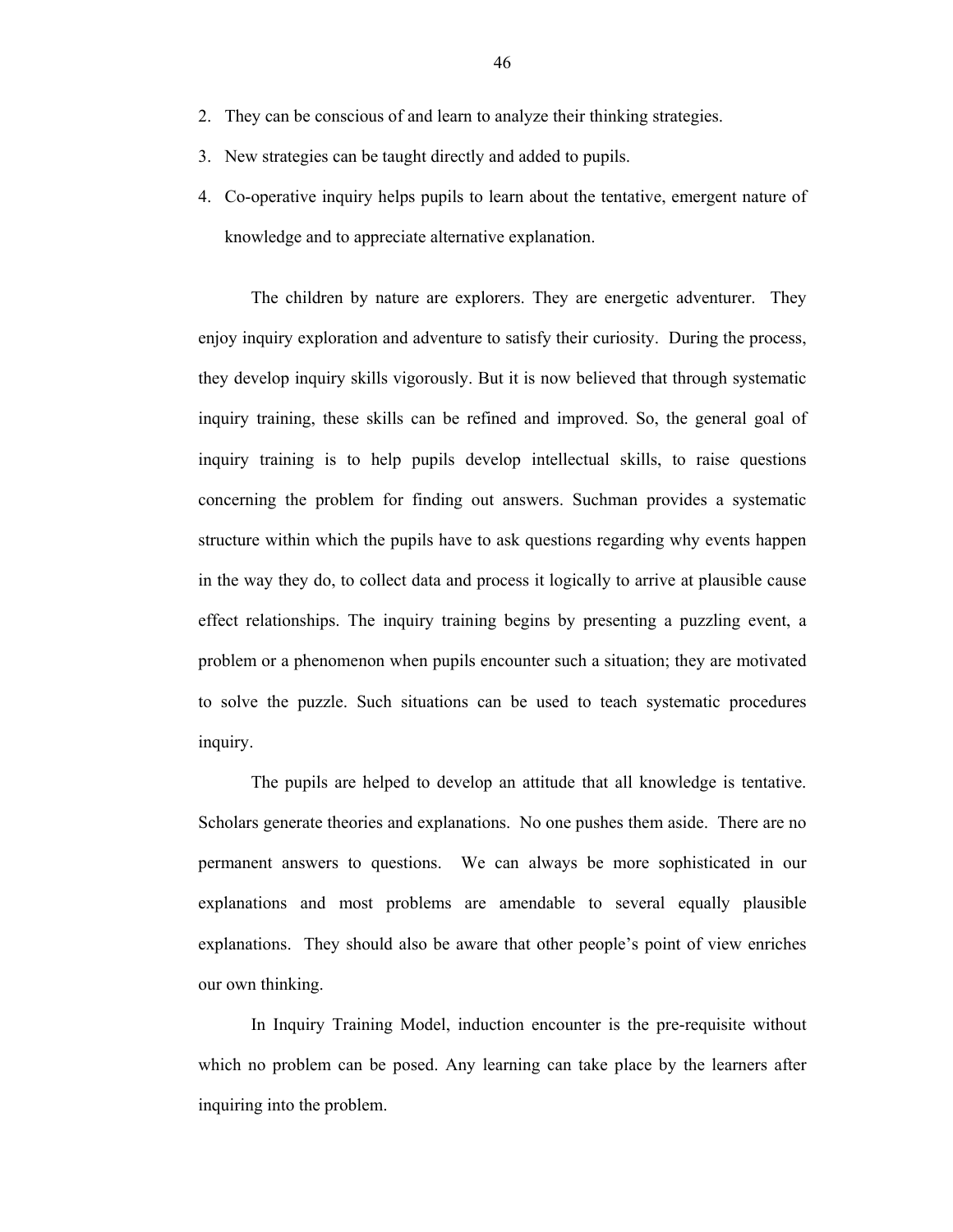#### **2.14.4 Concept Attainment Model**

Bruner, Jacqueline Goorow and George Austine developed the Concept Attainment Model of Teaching in 1956. The model emerged out of the study of thinking process in human beings; it is based on the assertion that environment is full of tremendously diverse things and would have been impossible to adjust in it if human beings had not been endowed with the capacity to discriminate and to categorize things in groups. This process of classifying things in groups, benefits human beings in three ways. First, it reduces the complexity of the environment, second, it gives the means by which we identify the objects in the world and third, it reduces the necessity of constant learning.

Bruner and associates devoted their major work to the description of a process by which we discriminate the attributes of things, people and events and place them into categories. According to Bruner, concept formation leads to concept attainment. In concept attainment, there is only one concept. Using clues supplied by the teacher, students try to determine the identity and definition of that concept. Bruner categorizes the concept attainment model as follows:

- 1. Reception model of concept attainment.
- 2. Selection model of concept attainment.
- 3. Unorganized material model of concept attainment.

# **2.14.4.1 Applicability of the model**

1. The concept attainment model of teaching is widely used in language teaching. Language learning can be viewed as concept attainment in as much as the society has already devised categories of things and labels for those categories.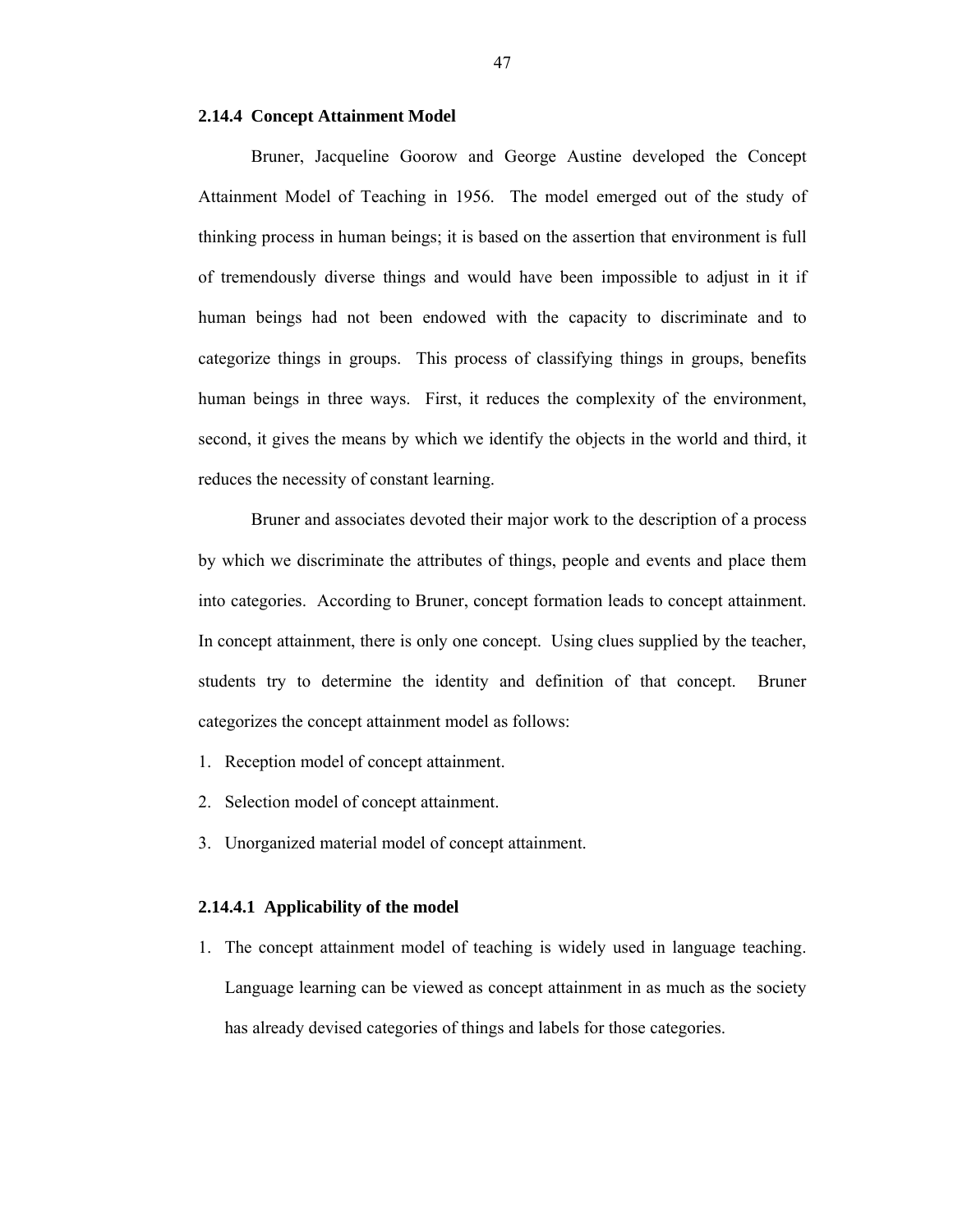- 2. Teaching of grammar or the syntactic structure of every language is done through teaching the concept of that language.
- 3. The fundamentals of mathematics are taught through concept attainment model.
- 4. Concept attainment model of teaching can be used in all disciplines. It can be the basis of extensive man-machine systems in modern teaching learning process.

# **2.14.5 Glasser's Model**

This model was given by Robort Glasser (1962) which was named as Basic Teaching Model. It consists of four major components: Instructional Objectives, entering behaviour, Instructional Procedure and Performance Assessment with feed back links.

Instructional objectives are those abilities that the students should attain after completion of segment of instruction. A teacher is supposed to make useful statement of instructional objectives on the basis of classes of behaviour given by Baloom, (1956) and Gagne, (1965). The basic contention is that a useful statement of instructional objectives refers to observable human performance of student behaviour. The next step is to determine the entering behaviour of the students which is to regard as the level on which further teaching will be based. Entering behaviour is sets of learning abilities and learning styles. Although this model gives priority to the selection of instructional objectives and the assessment of entering behavior, in practice these two components must interact.

#### **2.14.6 Carroll's Model**

This model was given by John Carroll as cited by Singh, (2005). Carroll describes most of the components of his teaching model in term of time. He is of the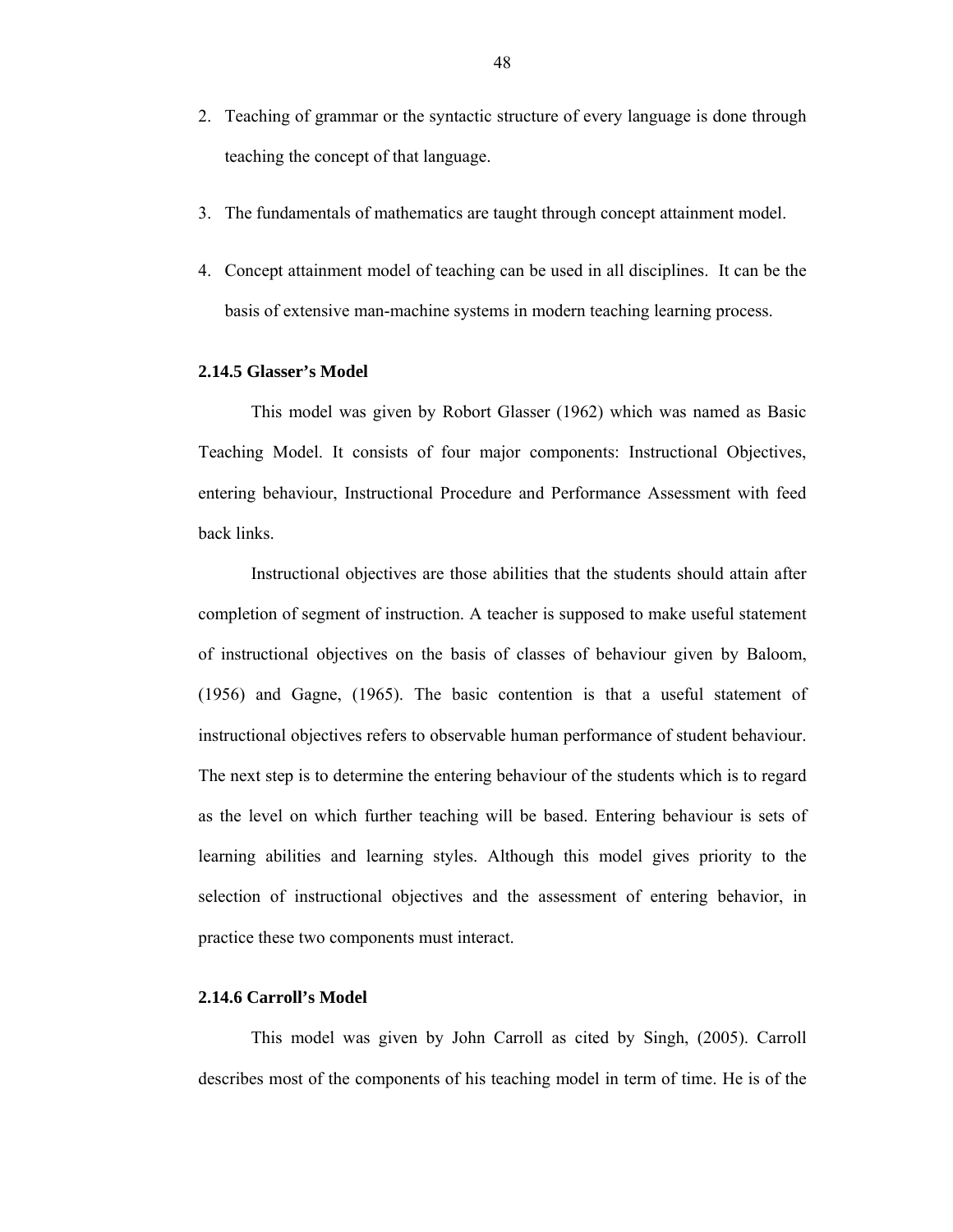opinion that the realization of educational objectives depends upon the time span of the learner to learn the task. So we can call it *Time Count Model*. The model has five components out of which three pertain to the entering behavior and to instructional procedures. According Carroll, students with high aptitudes require less learning time than those with low aptitude. Perseverance is the amount of time the student is willing to spend for learning the objective of instruction. The ability to comprehend is the general intelligence of the students. The greater the general intelligence, the less will be the time required by the student to attain the instructional objectives. Two components of Carroll model, the opportunity to learn and the quality of instruction refers to the instructional procedure. Instructional procedure is the third but main component of this model. The teacher designs the instructional procedure in such a way that the objectives are realized and learning take place.

In the fourth phase of performance assessment, the teacher evaluates the results of instructional procedure. For this purpose, he used different tools. This model is called basic teaching model because it provides simple and uncomplicated, fairly exact, conceptualization of the teaching process.

#### **2.14.7 Jesuit Model**

Brudy as cited by Singh, (2005) describes the Jesuit as Masters of Methods for organizing materials, methods and teachers into uniformly affective instructional systems. According to Brudy, the most important aspect of Jesuit teaching was the method for securing overlapping review. Review of the perfection and other task followed immediately upon completion of their work. The Jesuit built performance assessment intimately into their systems. The standard of achievement was the mastery of the material and its retention for longer period.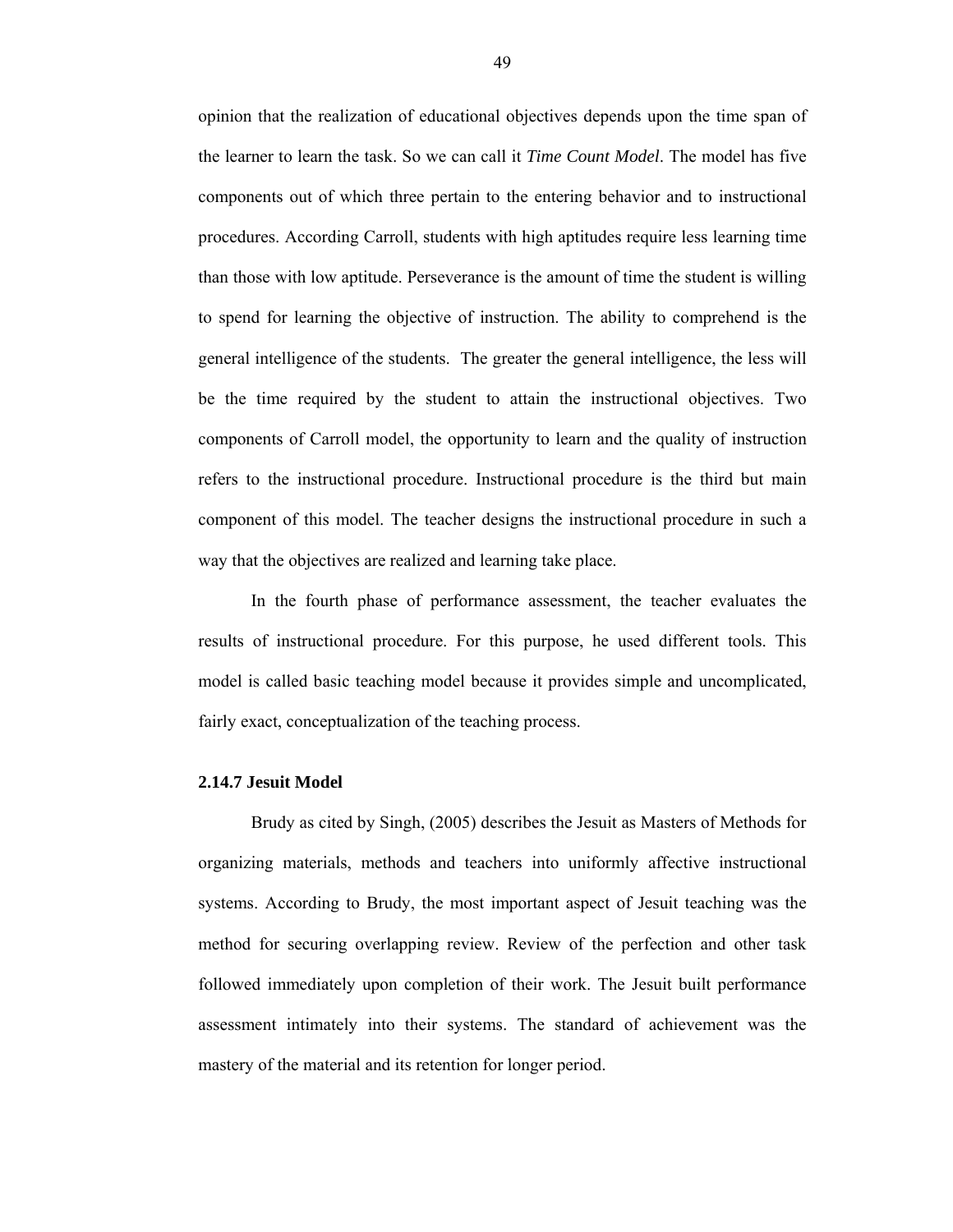## **2.14.8 Jurisprudential Inquiry Model (JIM)**

The model is based on a conception of society in which people differ in their views and priorities and in which their social values legitimately conflict with one another. Resolving complex and controversial issues within the context of productive social order requires citizens who can talk to one another and successfully negotiate their differences. The basic model include six phases:1) Orientation to the case, 2) Identifying the issues, 3) Taking position, 4) Exploring the stances underlying the position taken 5) Refining and qualifying position, 6) Testing assumption of facts, definitions, and consequences.

## **2.14.9 Synetics Model**

Synetics is interesting new approach to the development of the creativity, designed by Gordon and his associates. Gordon's initial work with Synetics was to develop creativity groups within the industrial organizations, that is, groups of person trained to work together to function as problem solvers or product developers. Gordon based Synetics on four ideals that challenge conventional views about creativity, 1) Creativity is important in everyday activity, 2) The creative process is not at all mysterious, it can be described and it is possible to train persons directly to increase their creativity, 3) creative invention is similar in all fields, individuals and groups generate ideas and products in much the same fashion.

# **2.15 EFFECTIVENESS OF DIRECT INSTRUCTIONAL MODEL**

According to Sprinthall and Sprinthall (1990), as a result of meta analysis of teaching, there has been a growing tendency to view effective instruction as synonymous with direct instruction. The center at institute for research on teaching at Michigan State, in particular, has generated large numbers of studies supporting the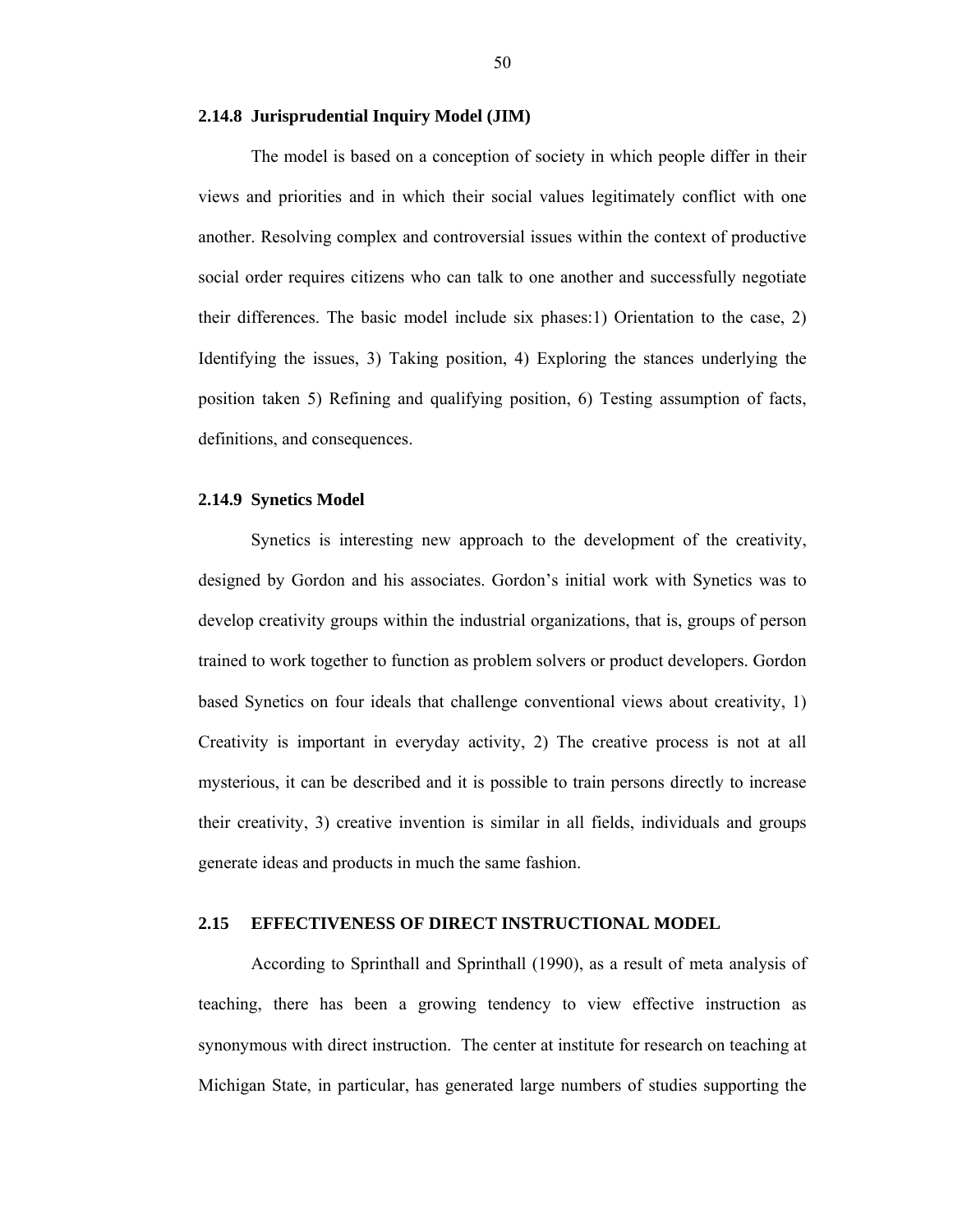contention that gains in academic achievement are often associated with this method. Essentially, direct instruction is highly structured. The teacher presents the material in small steps, uses advance organizers, checks for understanding, has students answer turn by turn in an ordered fashion, and provides immediate feedback on their answers. Furthermore, the teacher accomplishes all this at a brisk and business like pace. By implication, the teacher should spend very little time, if any, on other methods, such as inductive or discovery teaching. Some research seems to support the idea that effective teaching is a sequence of carefully and constantly modified actions. In fact, the current claim is that the direct method is appropriate for all subjects at all grade level. In the words of one of the major researchers in this area Jere Brophy.

According to Brophy (1988), if we take into account both (a) knowledge and skills taught because they are considered important in their own right and (b) knowledge and skills taught because they are prerequisite to accomplishment of higher level objectives, we can say that the principles derived from process outcome research will apply to most of what is taught in school.

Finally, the current claim is that not only will academic achievement improve across to board but also affective and personal development will be promoted.

According to Sprinthall and Sprinthall (1990), in assessing the validity of these conclusions, it is important to understand the many limitations. The main research base has been elementary school classrooms rather than secondary schools. Further, the research has been limited to a few specific subject areas at an introductory level, and there was no attempt to involve a true cross section of school types for example, urban, rural, high and low socioeconomic status, majority and minority. Thus, doubt can be cast upon the claim of generalization. Finally, the greatest problem is that effective teaching cannot ever simply reach the point of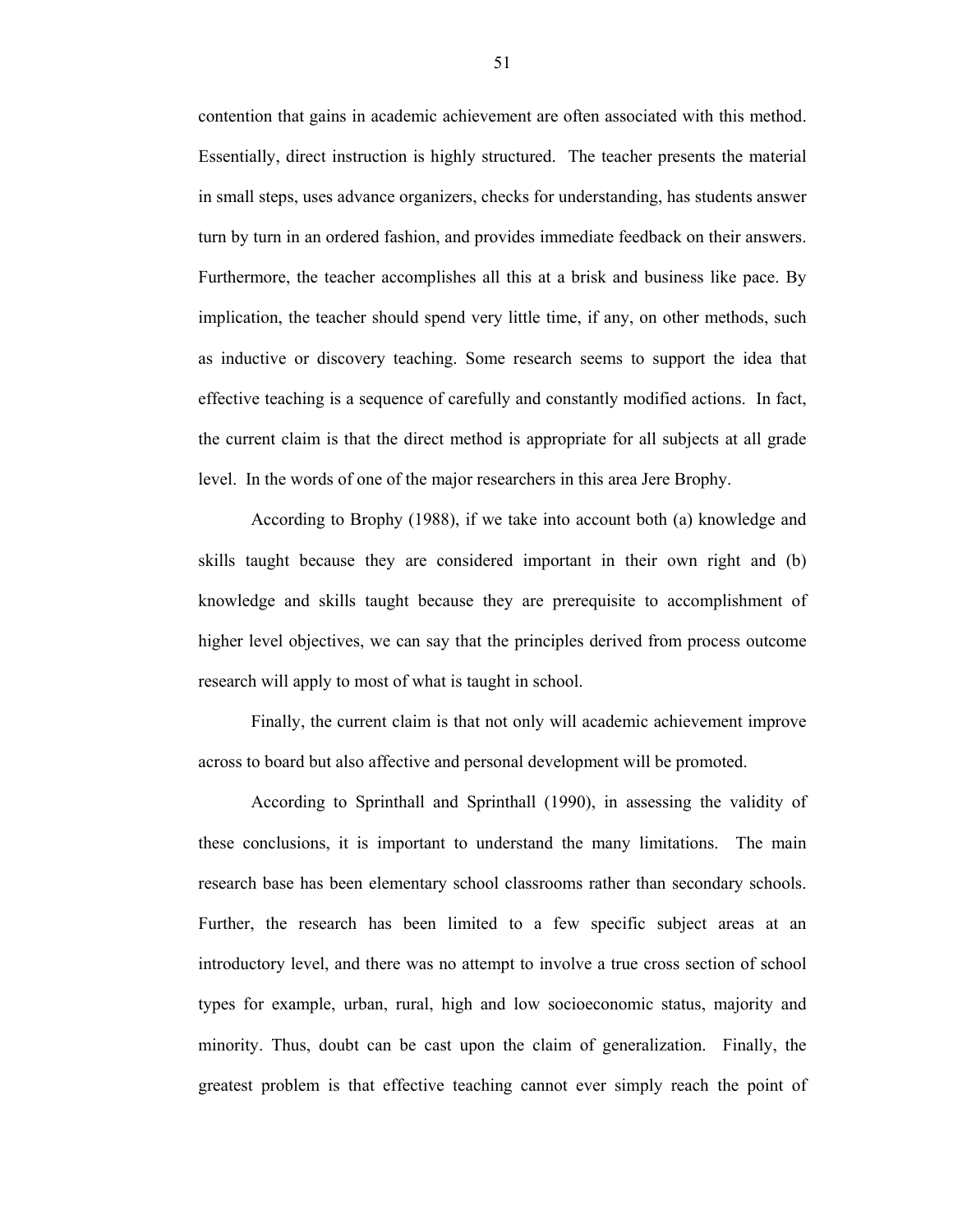prescribing a single set of teacher behaviors good for all pupils, for all subjects, and for all time.

As a result the direct method represents only a partial picture of the teaching process, and we caution against some of the current generalizations. Certainly, we agree with both Larry Cuban's critique and Lee Schulman's (1986), much more moderate views calling for a broader conception. In fact, Schulman's view is that the direct model is already waning. The research tried to focus on one variable at a time as if it were possible to freeze teaching frame by frame. Teaching is too interactive and involves a synthesis of many variables rather than success with just a single variable. "There was little evidence that any observed teacher had ever performed in the classroom congruent with the collective pattern in the composite." Also, follow up showed that not all of the trained behaviors continued to correlate with achievement gains, that some of the experimental teachers did not always use the prescribed pattern, and that not all the prescribed behaviors were necessary for improved achievement. In other words, a fine grained analysis of the claims could not support the contentions of the direct school of teaching. The final and perhaps most telling point was the complete absence of theory to explain the findings. A fair conclusion is that direct or active teaching does provide some but not all the answers to the complex problems of teacher effectiveness.

Sprinthall and Sprinthall reduced family of models and above teaching models into three models.

- i. Transmitter of knowledge model
- ii. Inductive inquiry model
- iii. Interpersonal learning model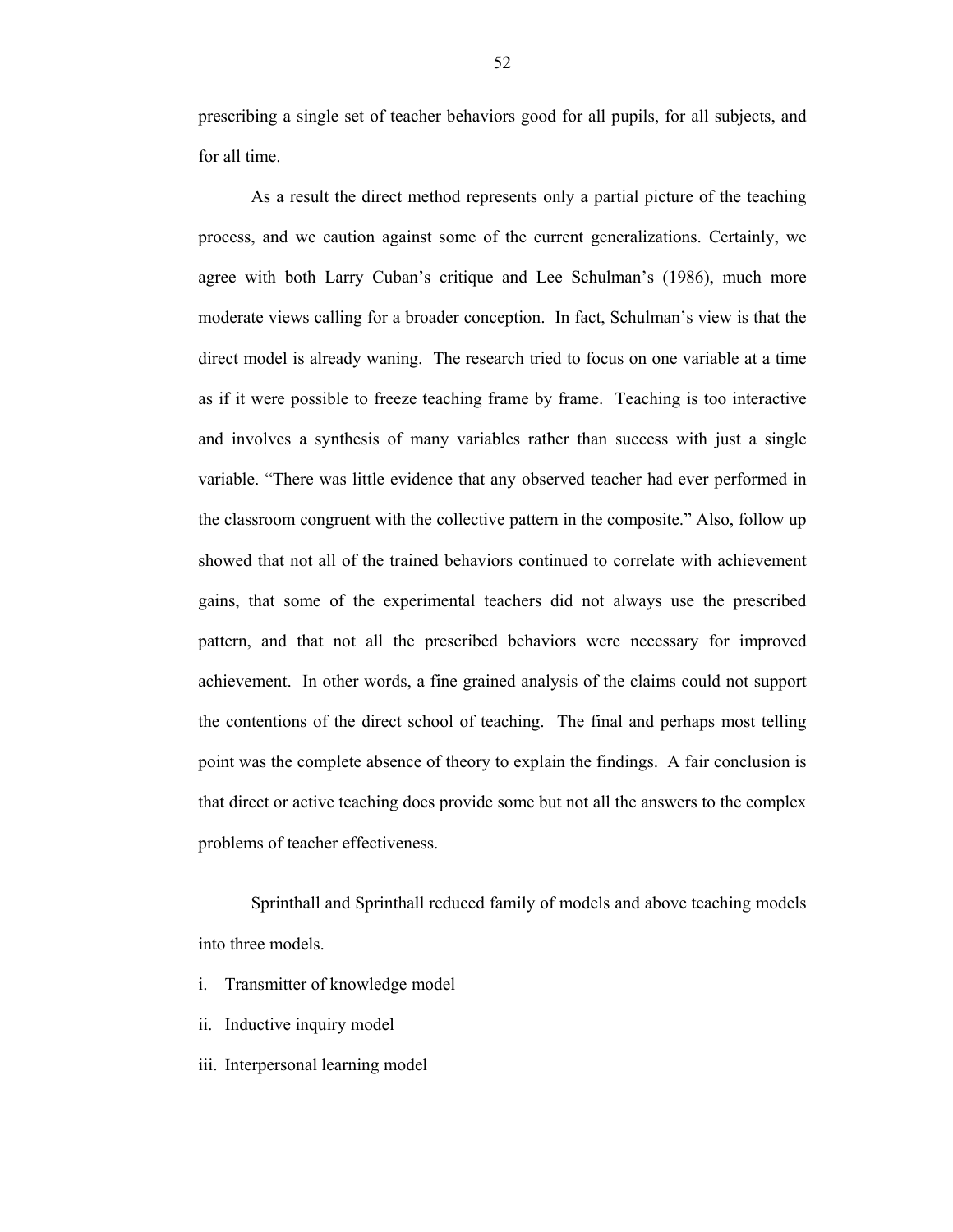#### **2.16 TRANSMITTER OF KNOWLEDGE MODEL**

According to Sprinthall and Sprinthall (1990), probably the most common teaching model, and certainly the one with the longest tradition, is that which views teaching as the transmission of knowledge. This view assumes that there exists a well known and finite body of knowledge from which the teacher selects certain facts and concepts to pass on to pupils. This model emphasizes the need to give pupils basic facts and information before they can be expected to think for themselves. They must learn what is already known before they can come up with any new ideas that might fit in with the existing knowledge. It assumes that learning new information is essentially in linear step-by-step sequence. The teachers' expertise is needed to arrange both the content material to be mastered and the method of presentation. Probably, the most obvious distinguishing characteristics of this model is the high degree of structure employed.

Several approaches to teaching through the 1960's to 1970's were based on a transmission model of teaching and learning. The view was of a teacher with authority who disseminates knowledge largely through lectures and verbal exchanges; knowledge is an entity that exists and can be transferred to students; learning is based on the accretion and retention of presented information and skill (Biddle, 1997).

In this model, the teacher uses advance organizers. At the outset of a lesson, the teacher presents the pupils with the general rule, the generalization or the main 'point' of the activity. For example, a social studies unit might start with, "Today we are going to study about the origins of civilizations, the early settlements on the banks of two rivers in the Middle East. Thus, at the outset, the goal of the lesson is described at a generalizable, conceptual level learning about the origins of civilization. This technique helps the students tune in immediately to the overall objective. It creates at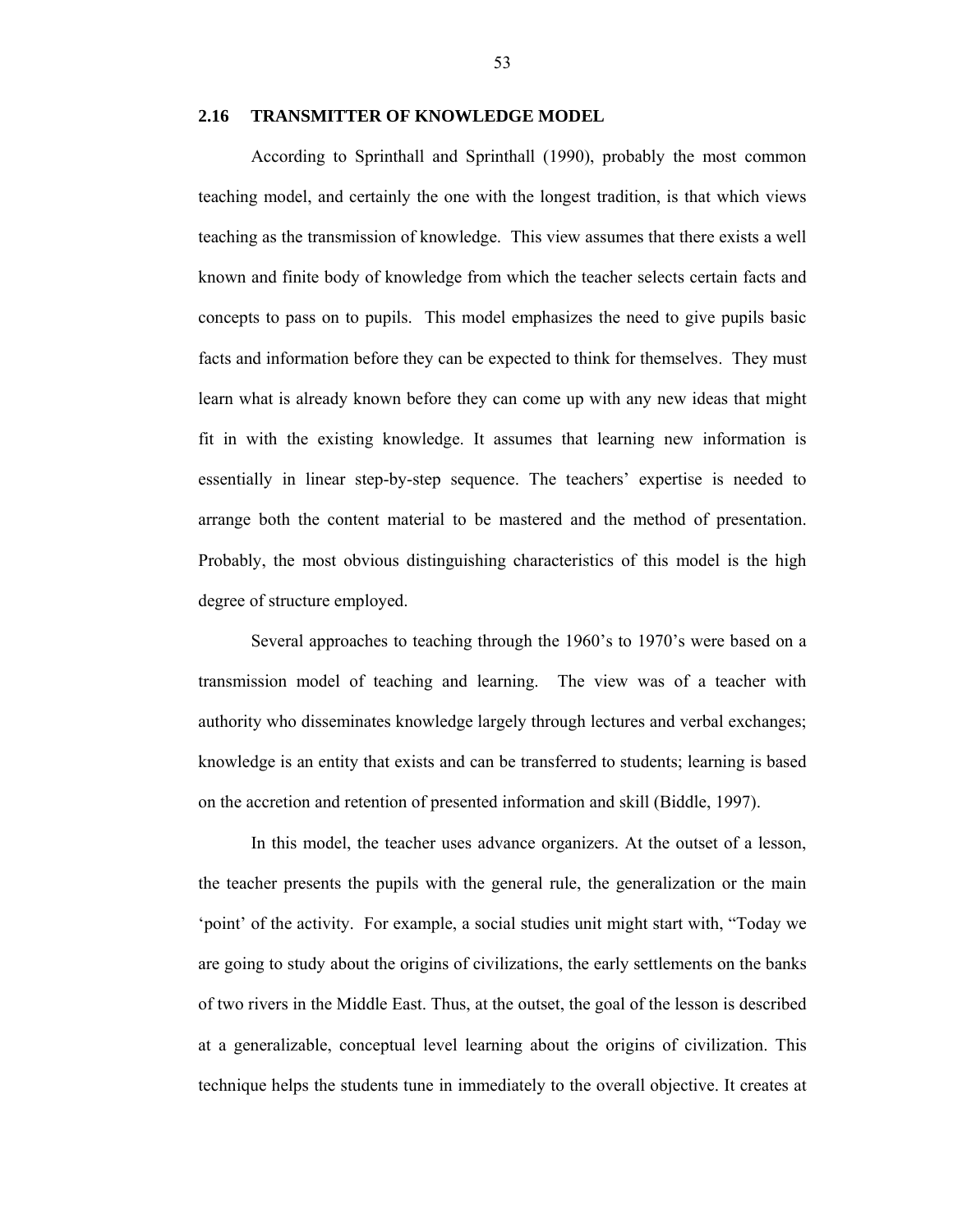least theoretically a set of expectations that are clear and explicit. The pupils are ready. Immediately following the presentation of the generalized idea, the teacher then changes the level of abstraction to concrete examples. The rule or principle stated at the outset creates a readiness in the pupils. Their cognitive attention is focused. The concrete examples help them understand the connections between the facts and the general point. Thus, in the social studies example, the teacher would now present a series of concrete facts and examples. For many thousands of years, tribes would wander from place to place; food was gathered as it grew naturally. As the seasons changed, the tribes would pick up and move on, seeking less hostile climates. These examples would set the stage for the understanding of the generalized idea. The teacher would proceed to a presentation of a long series of facts (Sprinthall and Sprinthall, 1990).

It includes providing the general rules, correlations and then asking students to apply these to solve problems. This is the most common teaching, where a lecturer represents the principles of the subject, followed by a tutorial where the students practice the application of the knowledge they are taught. For a crash course or to transmit large chunks of information, this technique would be more suitable. The technique provides a sequence of instruction that can be applied to solve a problem. This model in extreme, becomes a set of boring monotonous lectures followed by tutorials. Also the students are asked to derive corollaries from the given facts and principles. (Rao and Reddy, 1992)

The presentation of examples, finally, is followed by the restatement of the generalized principle. In this sense, the transmission of knowledge model is often called guided discovery. But the researcher is of the view that guided discovery and unguided discovery both come under Bruner's inquiry model to be described later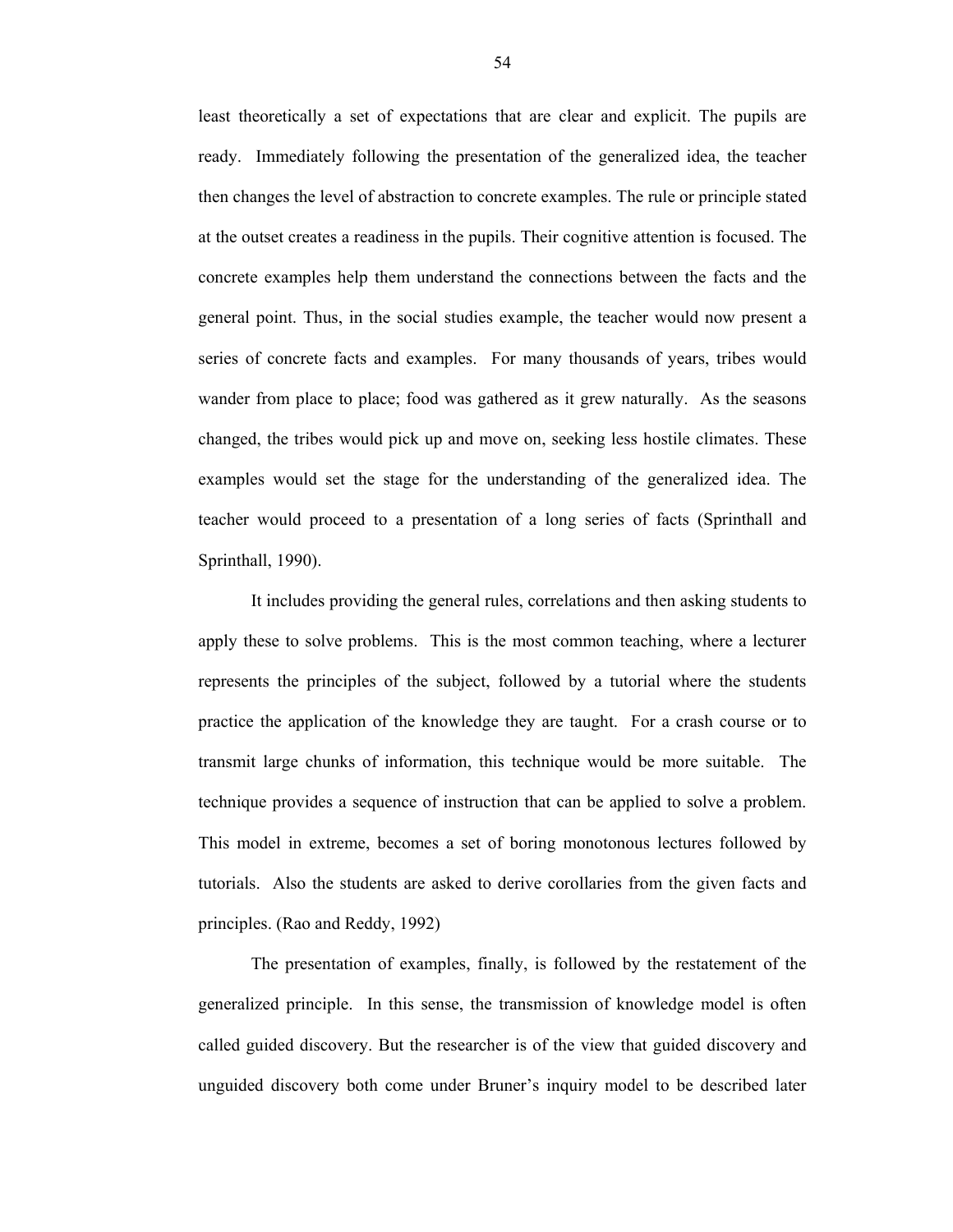because, according to Prince, (2002) and Felder in enquiry based learning also known as guided enquiry, students are presented with a challenge and accomplish the desired learning in the process of responding to that challenge. Through various examples, all pupils are led to the same generalization. Probably the strongest example of his model of transmitting information is the lecture format. Although it can be used with other teaching strategies, this model is most effectively used as a format for lectures or for mini lectures. This model is based on deductive teaching.

Deductive teaching (also called direct instruction) is much less constructivist and is based on the idea that a highly structured presentation of content creates optimal learning for students. The instructor, using a deductive approach, typically presents a general concept by first defining it and then providing examples or illustrations that demonstrate the idea. Examples that do not fit the idea are helpful in confirming the idea. Students are given opportunities to practice, with instructor guidance and feedback, applying and finding examples of the concept at hand, until they achieve concept mastery (Landmark College, 2005).

According to Sprinthall and Sprinthall (1990). The strongest example of this model of transmitting information is the lecture format. Although it can be used with other teaching strategies, this model is most effectively used as a format for lectures or for mini lectures. If we recall our experience as a student, we will readily remember instances of hopelessly disorganized lectures, that did not follow this model. Look back at our own notes, or the lack of them, from these lectures. We may find a few random comments in our own writing, lots of questions and false starts, perhaps even a scribbled memo to ourselves.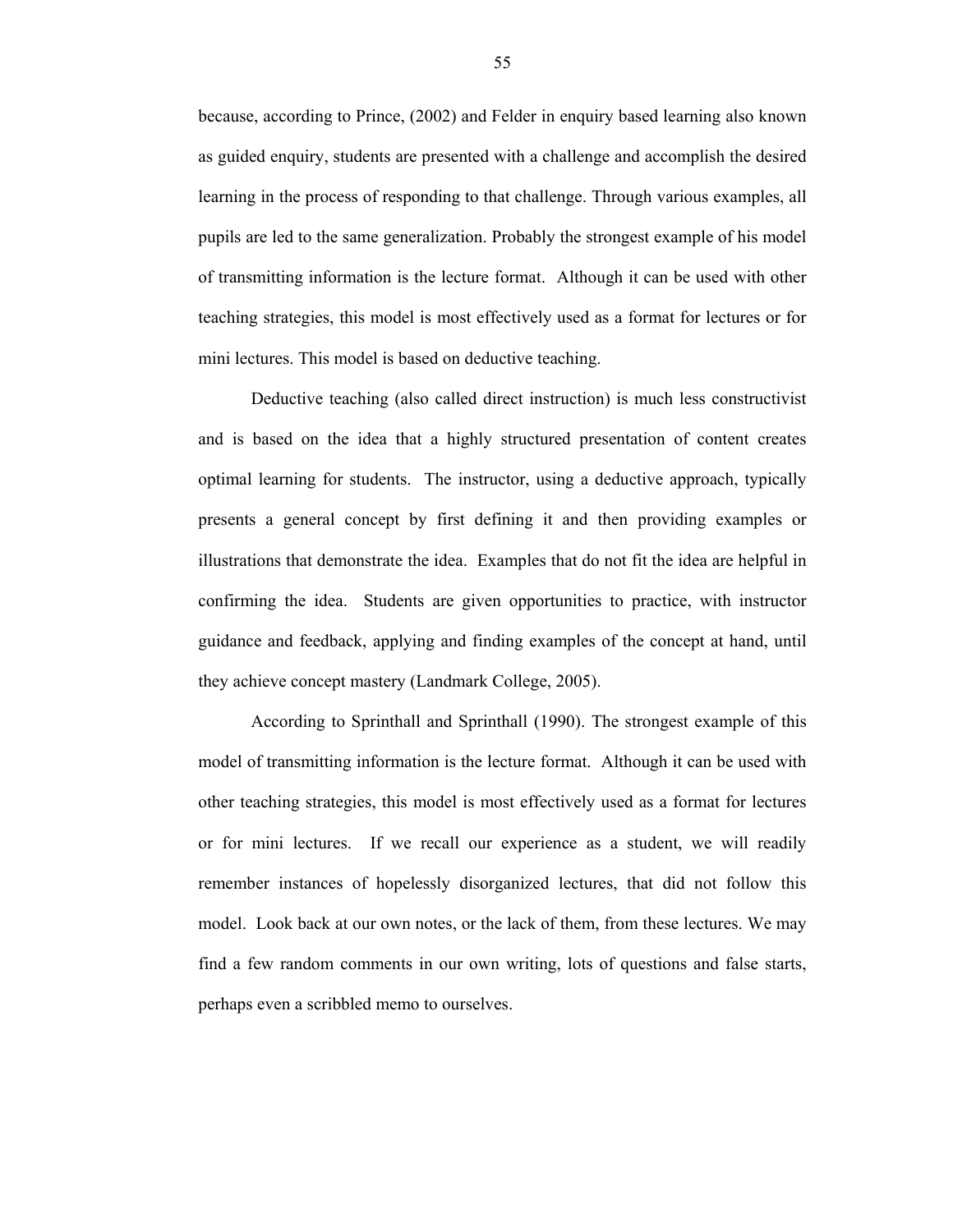But what the point of today's lectures? He cannot seem to make up his mind where is it all going? He must have eighteen hands on the one hand this, on the other hand that I hope the period ends soon.

The effective use of advance organizers and teacher led instruction also requires much attention to maintaining pupil activity. If teachers are not careful, then pupil passivity can increase markedly for some students, particularly the low achievers one study found that low achievers did not understand the directions, spent most of their time watching their perers speed though the assignment, turned in, incomplete work, and were frequently criticized. Such a cycle was repeated, often to the distress of both the student and the teacher. Also it is clear that some students will do better under learning conditions that are less teacher directed and controlled.

Some educators have suggested that deductive teaching can be critically important for students with learning disabilities (Brigham and Matins, 1999). This method has a clear and readily apparent structure, is easily paced to accommodate student needs and is very familiar to students. But deductive teaching has a trade off. It can be too rigid a form that does not allow for divergent student thinking nor emphasize student reasoning and problem solving.

The transmitter of knowledge model can be more efficient by means of improving the organization of course content and introducing simulation such as mystery simulation. In fact that in a book of chemical reaction engineering presenting a murder mystery to be solved using the principles of reaction engineering, presenting a murder mystery to be solved using the principles of reaction engineering. (Fogler, 1999)

Transmitter of knowledge model is also called deductive model, advance organizer model, mastery learning model and direct instructional model.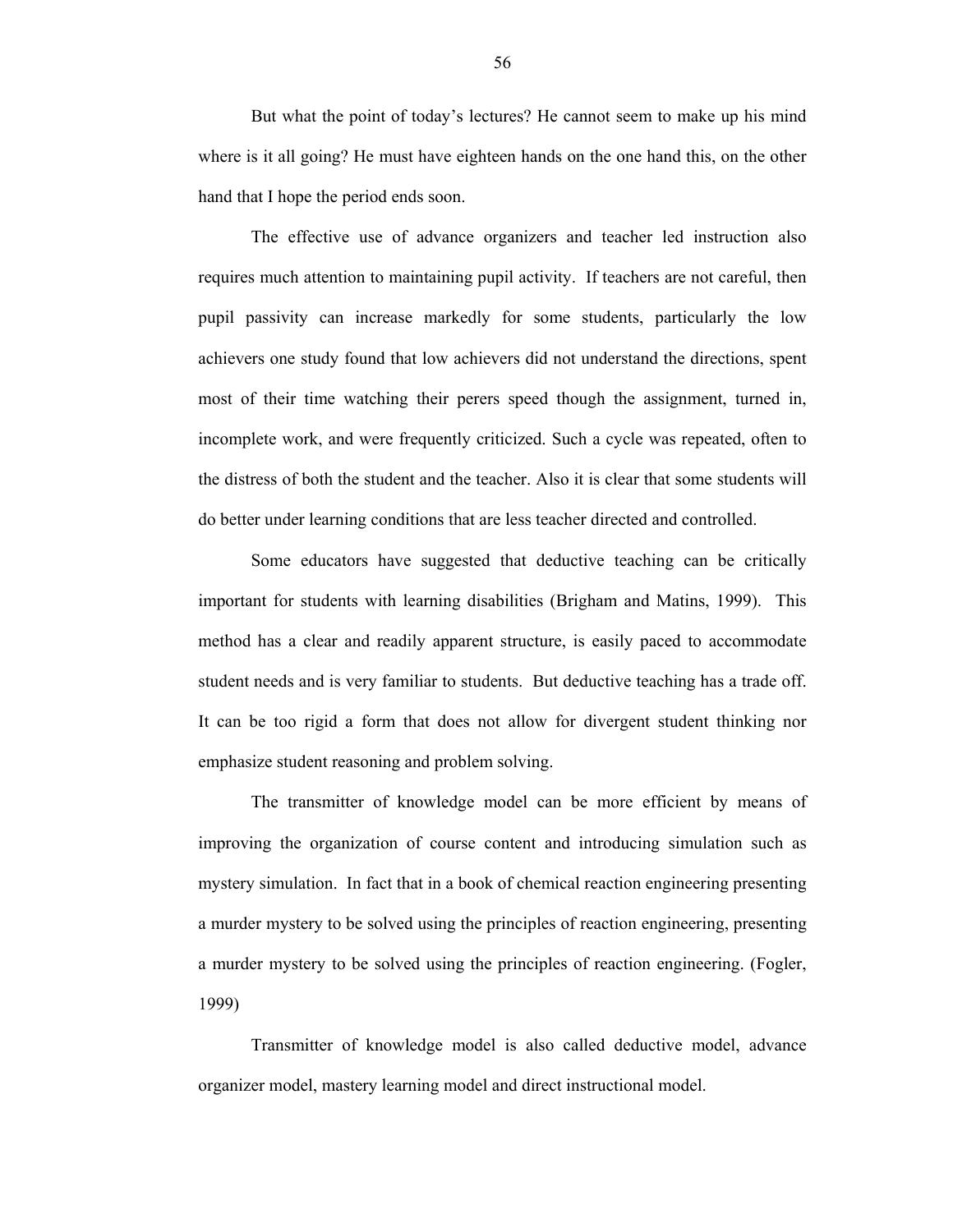Thus the transmission of knowledge model, through the use of advance organizers, can provide a clear and systematic approach to teaching. One of the disadvantages of the model is that so much of the work of learning is controlled and directed by the teacher. One study found that low achievers did not understand the directions, spent most of their time watching their peers, speed through the assignments, turned incomplete work and were frequently criticized. It is clear that some students will do better under learning conditions that are fewer teachers directed and controlled (Sprinthall and Sprinthall, 1990).

# **2.16.1 SALIENT FEATURES OF TRANSMITTER OF KNOWLEDGE MODEL**

## **2.16.1.1 Advance organizer**

In model one the teacher uses the advance organizer. At the outset of the lesson, the teacher presents the students with the general rule, the generalization or the main point of the activity. To enable the to understand the main theme of the lesson before going into the details of the study, or lesson. Advance organizer in a good method to get a class glued in, since some learners need a clear road map of the main points in a lesson in a advance. Following is example advance organized activities provided at the beginning of a lesson. Discussing the importance of the constitution before describing the main features of the objectives resolution. At this stage learning material is presented through lectures, films, scripts, discussions, experiences, extra reading material is organized in logical order. Attempts are made to maintain motivation and interest. (Asubel, 1978)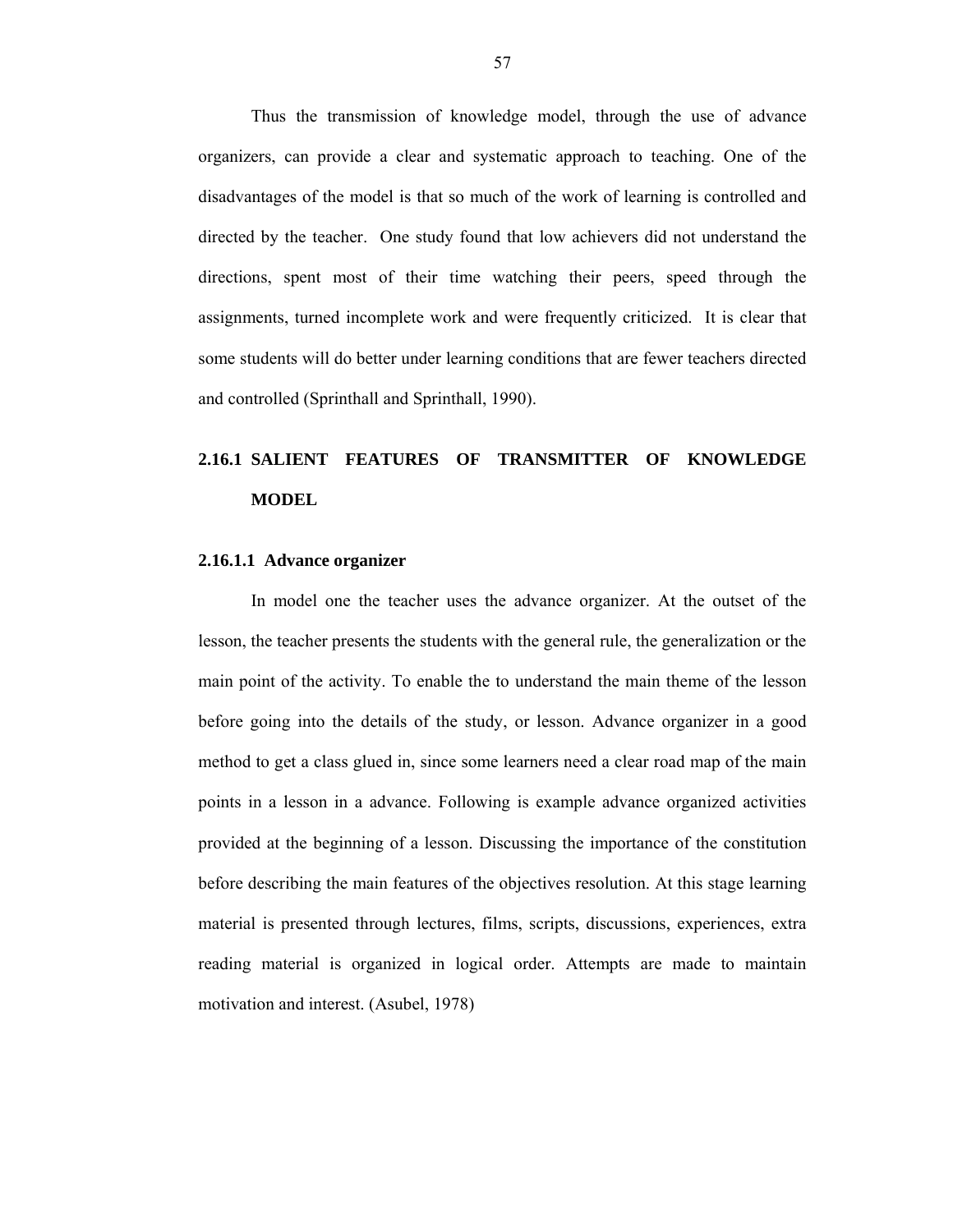## **2.16.1.2 Lecturing and reviewing**

Lecturing is appropriate for communicating a large amount of material to many students in a short period of time. The teacher can integrate information from many sources in less time than it would take for the students to integrate all the information themselves. Lecturing is a good method for introducing a new topic, giving background information, and motivating students to learn more on their own. Lecturing also helps students learn to listen accurately and critically and gives the teacher a chance to make on the spot changes to help students understand when they are confused (Gilstrap & Martin, 1975; Kinds-vatter, Wilen, & Ishler, 1988). Lectures are therefore most appropriate for cognitive and affective objectives at the lower levels of the taxonomy like knowledge, comprehension and application;.

Daily review and checking emphasizes the relationship between lessons so that students remember previous knowledge and see new knowledge as a logical extension of content already mastered. It provided students with a sense of wholeness and continuity assuring them that what was to follow was not isolated knowledge unrelated to past lessons (Borich, 1999).

#### **2.16.1.3 Presentation / modeling**

Modeling is a teaching activity that in values demonstrating to learners what you want them to do (in the form of action sequences), say (in the form of facts and concepts), or think (in the form of problem solving or learning to learn strategies. Modeling is particularly effective for younger learners who may not be able to follow complex verbal explanation, visually dominant learners who may need to see how something is done before they can actually do it. Bandura and his colleagues have studies how and why we learn from models (Bandura, 1977, 1986, Zimmerman,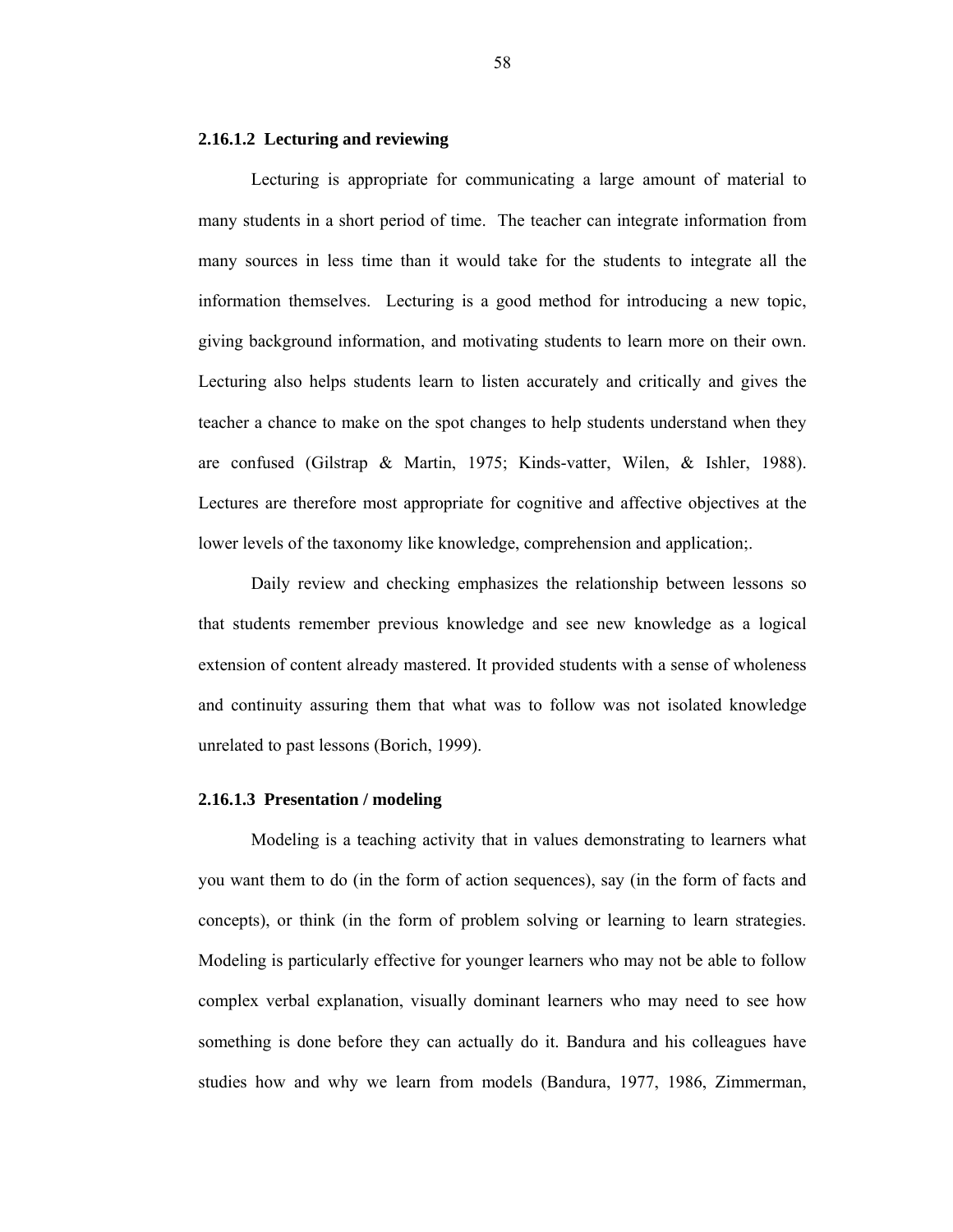1989). Their research on modeling is referred to as social learning theory, and attempts to explain how people learn form observing other people. Form their work we know that children not only can learn attitudes, values, and standards of behavior from observing adults and peers, but may also learn physical and intellectual skills. For example, learners acquire certain values about the importance of learning, caring for others, doing work neatly or respect for other cultures by observing how their parents, friends, and teachers actually behave in the real world, and then inferring form their observations how they, too should behave. Although teachers model all the time, we know some forms of modeling are better than others.

Zimmerman and Kleefeld (1977) found that teachers who were taught the practice of modeling were far more effective at helping young children to learn than teachers who were not.

Modeling is direct teaching activity that allows students to imitate from demonstration or infer from observation the behavior to be learned.

# **2.16.1.4 Guided practice**

In this segment of the lesson, students use new skills and knowledge under direct teacher supervision. During guided practice teachers ask many question. Teacher use student responses as a way to check for understanding and evaluate progress. They offer prompts and provide corrective feedback to ensure the accuracy of student answering at a rate of approximately 70 to 80 percent accuracy (Manddeville, 1992).

# **Corrective and Feedback:**

Correct answers to questions should be acknowledged clearly so that students answer are hesitant, the teacher provides process feedback. Inaccurate responses should be corrected immediately, before errors become habitual.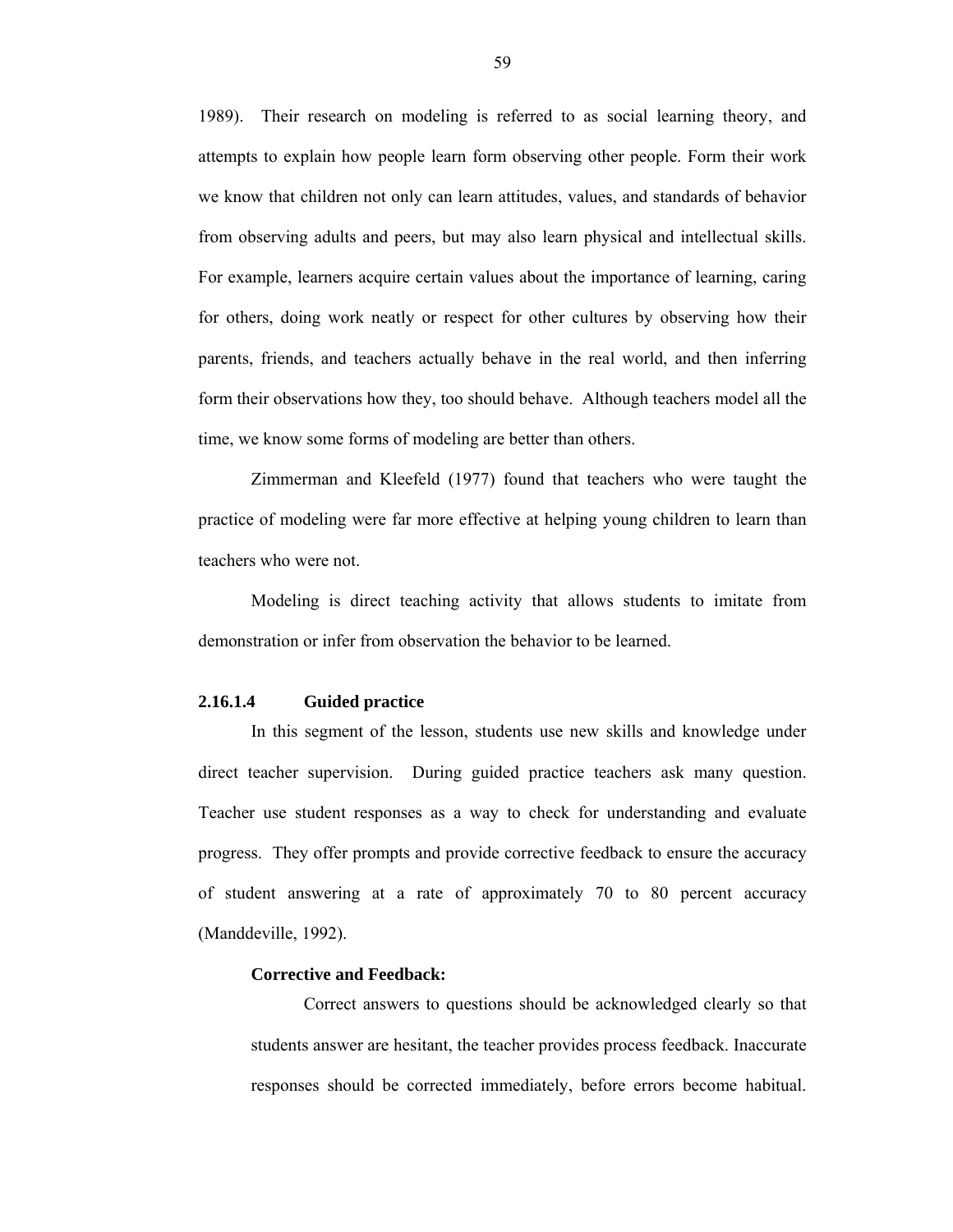Frequent errors are a sign that students are not ready for independent work, and guided practice should continue (Gersten and Keating, 1987).

#### **2.16.1.5 Independent practice**

Independent practice provides the opportunity in a carefully controlled and organized environment to make a meaningful whole out of the bits and pieces. Facts and rules must come together under your guidance and examples in ways that (1) force simultaneous consideration of all the individual units of problems and (2) connect the units into a single harmonious sequence of action (LO Berge & Samuels, 1974).

 The purpose of providing opportunities for all types of independent practice is to develop automatic responses in students, so they not longer need to recall each individual unit of content but can use all the units simultaneously. The goal is to schedule sufficient opportunities for independent practice to allow individual responses to become compared and automatic (Samuels, 1981).

#### **2.17 INDUCTIVE INQUIRY MODEL**

 Another common teaching model, according to Sprinthall and Sprinthall, that came into vogue in the 1960's suggests that the teacher's role is to reveal or unveil the fundamental structure of a discipline. The idea is to teach concepts or the process of inquiry, not facts. In this model, the teacher focuses on the concepts of fractions and divisions so that the pupils understand that cross multiplying is really dividing both sides of an equation by a common number. Similarly, in a social studies class, pupils are no longer asked to memorize the principal cities and products of a state. Rather, they might be given a blank map showing topographical features such as hills, mountains, valleys, rivers and lakes and then be asked to figure out where cities might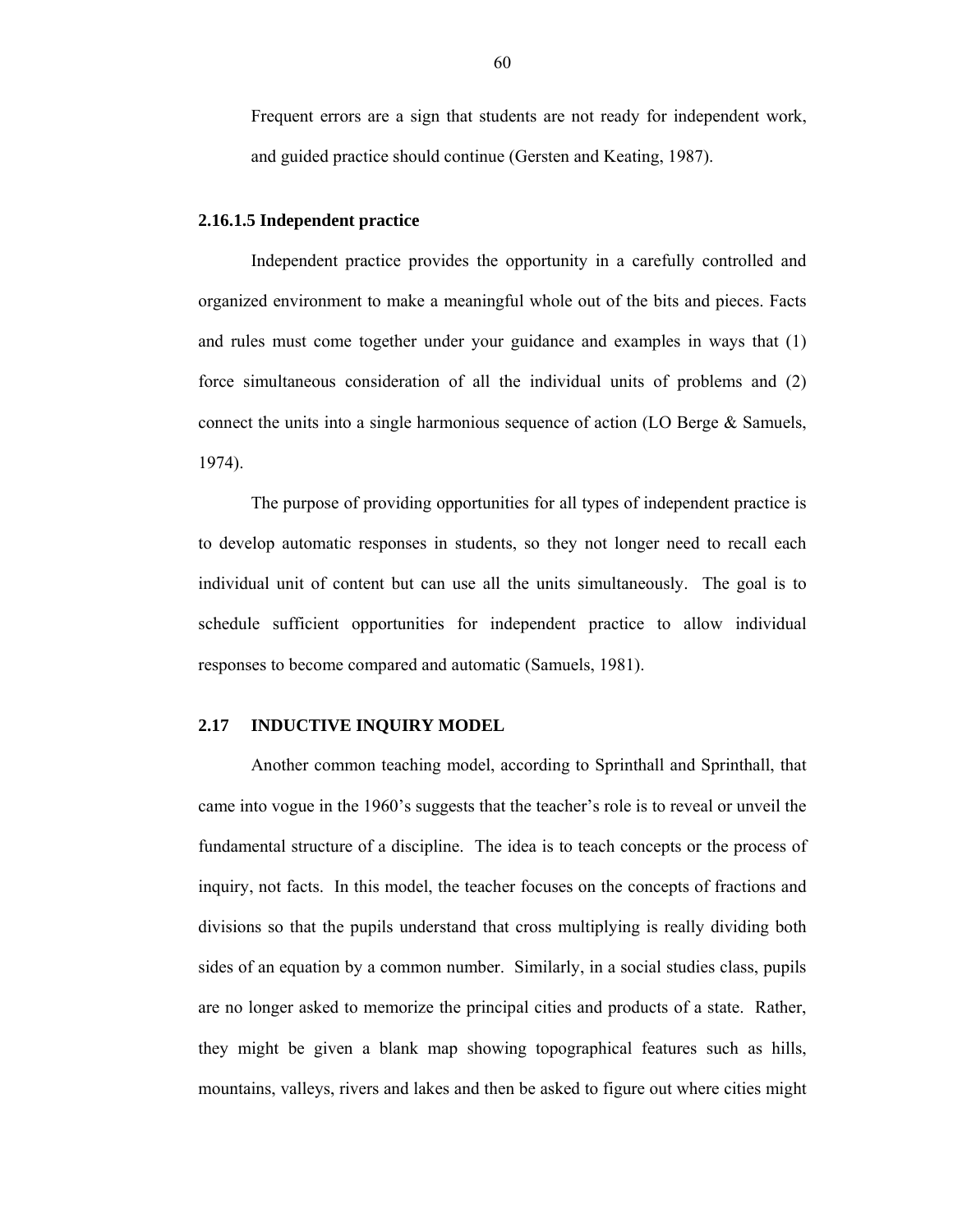be located. In other words, they go through an inquiry process that helps them understand why big cities grow in certain locations. By the use of this model, teacher produces mini-scholars in the various disciplines.

Inductive teaching is a powerful strategy for engaging all learners in a structured lesson. The process is described here, and main questions that you will need to consider are raised as prompts through which a model lesson can be developed.

The students do the learning. However we teach. We design the environment to make it likely that the students will learn. We organize the kids, assemble learning resources, and provide tasks. We teach the students to work in that organization, use those resources (including ourselves), and respond to those tasks. We draw on various models of teaching to help us design those environments, to help us decide how to organize the student, how to arrange materials, and what kinds of tasks to provide and in what order. Always we have objectives in mind: the kinds of learning that we hope will happen.

The inductive model is designed to accomplish some very broad purposes, but can be focused specifically as well. Some of the broader objectives occur over fairly long period of time through many experiences with inductive processes: others can be accomplished quite quickly and efficiently (Sprinthall and Sprinthall, 1990).

According to this model, the sheer intellectual excitement of discovering the reasons behind events, for example, the logic a historian or a mathematician actually uses motivates the pupils to further activity and exploration. Teaching and learning resemble an archaeologist's uncovering of one fragment after another of some mysterious object. The archaeologist's curiosity about the fragments naturally makes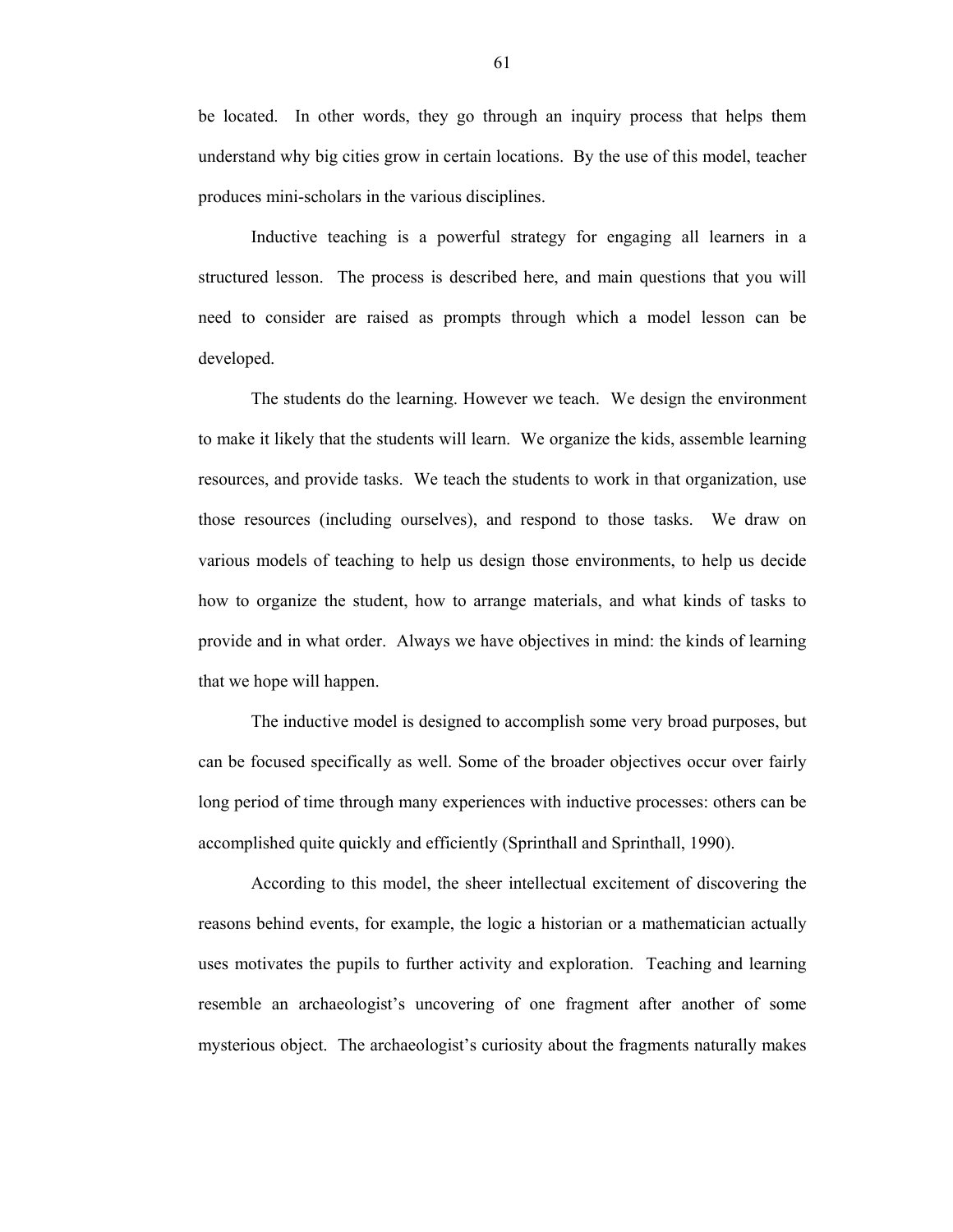him or her want to make sense of the puzzle; this curiosity produces both activity and excitement.

The discovery method of teaching is based on this model. In discovery learning, students are confronted with the challenge and left to work out the solution of their own (Bruner, 1961, French'2006). The teacher, by analyzing material and asking questions, but not by giving answers, spurs the pupils to learn by helping them discover the answer.

There are a variety of specific methods that enhance discovery learning such as the inductive strategy of Hilda Taba, the inquiry training method of Richard Suchman, and the scientific inquiry technique of Joseph Sehwab. These models are related to John Dewey's original project method, which emphasized the process of inquiry rather than content acquisition as central to learning. In each case, the teacher arranges material i.e., open ended in order to stimulate the process of asking questions and exploration by the pupils. It is, of course, possible to overemphasize learning by discovery. It can be exasperating to never have any of four questions answered. It is not necessary to discover everything for your self in order to learn the most important. However, it is difficult to know, especially at the elementary level and in junior high, exactly how much the pupils genuinely understand about the structure of a discipline taught in this way. The idea of the structure is itself abstract and therefore, beyond the comprehension of the concrete stage of thinking in which most of the children are. To understand such concepts and such processes, substantial cognitive sophistication is necessary.

Inductive enquiry as defined here is a thought process where one is made to conclude some generalization from a number of facts, events, objects or process. It is a technique in which a teacher presents a set of data or a situation and then asks the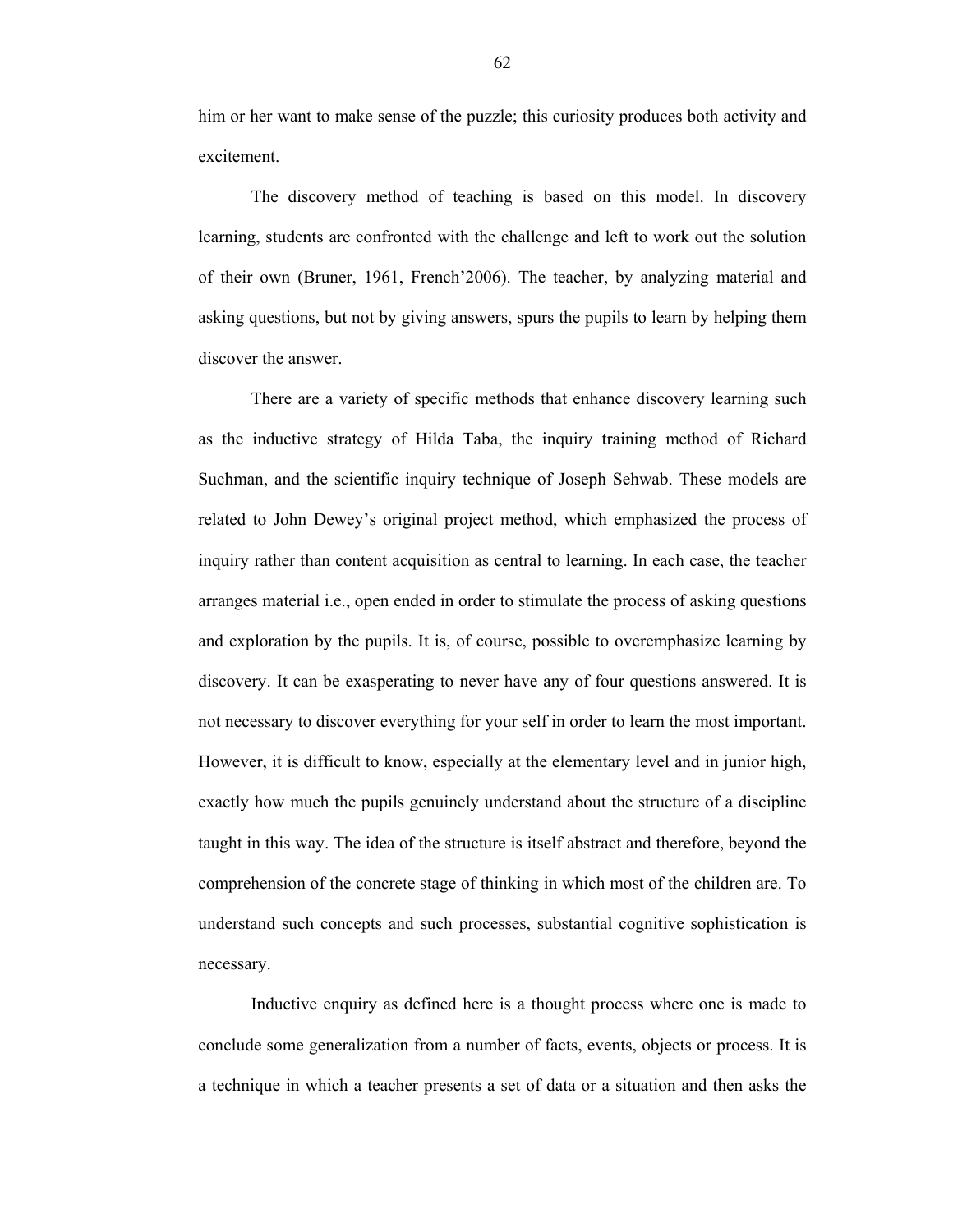students to derive a conclusion. This technique requires more thinking on the part of students in order to find pattern in the data set. This model is designed to reduce the communication gap between the teacher and the students to develop critical thinking. Of course, the model to be used depends on the nature of the discipline and the resources available. Most of the time, this model requires a lot more time and effort. (Landmark College, 2005)

Inquiry, which strongly emerged from the proliferation of new social studies projects in the late sixties and early seventies, has been riding on a high crest in social studies education in USA. Social studies not only borrowed the concepts, generalizations and value concepts from the social sciences, it also borrowed the methodology of the social sciences (Van Tassel, 1986). As such, inquiry is viewed as a methodological framework of the new social studies.

There is a semantic confusion associated with 'inquiry'. For the sake of clarification, inquiry should be considered a general process by which human beings seek information or understanding. In other words, inquiry is a way of thought. "Scientific inquiry, a subset of general inquiry, is concerned with the natural world and guided by certain beliefs and assumptions". (Welch et al., 1981).

The inquiry approach, the heart of new social studies, involves three groups of objectives: attitudes and values, a mode of inquiry involving objectives. In a general sense, inquiry and discovery are interchangeably used in the literature. There are numerous interpretations of the inquiry or discovery approach. They range from belief in total discovery in which the teacher acts as a stimulator and facilitator, to a directed discussion in which the discussion becomes more teacher oriented and the students receive cues regarding the path of inquiry being pursued (Fenton, 1967).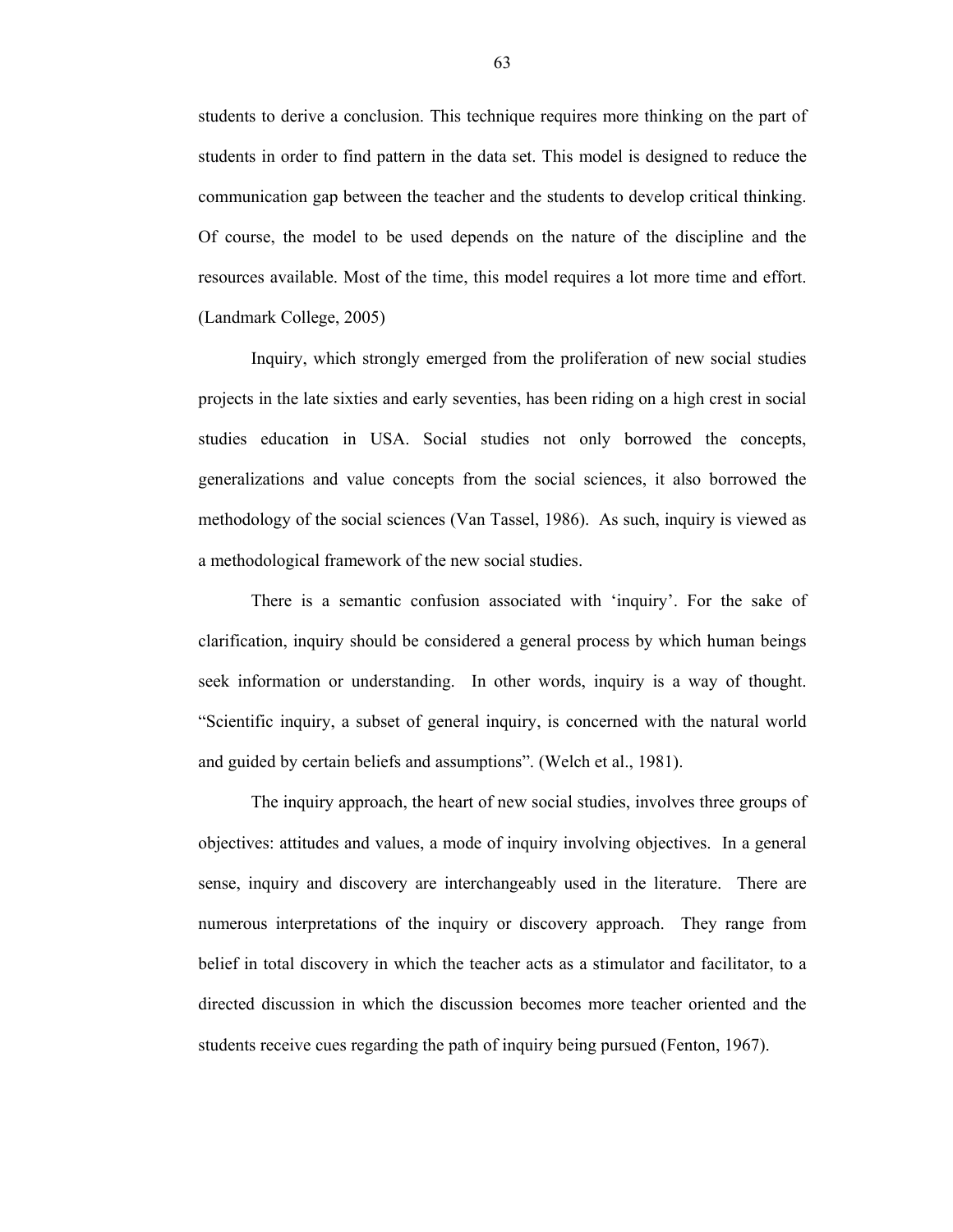Inquiry teaching is a multifaceted, omnibus term, and at present there is little consensus among theorists as to what comprises inquiry teaching. Despite this difficulty, inquiry has been widely used in various national and international projects in social studies. A large volume of literature is available on inquiry as a strategy though research evidence is scanty, fragmentary and to a large extent, inconclusive.

Traugh (1978) compiled data on teacher's comprehension of inquiry methodology, behavior with students and belief about classroom conduct. Follow up interviews resulted in the following information:

- 1. The degree of impact on teachers of the inquiry movement is varied.
- 2. Most teachers recognize the term "inquiry", can define it, have used it and can make some evaluation of its effectiveness. Inquiry is not used, for the most part, consistently and over long periods of time.
- 3. Many teachers claim inquiry to be a good method to use with "superior" students but a bad method to use with average or below average students.
- 4. A misconception held by many teachers is that students must be able to read well in order to inquire. Hence, multimedia materials should be developed.
- 5. Many teachers are unwilling to put the control of the learning process in the hands of the student.
- 6. Teachers recognized the following characteristics as contributory to the effectiveness of inquiry teaching:
	- a. Flexibility
	- b. Broad knowledge base.
	- c. Organizational skills.
	- d. Comfort with being challenged.
	- e. Good listening skills.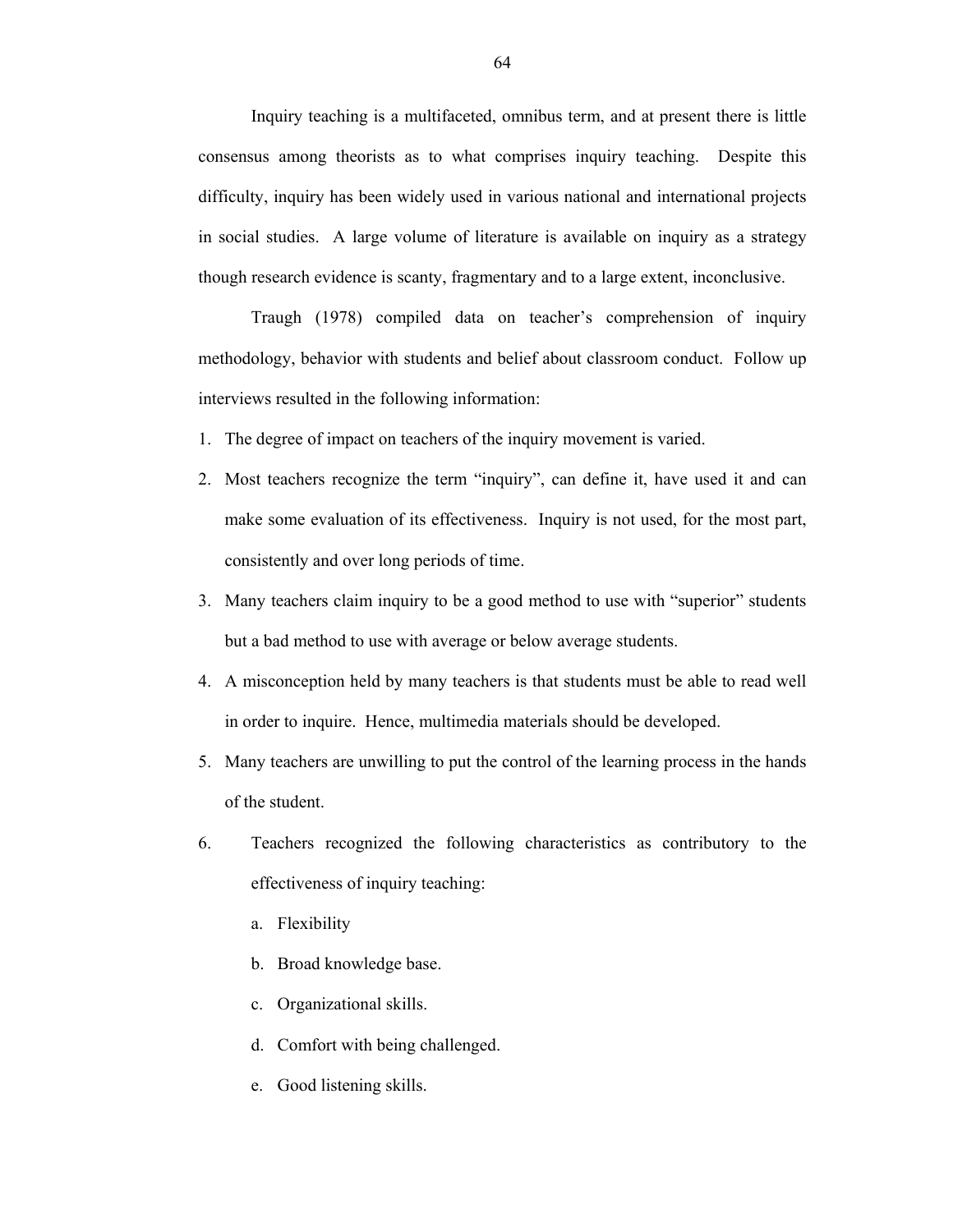- f. Accepting that teachers can learn from students.
- g. Encouraging students to share ideas.

Project SPAN (Fancett and Hawke, 1982) reports, however, that teachers tend not to be social inquirers themselves. When innovative practices are implemented in social studies classrooms, it is not a reflection of usual patterns of classroom strategies. Thus, there seems to be a discrepancy between attitudes and research findings about inquiry and the attention given to it in the classroom.

## **2.17.1 SALIENT FEATURES OF INDUCTIVE INQUIRY MODEL**

John Dewey described the basic inquiry learning format in 1910. There have been many adaptations of this strategy, but the form usually includes the following elements (Pasch, Sparks-Langer, Garnder, Starko, & Moody, 1991):

- i. The teacher presents a puzzling event, question, or problem.
- ii. The students formulate guesses to explain the event or solve the problem
- iii. Collect data to test the guesses
- iv. Draw conclusions
- v. Reflect on the original problem and on the thinking processes needed to solve it.

At times, teachers present a problem and students ask yes / no questions to gather data and test hypotheses. This allows the teacher to monitor students' thinking and guide the process. Here is an example: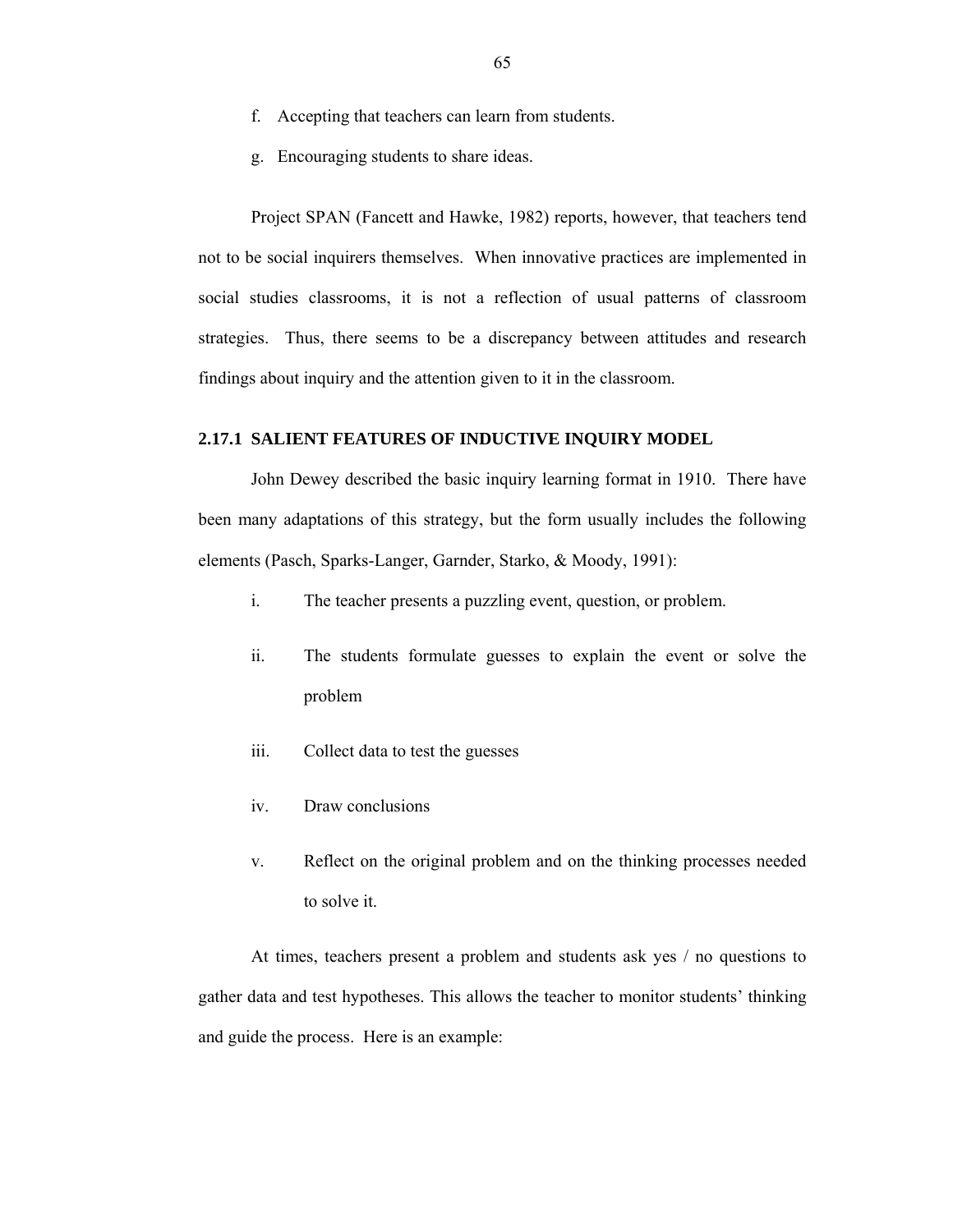- 1. Teacher presents discrepant event. The teacher provides incomplete information to the students about the causes of separation of East Pakistan. The teacher tells the students to figure out why East Pakistan (Dakha) Fell.
- 2. Students ask questions from the teacher to gather more information and to isolate relevant variables. Teacher answers only "yes or no". Students ask of ideology of East Pakistan was different from West Pakistan (no). They ask if Govt. of that time treated Banglies unequally (yes) question. Continue.
- 3. students test causal relationship. In this case, they ask if lack of national popular leadership created sense of deprivation among the people of East Pakistan (yes). They ask no steps were taken to alleviate the poverty of East Pakistan (yes). Then they test out reason with other material for example separation of Bangal in 1905.
- 4. Students form a generalization (principle): "East and West Pakistan having no road link, the division of West Pakistan in four provinces that have less population as compared with the single province of East Pakistan. There was also differences of Language spoken in both the wings. In addition to that they were different in their attitude and approach." Later lesson expand students' understanding of the principles and reasons through further studies.
- 5. The teacher leads students in a discussion of their thinking processes. What were important variables (factors)? How did you put the causes and effect together? And so on.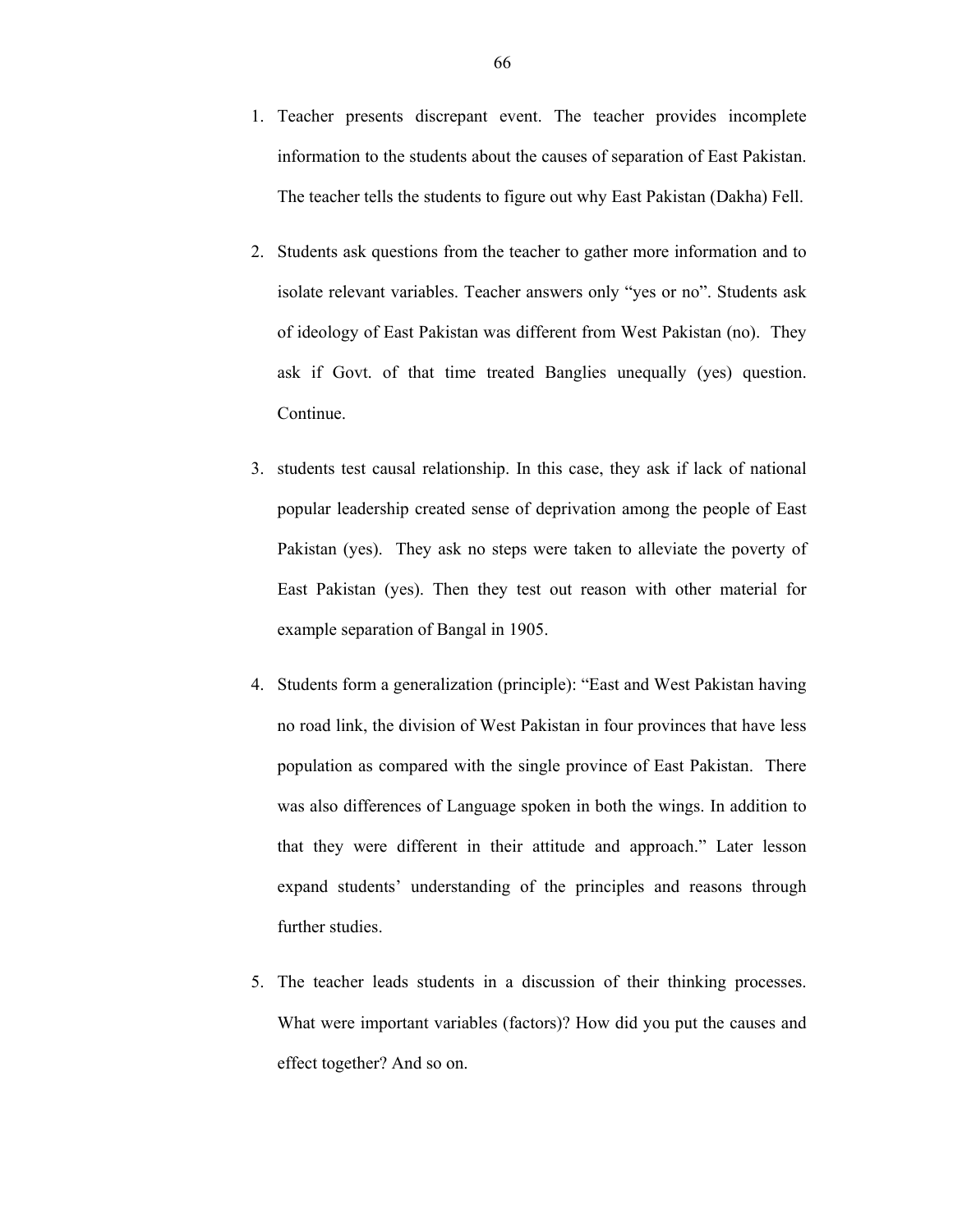#### **2.18 INTERPERSONAL LEARNING MODEL**

The interpersonal model stresses upon development of human relationships between teacher and student instead of learning of facts or discovery of concepts. If the teacher can convey a genuine affection and empathy, a warm, facilitative classroom climate will be created and the pupils will learn in a much a better way. The quality of human interaction, especially the degree to which the teacher treats the pupils with sincerity and honesty is the key to create the best environment for learning. According to Rogers (1969), teaching as deliberate instruction is a vastly overrated function. The educator should, instead, concentrate more attention on creating the conditions that will promote experiential learning. The interpersonal model would include a strong emphasis on Flanders' category one (accepting feelings) as well as on category two (encouraging and praising) and three (using student ideas).

Rogers is convinced that traditional learning is so impersonal, cold and aloof that it goes in one ear and comes out from the other. In his classic work "freedom to learn", Rogers present three necessary and sufficient conditions for the promotion of learning: empathy, unconditional, positive regard and congruence. Empathy permit us to communicate to our students that we in-fact understand the emotions, unconditional positive regard allows us to accept our students for what they are, without passing judgment. Rogers again says that teachers must place no conditions on these relationships and must accept students open-heartedly and without reservation. Congruence means being real and honest. Going through the motions and pretending that we like children or listening to their feelings and emotions half heartedly in not enough. If teachers provide these conditions, then the children will be free to learn.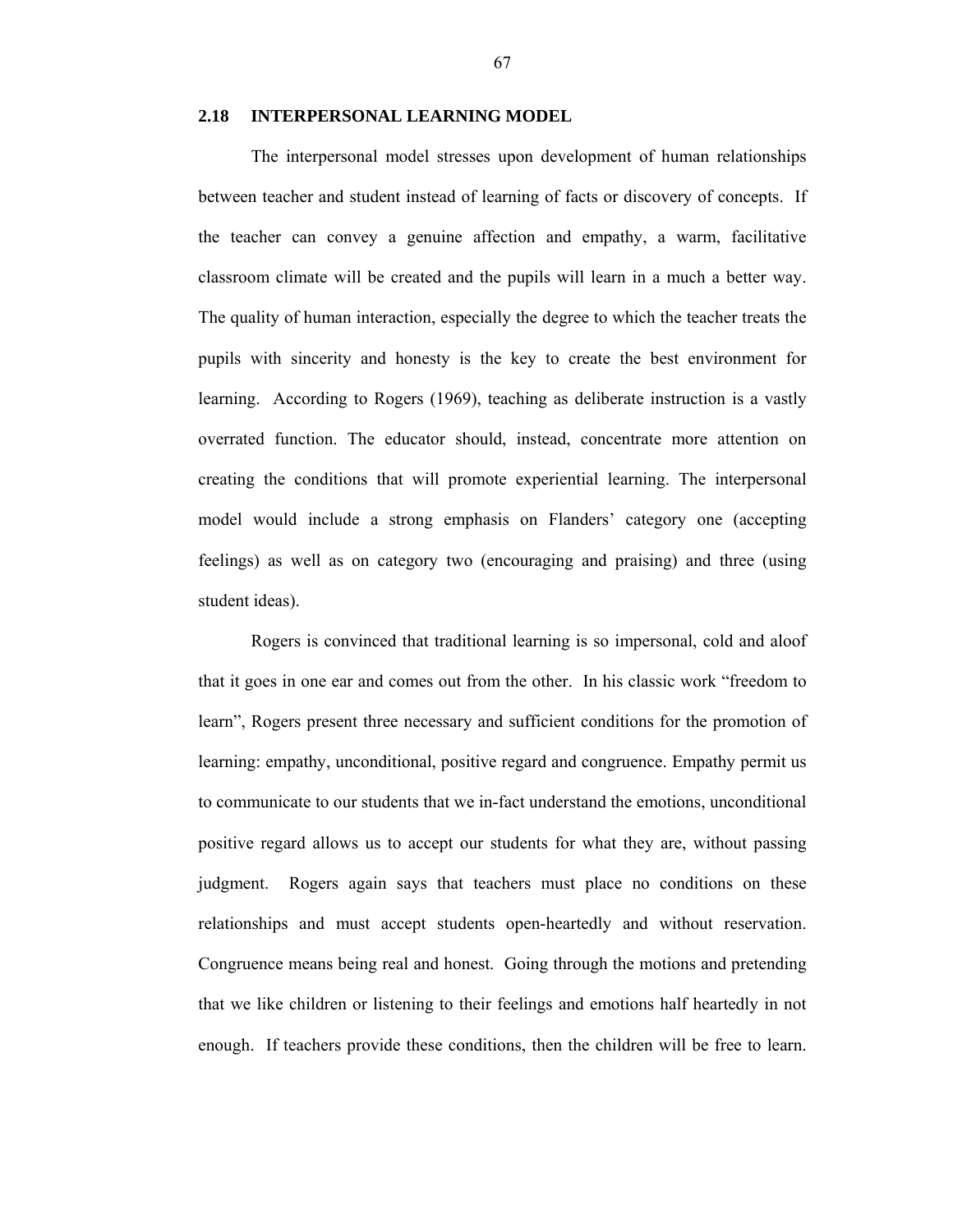This model of teaching is primarily concerned with human interaction. This may also be its major drawback.

According to Sprinthall (1990), it cannot necessarily be concluded that teaching and learning can be explained exclusively by the three Rogerian conditions. Love alone is not enough in teaching. Obviously, such facilitating conditions are important and necessary. Interpersonal model cannot be used independently because this model focuses on feelings alone and ignores the content.

## **2.19 CONVENTIONAL TEACHING**

Conventional teaching refers to the long established customs found in schools that societies have traditionally deemed appropriate. Traditional teacher centered methods focus on rote learning and memorization. Conventional education focuses more on teaching than learning. It assumes that for every ounce of teaching, there is an ounce of learning by those who are taught. As a result of conventional teaching, what so ever is taught in classroom settings in forgotten soon, and much or what is remembered is irrelevant. It is simply chalk and talk approach (Robert,2009).

If often leads to passive learning, overly structured and rigid classroom with few opportunities for real world and collaborative learning. (Santrock, 2006, P.398).

Conventional teaching is concerned with the teacher being the controller of the learning environment. Power and responsibility are held by the teacher and they play the role of instructor (in the form of lectures) and decision maker (in regards to curriculum content and specific outcomes). They regard students as having 'knowledge holes' that need to be filled with information. In short, the conventional teacher views that it is the teacher that causes learning to occur (Novak, 1998).

This is only one way traffic, just the students are listening and the teacher is telling. The classroom discipline is based upon fear. (Koacher, 1986)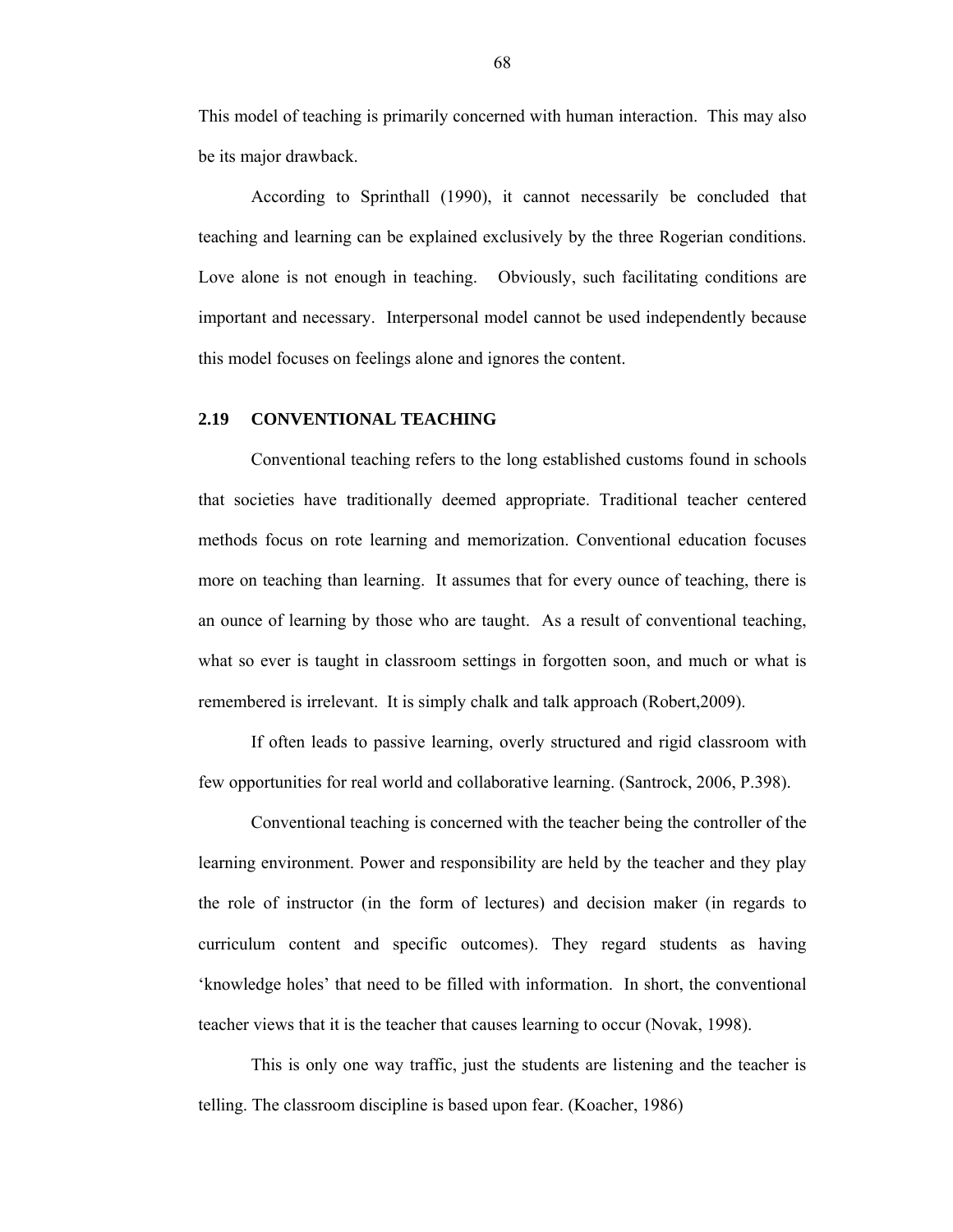# **2.20 DIFFERENCES AMONG THE TRANSMITTER OF KNOWLEDGE MODEL, INDUCTIVE INQUIRY MODEL & CONVENTIONAL TEACHING**

| <b>Transmitter of</b>         | <b>Inductive Inquiry</b>             | <b>Conventional</b>          |
|-------------------------------|--------------------------------------|------------------------------|
| <b>Knowledge Model</b>        | <b>Model</b>                         | <b>Teaching</b>              |
| 1. Teacher directed,          | 1. Students Centered                 | 1. Teacher centered.         |
| (Slavin, 1991)                | (Woolfolk, 1995)                     | (Novak, 1998)                |
|                               |                                      |                              |
| 2. Explicit and systematic    | 2. Teacher presents a set            | 2. Giving information in a   |
| teaching. (Bennett, 1982)     | of data or a situation and           | formal way. Students play    |
|                               | then asks the students to            | passive role by listening to |
|                               | derive a conclusion (Pasch           | the lecture. (Gilstrap $\&$  |
|                               | et al., 1991, p-188)                 | Martin, 1975)                |
|                               |                                      |                              |
| 3. Sequenced instruction,     | $\overline{3}$ .<br>Teacher<br>gives | 3. Mostly, instruction is    |
| structured<br>learning        | incomplete information or            | poorly organized and is in   |
| (Ellis<br>experiences.<br>and | problem.<br>presents<br>$\rm{a}$     | logical<br>poor<br>sequence. |
| Fouts, 1997)                  | (Borich, 1999)                       | Content is not logically     |
|                               |                                      | explicit.<br>coherent<br>and |
|                               |                                      | (Shaheen, 2009)              |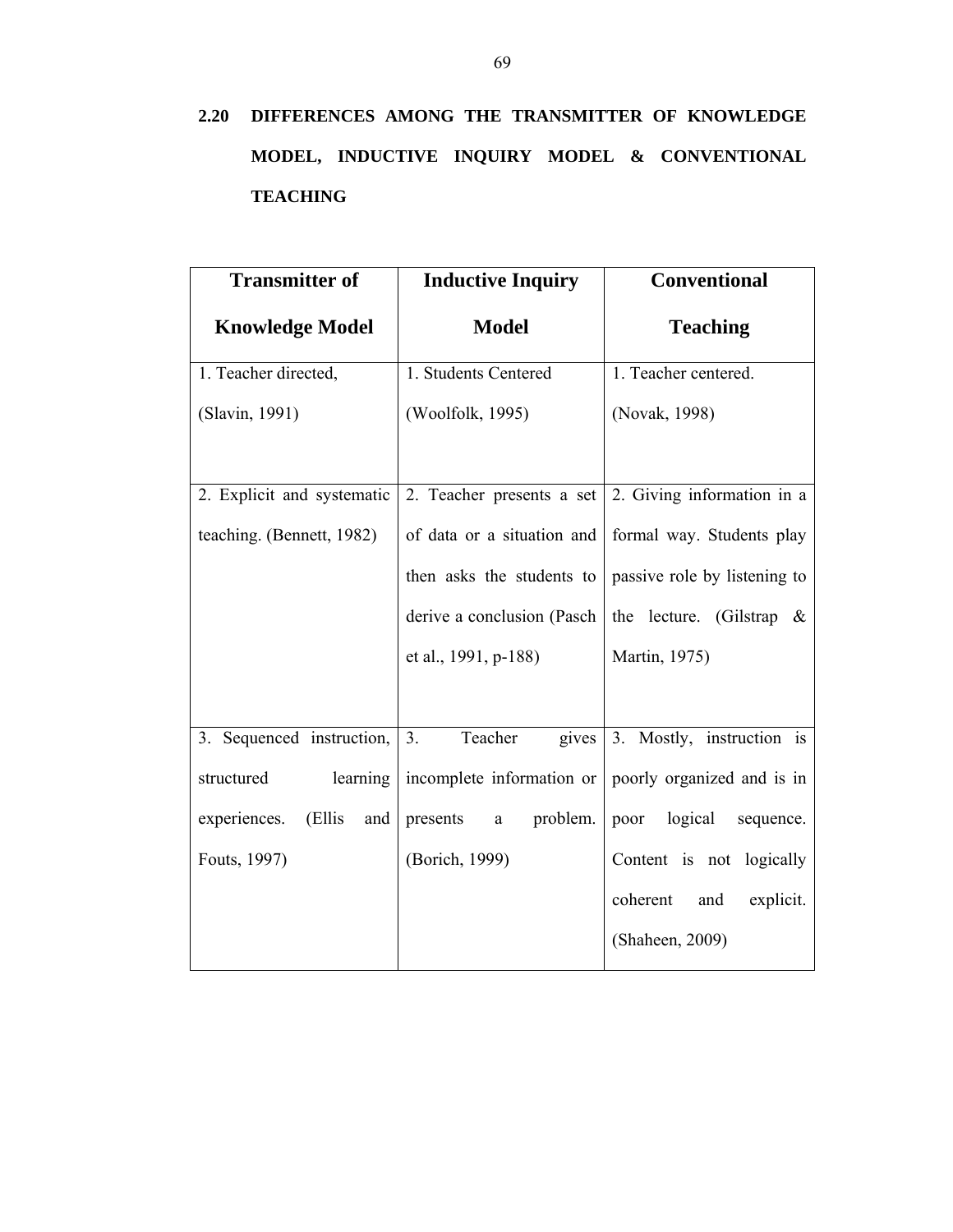| 4. Step by step content and  | 4. This model encourages        | 4. Presenting<br>all<br>new                          |
|------------------------------|---------------------------------|------------------------------------------------------|
| well-paced explanations.     | students to make guesses        | material<br>at<br>the<br>same                        |
| (Woolfolk, 1995)             | based<br>incomplete<br>on       | moment. (Santrock, 2006)                             |
|                              | information and stimulates      |                                                      |
|                              | them to find their own          |                                                      |
|                              | systematic means to solve       |                                                      |
|                              | problems (Bruner, 1978)         |                                                      |
| Supervised<br>5.<br>and      | 5.<br>Teacher<br>draws          | 5.<br>Students<br>are<br>not                         |
| independent<br>practice.     |                                 | additional examples from provided sufficient time to |
| (Wathins)<br>and<br>Stocum,  | students' own experience        | practice skills. (Koacher,                           |
| 2004)                        | and interests. (Borich,         | 1986)                                                |
|                              | 1999).                          |                                                      |
| 6. Activities that focus on  | Teacher<br>6.<br>presents       | specification<br>6. No<br>of                         |
| specific skills, use of A.V  | examples<br>and<br>non-         | skills, examples and no                              |
| aids, conducting learning    | examples of the                 | check<br>for<br>student                              |
| probes, examples and non-    | generalization identifying      | understanding.<br>(Shaheen,                          |
| examples. (Cooper, 1999)     | critical and non-critical       | 2009)                                                |
|                              | attributes. (Woolfolk,          |                                                      |
|                              | 1995)                           |                                                      |
| retention,<br>Enhances<br>7. | Invites<br>students<br>7.<br>to | 7. Heavy emphasis on rote                            |
| transfer<br>promotes<br>of   | discover<br>information         | memorization<br>and<br>rote                          |
| learning. (Kuder, 1990)      | (Henson, 1996)                  | learning. (Engelmann and                             |
|                              |                                 | Carnine, 1991)                                       |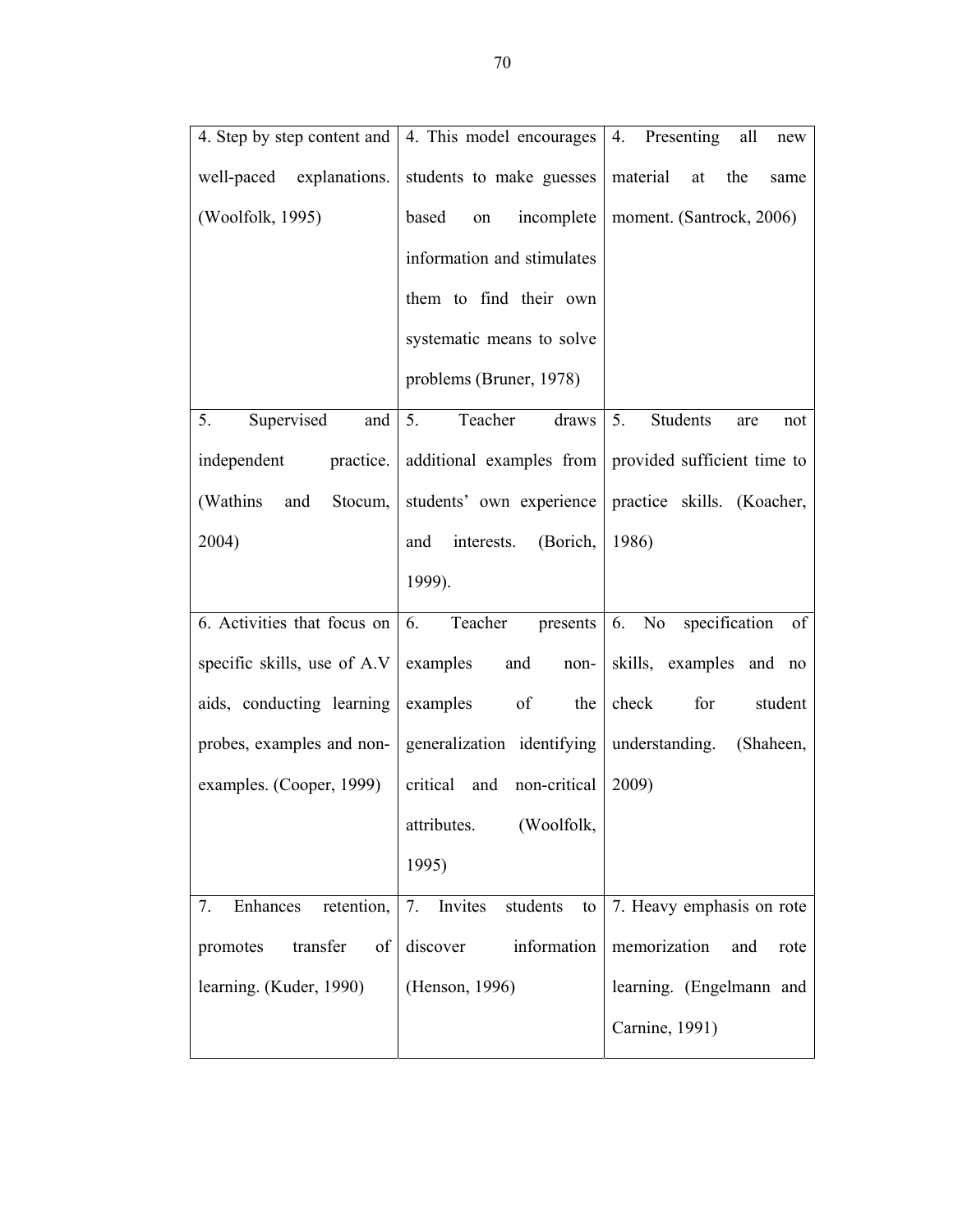| 8. Ensures direct, frequent | of<br>8.<br>Measurement      | 8.<br>Rare<br>few<br>or<br>very |
|-----------------------------|------------------------------|---------------------------------|
| measurement of student      | students performance is      | identification of mistakes.     |
| performance based upon      | based on demonstration of    | (Koacher, 1986)                 |
| mastery of specific skills, | conceptual understanding     |                                 |
| using varied assessments.   | rather than entirely on      |                                 |
| (Tasks,<br>tests<br>and     | whether the final answer is  |                                 |
| observations)<br>(Gagne,    | correct. (Borich, 1999)      |                                 |
| 1978)                       |                              |                                 |
| 9. Re-teaching as needed.   | 9. Inductive Inquiry allows  | 9.<br>More<br>emphasis<br>on    |
|                             | students to learn content    | covering the curriculum.        |
|                             | and process at the same      | (Gilstrap & Martin, 1975)       |
|                             | time. (Kindsvatter, Wilen    |                                 |
|                             | & Ishler, 1988)              |                                 |
| Summarizes<br>10.           | 10. To concludes some        | of<br>10.<br>The<br>step        |
| instruction and highlights  | generalizations<br>from<br>a | summarizing<br>is<br>not        |
| main points. (Sprinthall &  | number of facts, events,     | involved.<br>generally          |
| Sprinthall, 1990)           | objects<br>processes.<br>or  | (Shaheen, 2009)                 |
|                             | (Borich, 1999)               |                                 |

## **2.21 EXPERIMENTAL DESIGN**

## **2.21.1 What is Experiment?**

An experiment is a situation in which the relationship between cause and effect is determined. The underlying logic being, "if two situations are alike in every respect and if one element is added to one but not to the other, the resultant difference may be considered to be the effect of the element added. Similarly, if two situations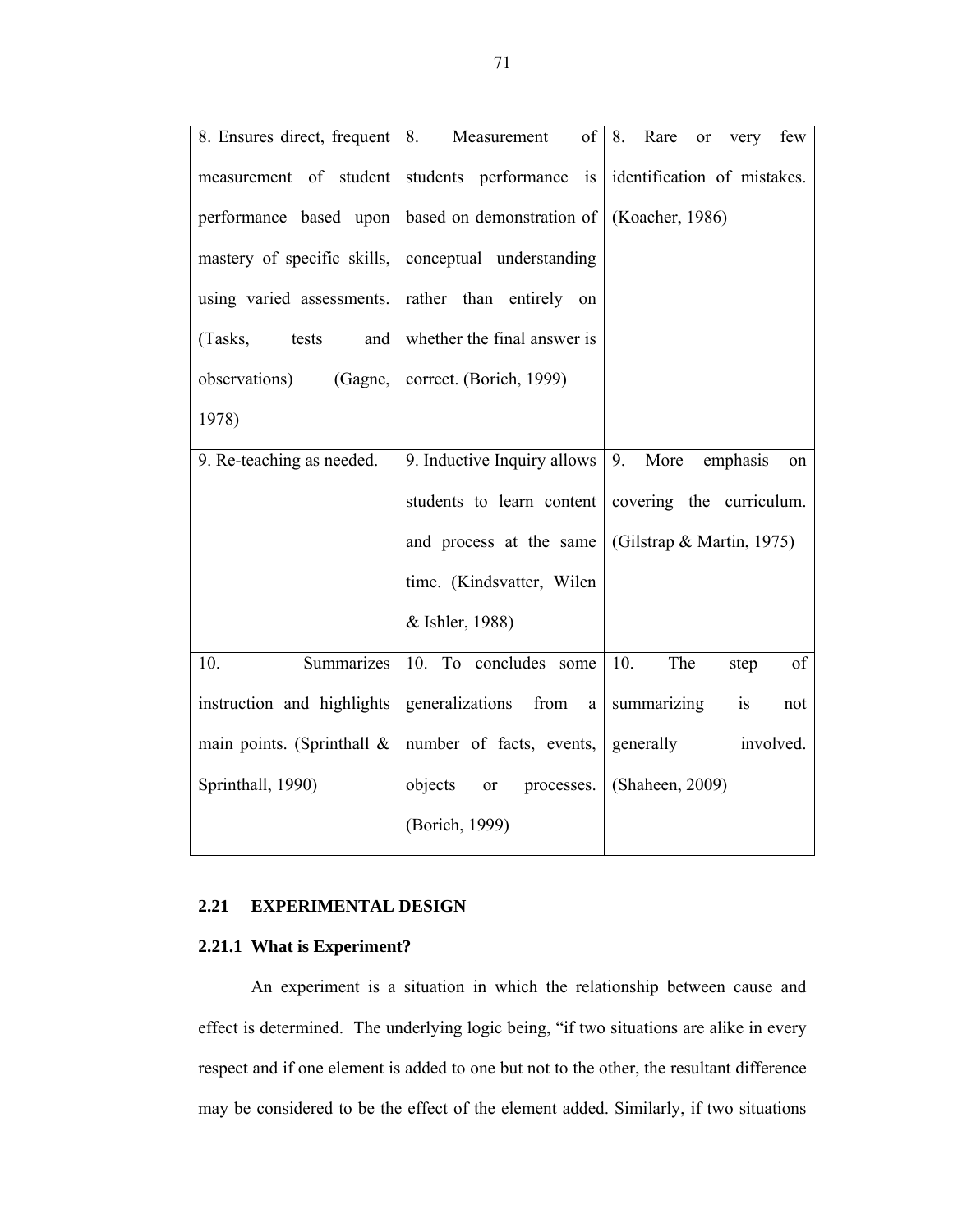are alike in every respect and one element is removed from one situation but not from the other, any observable difference may be attributed to the element removed (Bukhari, 2000).

#### **2.21.2 Threats to Experimental Validity**

 According to Gay (2000) any uncontrolled extraneous variable effecting performance on the dependent variable are threats to the validity of an experiment. An experiment is valid if results obtained are only due to the manipulated independent variable and if they are generalizeable to individuals or contents beyond the experimental setting. These two criteria are referred to respectively as the internal validity and external validity of an experiment respectively.

 Internal validity is the degree to which observed differences on the dependent variable are a direct result of manipulation of the independent variable, not some other variable. In other words, an examination of an internal validity focuses on threats or rival explanations that influence the outcome of an experimental study but are not due to the independent variable. The degree to which experimental research results are attributable to the independent variable and not to another rival explanation is the degree to which the study is internally valid.

 External validity, also called ecological validity, is the degree to which study results are generalizable, or applicable, to groups and environments outside the experimental setting. In other words, an examination of external validity focuses on threats or rival explanations that disallow the results of a study to be generalized to other settings or groups. A study conducted with groups of gifted ninth graders, for example, should produce results that are applicable to other groups of gifted ninth graders. If research results were never generalizable outside the experimental setting then no one could profit from research. An experimental study can contribute to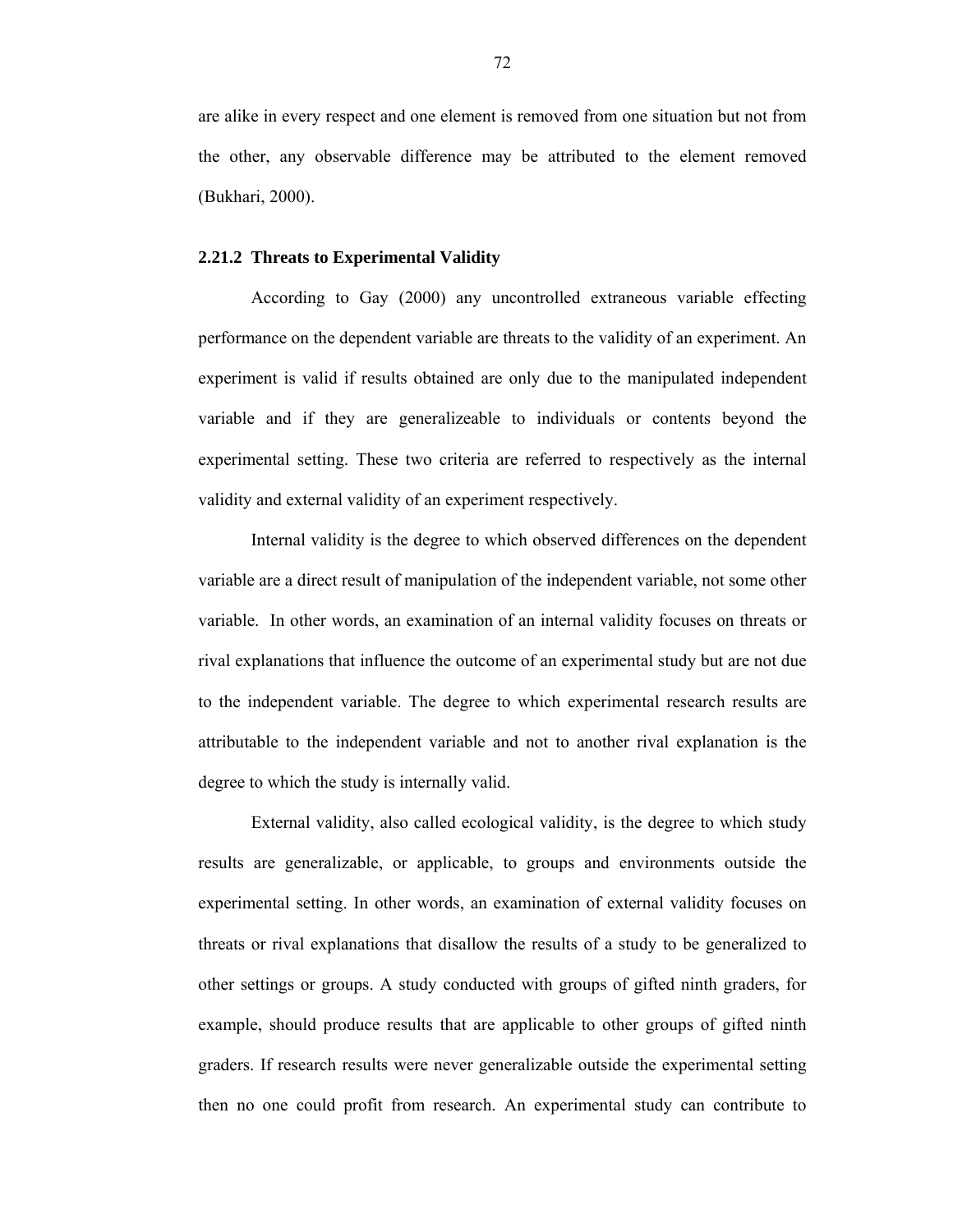educational theory or practice only if its results and effects are replicable and generalize to other places and groups. If results cannot be replicated in other settings by other researchers, the study has low external, or ecological, validity.

### **2.21.3 Threats to Internal Validity**

 The most authoritative source on experimental design and threats to experimental validity is the work of Donald Campbell, in collaboration with Julian Stanley and Thomas Cook. They identified eight main threats to internal validity: history, maturation, testing, instrumentation, statistical regression, differential selection of participants, mortality and selection-maturation interaction.

 The experimenter can overcome these threats. The use of random selection of participants, the researchers' assignment of participants to treatments, and control of other variables are powerful approaches to overcoming the threats.

| <b>Threat</b>             | <b>Description</b>                                           |
|---------------------------|--------------------------------------------------------------|
| <b>History</b>            | Unexpected event occur between the pre and posttest,         |
|                           | affecting the dependent variable.                            |
| Maturation                | Changes occur in the participants, from growing older,       |
|                           | wiser, more experienced etc during the study.                |
| Testing                   | Testing a pretest alters the results of the posttest.        |
| Instrumentation           | The measuring instrument is changed between pre and post     |
|                           | testing, or a single measuring instrument in unreliable.     |
| Statistical regression    | Extremely high and extremely low scores tend to the mean     |
|                           | on retesting.                                                |
| Differential<br>selection | Participants in the experimental characteristics that affect |
| of Participants           | the dependent variable differently.                          |

All internal threats are summarized as given below:-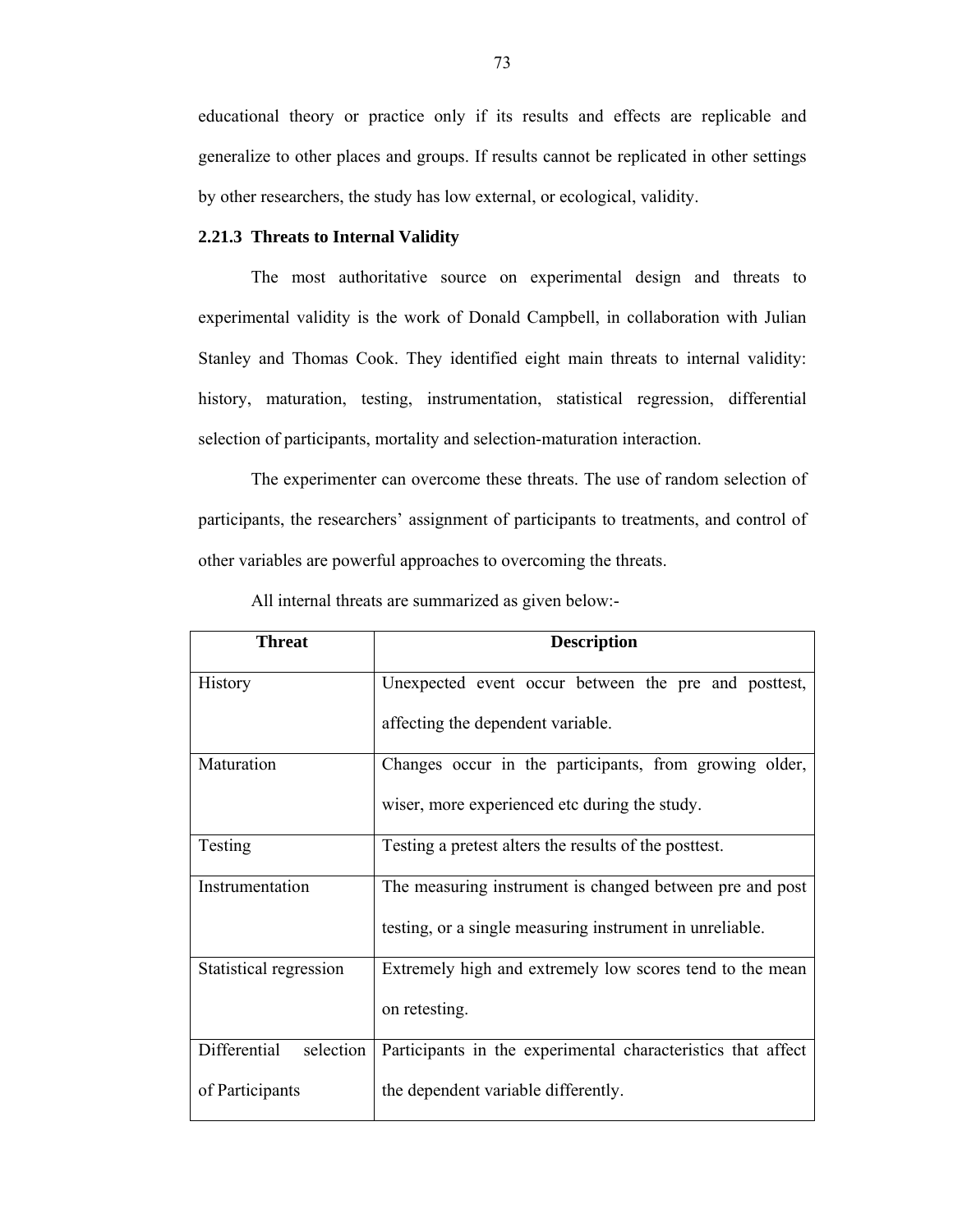| Mortality              | Different participants drop out of the study in different     |
|------------------------|---------------------------------------------------------------|
|                        | numbers altering composition of the treatment groups.         |
| Selection – maturation | The participants selected into treatment groups have          |
| interaction            | different maturation rates. Selection interaction also occurs |
|                        | with history and instrumentation.                             |

## **2.21.4 Threats to External Validity**

Several major threats to external validity can limit generalization of experimental results to other populations. Building on the work of Campbell and Stanly, Bracht and Glass refined and expanded discussion of threats to external validity and classified these threats into two categories. Threats affecting "generalizing to whom" – that is, threat affecting the groups to which research results be generalized – make up threats to population validity. Threats affecting "generalizing to what" – that is, threats affecting the settings, conditions, variables, and contexts to which results can be generalized – make up threats to ecological validity.

| <b>THREAT</b>       | <b>DESCRIPTION</b>                                          |
|---------------------|-------------------------------------------------------------|
| Pretest treatment   | The pretest sensitizes participants to aspects of the       |
| interaction         | treatment and thus influences posttest scores.              |
| Selection treatment | The nonrandom or volunteer selection of participants limits |
| interaction         | the generalizability of the study.                          |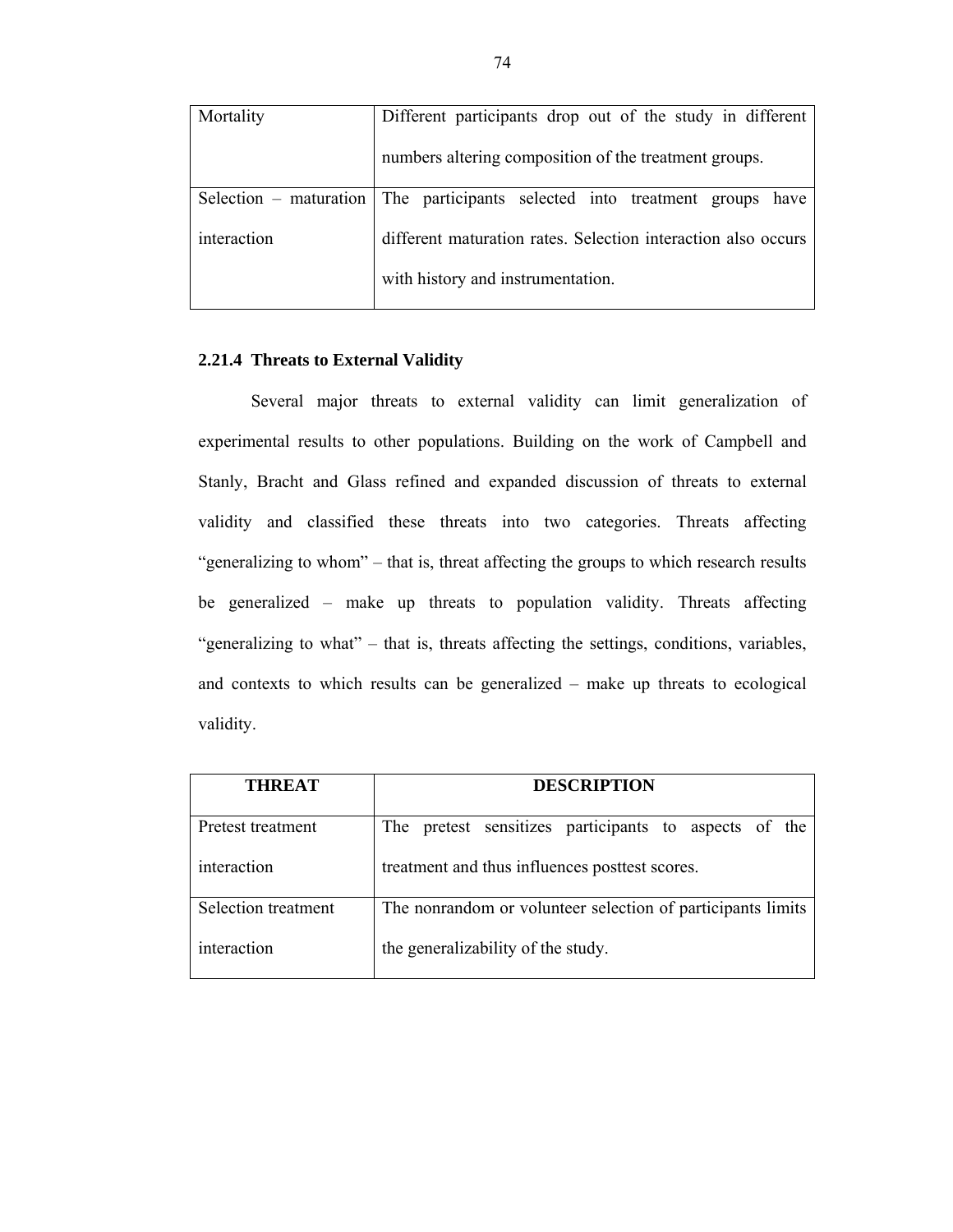| Multiple treatment         | When participants receive more than one treatment, the         |
|----------------------------|----------------------------------------------------------------|
| interference               | effect of prior treatment can affect or interact with later    |
|                            | treatment, limiting generalizeability.                         |
| Specificity of variables   | Poorly operationalized variables make it difficult to identify |
|                            | the setting and procedures to which the variables can be       |
|                            | generalized.                                                   |
| <b>Treatment diffusion</b> | Treatment groups communicate and adopt pieces of each          |
|                            | other's treatment, altering the initial status of the          |
|                            | treatment's comparison.                                        |
| Experimenter effects       | Conscious or unconscious actions of the researchers affect     |
|                            | participants' performance and responses.                       |
| Reactive arrangements      | The fact of being in a study affects participants so that they |
|                            | act in ways different from their normal behavior. The          |
|                            | Hawthorne and John Henry effects are reactive responses to     |
|                            | being in a study.                                              |

## **2.21.5 Experimental design**

Experimental designs in the blue print of the procedures that enable the researcher to test hypotheses by reaching valid conclusions about relationship between independent and dependent variables. Selection of a particular design is based upon the purposes of the experiment, the type of variables to be manipulated and the conditions or limiting factors under which it is conducted. The design deals with such practical problems as how subjects are to be manipulated and controlled, the way extraneous variables are to be conducted, how observations are to made and the type of statistical analysis to be employed in interpreting data relationships.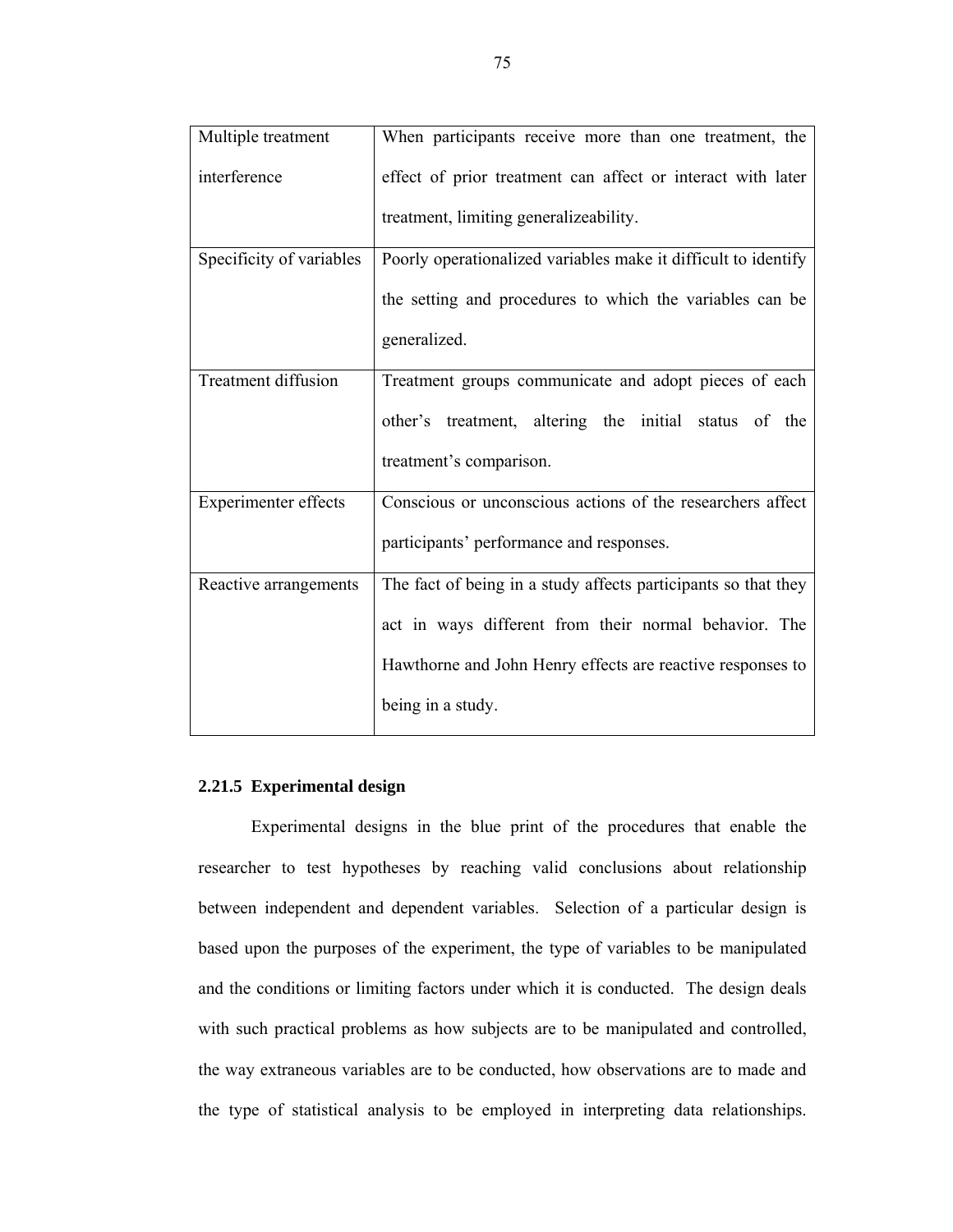(Bukhari, 2000).

## **2.21.6 Types of experimental design**

Gay (2000) classifies the (group) experimental design into three categories, namely, pre-experimental design, true experimental design and chi experimental design. Each category is further subdividing into a number designs as summarized below:

### **2.21.6.1 Pre-experimental designs**

Pre experimental designs involve only one group. A Pre experimental design does a very good job of controlling extraneous variables that Jeopardize validity.

**i.** The one shot case study: The one shot case study involves one group which is exposed to a treatment (T) and then post tested (O). All of the sources of invalidity are not relevant; testing for example is not a concern since there is no pretest. Even if the subjects score high on the posttest, we cannot attribute their performance to the treatment since we do no even know what they knew before you administered the treatment. So if we have a choice between using this design and not doing a study do not do the study. (Gay, 2000).

**ii. The One group pretest-posttest design:** This design involves one group which is pre tested  $(Q_1)$  exposed to treatment  $(T)$  and post tested  $(Q_2)$ . The success of the treatment is determined by comparing pretest and posttest scores, if subjects do significantly better on the posttest, it cannot be assumed that the improvement is due to the treatment. History and maturation are not controlled; something may happen to the subjects or inside of the subjects to make them perform better the second time. Testing and instrumentation are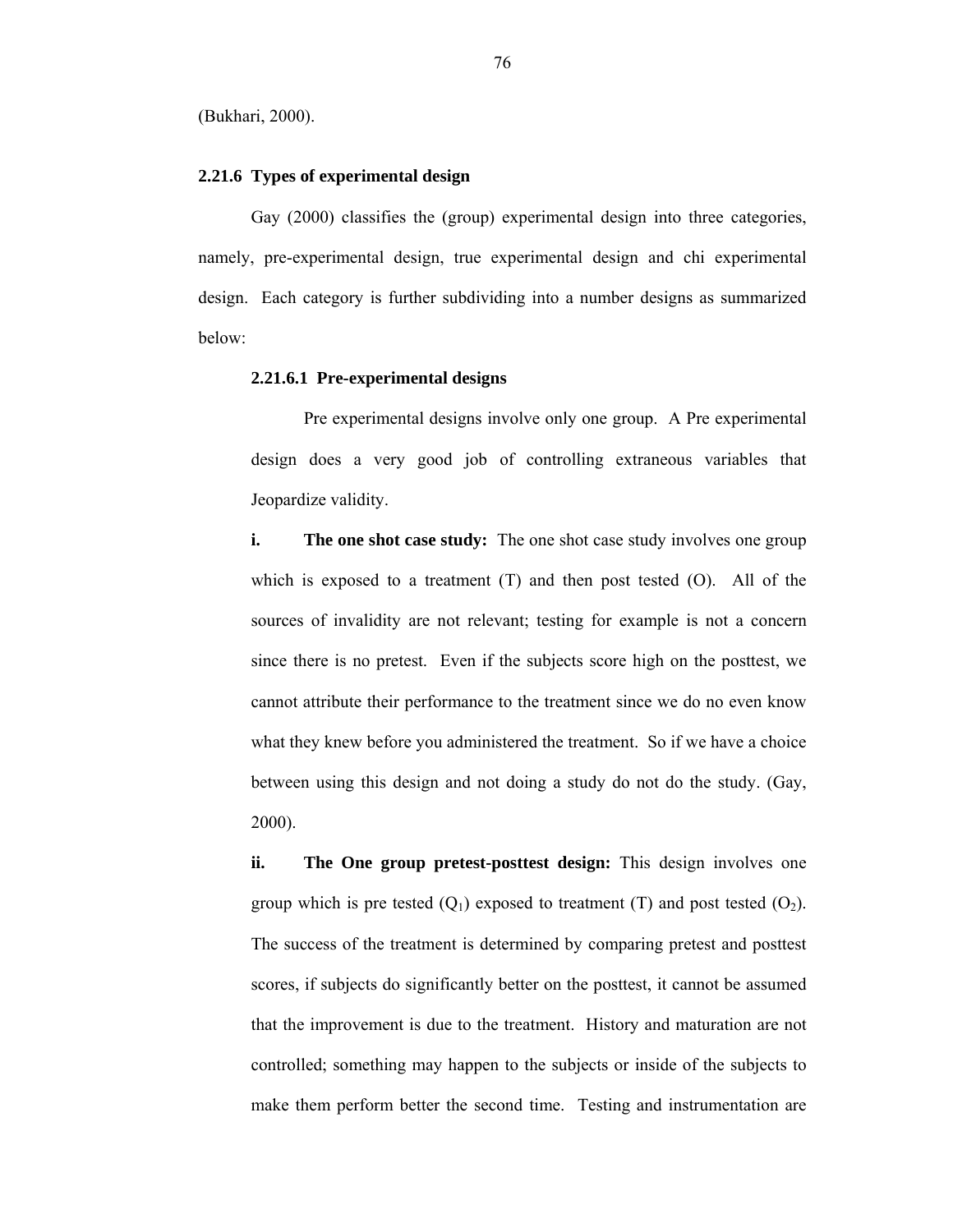not controlled the subjects may learn something on the first test that helps them on the second tester unreliability of the measures may be responsible for apparent improvement. Statistical regression is also not controlled for even if subject are not selected on the basis of extreme scores (High or low) it is possible that a group may do very poorly. Just by poor luck, on the pretest. Subjects may guess badly just by chance on a multiple choice pretest, for example and improve on a posttest simply because their scores based on guessing is more in line with an expected score. Particular if the period between O1 and O2 is long the change may reflect the maturation and experience of the subjects.

**iii. The static group comparison:** The static group comparison involves at least two groups; one group receives a new or unusual, treatment, the other receives a traditional, usual, treatment and both groups are post tested. The first group is usually referred to as the experimental group, and the second group as the control group. It is more accurate to call both groups comparison groups, since each really serves as the control for the other. Each group receives some from of the independent variables. An experimental group of teachers, for example may receive some type of in service training while the control group of does not. In this case  $T_1 = \text{In-service training and } T_2 = \text{no}$ in service training. The whole purpose of control group is to indicate what the performance of the experimental group would have been if it has not received the experimental treatment. Of course this purpose is fulfilled only to the degree that the control group is equivalent to the experimental group on other variables. Absent of pretest is major weakness in this design with the result that information lacks as to the equivalence to the experimental and the control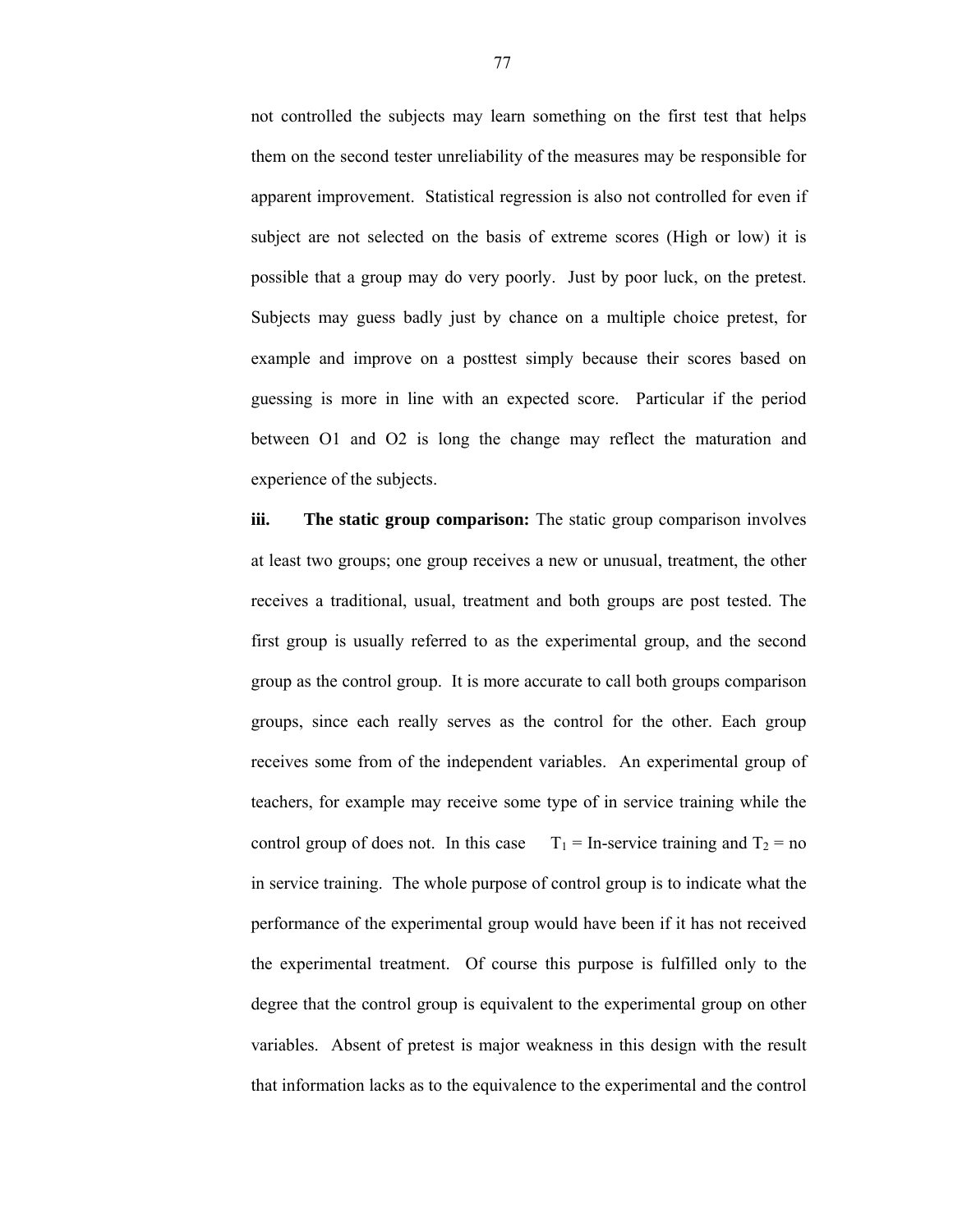group in the first place.

### **2.21.6.2 True experimental designs**

The true experimental designs control for nearly all sources of internal and external invalidity. All of the true experimental designs have one characteristic in common that none of the other designs has random assignment of subjects to groups. Ideally subjects should be randomly selected and randomly assigned. However to qualify as a true design, at least random assignment must be involved. All the true designs involve a control group, while the posttest only control group design may look like the static group comparison design, random assignment, makes them very different in terms of control. All the true designs involve a control group. While the post tested only control group design may look like the static group comparison design, random assignment makes them very different in terms of control.

## **i. The pretest – posttest control group design**

The above design has been used in the present study. This design involves at least two groups, both of which are formed by random assignments; both groups are administered a pretest of the dependent variable, one group receives a new or unusual treatment and both groups are post tested. Posttest scores are compared to determine the effectiveness of the treatment. The pretest posttest control group design may also be expended to include any number of treatment groups. For three groups, for example, this design would take the following form:

$$
\begin{array}{ccc}\nO_1 & & T & & O_2 \\
O_3 & & T & & O_4\n\end{array}
$$

 $O_5$  -  $O_6$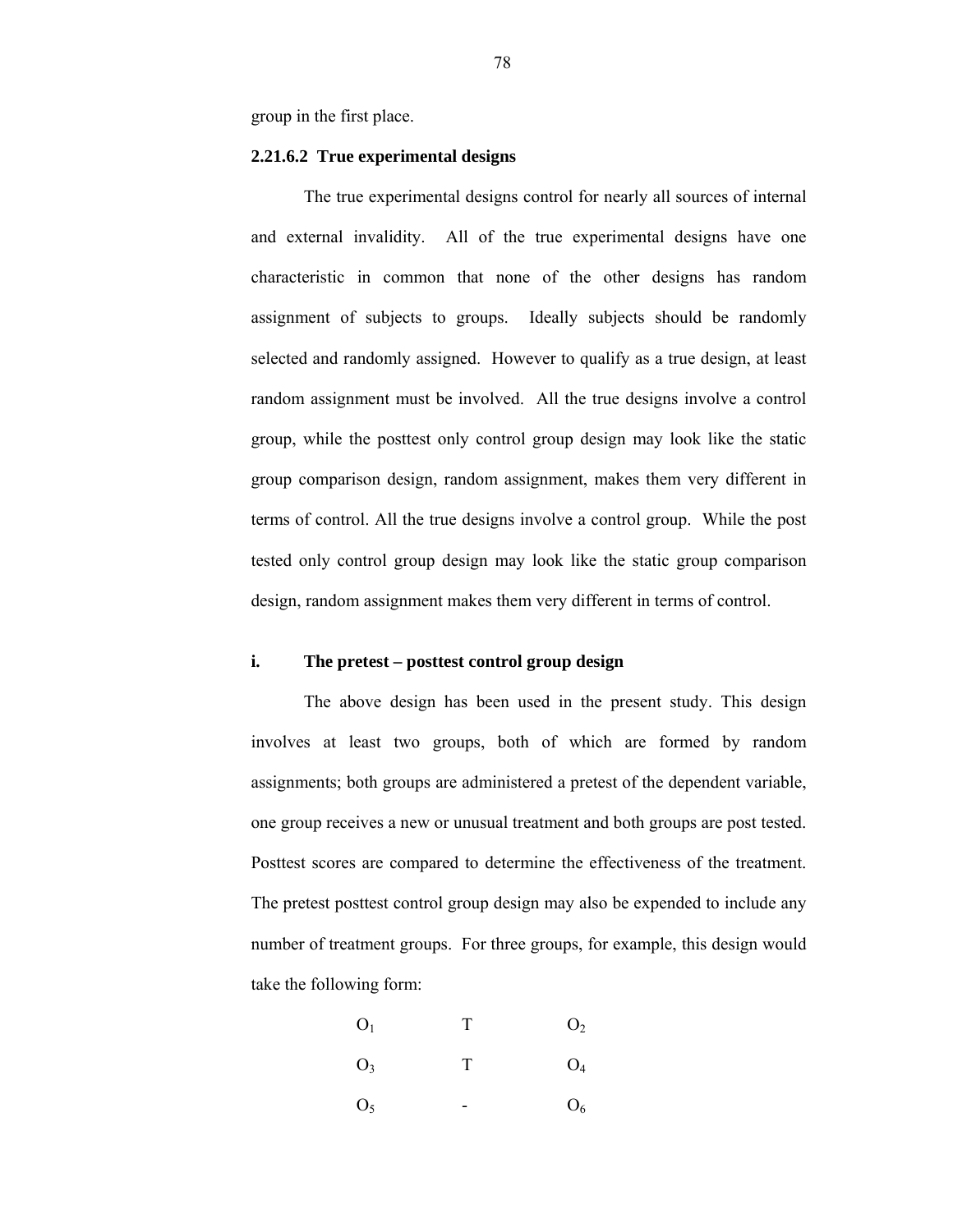The combination of random assignment and the presence of a pretest and a control group serve to control for all sources of internal invalidity. Random assignment controls for regression and selection factors, the pretest controls for mortality, randomization and the control group control for maturation, and the control group controls for history, testing and instrumentation. Testing for example is controlled because if presenting leads to higher posttest scores, and advantage should be equal for both the experimental and control groups.

The only definite weakness with this design is a possible interaction between the pretest and the treatment which may make the results generalizable only to other pre-tested groups. The seriousness of this potential weakness depends upon such factors as the nature of the pretest, the nature of the treatment and the length of the study. It is more likely to occur with reactive measures such as attitude scales and in short studies. When this design is used, the researcher should assess and report the probability of its occurrence. A researcher might indicate, for example that possible pretest interaction was believed to be minimized by the on reactive nature of the pretest and by the length of study (9 months).

There are three basic ways in which the data can be analyzed in order to determine the effectiveness of the treatment and to test the research hypothesis; one of them is clearly inappropriate, one is not very appropriate, and one is clearly the most appropriate – one approach is to compare the pretest and posttest sores of each group; if the experimental group improves significantly but not the control group, it is concluded that the treatment is effective. This approach is inappropriate because the real question is whether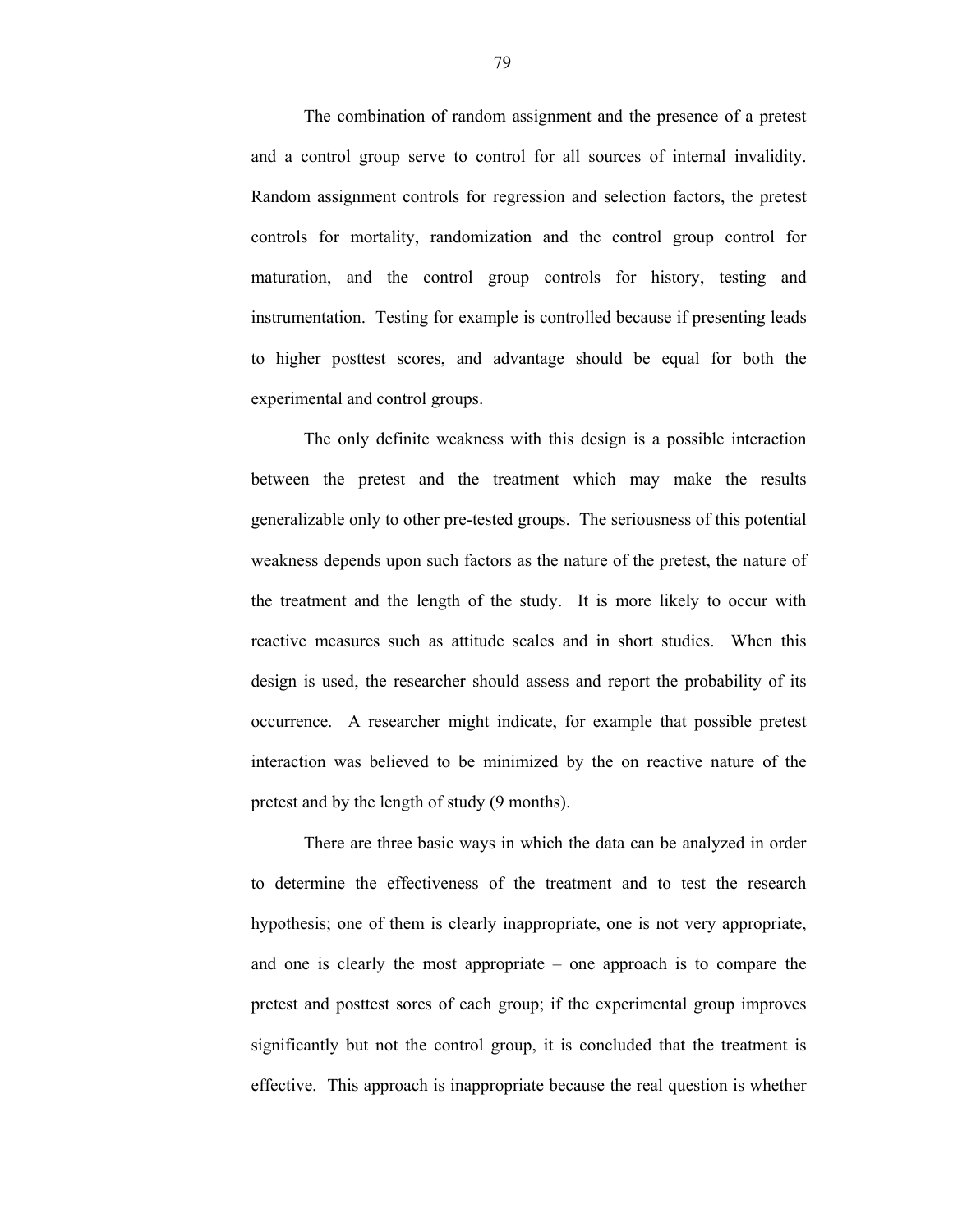the experimental group is better than the control group, thus the appropriate comparison is of the posttest scores of each group. If the researcher finds that both groups have improved significantly (e.g. each group's average posttest reading score is significantly higher than its pretest reading score after 9 month of different instruction), this still does not indicate whether one group is significantly better than the other then it would expect both groups to improve their reading in 9 months, so the question involves which treatment has done a better job. A second approach is to computer gain or difference, scores for each subject (posttest score minus pretest scores) and then to compare the average gain of the experimental group with the average gain of the control group. Gain scores entail problems, however. For one thing all students do not have the same room to gain on a 100 items test, who is better, a student who goes from a pretest score of 80 to a posttest score of 70 (a gain of 50).

The third approach, and the one usually recommended is to simply compare the posttest scores of the two groups. (Surprise! The simplest approach is recommended). The pretest is used to see if the groups are essentially the same on the dependent variable. If they are posttest scores can be directly compared using a t test. If the are not (random assignment does not guarantee equality), posttest scores can be analyzed using analysis of covariance.

Recall that covariance adjusts posttest scores for initial differences on any variable, including pretest scores. A variation of the pretest posttest control group design involves random assignments of members of matched pairs to the groups, one member to each group in order to more closely control for one or more extraneous variables. There is really no advantage ot this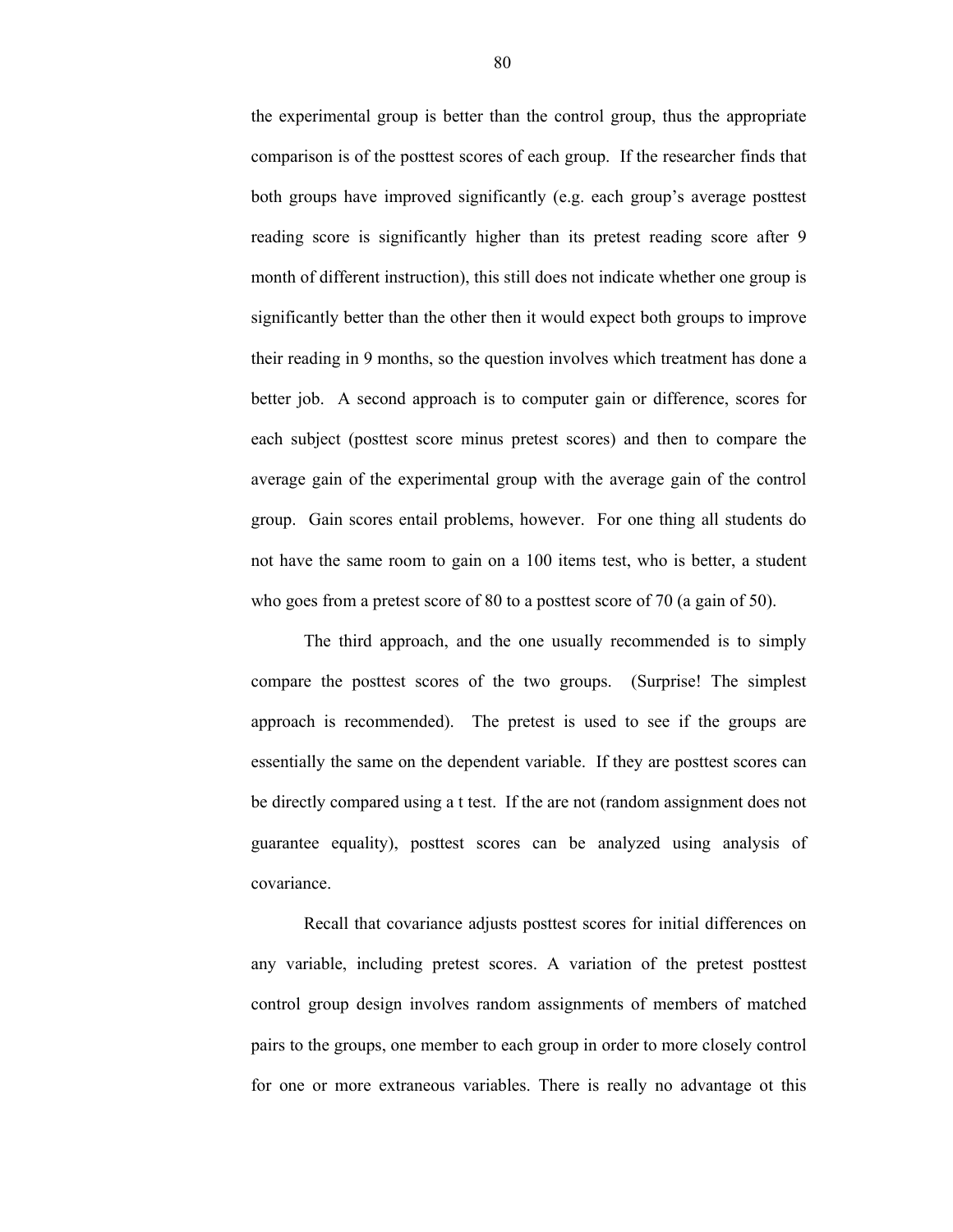technique, however, since any variable that can be controlled through matching can be better controlled using other procedures such as analysis of covariance. Another variation of this design involves one or more additional posttest. For example:

> R  $O_1$   $T_1$   $O_2$   $O_3$  $R$  O<sub>4</sub> T<sub>2</sub> O<sub>5</sub> O<sub>6</sub>

This variation has advantage of providing information on the effect of the independent variable both immediately following treatment and at a later date. Recall that interaction of time of measurement and treatment effects as a threat to external validity. It is potential threat to generalizability because posttest may yield different results depending upon when it is done a treatment effect (or lack of same) which is found based on the administration of a posttest immediately following the treatment may not be found if a delayed posttest is given sometime after treatment. While the above variation does not completely solve the problem, it does greatly minimize it of course, how many additional posttest should be given and when, depends upon the variables being investigated. Thus this is a strong and a true experimental design but there may be possibility of the influence of the effect of testing and the interaction with the experimental variable.

## **ii. The posttest only control group design**

This design is exactly the same as the pretest posttest control group design except there is no pretest. Subjects are randomly assigned to groups exposed to the independent variable, and post tested. Posttest scores are then compared to determine the effectiveness of the treatment. As with the pretest posttest control group design, the posttest only control group design can be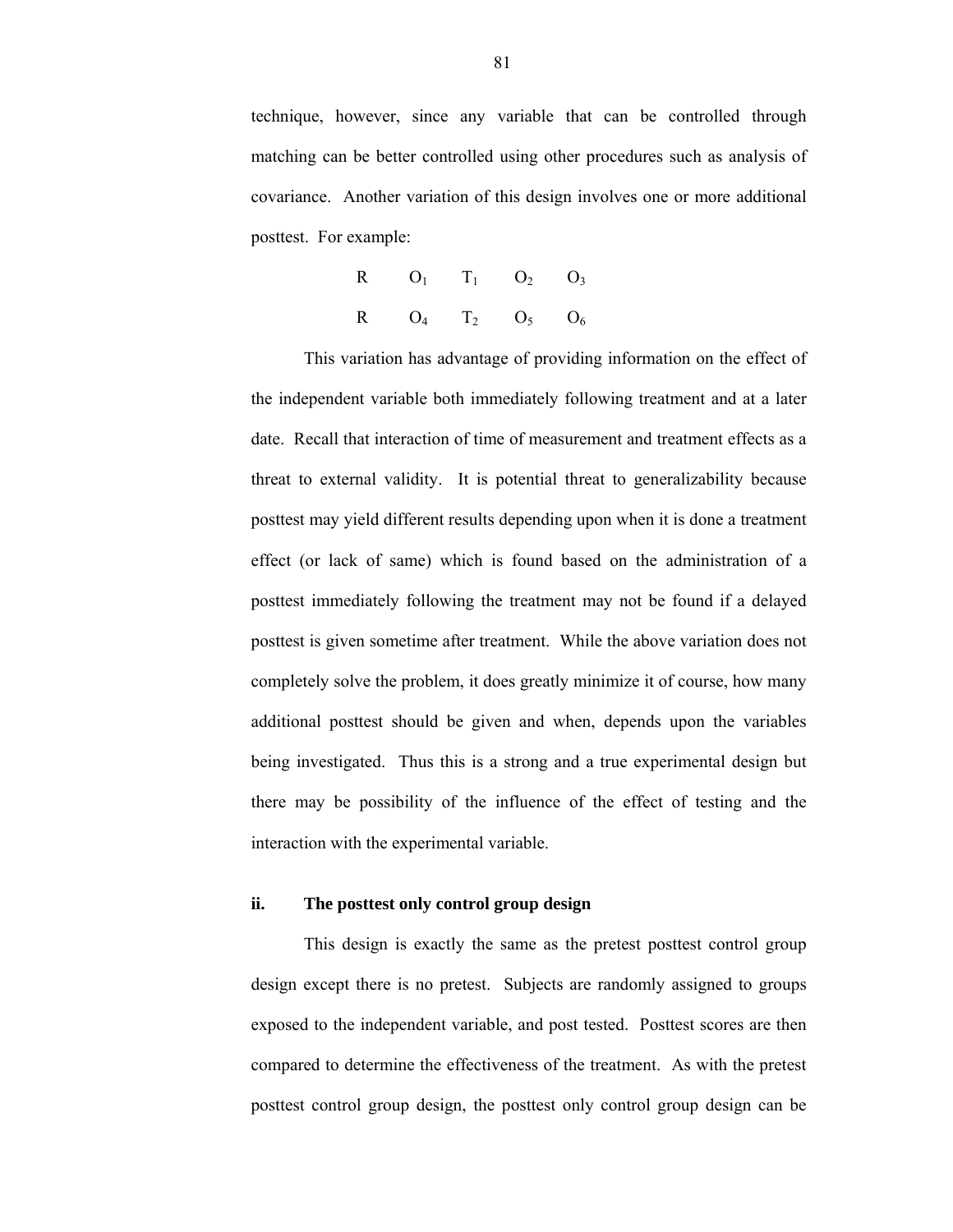expanded to include more than two groups. In this design mortality is not controlled for because of the absence of pretest data on subjects. In this case the researcher may report that while mortality is a potential threat to validity with this design, it did not prove to be a threat in his or her particular study since the group size remained constant through out the duration of the study. A variation of the posttest only control group design involves random assignment of members of matched pairs to the groups, one member to each group, in order to more closely control for one or more extraneous variables. As with the pretest posttest control group design however, there is really no advantage to this technique; any variable that can be controlled through matching can better be controlled using other procedures.

#### **iii. The Solomon four group design**

The Solomon four group design involves random assignment of subjects to one of four groups. Two of the groups are pre-tested and two are not. One of the pre-tested groups and one of the un-pretested groups receive the experimental treatment. All four groups are post tested. This design is combination of the pretest posttest control group design and the posttest only control group design, each of which has its own source of invalidity (pretest treatment interaction and mortality respectively). The combination of these two designs results in design which controls for pretest treatment interaction and for mortality. The correct way to analyze data resulting from application of this design is to use a 2x2 factorial analysis of variance. The factorial analysis tells the researcher whether there is an interaction between the treatment and the pretest which design is the "best" depends upon the nature of the study.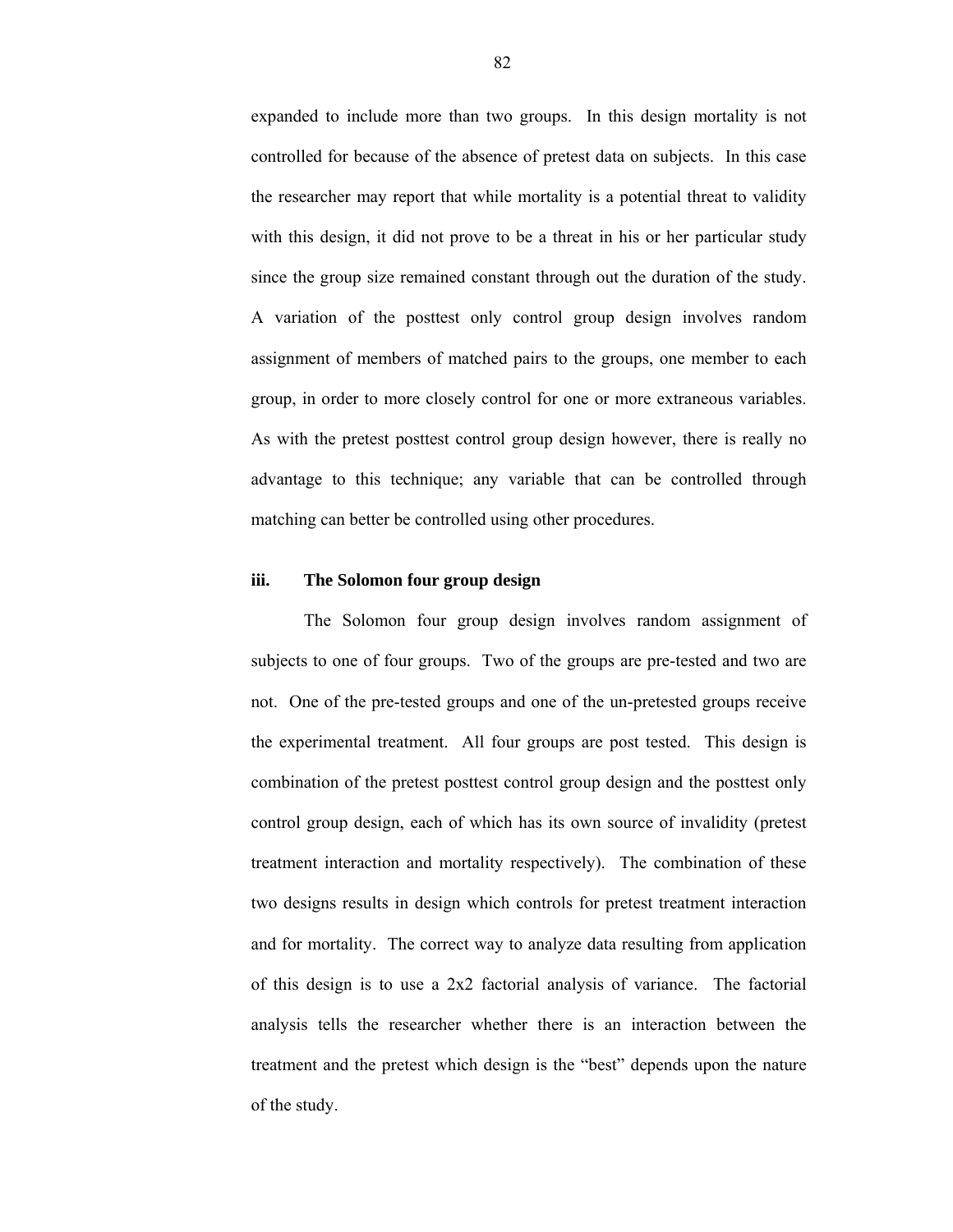## **2.22 REVIEW OF RELATED RESEARCH STUDIES**

As the present study sought to compare the effectiveness the deductive transmitter of knowledge model and inductive inquiry model in teaching of SS at Sec level, the available research study relevant to the study problem are reviewed below:

Lackner (1968) investigated that the teaching of two concepts in beginning calculus by combinations of inductive and deductive approaches. The purpose of this study was to determine if different teaching approaches produced differences in learning the limit and the derivative concepts in beginning calculus as measured by a common criterion test. An ordered combination of two teaching approaches the concrete inductive and the abstract deductive concepts. All four possible pairings for the two units were considered and constituted the four experimental treatments. Specifically, the problem in this study was to determine if there were a statistically significant difference in the four treatments. Programmed units were used to control the teacher variable. The units were read by advanced high school mathematics students, who were divided into high and low achievers on the basis of pretest scores. Contrary to the pilot study and related research results, when a difference in teaching methods existed in the derivative and total treatment studies. The deductive method was favored. Further correlation and regression analyses revealed that a students prior mathematical knowledge a measured by the pretest and limit test, was the determining factor in predicting the limit and derivative test scores, even though the deductive treatment was found to be superior.

To determine whether the inductive or deductive teaching method is better able to help college freshman remedial English students make progress in formal grammar and mechanics, in vocabulary and reading comprehension, and in composition, two classes of 23 students were formed into a test sample. One class was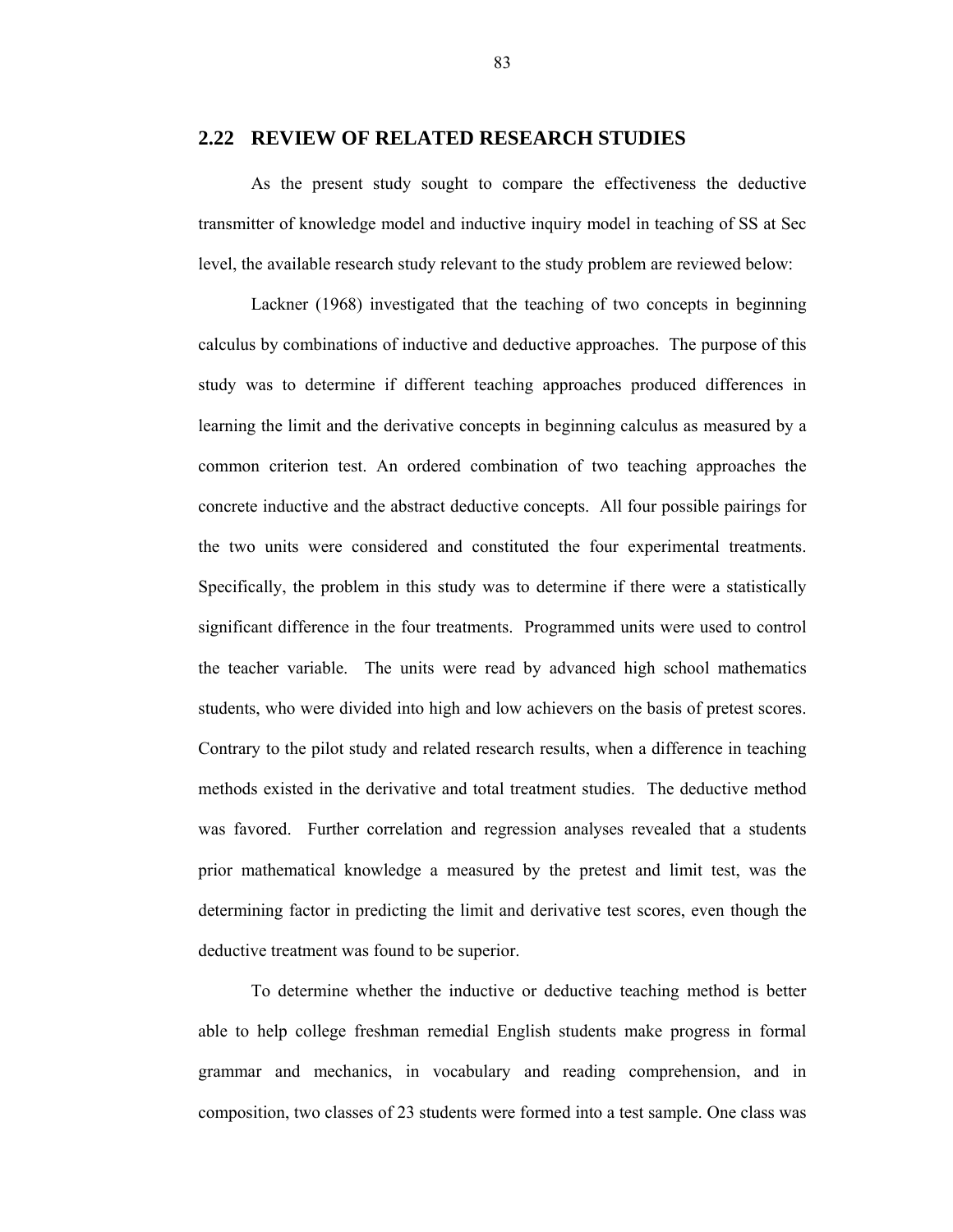instructed for a semester by a deductive method and the other by an inductive method, and the two classes' mean gain scores on three standardized tests (e.g. "Diagnostic Reading Test (Survey Section)" and the "English Expression Test") were compared using a "t"-test. A group made up of 86 students also taking remedial English furnished the control. It was concluded that (1) remedial English students taught by the inductive method achieved significantly more in the area of vocabulary and reading comprehension than did the other, (2) deductive and inductive methods are equally effective in instructing remedial English students in composition skills, in grammar, and in mechanics, and (3) neither method by itself is superior for use in all language arts instruction areas (Thomas, 1970).

In one controlled study (Mayer and Greeno, 1972), college students were taught the concept of binomial probability. Some students were taught using the inductive method, while others were taught using the deductive method. Both groups received the same basic information and same computational examples-only the sequence varied. Both groups were then given a test that contained four types of problems; 1) ones that were just like those given in the examples; 2) ones that were slightly modified from the example problem; 3) ones that were unanswerable; 4) ones that asked questions about how and when to use the formula. Results of the study indicated that while the deductive group did better on problems that were just like the examples, students in the inductive group did better on the other three types of questions. They were able to apply their knowledge to new situations.

In a research conducted by him, Wiley (1977) writes that a large proportion of the effectiveness research conducted in the social studies falls under the heading of research on instructional methods labeled "critical thinking", "inquiry", and the like.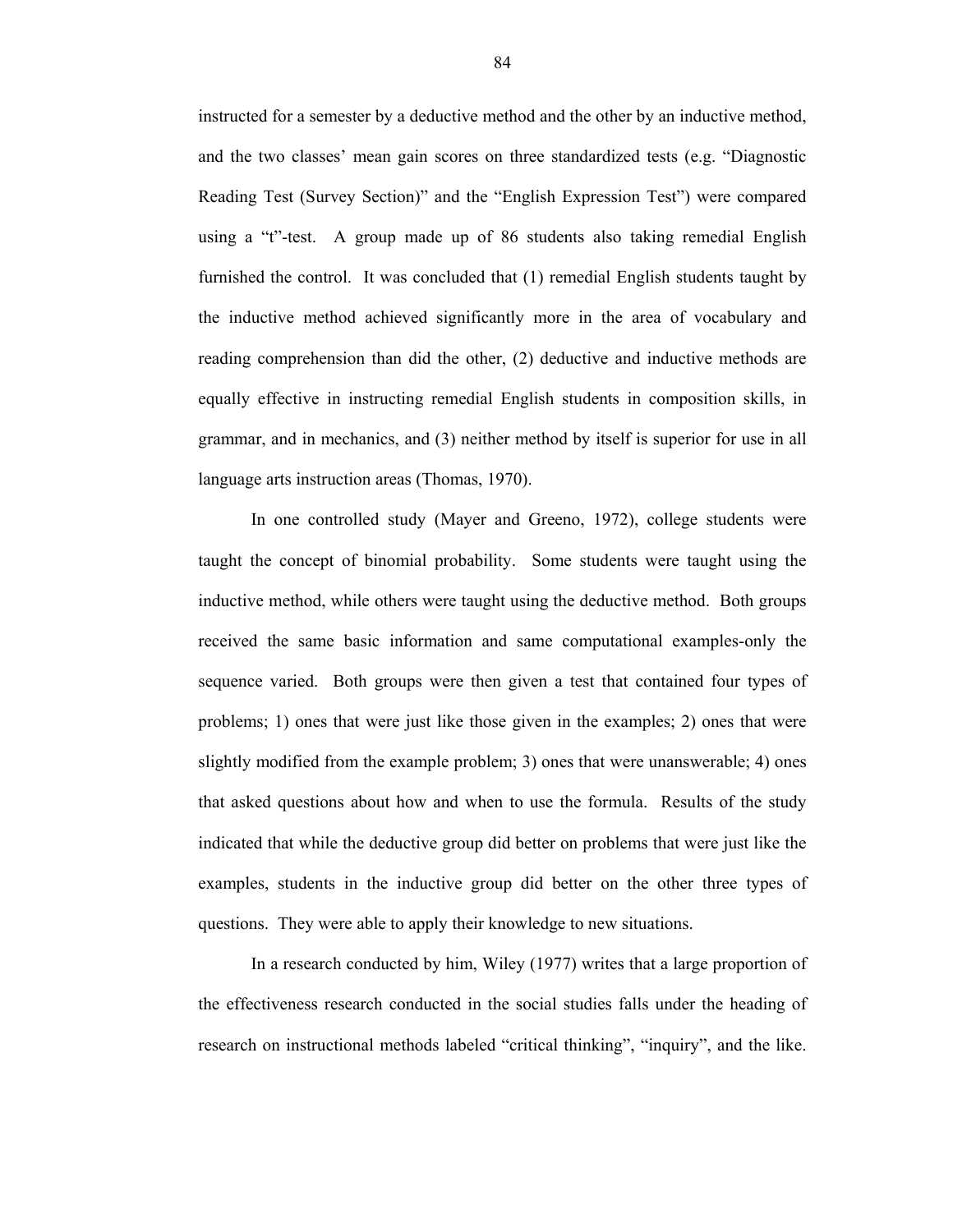Most of this research shows no significant differences between critical thinking methods and so-called traditional methods".

 Henkin (1977) investigated the correlation of the Boehm test of basic concept with the reading achievement. Selected factors relating to reading achievement included vocabulary comprehension and composite score, investigated the comparison between normal disadvantaged high risk first grade children on concept attainment and reading achievement and the role of sex upon concept attainment and reading achievement. The sample consisted of 50  $1<sup>st</sup>$  grade children, Boehm test of basic concept from A, Gate's MacGinite Reading test, student t-test were utilized. Significant differences were found between normal and disadvantaged high risk children in that latter two groups are deficient in concept attainment and reading achievement.

Horak and Zweng, (1978) investigated that two instructional treatments, inductive and deductive teaching methods, and the possible interaction between these treatments and the cognitive style dimension of field dependence independence. The subject matter was transformational geometry and the criterion measures included an examination testing knowledge, application, analysis, and transfer. Subjects were elementary education majors. The results indicate the cognitive style learned more from the inductive method. The field independent students were not significantly affected by the teaching method.

Martorella (1979) found that no conclusion from research has emerged to establish clearly the superiority of inquiry over the traditional approaches. Learning through inquiry is often more enjoyable to the students. Generally speaking, the students are more interested, or more enthusiastic, or just more active in the inquiry process as they are generating more knowledge like a social scientist. Inquiry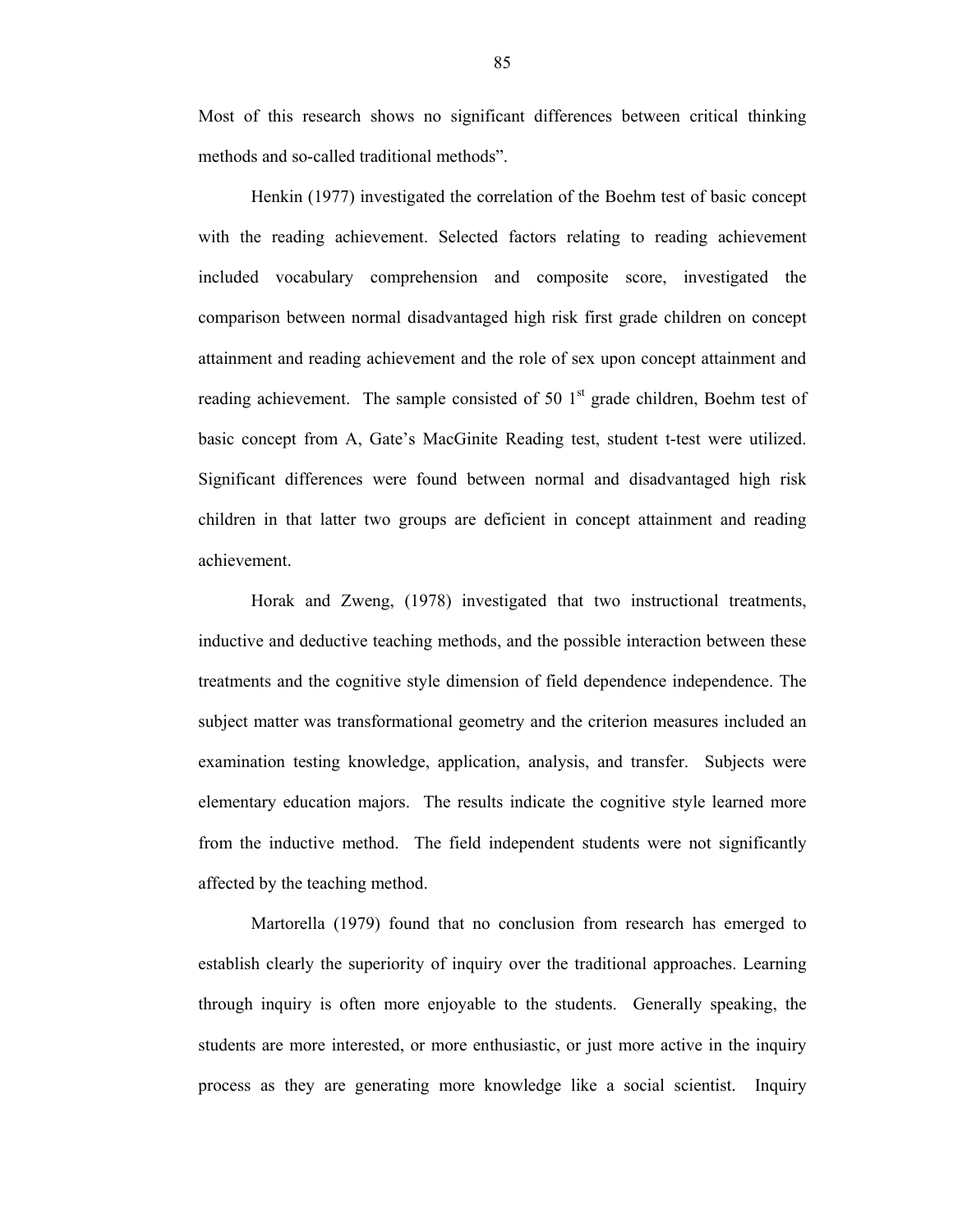teaching seems to have a positive effect on discipline, retention and attitude towards social studies. Research evidence on inquiry as a method of teaching social studies with respect to student achievement is scanty, fragmentary and inconclusive. Indubitably, more research is needed.

Martorella (1979) found that no conclusion from research has emerged to establish clearly the superiority of inquiry over the traditional approaches. Learning through inquiry is often more enjoyable to the students. Generally speaking, the students are more interested, or more enthusiastic, or just more active in the inquiry process as they are generating more knowledge like a social scientist. Inquiry teaching seems to have a positive effect on discipline, retention and attitude towards social studies. Research evidence on inquiry as a method of teaching social studies with respect to student achievement is scanty, fragmentary and inconclusive. Indubitably, more research is needed.

Research concerning the effectiveness of inquiry as compared to the more traditional lecture method has not yet determined the superiority of any method. Tyrell (1982) reviewed 88 comparisons between traditional lecture and discussion methods and noted that 51 percent favored the lecture method and 49 percent favored the discussion method. Subsequently, there was very little difference in achievement scores between either methods. Tyrell also emphasized the following results which may assist the teacher in making his / her choice of strategies:

- i. When appropriately used, the lecture and inquiry discussion methods were relatively equal in providing knowledge acquisition opportunities.
- ii. In one study, the lecture-recitation method was found to be superior in terms of subsequent test scores to inquiry and public issue discussion method. The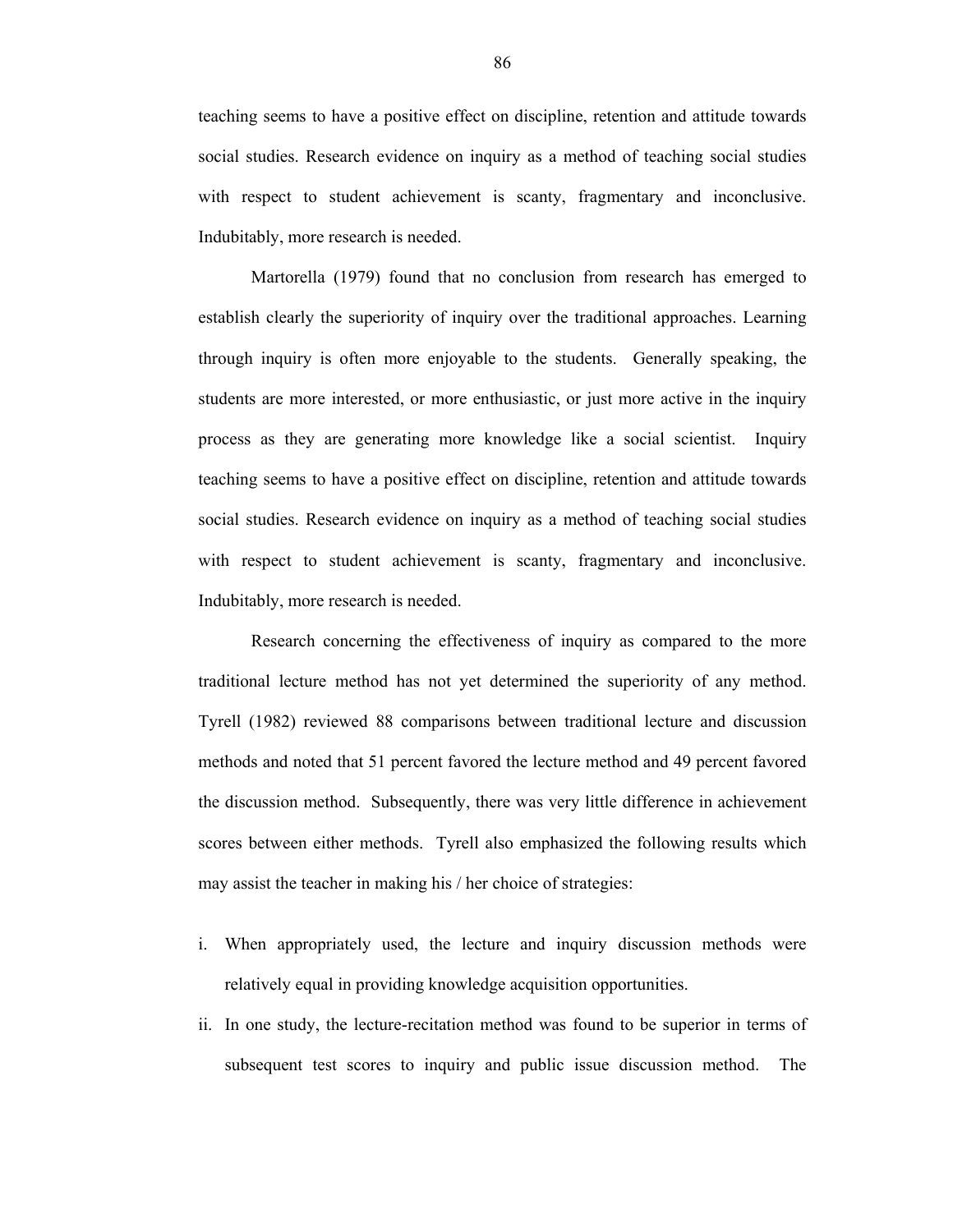effectiveness of the approach, however, depended upon student ability and performance.

- iii. Different strategies may be more appropriate for different abilities.
- iv. Hinrichson and Schaumburg (1975) reported no difference between inquiry and lecture in terms of academics performance.
- v. Schlenker (1970) found that students of inquiry oriented teachers showed a greater fluency in inquiry and critical thinking but showed no difference in content mastery and information retention.
- vi. Very little attention to the actual operation of inquiry in the classroom is reported in the research literature (Denny, 1977). Hence, more practical research is warranted.
- vii. Students' problem solving ability tended to improve when teachers taught the required skills and explicitly explained what was expected of them. These students' problem solving skills were clearly superior to those students whose teacher acted mainly as a discussion controller rather than an instructor (Whitehead, 1979).
- viii. Inquiry techniques are successful in providing illustrative examples, clarifying themes, sustaining interest, encouraging synthesis and application of concepts and encouraging the forming of generalizations (Olmo, 1978).
- ix. It is useful to compare traditional methods of instruction and the inquiry method side-by-side in order to see the major differences:

Neol (1983) investigated the influence of advance organizers in a systematically designed lesson to teach rule-using behavior on transfer of rule learning to problem solving situations. The sample consisted of 72  $5<sup>th</sup>$  and  $6<sup>th</sup>$  grade elementary students. The findings show that while students benefit from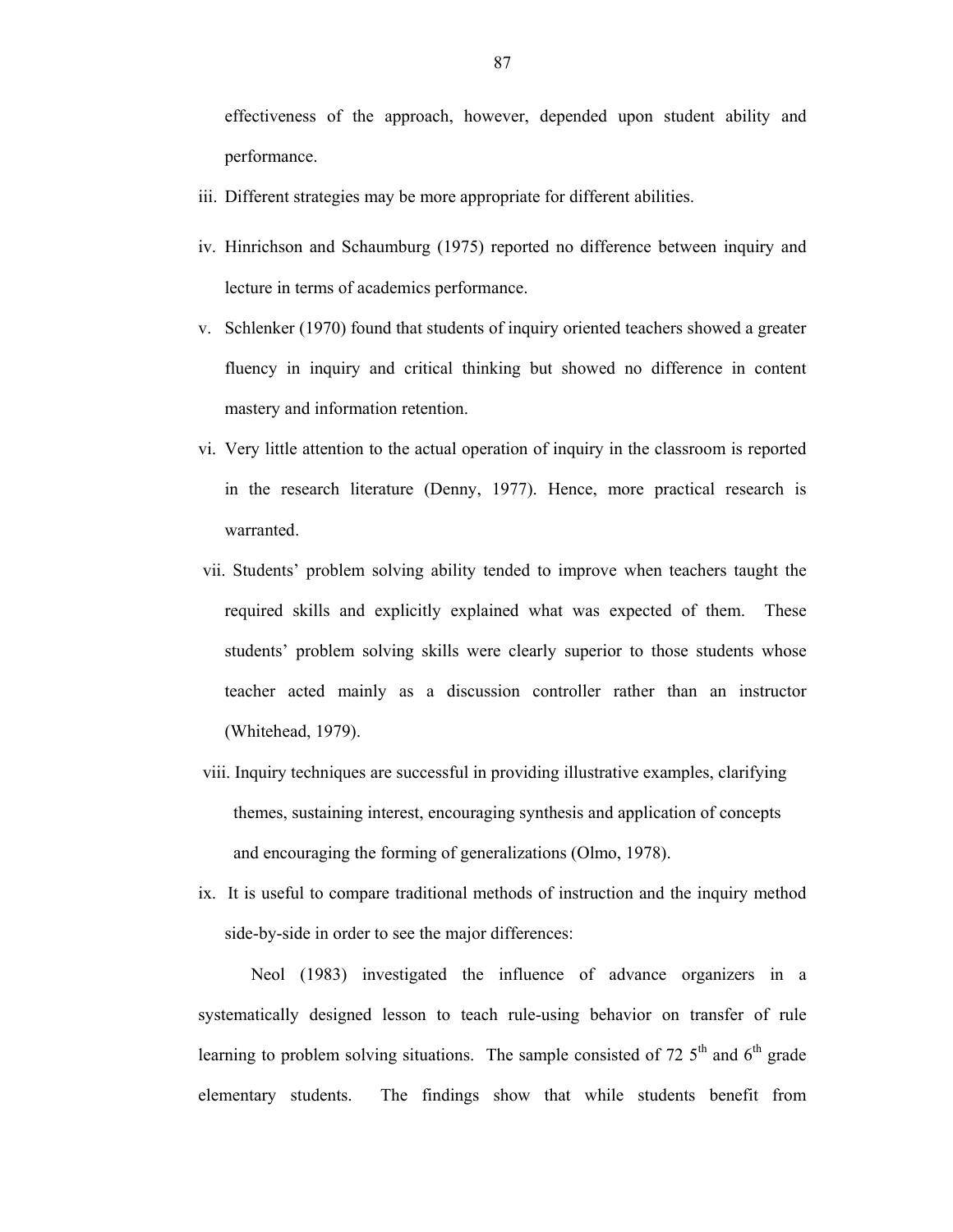systematically designed instructions to teach rules, advance organizers incorporated in that instruction do not necessarily enhance learning transfer.

Dennis (1984) investigated the effectiveness of advance organizers and repetition on achievement in a high school biology class. The sample consisted of four groups of  $10<sup>th</sup>$  grade students. California Achievement test, a Lindquist type I Research Design and A Multivariate analysis of Variance were utilized. The findings showed that there was no significant interaction between treatments on the two dependant variables. However, there was a significant gain in achievement by students in all groups from pre-test to post-test.

 Kranshen (1987) argues that only simple rules can be consciously learned and remembered. According to his hypothesis, comprehensible input and the effective state are the true causes of language acquisition and there is no necessity for previous conscious knowledge of a rule.

Dodey (1988) investigated that a comparison of inductive and deductive material for teaching economic concepts to culturally disadvantaged children. New curricular materials were used to ascertain whether inductive or deductive teaching methods would yield significant differences in learning economic concepts. A total of 484 disadvantaged fourth grade students were assigned on a random stratified basis of classes in which the economics units were taught by one of the two methods. Data were gathered by pretesting and post testing on the economics units and by measures of race, sex, socioeconomic status, intelligence, and ratings of teachers and their competency in the subject. Statistical analysis showed that the inductive method was consistently more effective than the deductive method with all disadvantaged subjects in the study.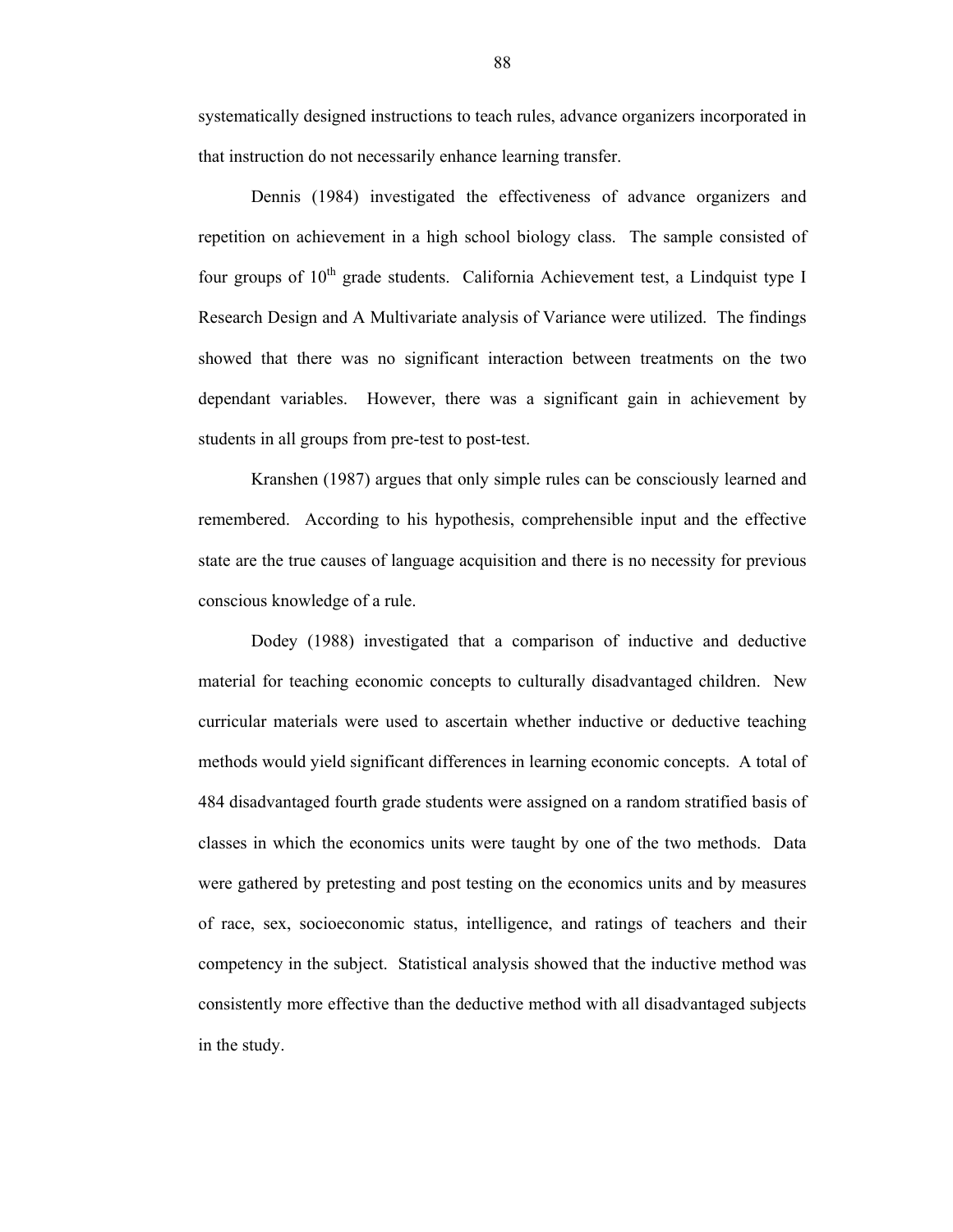The purpose of the study by Winter (1989) was to investigate if a difference exists in high school foreign language students' comprehension of grammatical concepts depending on whether an inductive or a deductive teaching approach was used. It explores the advantages of both approaches for students of all ability levels rather are too difficult for weak ones. High school students were chosen for this study. In order to have large sample size, three different schools took part in the study. In order to control teacher's behavior, it was decided to make the experiment written. The grammatical point being taught in the study then was a new one for students. The inductive presentation comprised of the students reading a sheet containing two columns of about ten carefully organized contrasting examples of a structure. The deductive group was given a paper with the appropriate rule and the same examples as those on the inductive sheet. Both groups were given an exercise sheet to essay their comprehension. Both groups then took the same close test to determine their comprehension. An analysis of variance was used to determine the relative effectiveness of the two presentations, inductive and deductive. The students did as well with the inductive presentation as with the deductive which offers strong evidence against the notion that an inductive approach should not be used for difficult structures. However, the inclination was in favor of an inductive approach for students of all ability for learning grammar commonly considered to be difficult.

Nixt as cited by Khan and Siddique (1991) investigated the relative effects of frequent use of advance organizers and structural reviews in a college mathematics course for students who were not physical science, engineering, or mathematics majors. The sample consisted of students enrolled in a freshman mathematics course. He found that there was no significant difference for treatment effect, recitation effects, or interaction.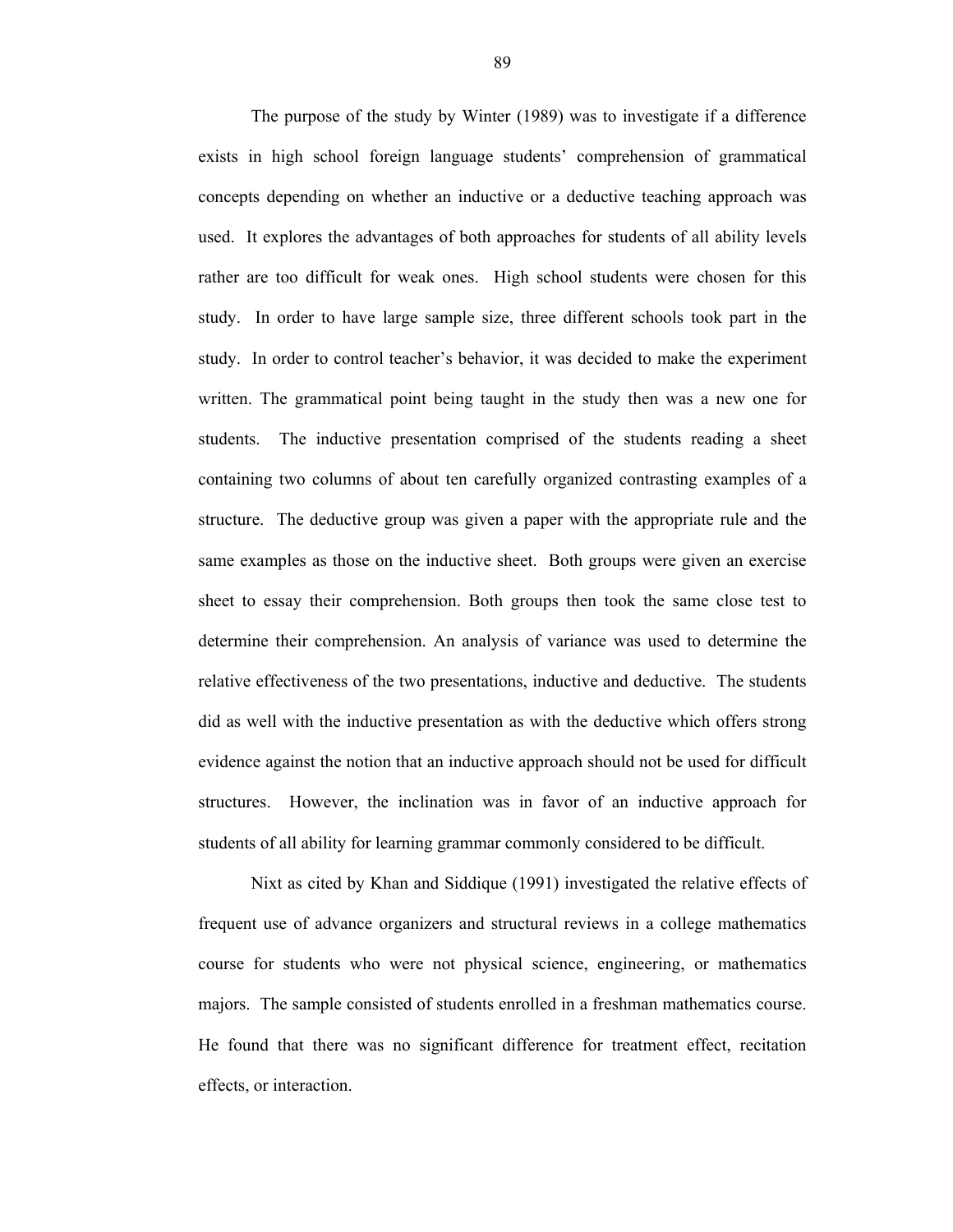Folker as cited by Khan and Siddique (1991) investigated the effects of adjunct post-questions and expository advance organizers on problem-solving from prose text. The sample consisted of 88 introductory psychology students. A post-test only control group was utilized. The findings showed that there were no significant performance differences between having and not having advance organizers, and there were no significant interaction effects.

Noriko Nagata (1995) describes a new parser Japanese tutor, "BANZALI" designed for second language instruction. The paper also presents an empirical study using the BANZALI program. The relative effectiveness of teaching explicit grammatical rules as opposed to providing relevant examples without rule instruction has been a subject of continuing debate in second language acquisition research. This debate raises an important design question for computer feedback. To answer this question, an experiment was performed in which two types of feedback were implemented into the BANZALI program: rule based (deductive) feedback and example based (inductive) feedback. The participants in the study were students taking Japanese at the college level, most of whom were native English speakers. The results of the study indicate that ongoing rule driven deductive feedback is more effective than example driven inductive feedback for learning relatively complex structures whose grammatical rules are not salient in light of examples. (Noriko Nagata, 1995)

Lohman, (1995) investigated the effects of an Inductive versus a deductive training method on the job behaviors of supervisors" (Margaret C. Lohman) discusses a study that showed that although supervisors in a group trained with deductive methods demonstrated a greater ability to apply their learning, supervisors trained inductively perceived that the quality of their training experience was better;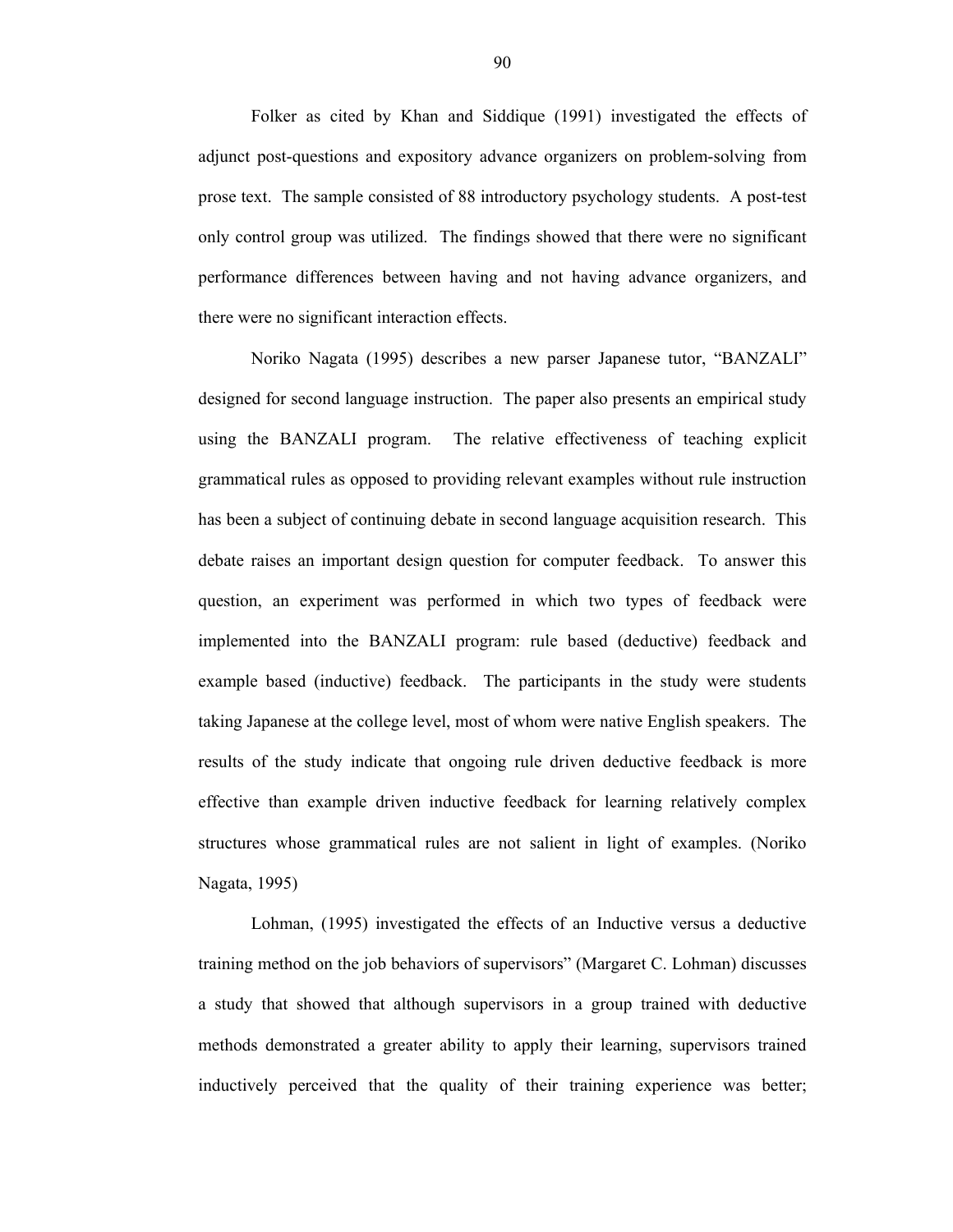implications of these findings for HRD theory, research, and practice are presented. "Identifying instructional criteria in corporate settings" (Clark J. Hickman) reports on a factor analysis study of a national sample of 372 trainers who reported the criteria they employ when deciding to adopt or reject a proposed new instructional method. "Exploring the use of training games" (James J. Kirk, Hal Shoemaker) explores differences in the use of games by trainers in 82 companies. Trainers who spent a large percentage of their training time on gaming activities used games to generate ideas or solutions, whereas trainers using games less tended to use them to introduce new concepts. "Structured on the job training: Domain and factors" (Jong Cheul Yang) critiques previous definitions of structured on the job training and suggests a model for the process.

Rose and Fong (1997) reports the results of a study on the effects of inductive and deductive approaches to instruction in pragmatics with the target features being compliments and compliments responses. The sample consisting of the two treatments and a control group was first year students in the faculty of the business at the City University of Hong Kong. The instruments were used as three forms of questionnaires. The three classes were randomly assigned to two experimental groups and one control group. The control group of course got no treatment, but completed all three questionnaires during the same time periods as the experimental groups. Each experimental group received instruction in compliments and compliments responses that consisted of six lessons lasting for approximately thirty minutes each. Content was the same for both groups. This study provided some evidence, though tentative, that instruction in pragmatics can make a difference in a foreign language content but deductive instruction may produce better results for both pragmalinguistics and socio-pragmatics.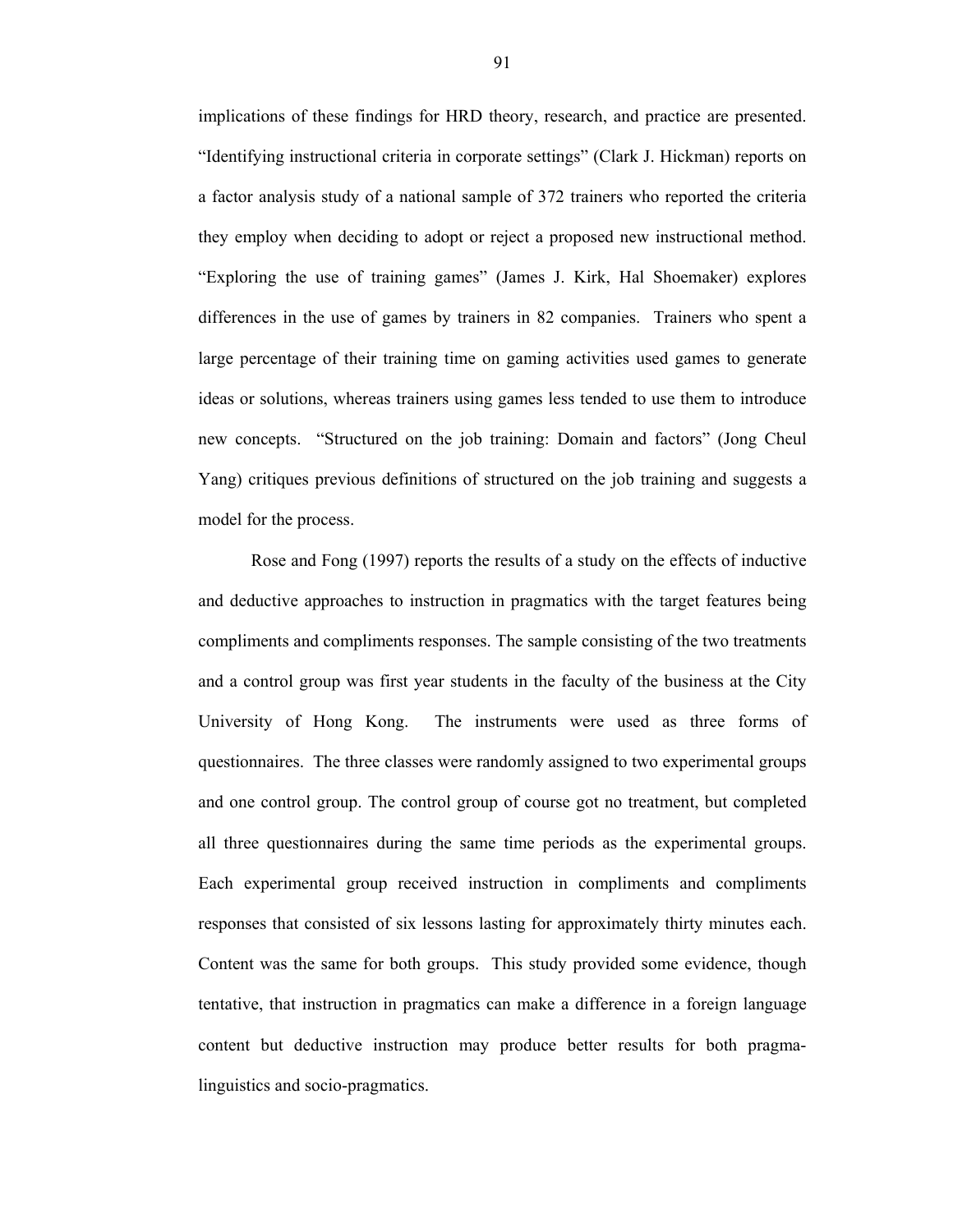Fouzia (1999) conducted a study in the "Effectiveness of teaching mathematics through inductive deductive method Vs lecture method at secondary level in Federal Government school for girls, Rawalpindi" at College of Education for Women Chaklala. The purpose of this study was to identify the effectiveness of lecture method and inductive deductive methods of teaching mathematics at secondary level. "Pretest and posttest equivalent group design" was uses by the researcher for her study. The researcher conducted that inductive deductive methods of teaching was more effective method as compare to lecture method in the teaching mathematics because it improve students achievement and was helpful to create interest in students.

Farrell and Hesketh (2000) presented a method to teach heat and mass transfer courses that will appeal to the inductive learner. Studies have shown that induction promotes deeper learning and results in longer retention memorization of the information to students. During his experiment, he found that this inductive to heat and mass transfer has created more opportunity for active learning through laboratory experiment than class discussion. It was concluded that if a limited numbers of students are available then it should preferred. Inductive method student felt that mass transfer topic was easiest to understand through inductive approach rather than traditional approach

Noreen, 2003 investigated the effects of direct instructional model on mathematics achievements among  $7<sup>th</sup>$  class students. The objectives of the study was to treat the experimental group by direct instruction model of teaching while the control group continued studying through usual method of teaching. The sample of the study consisted of all the 32 female  $7<sup>th</sup>$  class students of P.A.F. School Chaklala Rawalpndi. A 25 item self prepared mathematics achievement test was used. The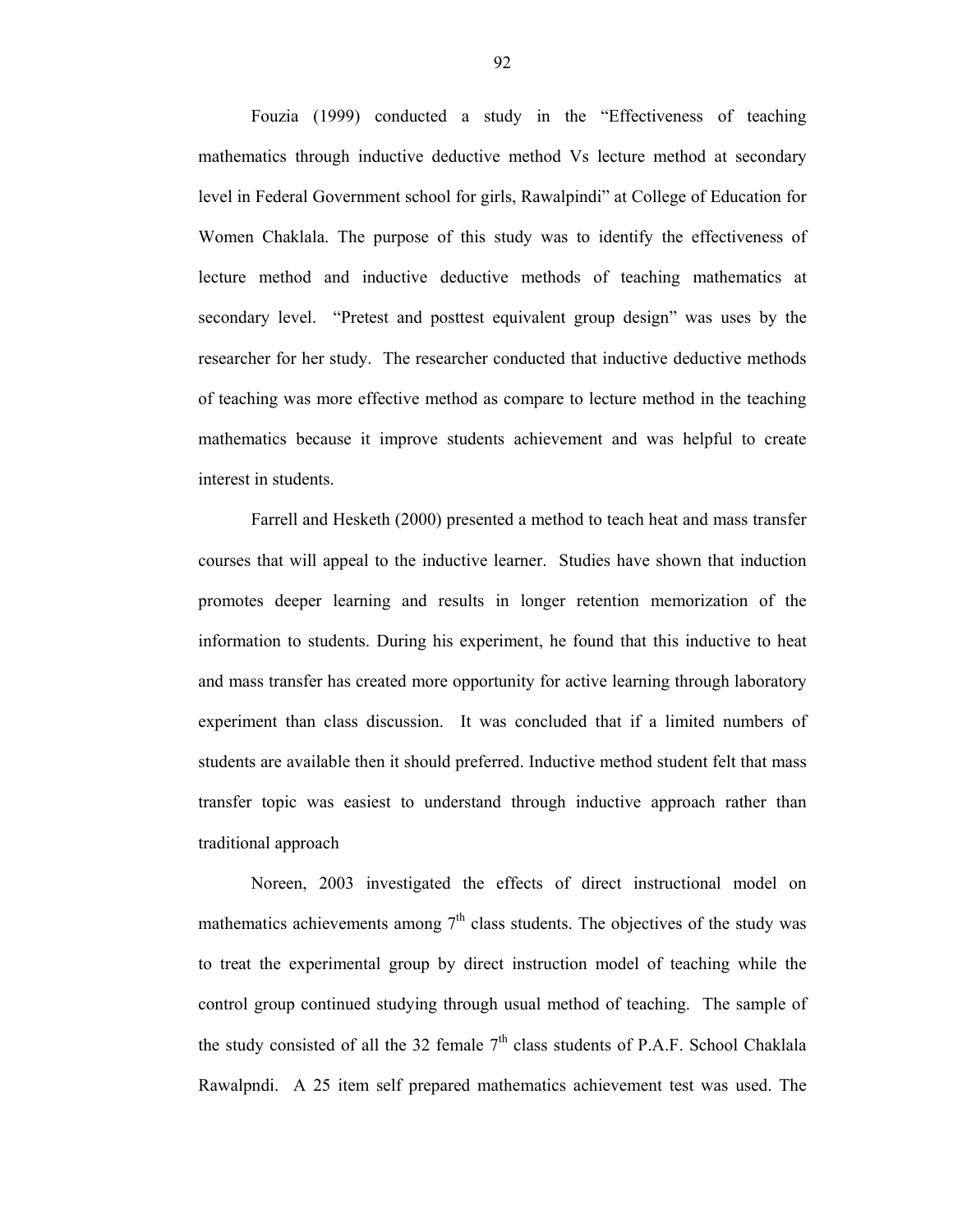design of the study was pre test post test equivalent group design. The data was analyzed through t-test. It was concluded that experimental group was found to be superior as compared to the control group.

Hafeez, 2003 investigated the direct instructional model on Urdu grammar achievement of  $6<sup>th</sup>$  class students. The objective of the study was to teach the experimental through direct instructional model and control group through traditional method. A pre test and post test was used to measure the achievement of the student of both groups. The test was consisted of 50 items. The design of the study was pre test post test control group design. The data was analyzed through mean SD correlation and t-test. It was concluded that the performance of the experimental group was better than the control group.

Riasat (2006) conducted a study to "compare the effectiveness of lecture method and inductive deductive method for teaching mathematics at elementary level in Bright Hall School Rawalpindi" at Bilquis College of Education for Women, Chaklala. The purpose of the study was to identify which method was more suitable for teaching mathematics at elementary level. "Pretest and posttest equivalent design" was used by the researcher for her study. The researcher conducted that inductive deductive method is an appropriate method for teaching mathematics at elementary level.

Basharat (2006) aimed at comparing the effectiveness of inductive method and lecture method of teaching mathematics to  $9<sup>th</sup>$  class. The study was delimited to Fauji Foundation School Pindi Gheb. The students were divided into two groups experimental group and control group. The same pretest and post test was used for both groups. Both the groups were taught by the same teacher in the similar condition. Treatment duration was four weeks after the treatment the post test was given to both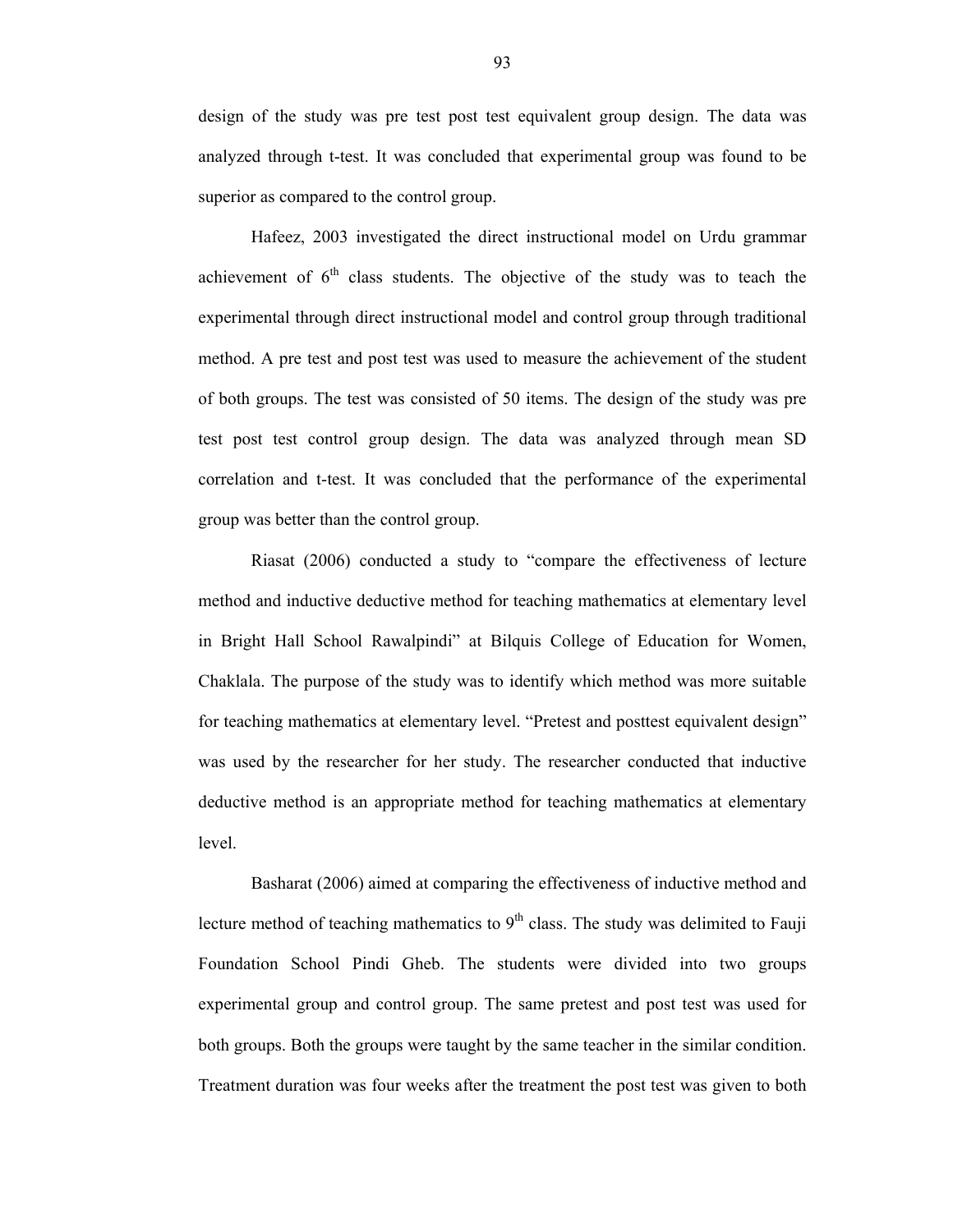groups for measuring the achievement of the students. Data was analyzed by applying t-test and the significance of difference between mean was calculated. The group which was taught through inductive method is superior than performance of the control group.

Nina Pajunan (2007) explored to test whether there are any differences between the acquisition of two groups that were taught the singular and plural nouns of English either according to the deductive or the inductive method. The first group had 17 participants and they were taught inductively approach and the second group consisted of 15 participants and they were taught deductively. Each group had a teaching experiment of 45 minutes and the groups were not allowed to communicate between the posts. Several sentences concerning the grammar points of the singular and plural nouns were made up for the inductive group and asked to find out rules from the examples. On the other hand, deductive group received first rules which were followed by various examples of the rule usage and asked to form a few examples themselves. The data was analyzed by applying mean and t-test. The deductive approach showed slightly better results.

The purpose of study by Kariuki and Bush (2008) was to examine the effect of total physical responses by story telling and the conventional teaching method on a foreign language in a selected high school. The sample consisted of 30 students who were randomly selected and randomly assigned to experimental and control group. The experimental group was taught using total physical response by story telling and the control group was taught using the traditional method. Data were collected using teacher made tests. Data were analyzed using independent samples t-test. The results indicated a significant difference between experimental and control group in over all performance. Significant difference was found between experimental and control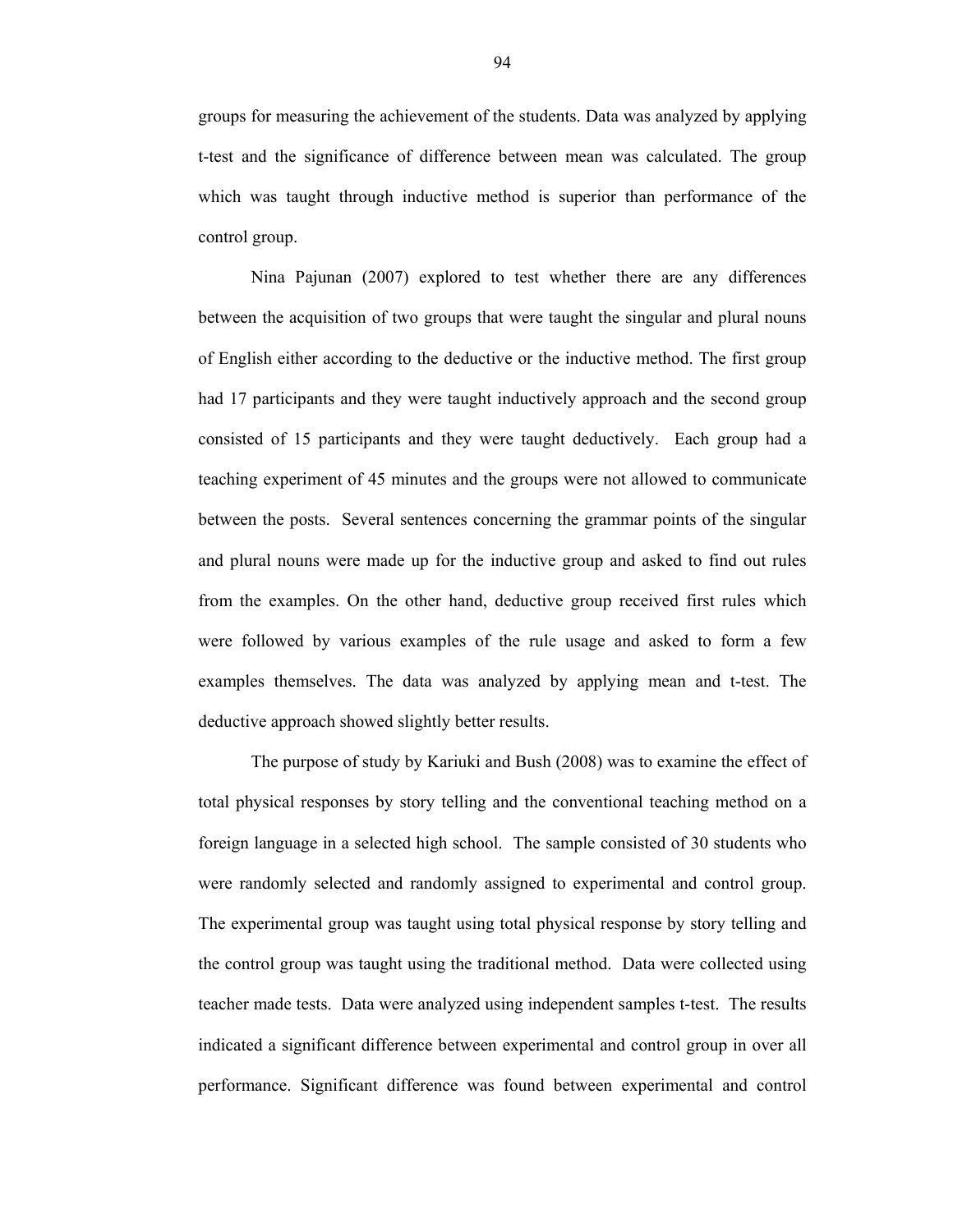group on vocabulary achievement. Total physical response by story telling appeared to be a powerful tool to use in teaching a foreign language.

The aim was to study effects of an extension of physical education and motor training on motor skills, attention and cognition during a period of three years. The study has two intervention groups ( $n = 152$ ) that have physical activity and motor training one lesson every school day and one control group  $(n = 99)$  that has the school's ordinary physical education two lessons per week. The method is hypothetic deductive. The results confirm the hypothesis that children's motor skills improve with extended physical activity and motor training. The hypothesis that children's attention will improve cannot be confirmed. Although pupils in intervention groups have better attention in school year 2 than pupils in the control group, the differences do not remain in school year 3. The third hypothesis concerning academic achievements is confirmed by several results in Swedish and mathematics. The MUGI observation programme was found to be useful both as a screening and as a pedagogic instrument (Ericsson, 2008).

This empirical study presented the description of two teaching methods called "deductive" and "inductive" approaches. The first involved providing a group of participants with rules and then examples directly and separately, but the second approach involves providing another group of participants with examples or content without offering explicit grammar rules, and so the students would induce such rules by themselves. This study investigated the effects of each approach and the interaction between "the type of teaching approach" and "the use of the active and passive voice sentences" in English as a foreign language (EFL). Ninety three freshman and junior university students participated in this study. They were chosen randomly from three classes in two universities in Jordan. The method of the study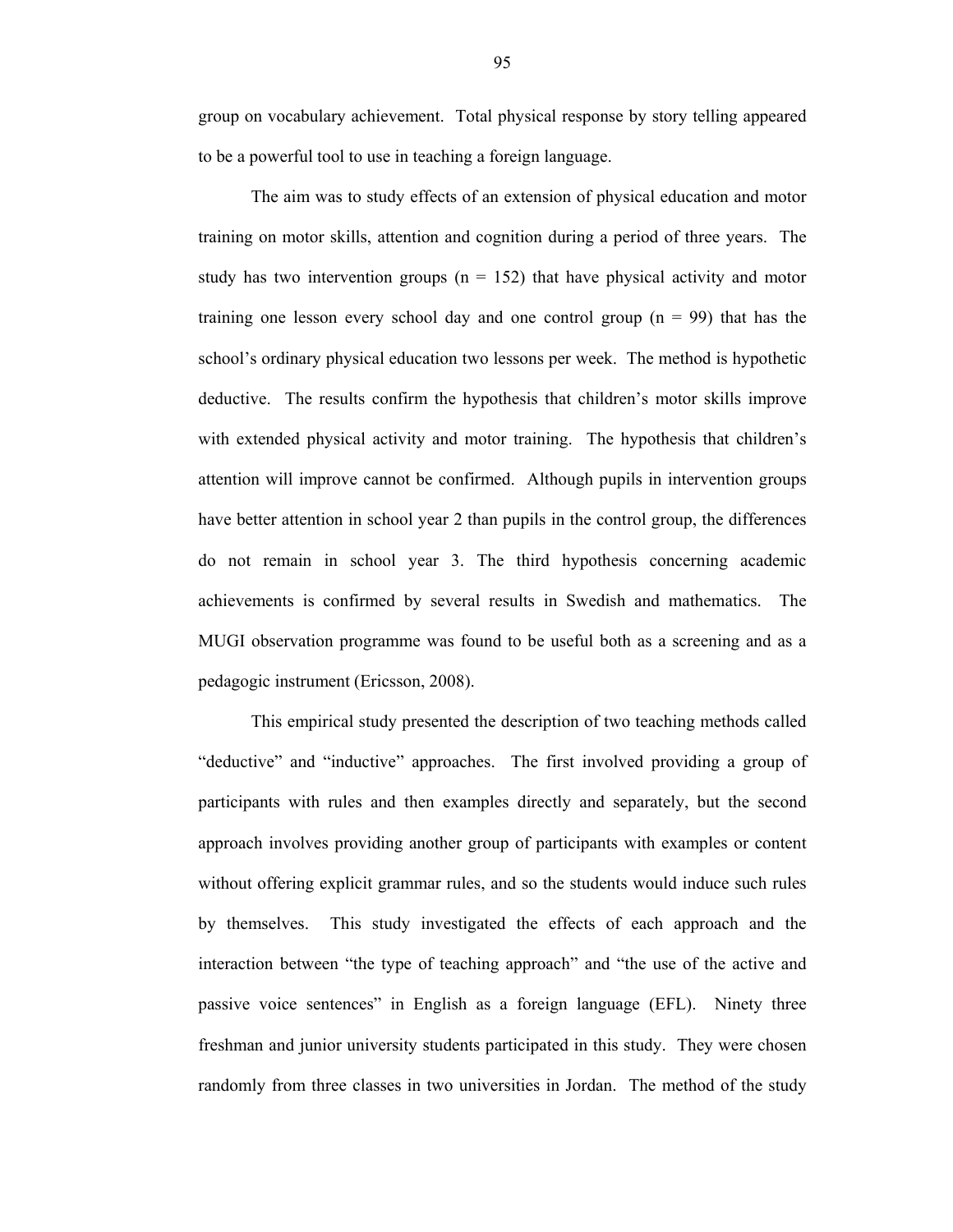included a pretest, two lessons fro each group in the three classes and a posttest. The results of the study reveal a significant statistical result at the level of 0.05 between the two approaches for the deductive group. But there is no significant difference between classes for the same type of approach. There is also no significant difference between classes for the same type of approach. There is also no significant effect for the interaction between approach and class (Adel, 2008).

A small sample of previous research reviewed here shows some results are in favour of deductive transmitter of knowledge model and some are support inductive inquiry model. Mostly deductive approach is considered to be a better way of teaching rather than inductive approach because of a possible bias against the inductive model. It is generally considered as no more than habit formation rather than as a cognitive activity.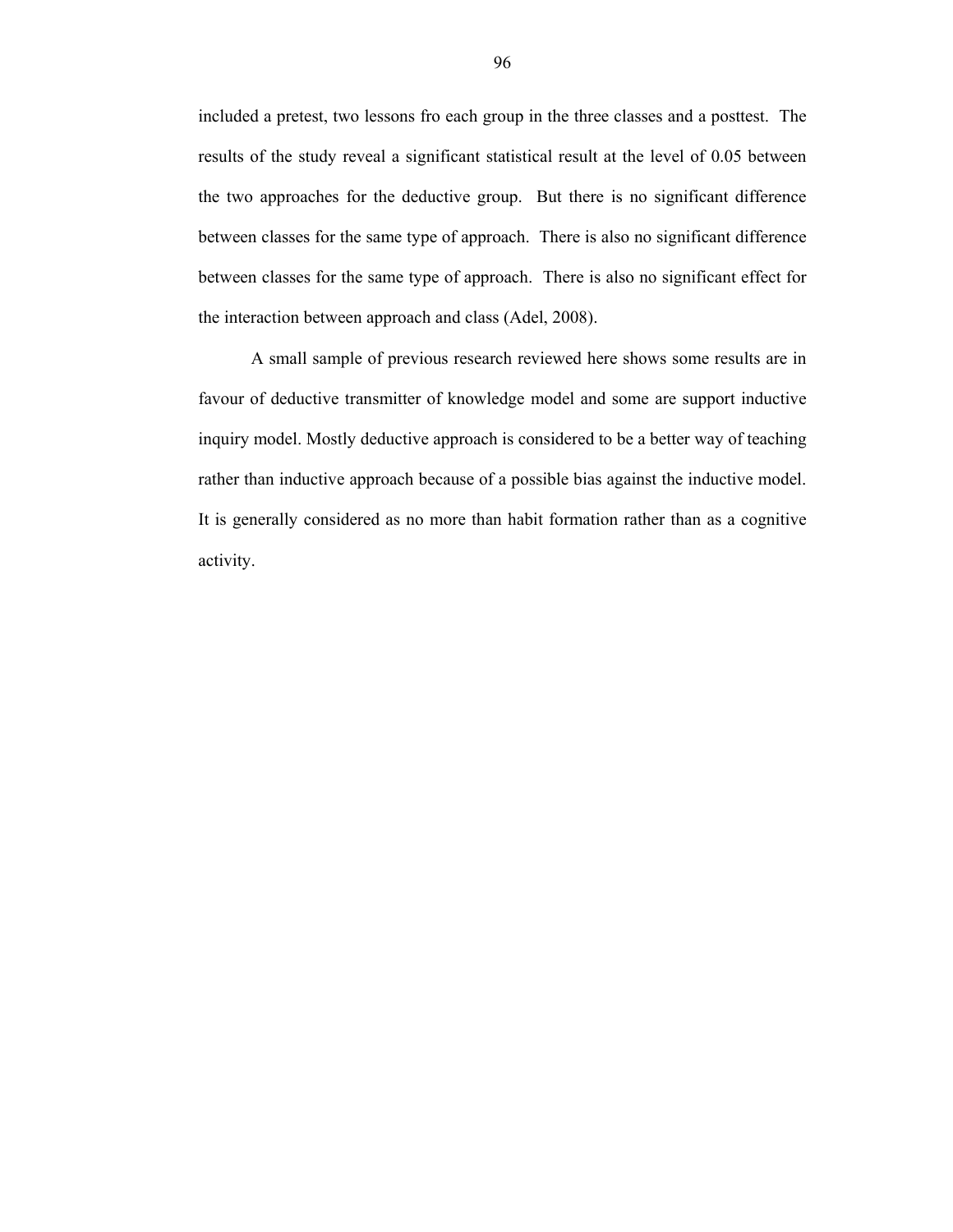#### **CHAPTER 3**

### **RESEARCH METHODOLOGY**

This chapter explains method and procedure used to collect and analyze data pertaining to the study problem under the following headings:

### **3.1 POPULATION**

The target population of the study consisted of 2088 students of  $10<sup>th</sup>$  class studying in Govt. High School for Boys located in Rawalpindi city. The accessible population was composed of 256 students studying in Govt. High School DAV College Road, Rawalpindi. The size of the target population was therefore 2088 and that of accessible population was 256.

### **3.2 SAMPLE**

The study sample consisted of 90 students who were chosen out of the 256 students. The Government High School DAV College Road, Rawalpindi was randomly selected for the study, firstly because the required number of students were available in that school; secondly, it was a model school of the city. Thirdly, the students studying in this school belonged to different socio economic strata. Fourthly, the school principal expressed his willingness to cooperate in the conduct of the experiment.

The study sample consisted of 90 students out of 256 students of 10th class studying in Govt. High School D.A.V. (Deo Anand Vernacular) College Road Rawalpindi who were assigned to two experimental groups and one control group. Each group consisted of thirty subjects equated on the variable of pretest academic achievement through matching. In order to select the sample, pretest was given to all the 256 students of 10th class. The marks obtained by them were arranged in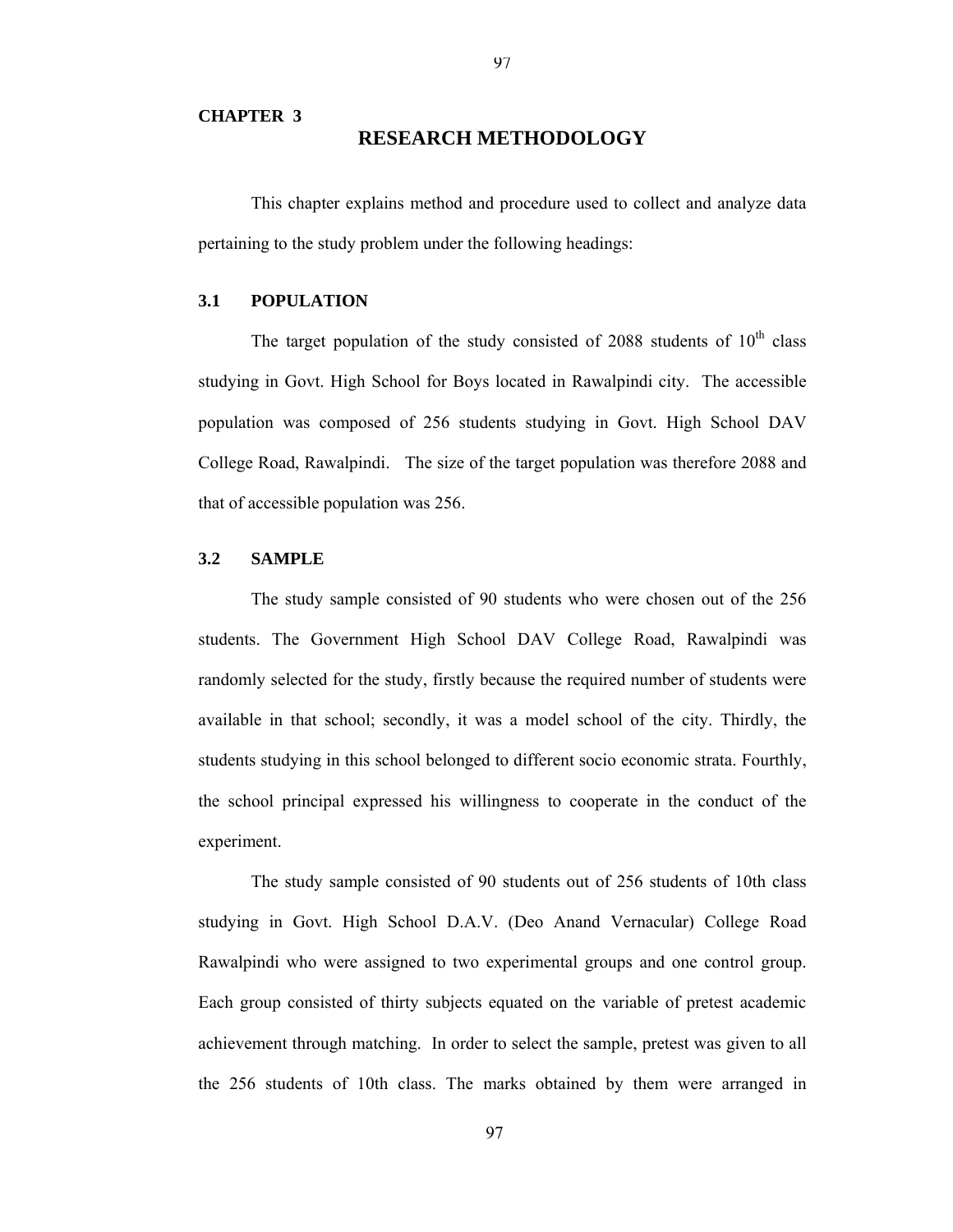descending order. The students of equivalent pretest scores were identified. Each of them was assigned to one of the three groups. The same procedure was adopted for each group containing 30 students. These three groups were randomly named as experimental group one, experimental group two and control group.

#### **3.3 RESEARCH INSTRUMENT**

In order to measure academic achievement of the sample in the subject of Pakistan Studies before and after the experiment, an achievement test was designed. It contained fifty multiple choice items (Appendix 'A'). The content covered in the test was new subject matter and that was taught during experiment. Hundred percent weightage was assigned to the topics to be learnt. Thus all the 50 items were related to new material. The time duration of the test was fixed as fifty minutes, which was considered to be appropriate for completing the test by all students well in time.

The test was delimited to the four chapters of the Pakistan Studies book prescribed the Punjab Text Board, Lahore (Pakistan). The test was also delimited to the first three levels of Blooms' taxonomy (cognitive domain), from knowledge to application. Because these three levels are mostly taken into consideration while preparing the achievement test in the Pakistani context such scholars as Gronlund (1990) focus on these three fundamental types of learning. The reliability of the test was found out through Kuder Richardson formula (KR - 21) is as follows:

$$
r \text{ total test } = \frac{(k)(SD^2) - X(K - X)}{(SD^2)(K - 1)}
$$

Where

 $K =$  the number of items in the test  $SD =$  the standard deviation of the scores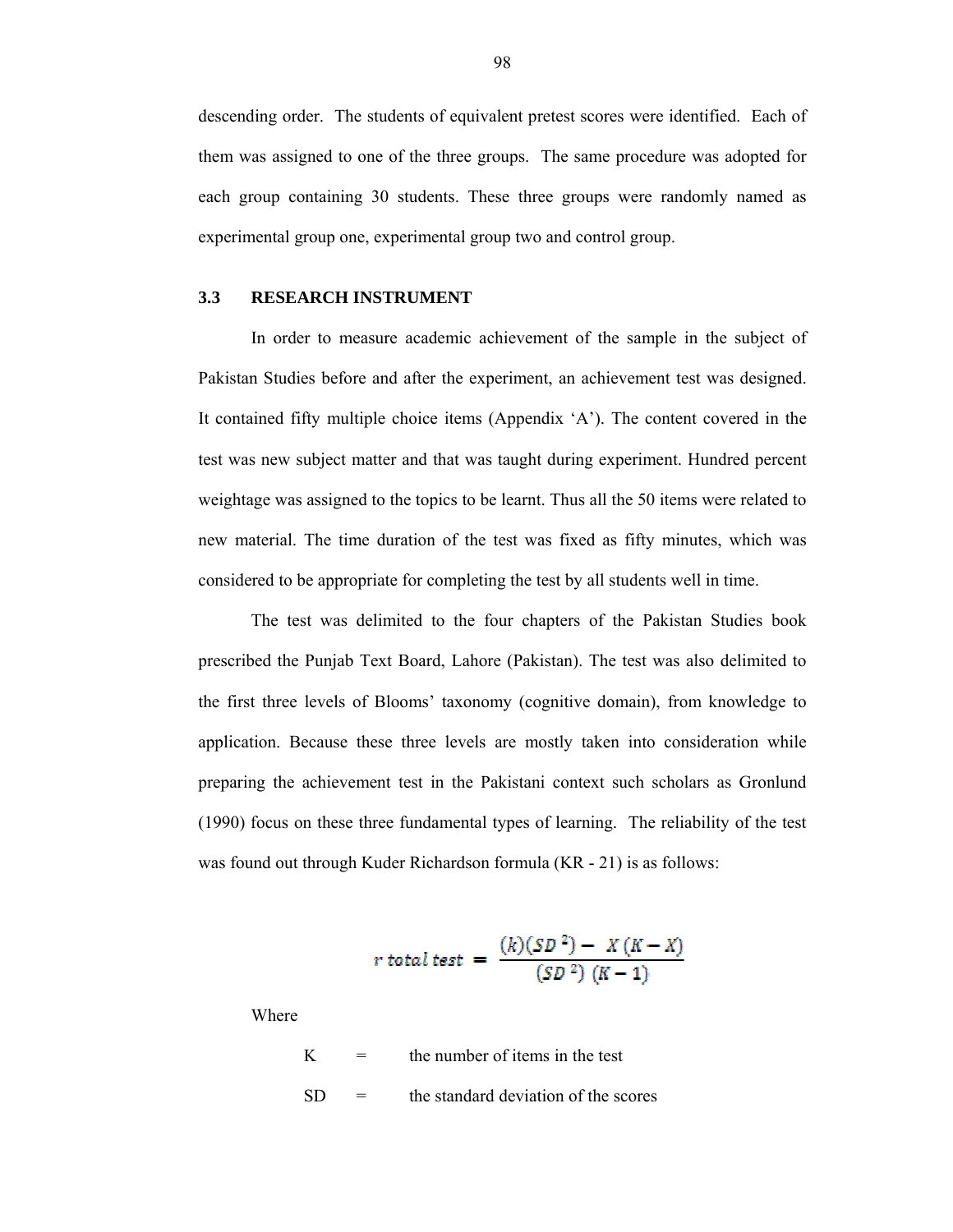$X =$  the mean of the scores

(Gay, 2000. P.149)

For this purpose, the test was conducted in two Govt. High Schools, Namely, Govt. Abbasi High School, Afandi Colony, Rawalpindi, and Govt. High School, Milad Nagar, Dhoke Ratta, Rawalpindi. The reliability of the test was found to be 0.7 which seems to be quite reasonable for achievement tests.

The instrument's content validity was ensured by preparing a table of specifications as shown below:

### **Table 2: Table of Specifications**

| <b>Content</b>                                               | Knowledge | Comprehension | <b>Application</b> | <b>Total</b> |
|--------------------------------------------------------------|-----------|---------------|--------------------|--------------|
| <b>Chapter-1</b><br>Establishment of<br>Pakistan             | 5         | 6             |                    | 12           |
| Chapter-2<br>Constitution of Islamic<br>Republic of Pakistan | 5         | 5             | $\overline{2}$     | 12           |
| $Chapter - 3$<br>Pakistan Culture                            | 6         | 6             |                    | 13           |
| $Chapter - 4$<br>Education                                   | 5         | 7             | 1                  | 13           |
| <b>Total</b>                                                 | 21        | 24            | 5                  | 50           |

 **First Three levels of Cognitive Domain** 

### **3.4 MATERIAL**

The material in this study consisted of lesson plans that were prepared separately on each topic, as per the requirement of each teaching model. The four chapters taught during the experiment were chapter 1: establishment of Pakistan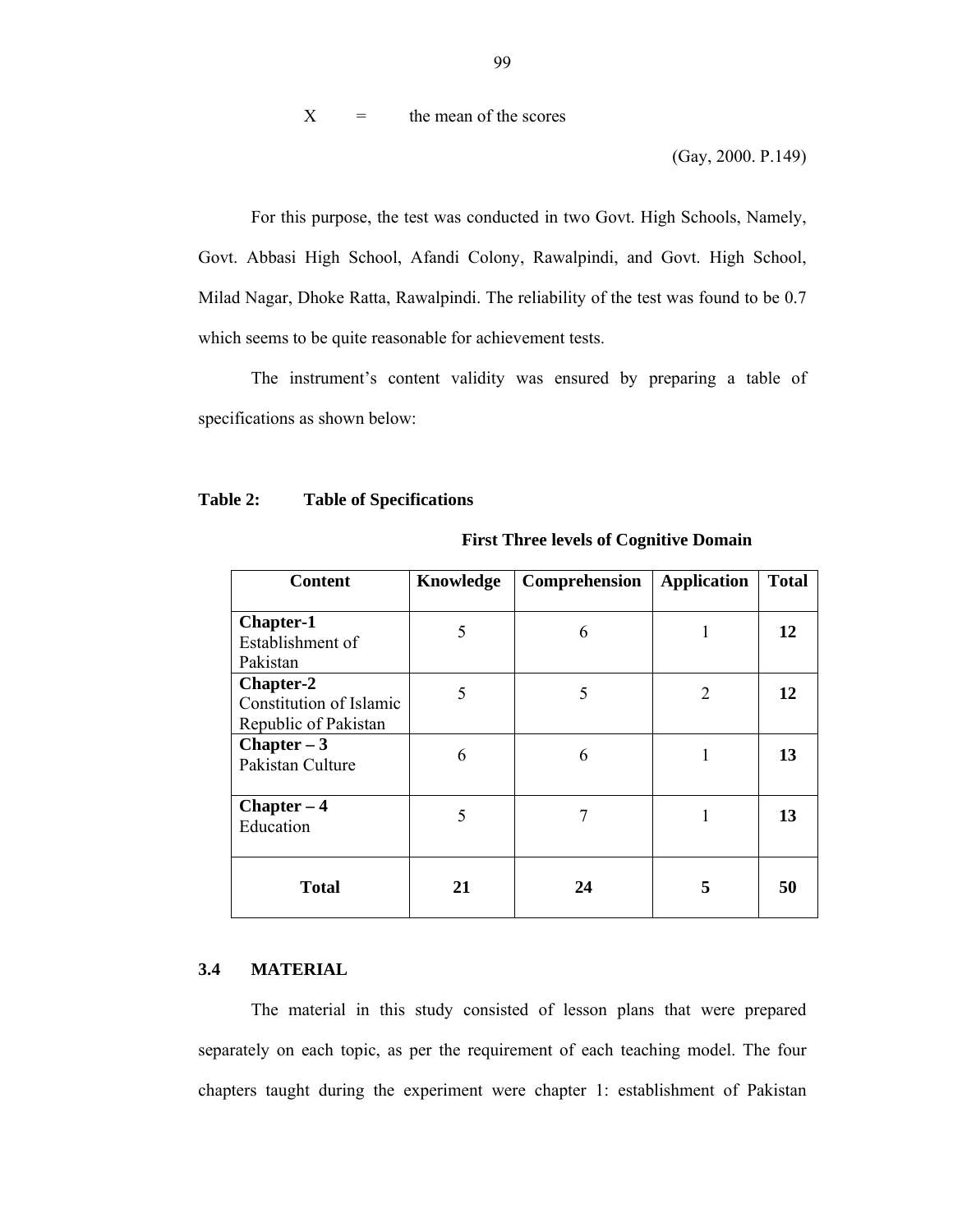chapter 2: constitution of Islamic Republic of Pakistan, chapter 3: education, and chapter 4: culture of Pakistan. The researcher ensured the contents to remain the same when she prepared different lesson plans. The lesson plans were developed in the light of the model used in teaching and Hunter's following seven lesson planning steps:

**Step One:** Anticipatory set is used to increase the students' interest in and motivation to learn the material. It can be started from an orienting question.

**Step Two:** In objective and purpose step, the teacher moves to tell students what the point of the lesson is and why it is important.

**Step Three:** The input step is where teacher selects and applies his/her specific teaching strategy. It could be a lecture (Model one), a small group discovery (Model Two).

**Step Four**: The step of modeling means demonstration, accompanied by verbal description of what teacher wants the students to do.

**Step Five:** The step of checking for understanding is carried out to know whether students are progressing in learning the new material by means of questions.

**Step Six:** The step of guided practice means that the students do the activity under teachers' direct supervision which precedes the last step of independent practice.

**Step Seven**: The step of independent practice is basically a test of the first six steps.

The lesson was taught in the national language because the subject of social studies is taught in national language even in English Medium schools. An English version of a small lesson is given at Appendix "B" , "C" and "D".

#### **3.5 EXPERIMENT**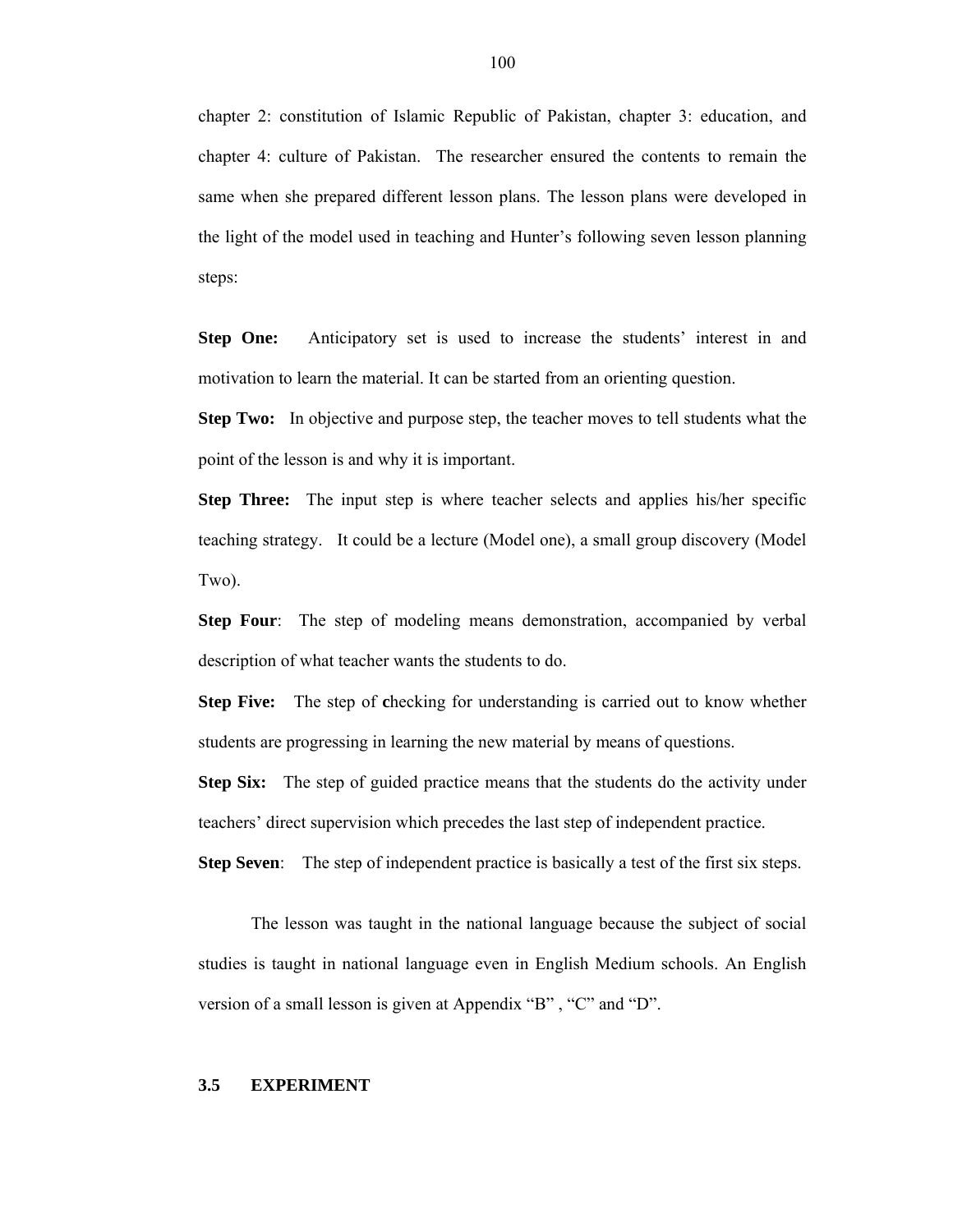The design used to conduct the study was "Pretest Post test control group design which, according to Gay (1996), is a type of true experimental design. Teaching models, namely, transmitter of knowledge model and inductive inquiry model were the independent variable and academic achievement was the dependent variable in this experimental study. This design was used because it controls for maximum number of internal and external sources of experimental validity. Moreover, it can be expanded to include more than two treatment groups. Three groups were randomly formed through matching the subjects in terms of their pretest achievement scores.

The symbolization of the design is described as:-

|  | $R$ $O_1$ $T_1$ $O_2$ |  |                           |
|--|-----------------------|--|---------------------------|
|  | R $O_3$ $T_2$ $O_4$   |  |                           |
|  |                       |  | R $O_5$ $O_6$ (Gay, 1996) |

Where R stands for random assignment

O stands for pretest post test

T stands for treatment

Three comparison groups were formed through random assignment. The subjects,  $10<sup>th</sup>$  class students, were administered a pretest of the dependent variable. Two experimental groups received the treatment of teaching models whereas the control group was taught as usual through traditional method. All the groups were post tested after the experiment.

### **3.6 PROCEDURE**

The procedure as adopted in the conduction of this experimental study consisted of following sequential steps: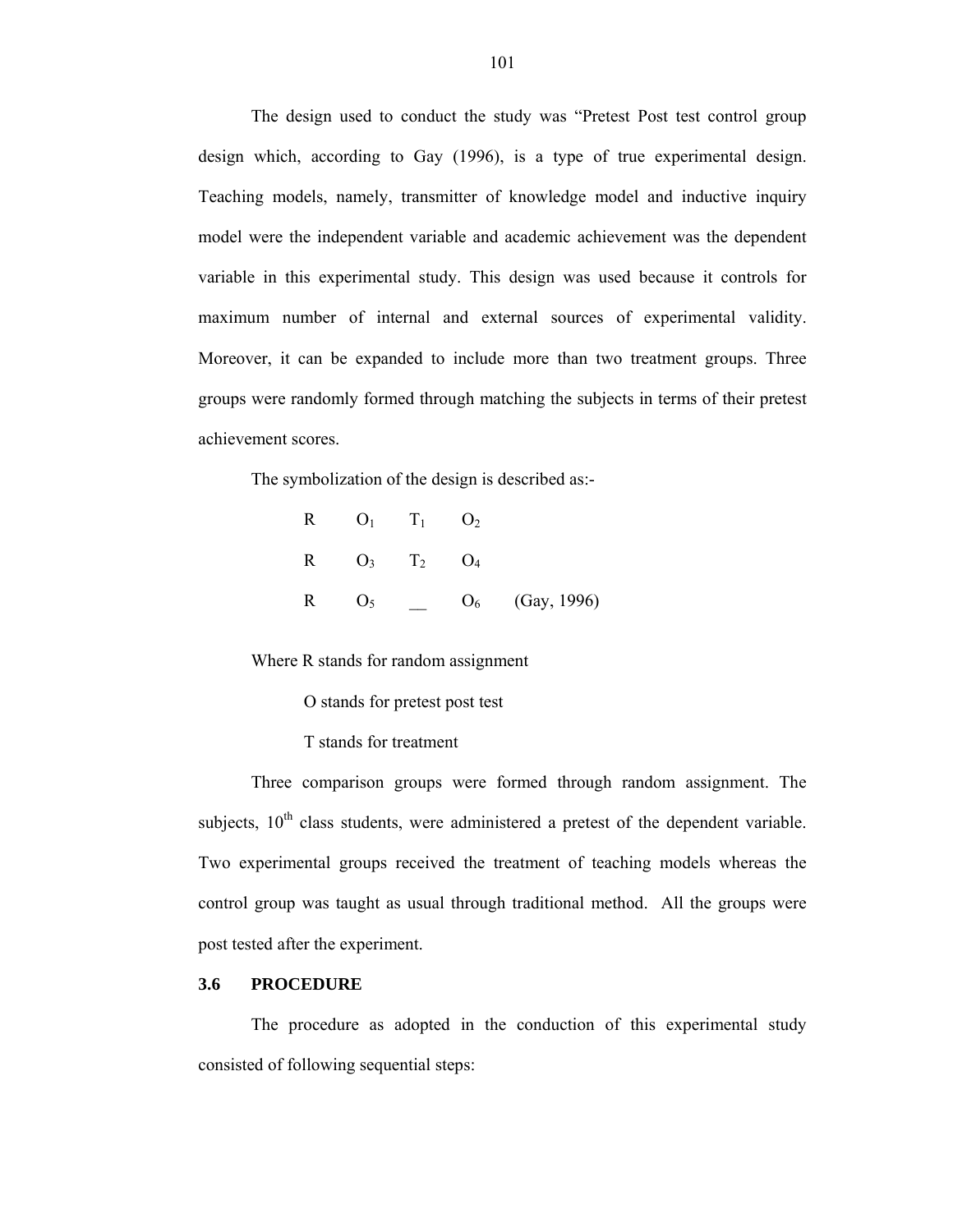- 1. In the summer of 2008, the researcher met the Principal of the school in order to get his permission to conduct the study in his school which was allowed by him and he showed his willingness to cooperate in the study by extending all possible help in provision of necessary resources.
- 2. The principal was requested to provide a list of  $10<sup>th</sup>$  class students studying the subject of Pak Studies. He was also requested for provision of required classroom facilities.
- 3. A self developed pretest in the subject of Pak Studies was prepared in consultation with class teachers.
- 4. The pretest was administered on students of  $10<sup>th</sup>$  class in order to obtain their pretest scores. The pretest scores (Appendix "D") were arranged in descending order and three groups were formed through matching them on the basis of their pretest scores.
- 5. The three groups were randomly assigned to experimental groups and control group. The difference in the mean scores of three groups is shown in table 3. The obtained F ratio  $(0.035)$  is less than the critical F ratio of 2.72 at 0.05 level. This implies that the comparison groups were similar in their average performance on the pretest.

# **Table 3: Significance of difference between mean pretest scores of the comparison groups**

| Source of        | Sum of         | df             | <b>Mean</b>    | F     | p                |
|------------------|----------------|----------------|----------------|-------|------------------|
| <b>Variation</b> | <b>Squares</b> |                | <b>Squares</b> |       |                  |
| SS between       | 0.82           | $\overline{2}$ | 0.41           |       |                  |
| SS within        | 1008.97        | 87             | 11.60          | 0.035 | > 0.05           |
| SS Total         | 1009.79        | 89             |                |       |                  |
| $(df = 2, 87)$   |                |                |                |       | $F_{.05} = 2.72$ |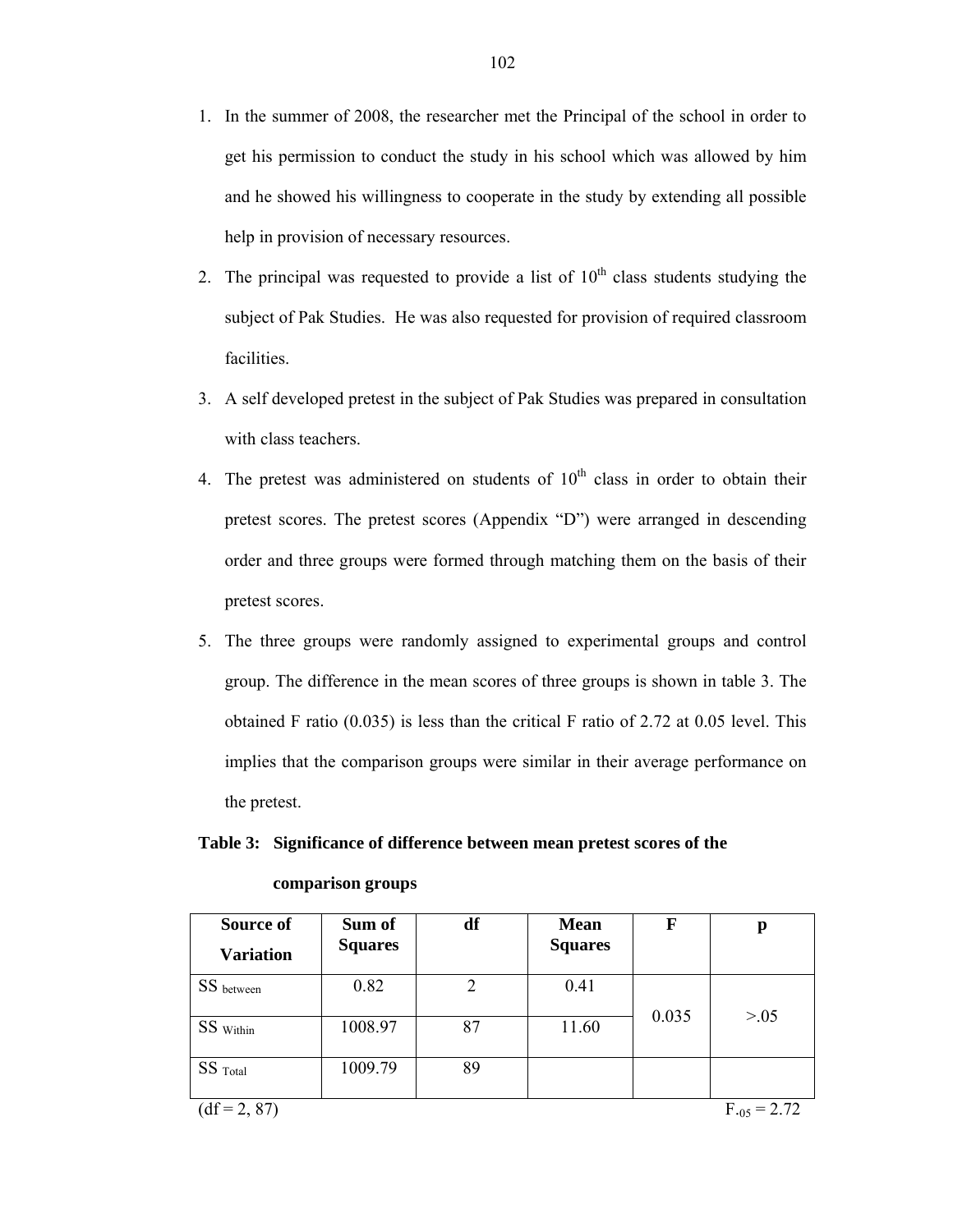- 6. The first experimental group was exposed to transmitter of knowledge model and second experimental group was taught through inductive inquiry model while the control group was taught through conventional teaching.
- 7. Since the essence of experimentation is group equivalence on all relevant variables except the independent variable, three groups were exposed to all other learning conditions and facilities as similarly as possible.
- 8. All the groups were taught by the investigator herself in order to equate the teacher qualification, experience and skills, as no volunteer teachers identical on teaching ability and experience could be obtained.
- 9. Each group was taught daily. Timings were alternated in order to equate the timing factor for the comparison groups.
- 10. The subjects were taught for the same amount of time each day under almost similar environmental conditions. The teaching content was also the same for all groups.
- 11. The duration of the experiment was eight weeks.
- 12. The amount of the time was same for the pretest and the posttest and also testing conditions were kept the same. All the students completed the test in the stipulated time.

### **3.7 ANALYSIS OF DATA**

The following procedure was adopted for analyzing the data obtained through the above procedure.

 Six types of statistics were used for data analysis. These were description statistics such as mean, standard deviation and coefficient of variation (V). The inferential statistics used in the study were analysis of variance, Scheffe test and Tukey's w test.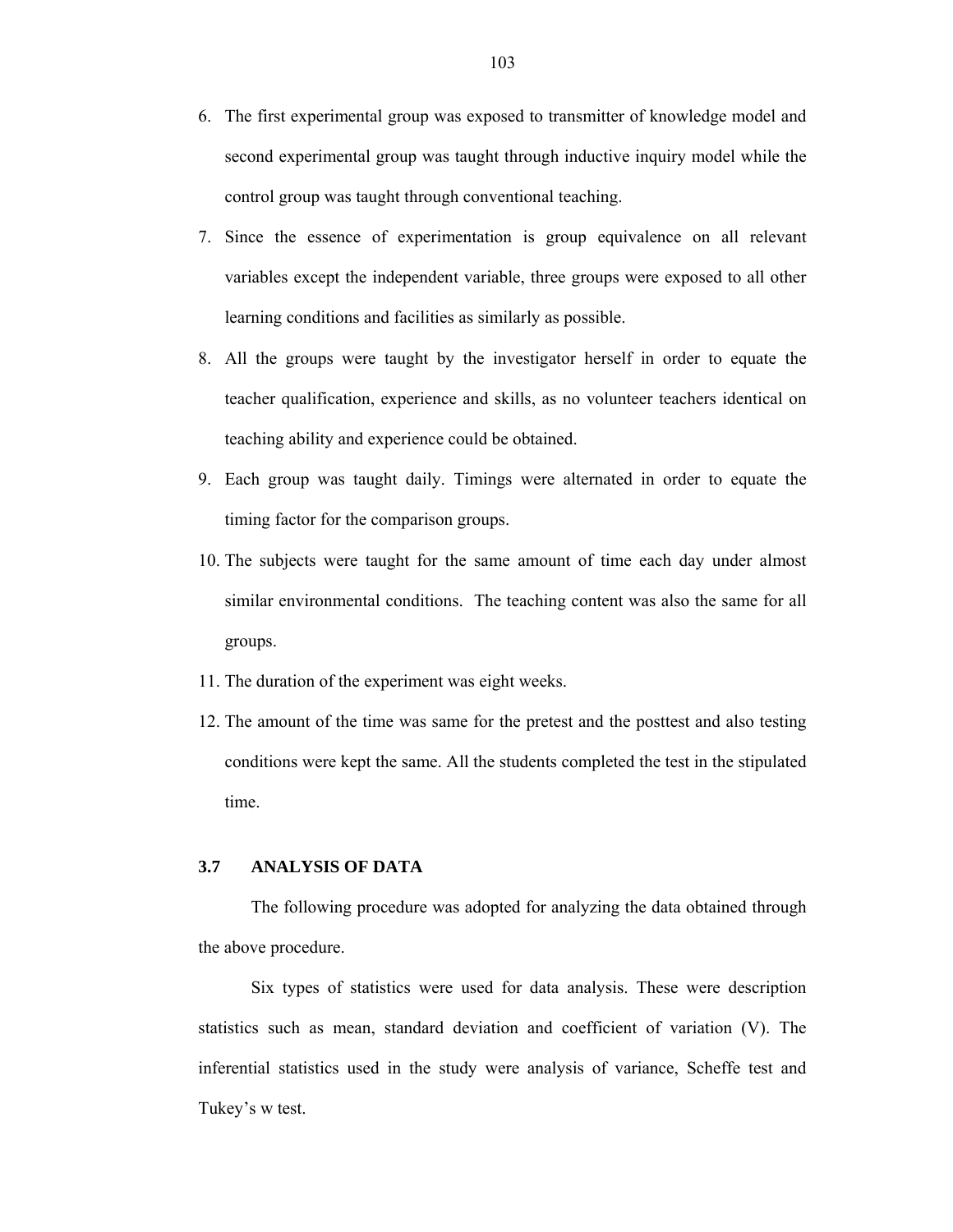The procedure used in analyzing the obtained information is described in the sequence given below:

1. In the present study, there were three groups, two of them were experimental and one was control group. The mean pretest and post-test scores of three groups were determined separately. The formula for the calculating mean score used in the study was

$$
M = \frac{\sum X}{N}
$$
 (Garrett, 2000, P 27)

| Where | M | Stands for mean score  |
|-------|---|------------------------|
|       | N | Stands for sample size |
|       | X | Stands for raw scores  |
|       |   | Stands for sum of      |

The standard deviation scores of the above three comparison groups, both on pretest and posttest, were calculated to complement the mean scores obtained in the step I.

2. Standard deviation scores were computed by using the following formula:

$$
SD = \sqrt{\frac{\sum x^2}{N}}
$$

(Garrett, 2000, P 50)

Where SD Stands for the standard deviation of the score x Stands for a deviation of raw score from mean score N Stands for number of measures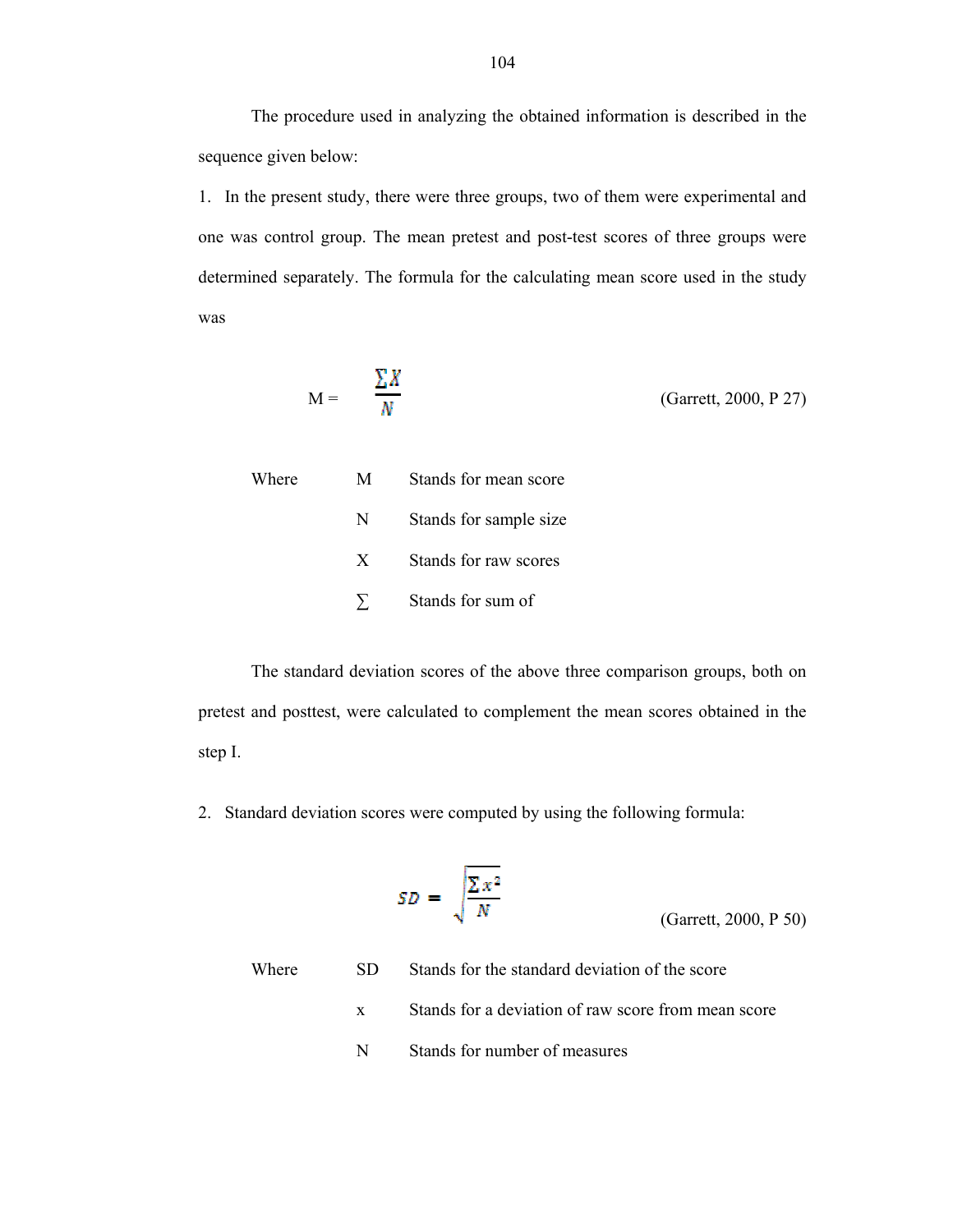3. Coefficient of variation was used to compare the groups on the extent of variability in pretest and posttest scores. The formula used for calculating the coefficient of variation was:

$$
V = \frac{100\sigma}{M}
$$

(Garrett, 2000, P 57)

| Where | V — | Stands for coefficient of variance |
|-------|-----|------------------------------------|
|       | M — | Stands for mean                    |
|       |     | Stands for standard deviation      |

4. As the number of groups were more than two, instead of using t-test, ANOVA was used to compare the groups on their pretest as well as posttest performance. The formulae used were:

| $SS$ Total = | $SS$ Between | $+$ SS within                                     |
|--------------|--------------|---------------------------------------------------|
| Where        | $SS$ Total   | Stands for total sum of squares                   |
|              | SS Between   | Stands for sum of squares between groups          |
|              | SS within    | Stands for sum of squares within particular group |

SS Between 
$$
\frac{(\sum x)}{n} + \frac{(\sum x)}{n} + \frac{(\sum x)}{n} - \frac{(\sum x)}{n}
$$

(Gay, 2000, P 493)

Where  $\Sigma X$  Stands for the sum of scores of specific group n Stands for sample size of particular group N Stands for total for all the groups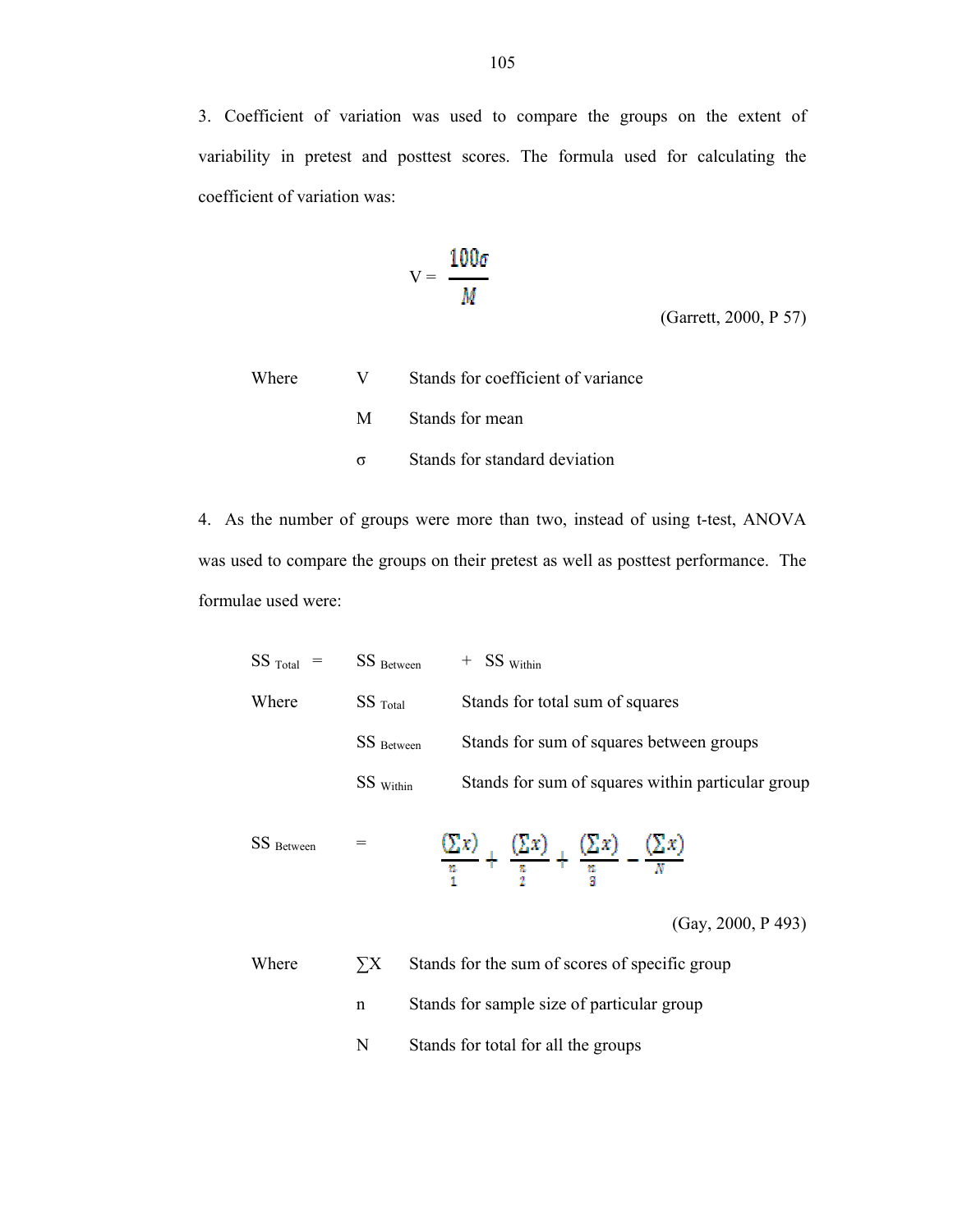5. The Scheffe test, as recommended by Gay (2000), was applied to find out which two groups were different in their posttest performance. The formula for calculating F by means of Scheffe test was:

$$
F = \frac{\binom{X}{1} - \frac{X}{2}^2}{Msw\left(\frac{1}{n_2} + \frac{1}{n_2}\right)K - 1} \text{ with df} = (K - 1), (N - K)
$$

(Gay, 2000, P 495)

| Where                |                 | $X_1$ and $X_2$ stands for comparison groups |
|----------------------|-----------------|----------------------------------------------|
|                      | K               | Stands for number of treatments              |
|                      | N               | Stands for total sample size                 |
|                      | Ms              | Stands for mean square                       |
| MSb<br>$F =$<br>M/2m |                 |                                              |
|                      | MS <sub>b</sub> | Stands for mean square between groups        |
|                      | $MS_{w}$        | Stands for mean square within groups         |

Tukey w test was also applied to verify the results obtained after applying Scheffee test.

$$
Tukey's w = q(t, v, sl) \sqrt{\frac{MS_{error}}{r}}
$$

(Faqir, 2000, p.280)

Where w stands for critical difference q stands for the upper point of the studentized range at the specified level of significance sl stands for specified level of significance ( r )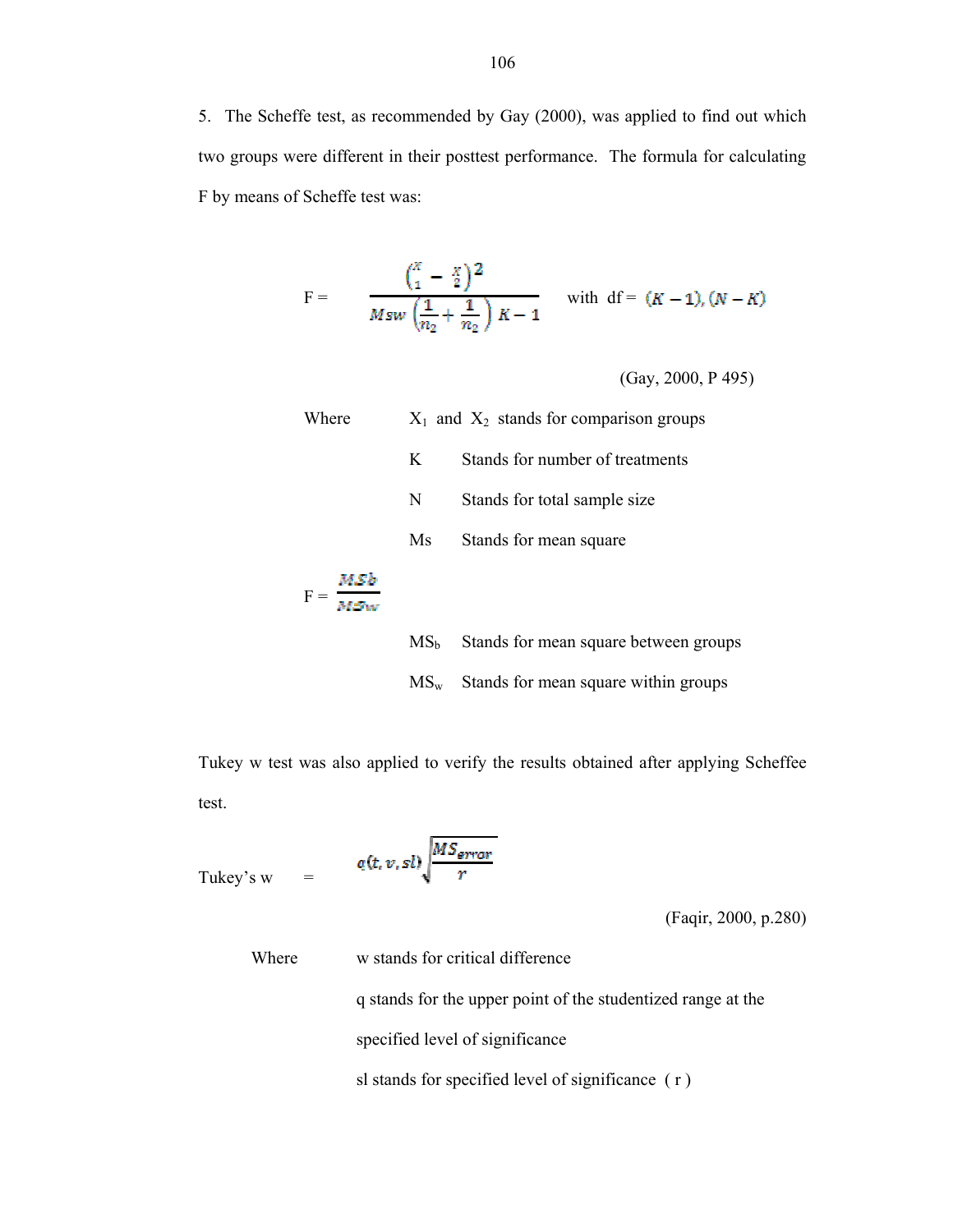v stands for degrees of freedom

t stands for number of treatments



stands for the standard error of the mean for equal number of

replications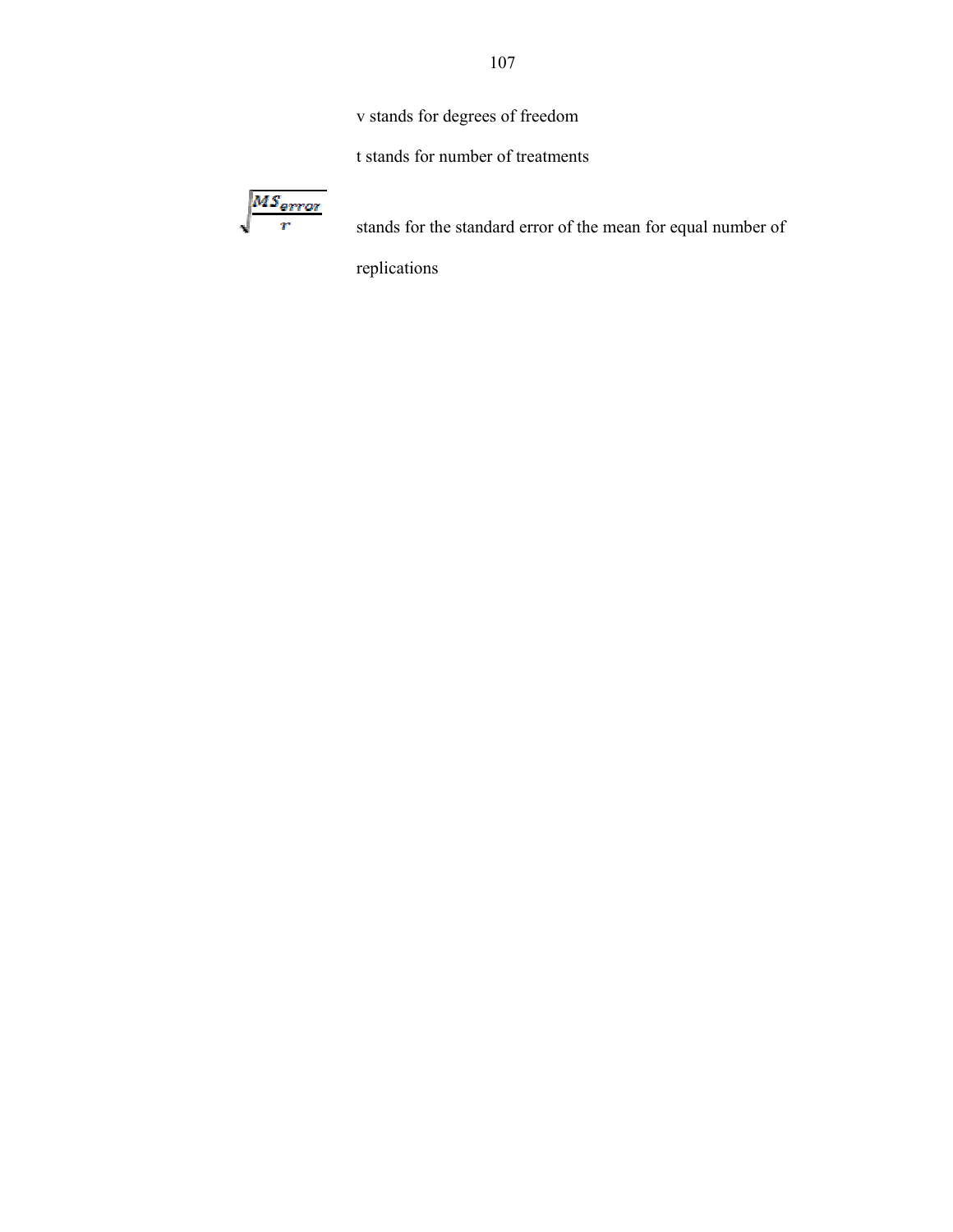### **CHAPTER 4**

### **PRESENTATION AND ANALYSIS OF DATA**

This chapter deals with the analysis and interpretation of the data pertaining to the study problem. It contains seven tables.

|  |                              |  | Table 4: Mean and standard deviation of pretest scores of two experimental |
|--|------------------------------|--|----------------------------------------------------------------------------|
|  | groups and the control group |  |                                                                            |

| Group           | N  | <b>Mean</b> | S.D  | <b>Coefficient of</b><br><b>Variation</b> |
|-----------------|----|-------------|------|-------------------------------------------|
| Experimental-I  | 30 | 22.53       | 2.99 | 13.2                                      |
| Experimental-II | 30 | 22.40       | 3.13 | 13.9                                      |
| Control Group   | 30 | 22.30       | 3.14 | 14.0                                      |

 The table 4 indicates that the mean pretest scores of comparison groups were 22.53, 22.40 and 22.30 respectively. Spread of individual scores around their respective means was from 2.9 to 3.1.

 When their variability was tested through the coefficient of variation, the control group was found to be a bit more variable than two experimental groups, the variability of the experimental group 1 being the least which means that the experimental groups were more homogenous than the control group. The equality on pretest scores, among comparison groups was also statistically determined through Simple ANOVA as given in the following:

The raw pretest scores of two experimental groups and the control group are given in Appendix "D".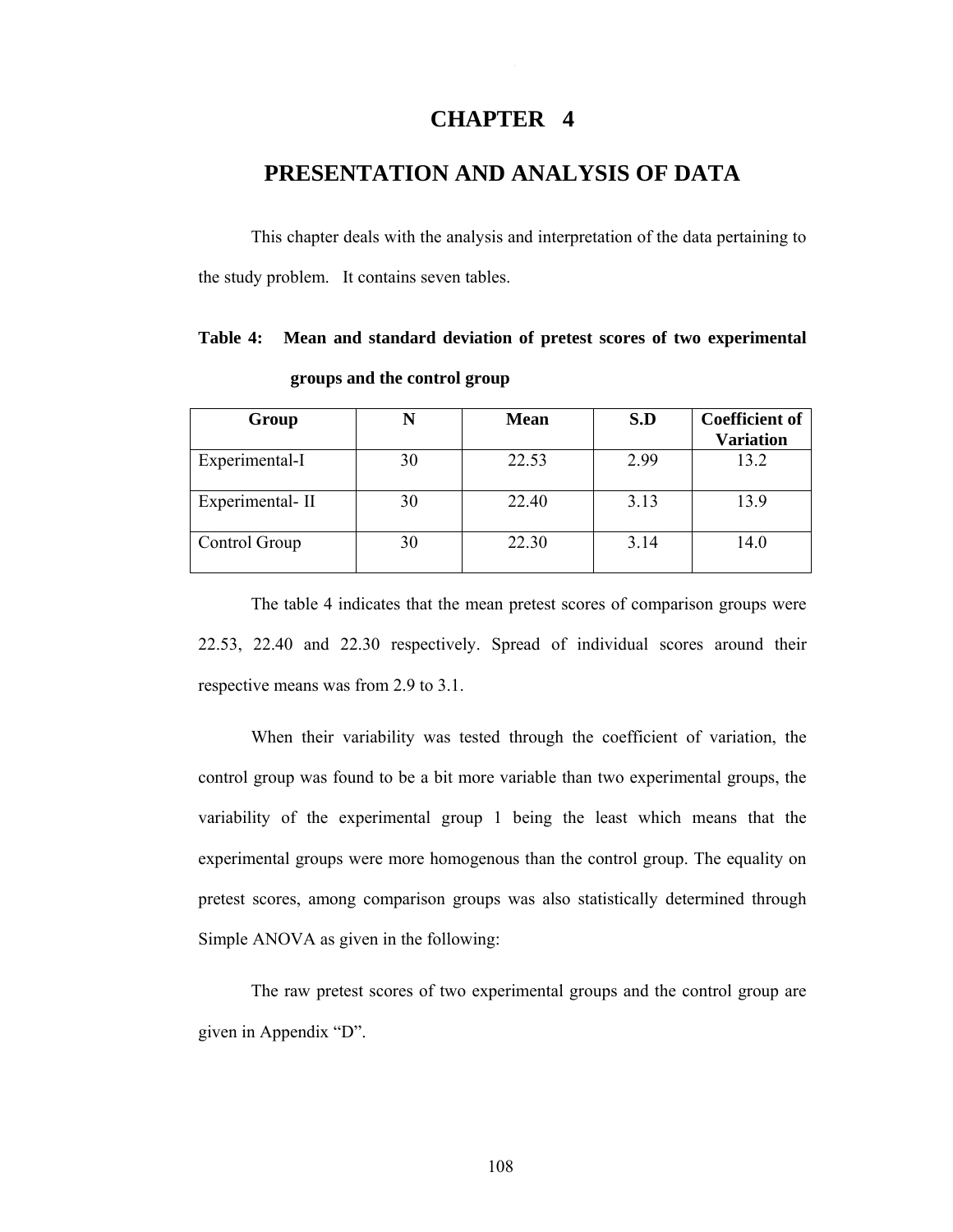| Group               | N  | <b>Mean</b> | S.D | <b>Coefficient of</b><br><b>Variation</b> |
|---------------------|----|-------------|-----|-------------------------------------------|
| Experimental - I    | 30 | 36.40       | 3.4 | 9.34                                      |
| $Experimental - II$ | 30 | 38.97       | 3.0 | 7.71                                      |
| Control             | 30 | 34.13       | 3.3 | 9.40                                      |

### **Table 5: Mean and standard deviation of posttest scores of experimental**

| groups and the control group |  |  |  |
|------------------------------|--|--|--|
|------------------------------|--|--|--|

The table 5 above indicates that the mean posttest scores of the experimental group taught through transmitter of knowledge model was 36.40 and experimental group exposed to inductive inquiry model was 38.9 whereas the mean posttest score of the control group was 35.13. The above comparison groups had spread of scores around their mean scores ranging from 3.0 to 3.4. It means that the experimental group taught through inductive inquiry model showed highest average achievement and control group showed the lowest average achievement on the posttest. The coefficient of variation with respect to experimental group taught through inductive inquiry model was the least measuring slightly that there was less variation among the members of this group on academic achievement.

The difference in posttest achievement among the comparison groups was also statistically determined by simple ANOVA, as shown in table 6. The raw posttest scores of the comparison groups are given at Appendix "E".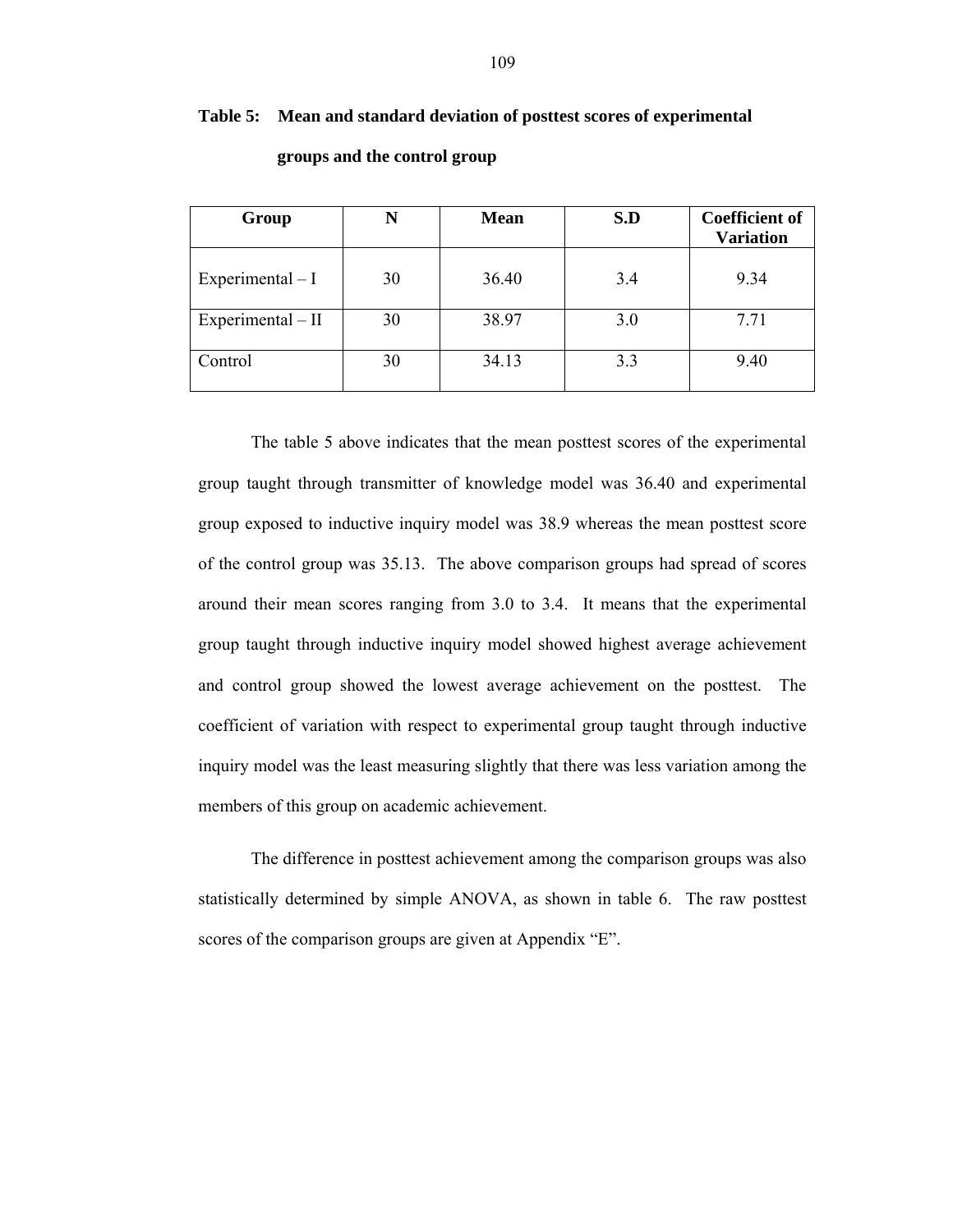| Source of<br><b>Variation</b> | Sum of<br><b>Squares</b> | df             | <b>Mean</b><br><b>Squares</b> | F     | p      |
|-------------------------------|--------------------------|----------------|-------------------------------|-------|--------|
| S.S Between                   | 228.87                   | $\overline{2}$ | 114.435                       | 10.42 | < 0.05 |
| S S within                    | 955.63                   | 87             | 10.984                        |       |        |
| <b>Total SS</b>               | 1184.5                   | 89             |                               |       |        |

## **Table 6: Significance of difference between mean posttest scores of the**

 **comparison groups** 

 $df = (2, 87)$  **F**<sub>.05</sub> = 2.72

 The table 6 shows that the obtained F ratio is 10.42 which is much greater than the critical F ratio of 2.72 at .05 level of significance. The obtained F ratio is therefore, statistically significant. Therefore, the null hypothesis No 1, that there is no significant difference between the mean post-test achievement scores of the experimental groups taught through transmitter of knowledge model and inductive enquiry model and control group taught through the conventional teaching is rejected which implies that there was real difference among the posttest means of comparison groups. In order to find out which two groups differ in their mean posttest scores, Scheffe test was applied as given in the next three tables.

### **Table 7: Comparison of the experimental group (i) and experimental**

 **group (ii) on the mean posttest scores through Scheffe test.** 

| Group    | <b>Mean</b> |     |         |
|----------|-------------|-----|---------|
| Group-I  | 36.4        |     |         |
| Group-II | 38.9        | 4.5 | ${<}05$ |

 $df = (1, 58)$ 

 $F_{.05} = 4.00$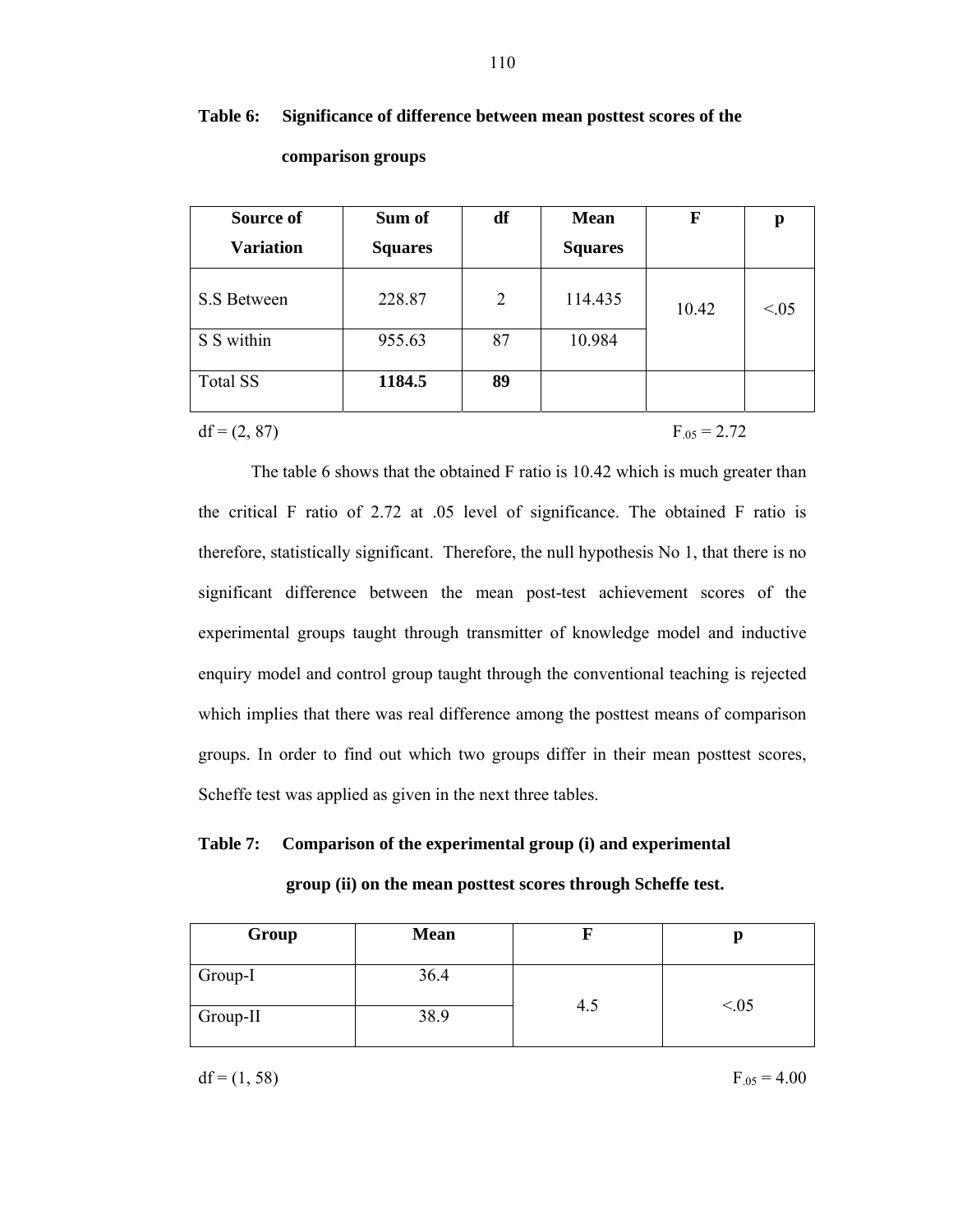The table 7 indicates that mean posttest scores of the experimental group I (transmitter of the knowledge model) and the experimental group II (inductive inquiry model) were significantly different at .05 level of significance, group II was superior in posttest performance than group I. Therefore, the null hypothesis No 2 that there is no significant difference between the mean post-test achievement scores of students exposed to the transmitter of knowledge model and inductive enquiry model is rejected.

**Table 8: Comparison of the experimental group (i) and experimental group (ii) on the mean posttest scores through Tukey's w test.** 

| Group      | <b>Mean</b> | <b>Mean Difference</b> |        |
|------------|-------------|------------------------|--------|
| $Group-I$  | 36.4        | 2.57                   | > 0.05 |
| $Group-II$ | 38.9        |                        |        |

df = (3, 87) Tukey's w at  $.05 = 2.05$ 

The table 8 shows that the obtained difference between the mean posttest scores of the experimental group I (Transmitter of knowledge model) and experimental group II (Inductive inquiry model) was significantly higher at .05 level of significance. Thus group II was found higher with equated of mean in posttest performance to group I. Thus, the results obtained through application of Scheffee in table 7 were confirmed through Tukey's w test. Therefore the null hypothesis No. 2, there is no significant difference between the mean posttest achievement scores of students exposed to the transmitter of knowledge model and inductive inquiry model, is rejected.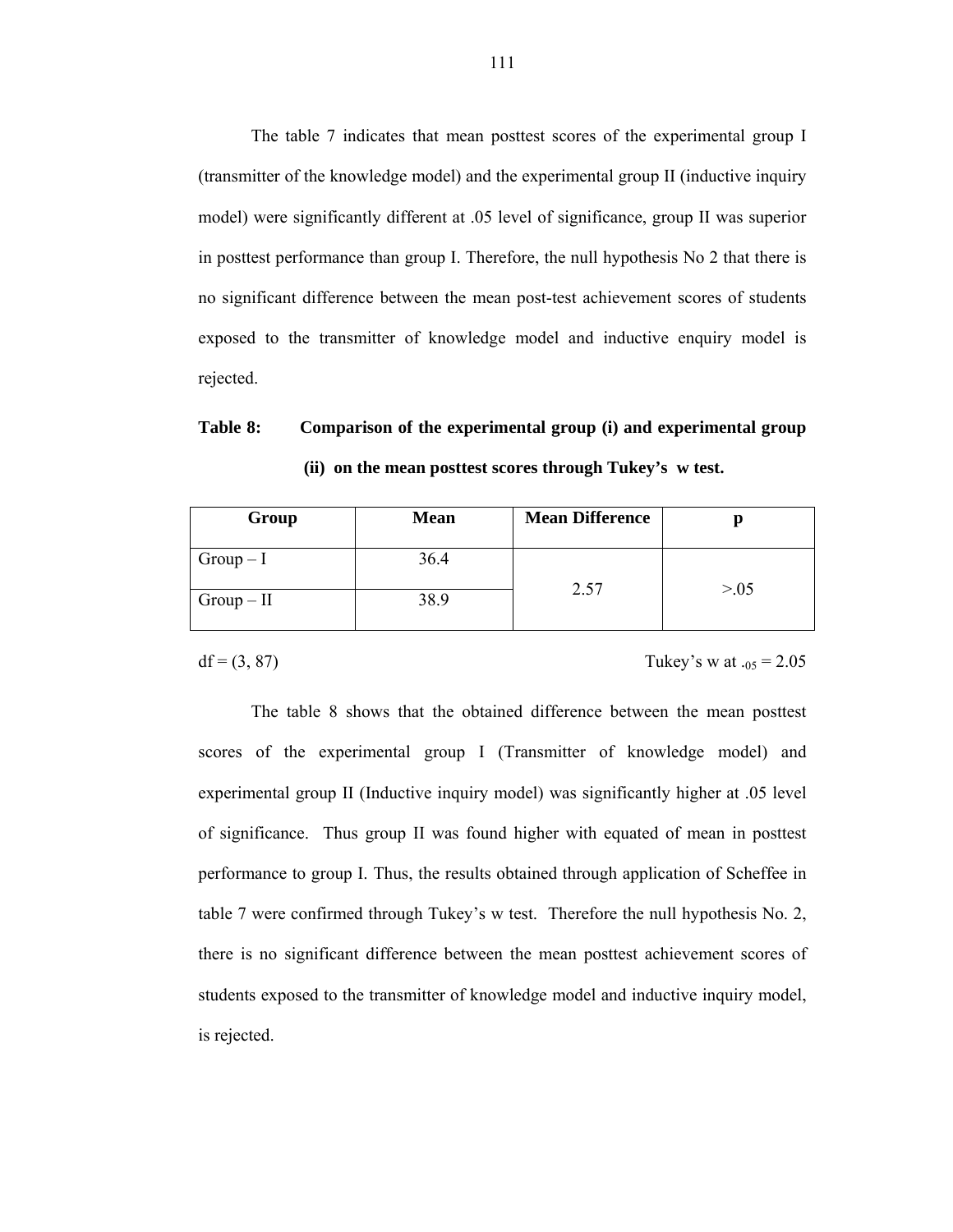### **Table 9: Comparison of the experimental group (i) and the control group**

| Group     | <b>Mean</b> |      | р      |
|-----------|-------------|------|--------|
| Group-I   | 36.4        |      |        |
| Group-III | 35.1        | 1.10 | > 0.05 |

 **on the mean posttest scores through Scheffe test.** 

 $df = (1, 58)$ 

 $F_{.05} = 4.00$ 

 Entries in table 9 show that mean posttest scores of the experimental group I (Transmitter of knowledge model) and group III (control group) were not significantly different at .05 level of significant. Therefore, both the comparison groups were not found significantly different in their posttest performance. Therefore, the null hypothesis No. 3, there is no significance difference between the mean posttest achievement scores of students exposed to the transmitter of knowledge model and those taught through conventional teaching was retained.

**Table 10: Comparison of the experimental group (i) and the control group** 

 **on the mean posttest scores through Tukey's w test.** 

| Group     | <b>Mean</b> | <b>Mean Difference</b> |        |
|-----------|-------------|------------------------|--------|
| Group-I   | 36.4        | 1.27                   | < 0.05 |
| Group-III | 35.1        |                        |        |

df =  $(3, 87)$  Tukey's w at  $_{0.5}$  = 2.05

The above table No. 10 shows that mean difference on the posttest scores of the experimental group I (Transmitter of knowledge model) and group III (Control group) was not significantly different at .05 level of significance. Thus both the comparison groups were not found really different in their posttest performance.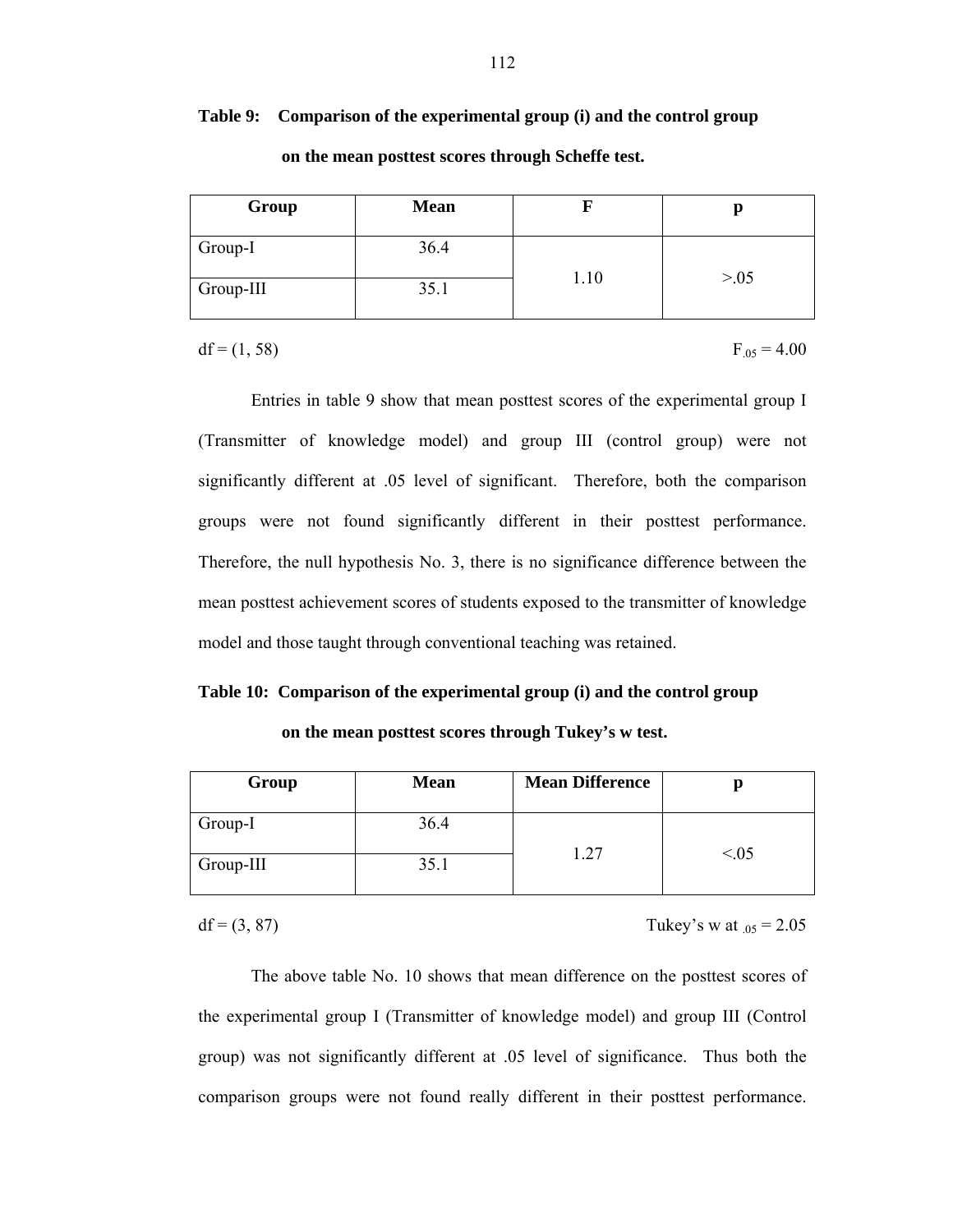Thus, the results obtained through the application of Scheffe test were confirmed through Tukey's w test. Therefore, the null hypothesis No. 3 that there is no significant difference between the mean posttest achievement scores of students exposed to the transmitter of knowledge model and those taught conventional teaching, was retained.

### **Table 11: Comparison of the experimental group (II) and the control**

 **group on the mean posttest scores through Scheffe test.** 

| Group          | <b>Mean</b> |       |                  |
|----------------|-------------|-------|------------------|
| Group-II       | 38.97       |       |                  |
| Group-III      | 35.13       | 10.07 | < 0.05           |
| $df = (1, 58)$ |             |       | $F_{.05} = 4.00$ |

 Table No. 11 shows that the mean posttest scores of the experimental group II (inductive inquiry model) and the group III (control group) were significantly different at .05 level of confidence. It means that both the comparison groups were much different in posttest performance. Therefore, null hypothesis No. 4, there is no significant difference between the mean posttest achievement scores of students exposed to the inductive inquiry model and those taught through conventional teaching was rejected.

### **Table 12: Comparison of the Experimental Group (II) and the Control**

 **Group on the mean posttest scores through Tukey's w test.** 

| Group          | <b>Mean</b> | <b>Mean Difference</b> |                              |
|----------------|-------------|------------------------|------------------------------|
|                |             |                        |                              |
| Group-II       | 38.9        |                        |                              |
|                |             |                        |                              |
| Group-III      | 35.1        | 3.84                   | > 0.05                       |
|                |             |                        |                              |
| $df = (3, 87)$ |             |                        | Tukey's w at $_{.05} = 2.05$ |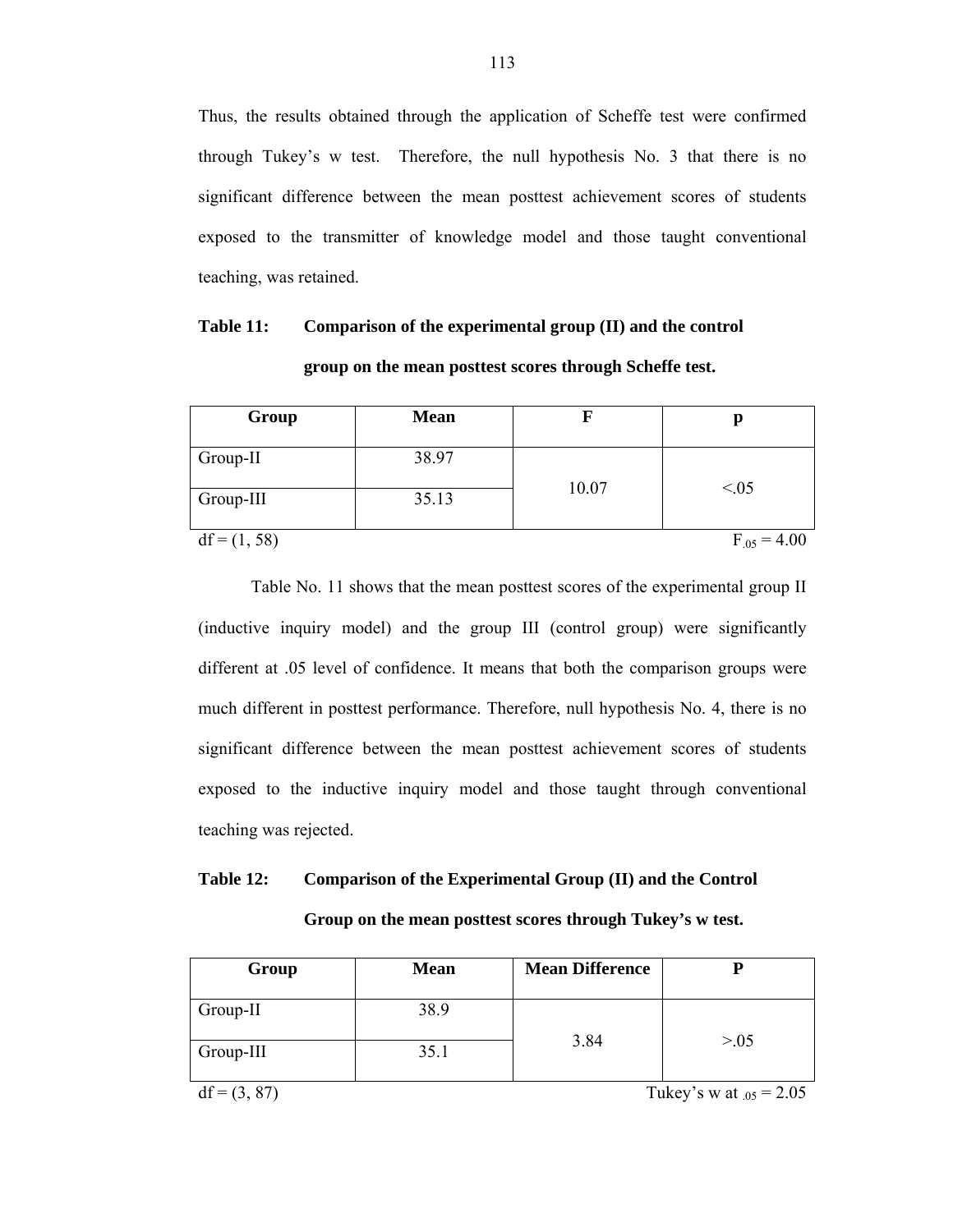Table No. 12 shows that the obtained difference between the mean posttest scores of the experimental group II (Inductive inquiry model) and the group III (Control group) were significantly different at .05 level of confidence. Thus group II was found to be superior in posttest performance to the group III. Thus, the results obtained through application of Scheffe test were confirmed through Tukey's w test. Therefore, null hypothesis No. 4, there is no significant difference between the mean posttest achievement scores of students exposed to the inductive inquiry model and those taught through conventional teaching, was rejected.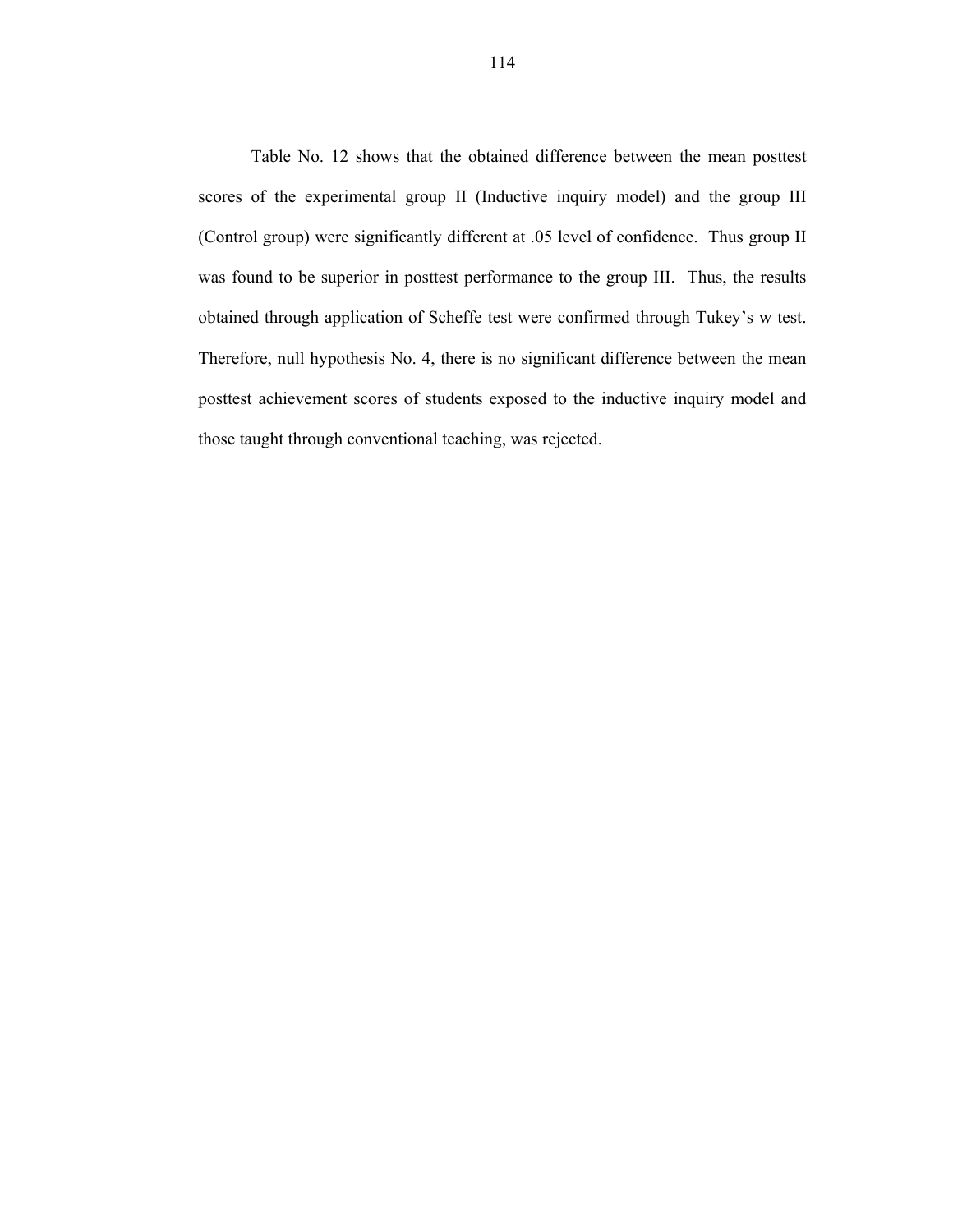#### **DISCUSSION**

The present study was conducted to find out the comparative effectiveness of the transmitter of knowledge model and inductive inquiry model on students academic achievement at secondary level in a public sector school of Rawalpindi City. There were two experimental groups and one control group. During the experiment, one experimental group was taught through transmitter of knowledge model and the other experimental group was taught through inductive inquiry model and the control group was taught through conventional teaching.

In this study, Inductive inquiry model was found to be more effective than the transmitter of knowledge model and conventional teaching. The secondary students taught through the discovery model showed superior achievement in the subject of Pak Studies. The results of the present study match particularly with those of Shaffer's (1989), Farrell and Hesketh's (2000), and Prince and Felder (2006). Shaffer (1989) compared inductive and deductive approaches to teaching foreign languages. Though the scholars have long maintained that inductive approach should not be used for difficult concepts, Shaffer found it other way round because inductive approach appeared to be more useful in learning the foreign language. This point of view is also supported by Kranshan (1987) who argues that only simple rules can be consciously learned and remembered. To him, comprehensible input and the affective state are the true causes of language acquisition and there is no necessity for previous conscious knowledge of a rule. Farrell and Hesketh (2000) investigated an inductive approach to teaching the topic of Heat and Mass transfer to the engineering students at college level. The results of this study indicate that inductive approach was better than traditional approach. The results of present study match with this research, though the subject and class level were different.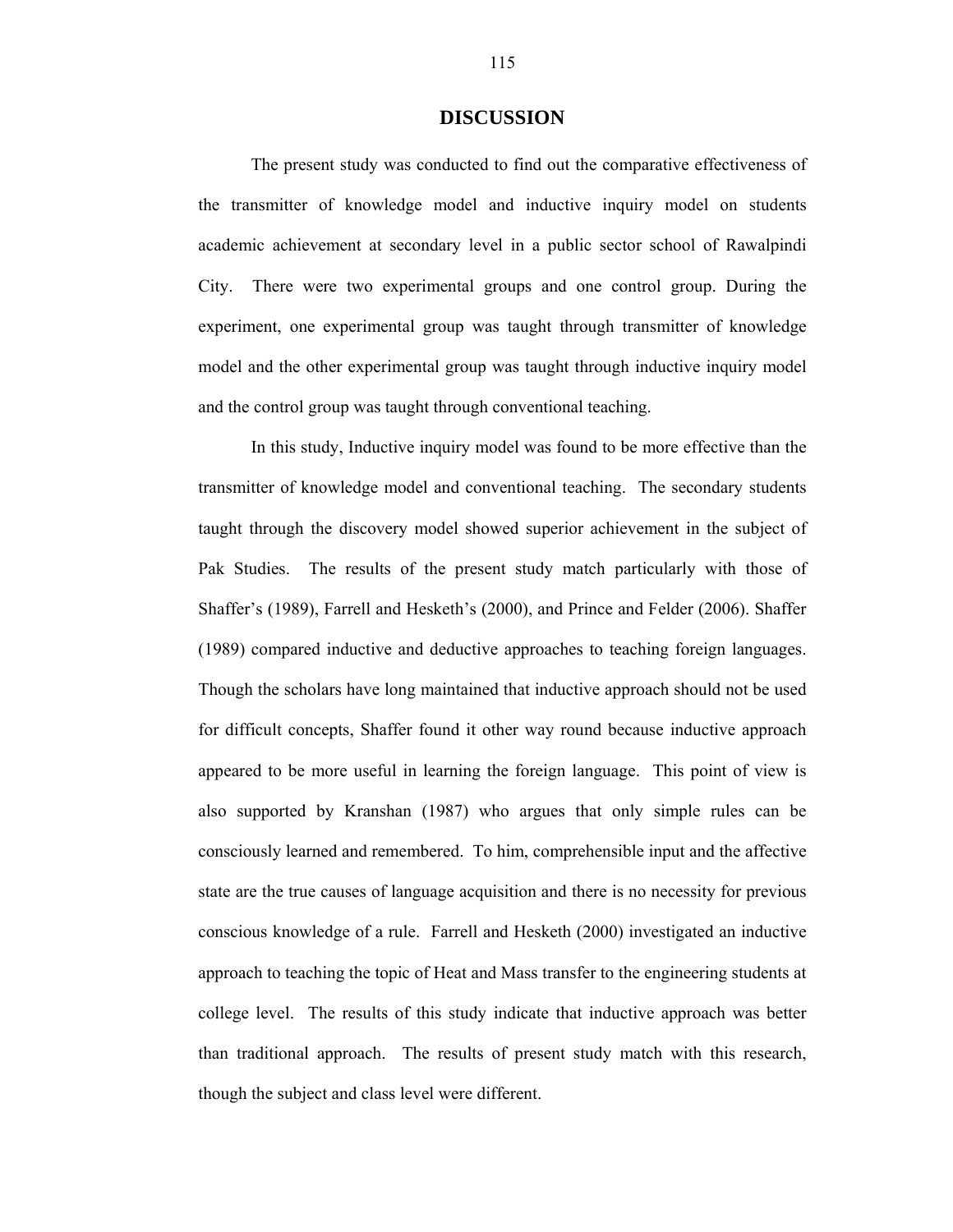Prince and Felder (2006) provide a broader analysis of inductive method in different forms. They cite studies reporting a robust positive effect of learning through problem solving on development of a variety of problem solving skills, conceptual understanding, ability to apply meta cognitive and reasoning strategies and team work skills, which ultimately influence learning achievement of the students.

Present study results did not, however, support Nagata (1995), Rose and Fong (1997), Kalia (2005) and Nina Pargunen (2007) as detailed below:

Nagata (1995) investigated the relative effectiveness of teaching explicit grammatical rules as opposed to providing relevant examples without rule instruction that has been a subject of continuing debate in second language acquisition research. The findings of the study indicate that ongoing rule driven deductive feedback is more effective than example driven inductive feedback for learning relatively complex structures. Nagata conducted the study at college level and in the subject of language.

Rose and Fong (1997) investigated the effects of inductive and deductive approaches to instruction in programmatics with the target features being compliments and compliment responses. The study consisted of three groups at university level and the instruments used were three forms of questionnaire. The findings of this study showed that deductive approach was better than inductive approach in foreign language teaching for both pragma linguistics and socio pragmatics.

Kalia (2005) investigated the effectiveness of mastery learning strategy and inquiry training model on the achievement of students from a school at Rohatak. This showed that inquiry training model of teaching did not have as much significant impact on science achievement as did mastery learning model.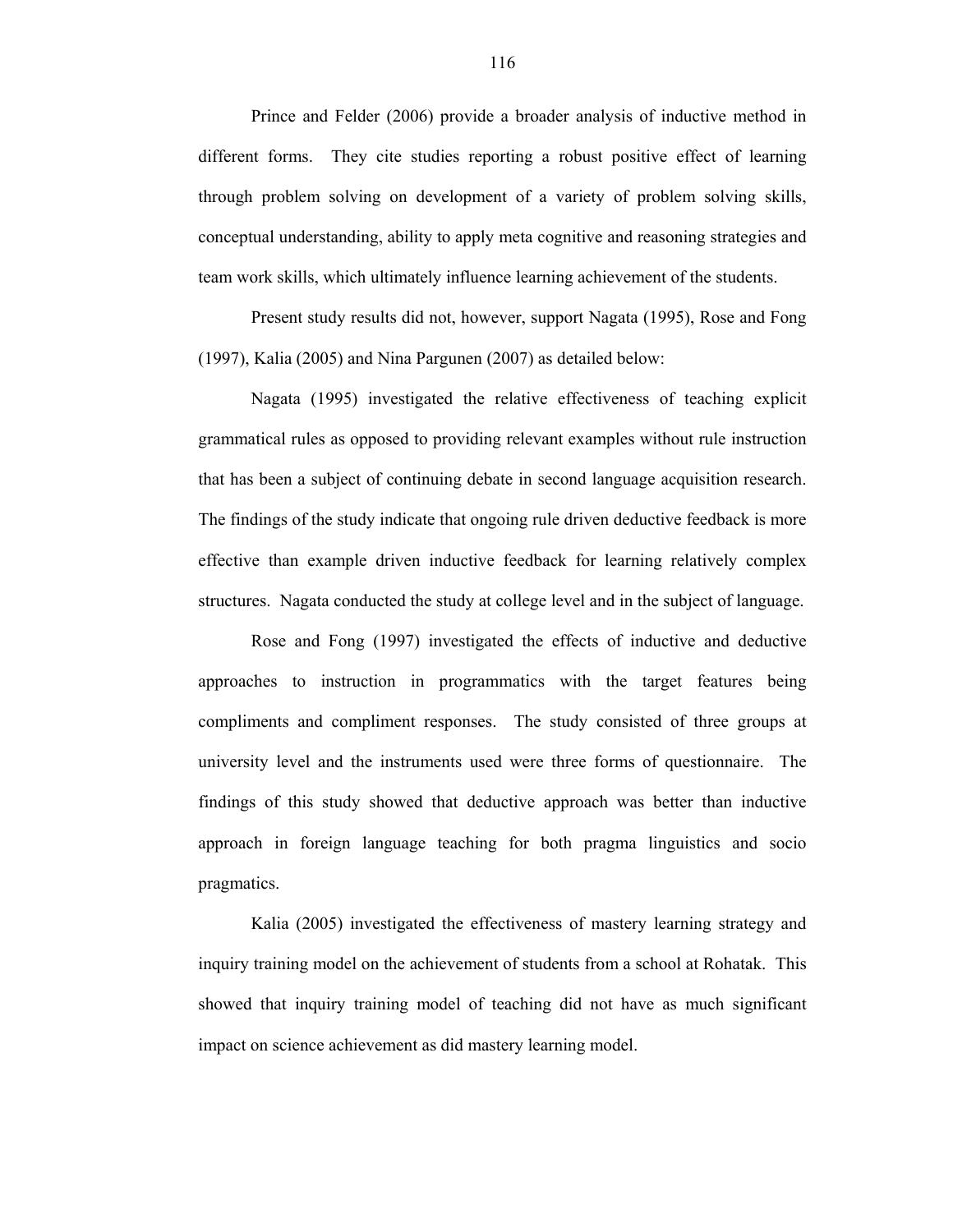Pajunan (2007) investigated the differences between the acquisition of two groups that were taught the singular and plural nouns of English either according to the deductive or the inductive method. The deductive approach showed slightly better results.

As no experimental study in social and behavioral sciences can be perfect and flawless, this study, when looked into critically, contained possible flaws. While designing the present study, in order to control the extraneous teacher variable, it was thought convenient to provide treatment to the experimental groups and control group by the researcher herself. This step might have influenced the results of the study due to the unconscious bias of the researcher (John Henry's effect) against the transmitter of knowledge model and more so against traditional method as both are more similar to each other. Had the treatment groups been taught by two separate teachers who were equally experts to apply the discovery model and the transmitter of knowledge model, the results of the study would have perhaps been more accurate and reliable. But to find such teachers who were equally competent in teaching the subject of social studies through these methods was very difficult, if not impossible. Moreover, training of the two traditional teachers in the use of two new models was also not feasible. Even if such teachers could be obtained for experimentation, another possible factor influencing the study results could not have been ruled out i.e. the element of novelty and newness. As we know, whenever a new method or technique is adopted, it influences the students positively leading to better achievement. The inductive inquiry model and the transmitter of knowledge model both were new for the students. Therefore, improved performance was visible among the students of experimental groups as compared to the students of the control group. Newness of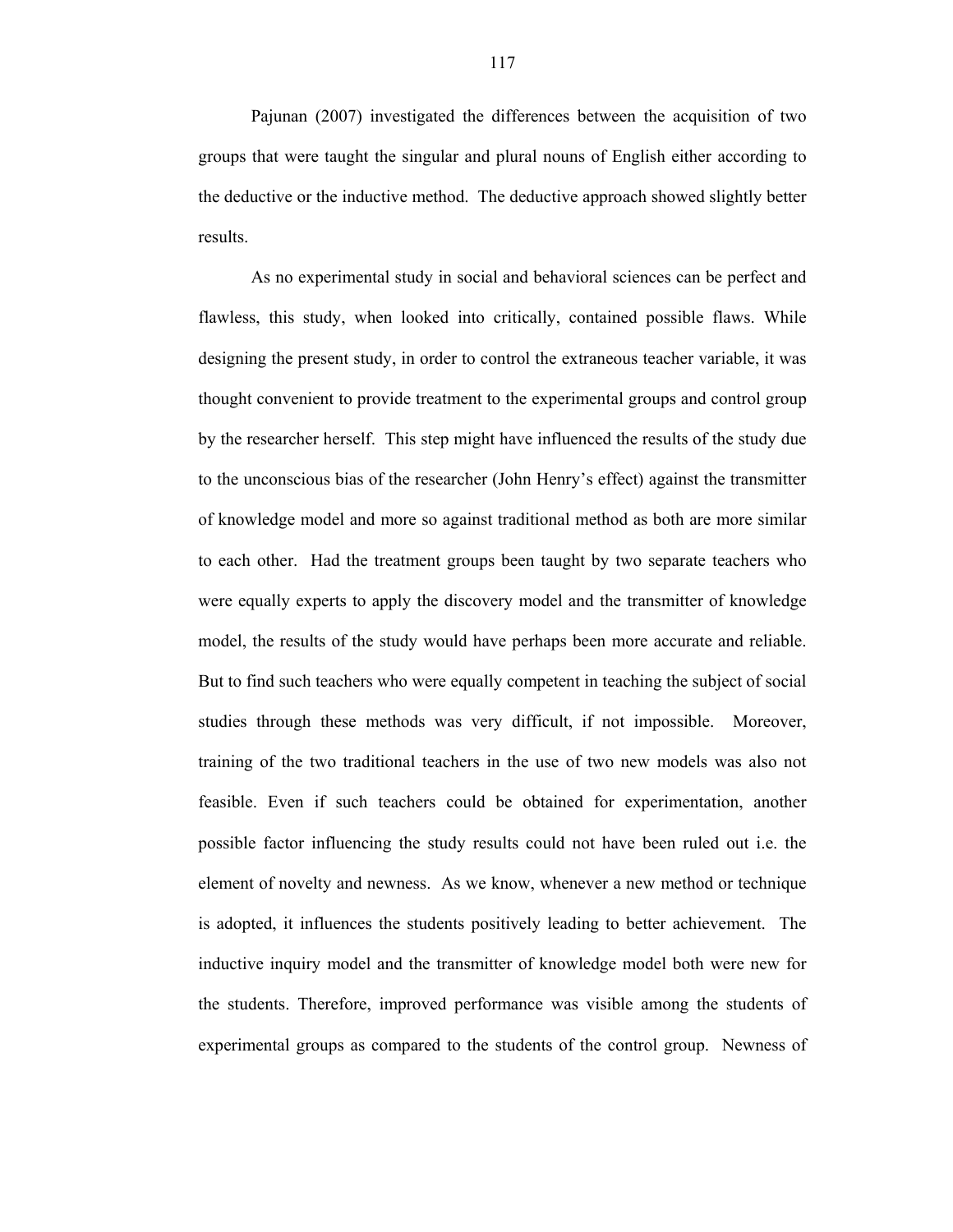method of instruction and newness of teacher might have positively influenced the results.

In Pakistani classrooms, questioning and answering technique is not very common and main teaching focus is upon telling the new information to the students. It was a different experience for groups of students taught through an approach which was new for them. The novelty and variety in the use of methods made students more attentive. Therefore, when the inquiry model was used, punctuated frequently by a series of questions, the relevant group of students paid more attention, were allowed more wait time for thinking after the questions. Their level of understanding might have been much superior to other comparison groups.

During the instruction of inductive inquiry model, the researcher used different types of material like videos, models, pictures, charts and also the text book. The students performed different activities during the experiment, especially when they were taught through inductive inquiry model. This might have influenced their understanding due to learning by doing, thus improving their academic achievement.

The subject of Pak Studies is considered a less structured subject which is generally taught through dictation of notes, text book reading and straight lecturing. This traditional approach is highly objectionable for teaching an important subject like social studies in order to prepare productive and motivated citizenry. Keeping in view its importance, it is necessary to teach the subject with greater zeal and devotion by using modern models of teaching like inductive inquiry model.

In the present study, though inductive inquiry model was found superior to transmitter of knowledge model as well as conventional teaching, however, transmitter of knowledge model improved students performance as well as conventional teaching. Both transmitter of knowledge model and conventional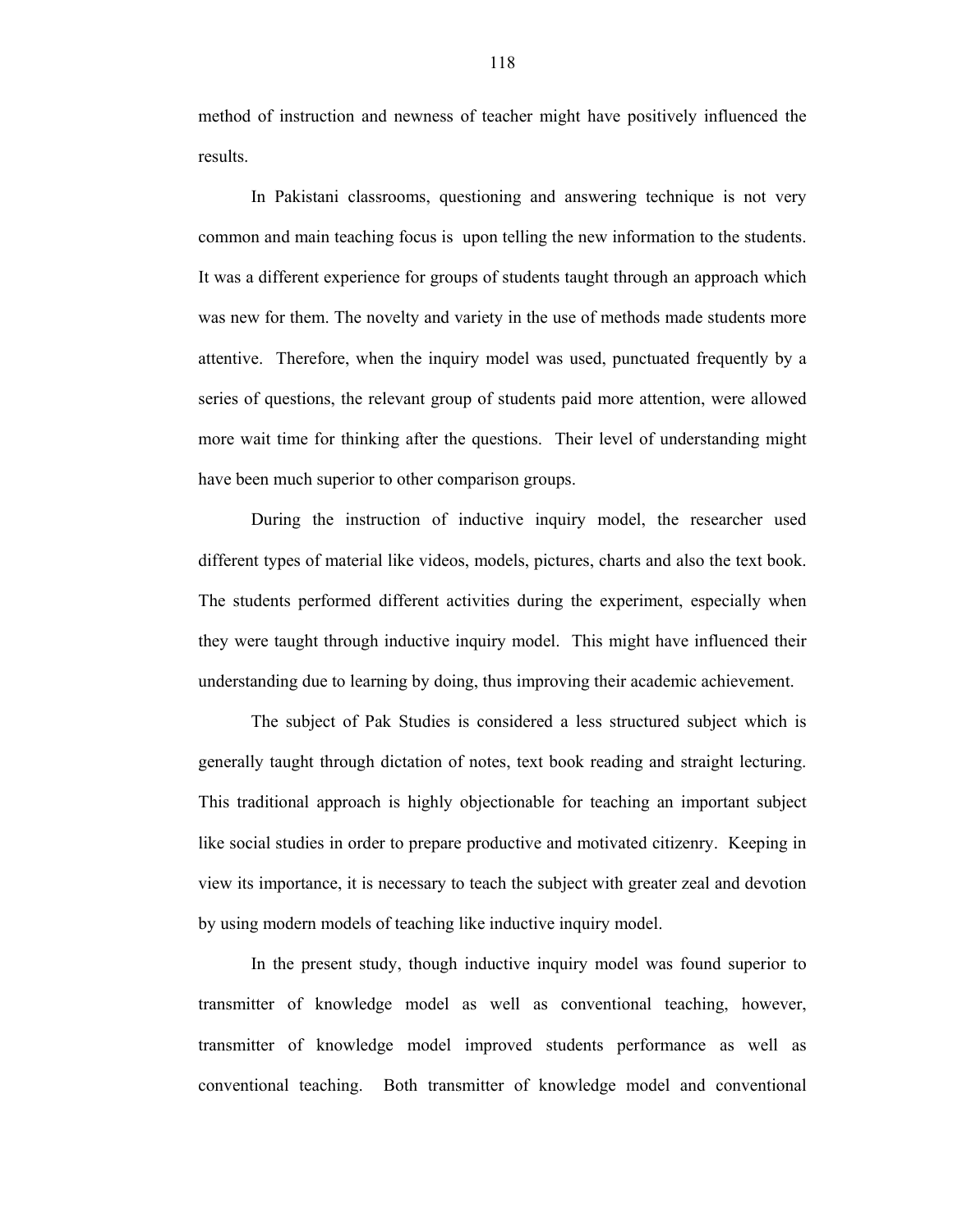teaching appeared to show improvement in their performance of the students but slightly less than inductive inquiry model. Infact, transmitter of knowledge model and conventional teaching are very similar to each other except that the former is more systematic and logical in its approach than conventional teaching.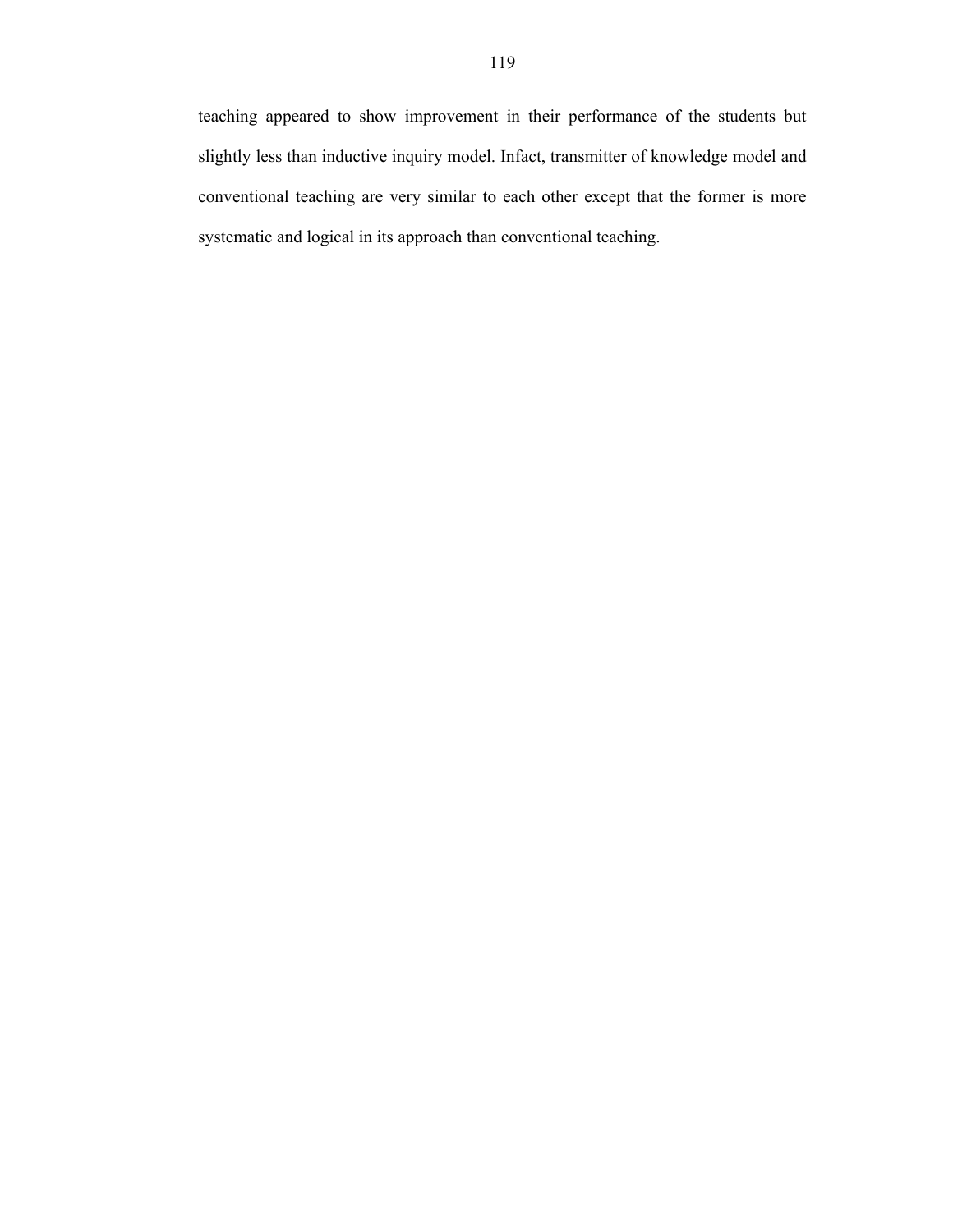### **CHAPTER 5**

 $\sim$ 

# **SUMMARY, FINDINGS, CONCLUSIONS AND RECOMMENDATIONS**

 This chapter deals with the summary, findings, conclusions and recommendations:

### **5.1 SUMMARY**

 The purpose of the study was to explore and compare the effectiveness of use of transmitter of knowledge and inductive inquiry models on students academic achievement. The main objective of the study was, therefore, to compare the effect of transmitter of knowledge model and inductive inquiry model on students academic achievement. It was hypothesized that the students taught through transmitter of knowledge model and the students exposed to inductive inquiry model will show the better performance than the control group taught through conventional teaching. It was also hypothesized that inductive inquiry model will indicate superior students performance than the performance of students taught through transmitter of knowledge model. The sample of the study consisted of 90 students of  $10<sup>th</sup>$  class studying in Govt High School DAV College Road, Rawalpindi. The sample was selected on the basis of their pretest scores through matching and the groups were randomly assigned for the treatment. The experimental groups were taught through teaching models while the control group was taught through conventional teaching, as usual, method. The self developed achievement test consisting of 50 multiple, choice items was used for the purpose of pretest and posttest. The material used for teaching the experimental groups and control group consisted of lesson plans, textbook, charts,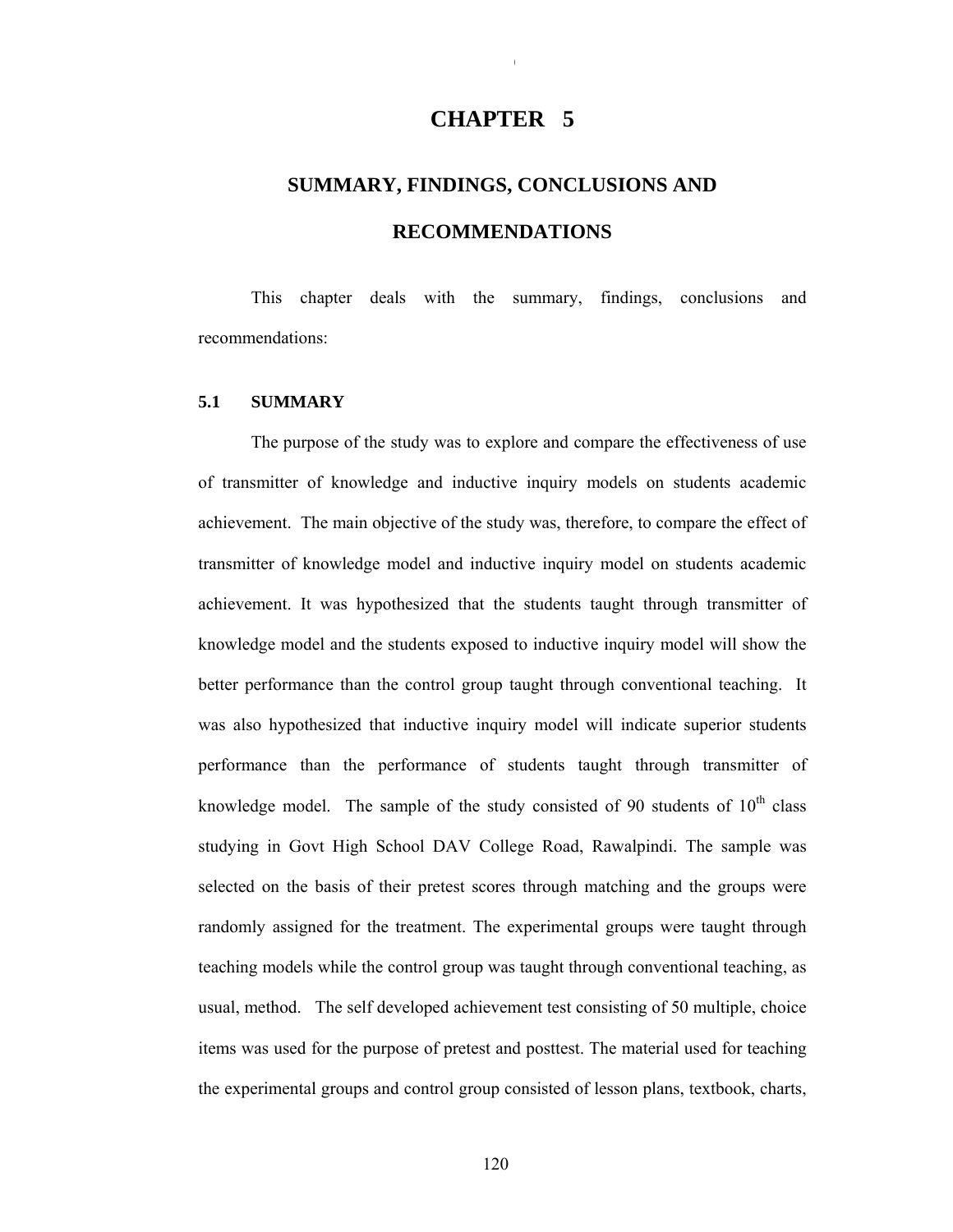pictures, models and video films. Each of them was prepared in the light of each teaching models. The data were summarized and analyzed by using such statistical techniques as mean, standard deviation, coefficient of variation, analysis of variance and Scheffe test. The level of significance used in study was .05 level.

### **5.2 FINDINGS**

The main findings of the study were:

- 1. The mean posttest scores of the comparison groups were 36.40, 38.97 and 35.13 respectively. Spread of individual scores around their respective means ranged from 3.0 to 3.4. The coefficient of variation of the experimental group  $(V=9.34)$ , taught through transmitter of knowledge model and the control group ( $v = 9.40$ ) taught through traditional method were higher than the coefficient of variation of experimental group ( $v = 7.71$ ) exposed to inductive inquiry model (table 5).
- 2. There was significant statistical difference among the mean posttest scores of the experimental groups and the control group  $(F = 10.42)$  at .05 level of confidence. Therefore, null hypothesis No. 1 was rejected. (table 6)
- 3. There was significant statistical difference between the mean posttest scores of the experimental group I taught through transmitter of knowledge model and experimental group II exposed to inductive inquiry model as tested through Scheffe test. Therefore, the null hypothesis No. 2 was rejected (table 7).
- 4. There was significant statistical difference between the mean posttest scores of the experimental group I taught through transmitter of knowledge model and experimental group II exposed to inductive inquiry model as tested through Tukey's w test. Therefore the null hypothesis No. 2 was rejected (table 8).
- 5. There was no significant statistical difference between the mean posttest scores of the experimental group I (taught through Transmitter of knowledge model) and a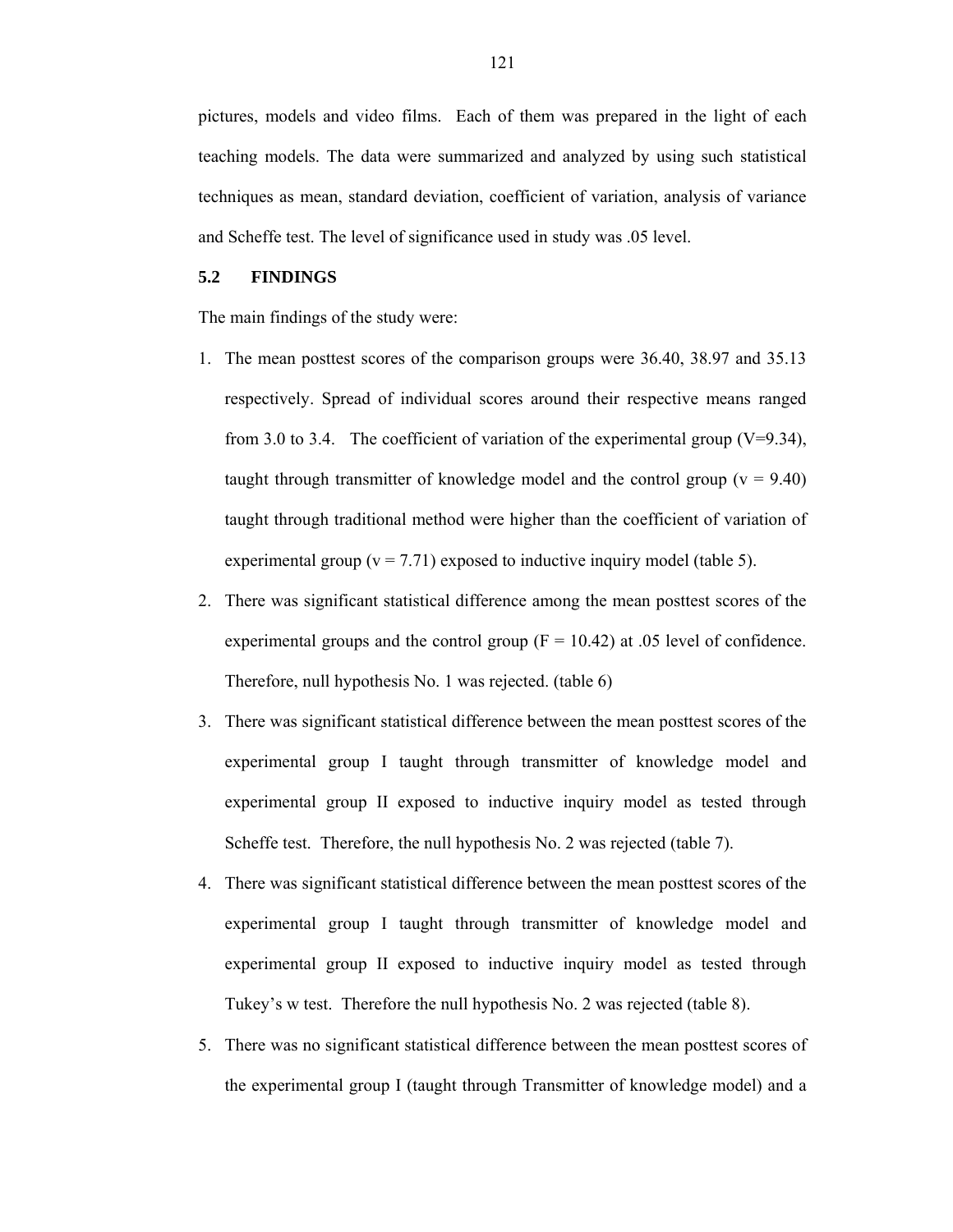control group (taught through conventional teaching) as tested through Scheffe test. Therefore, the null hypothesis No. 3 was retained (table 9).

- 6. There was no significant statistical difference between the mean posttest scores of the experimental group I (taught through Transmitter of knowledge model) and a control group (taught through conventional teaching) as tested through Tukey's w test Therefore the null hypothesis No. 3 was retained (table 10).
- 7. There was significant statistical difference between the posttest scores of the experimental group II (taught through inductive inquiry model) and the control group taught through conventional teaching as tested through Scheffe test. Therefore, the null hypothesis No. 4 was rejected. (table 11).
- 8. There was significant statistical difference between the posttest scores of the experimental group two (taught through inductive inquiry model and the control group taught through conventional teaching as tested through Tukey's w test. Therefore, the null hypothesis No. 4 was rejected. (table 12).

### **5.3 CONCLUSIONS**

Based upon above findings, following conclusions were drawn:

- 1. The alternative hypothesis No. 1 was supported. It was concluded that the students taught through transmitter of knowledge model and inductive inquiry model did better than the students of control group taught through conventional teaching.
- 2. The alternative hypothesis No. 2 was supported. Therefore, it was concluded that the students taught through inductive inquiry model did better than the students taught though transmitter of knowledge model.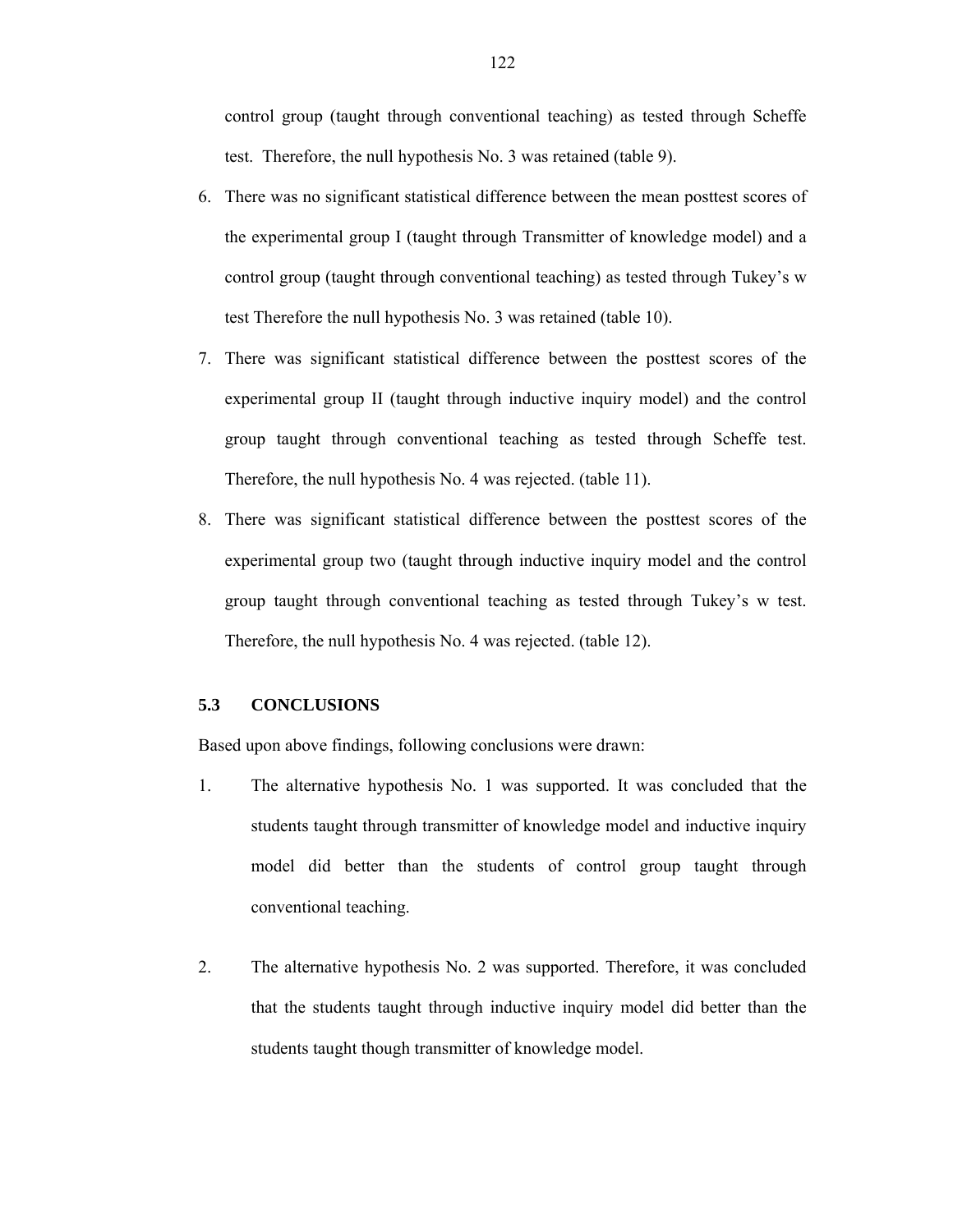- 3. The alternative hypothesis No. 3 was not supported. Therefore, it was concluded that the students exposed to transmitter of knowledge model and those taught through conventional teaching did not differ in their achievement scores on the posttest.
- 5. The alternative hypothesis No. 4 was supported. It was therefore concluded that the students taught through inductive inquiry model showed better performance than those students taught through conventional teaching on their mean post-test scores.

Thus the inductive inquiry model was found superior to the transmitter of knowledge model, which was not found to be superior than conventional teaching.

The overall conclusion derived from the study findings was that inductive inquiry model was found to be more effective for teaching of Pakistan Studies to  $10<sup>th</sup>$ class students than transmitter of knowledge model and conventional teaching.

### **5.4 LIMITATIONS OF THE STUDY**

Some limitations of this study should be taken into account before generalizing the results of the study. Firstly, the study was conducted in urban settings, therefore, the generalization of the results on rural settings may be limited.

Secondly, the Pakistan Studies achievement test used in the present study for pre-testing and post-testing was the same. The use of parallel test might have given better results.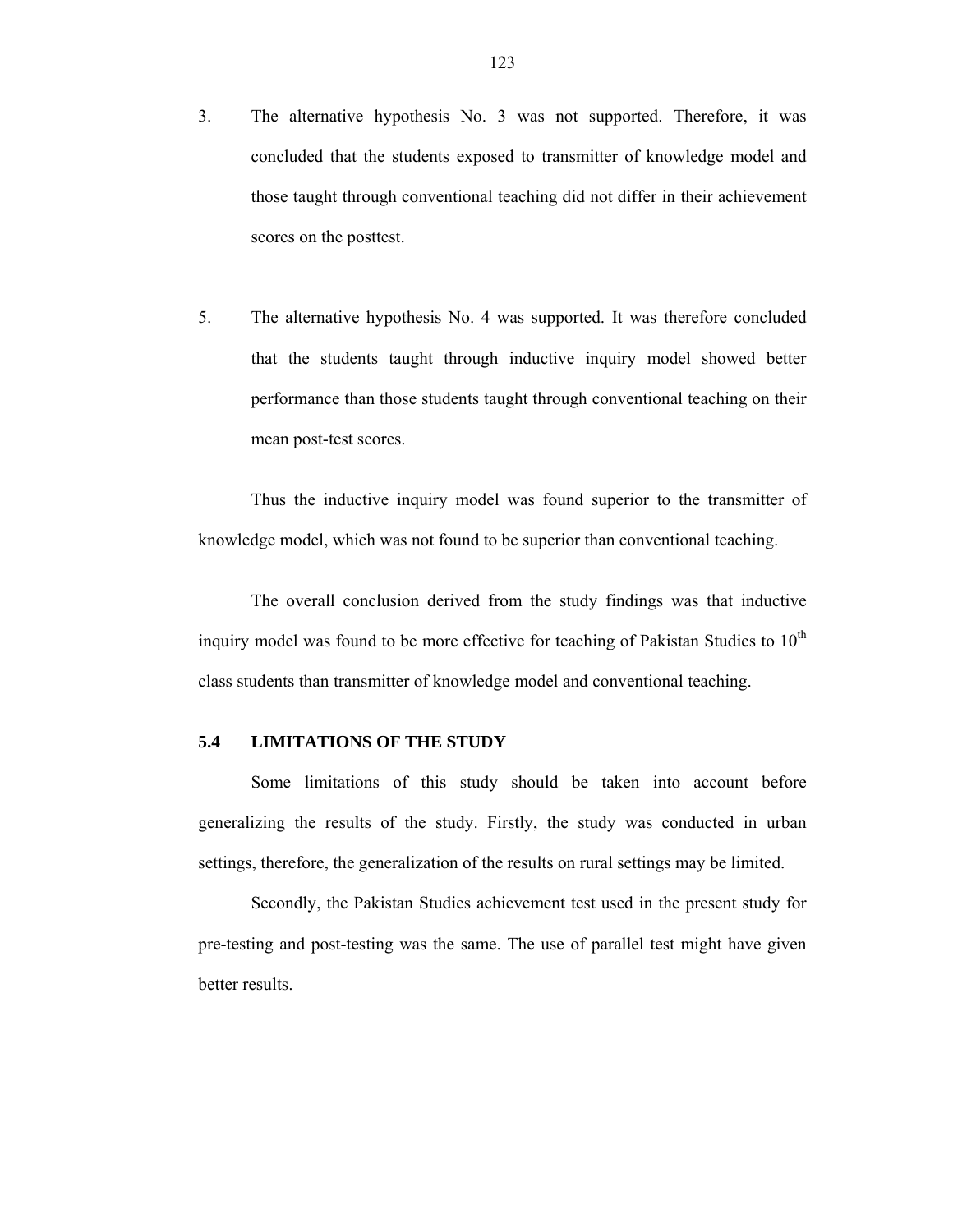### **5.5 RECOMMENDATIONS**

On the basis of findings, conclusions and the discussion, the following recommendations are made for action and further research:

- 1. Since the inductive inquiry model was found be superior to transmitter of knowledge model, the teachers of Pakistan Studies be trained to use inductive inquiry model in particular and transmitter of knowledge also because the latter was found to be more effective than conventional teaching in this study. Student curiosity be stimulated and interest through stimulating questions be fostered to promote deep thinking. The modes of inductive and deductive teaching may also be emphasized during teaching practice in teacher training programmes in Pakistan.
- 2. For the subject of social studies, most of the time, lecture method is used. It is recommended especially at primary level that activity based teaching be adopted as it will help the learners to understand knowledge rather than just memorizing facts and concepts.
- 3. Transmitter of knowledge model and inductive inquiry model are new models of effective teaching that require thorough understanding and sufficient practice before using them during instruction. In future studies sufficient rigorous training in these models be provided to the teachers of the experimental group before conduction of the experiment.
- 4. The experimental groups in the present study were taught by the researcher herself that might have confounded the study results. In order to avoid experimental bias, it is more desirable if regular teachers of the same institution are selected to provide the treatment to the experimental groups after ensuring adequate training and practice in the new methodology. This

124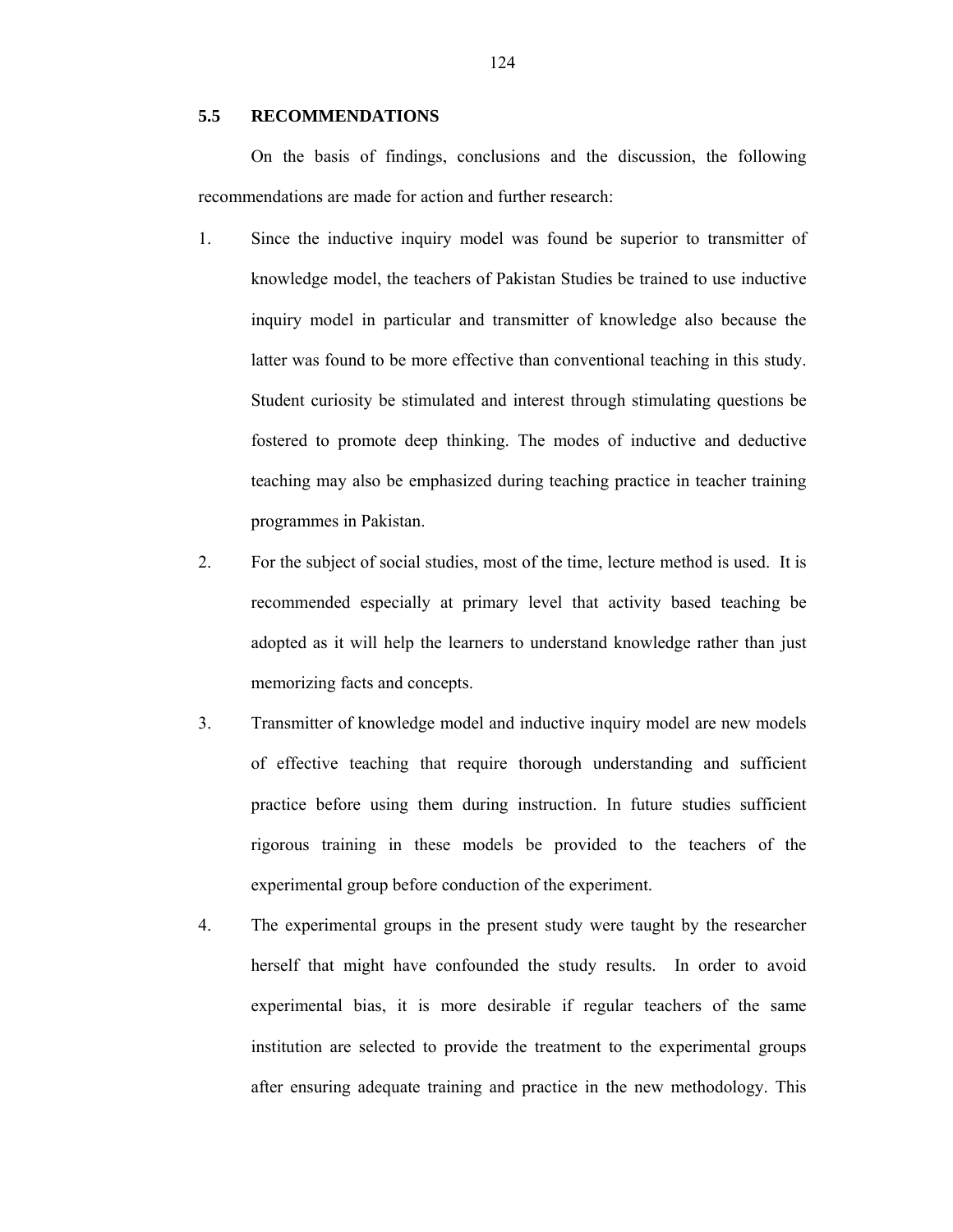step may control the critical teacher variable polluting the effect of the independent variable.

- 6. The present study was carried out on male urban students in an Urban English medium school located in big city of Pakistan. Similar studies be also replicated on male rural, female rural and female urban students both at secondary as well as elementary levels for teaching social studies and the school subjects other than Pak Studies. In order to confirm and generalized the present results of the study.
- 7. The subject of Pakistan Studies is considered to be a less structured subject which is generally taught through dictation of notes, textbook reading and straight lecturing. This traditional approach is highly objectionable for teaching an important subject like social studies in order to prepare productive and motivated citizenry. Keeping in view its importance, it is necessary to teach the subject with greater zeal and devotion by using modern models and method of teaching like inductive inquiry model.
- 8. Since inductive inquiry model was found to be the most effective model of teaching social studies, the social studies teachers be provided intensive training in the use of inductive inquiry model, and in the development of instructional material to be employed while using the inductive inquiry model.
- 9. As the present study compared transmitter of knowledge model and inductive inquiry model, experimental studies may also be conducted for the evaluation of the effectiveness of other teaching models like cooperative learning, direct instruction, indirect instruction and concept attainment models of teaching etc.
- 10. Transmitter of knowledge model is more appropriate for teaching facts and inductive inquiry model is more appropriate for teaching concepts. The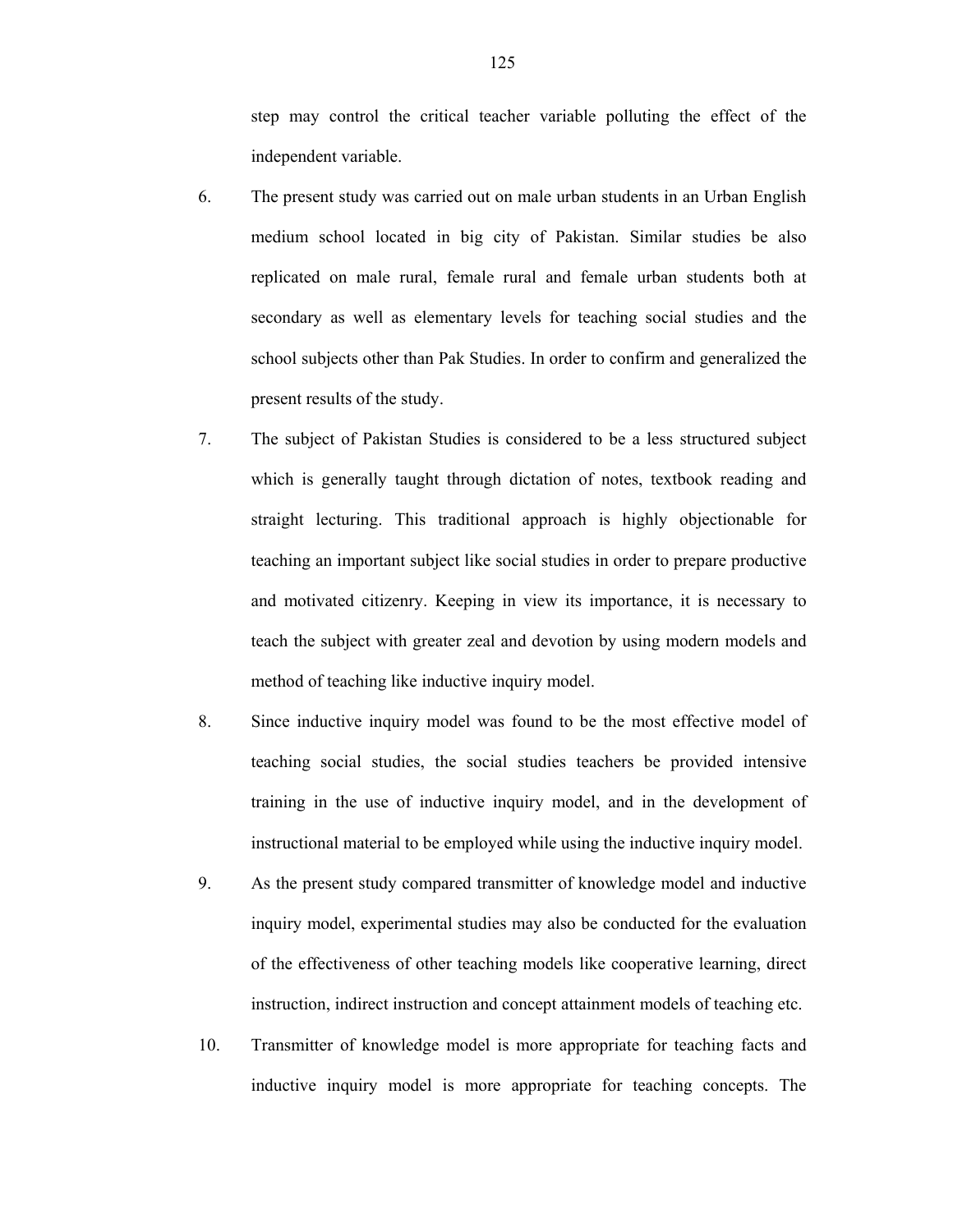curriculum of social / Pak studies, like other school subjects, mostly consist of facts and concepts, therefore, a blend of these two models might be more suitable for simultaneous teaching of facts and concepts than the isolated use of these models. Therefore, the combined use of these models might lead to superior learning on the part of students. Further research in this direction might serve as useful breakthrough in teaching Social / Pak Studies at school level.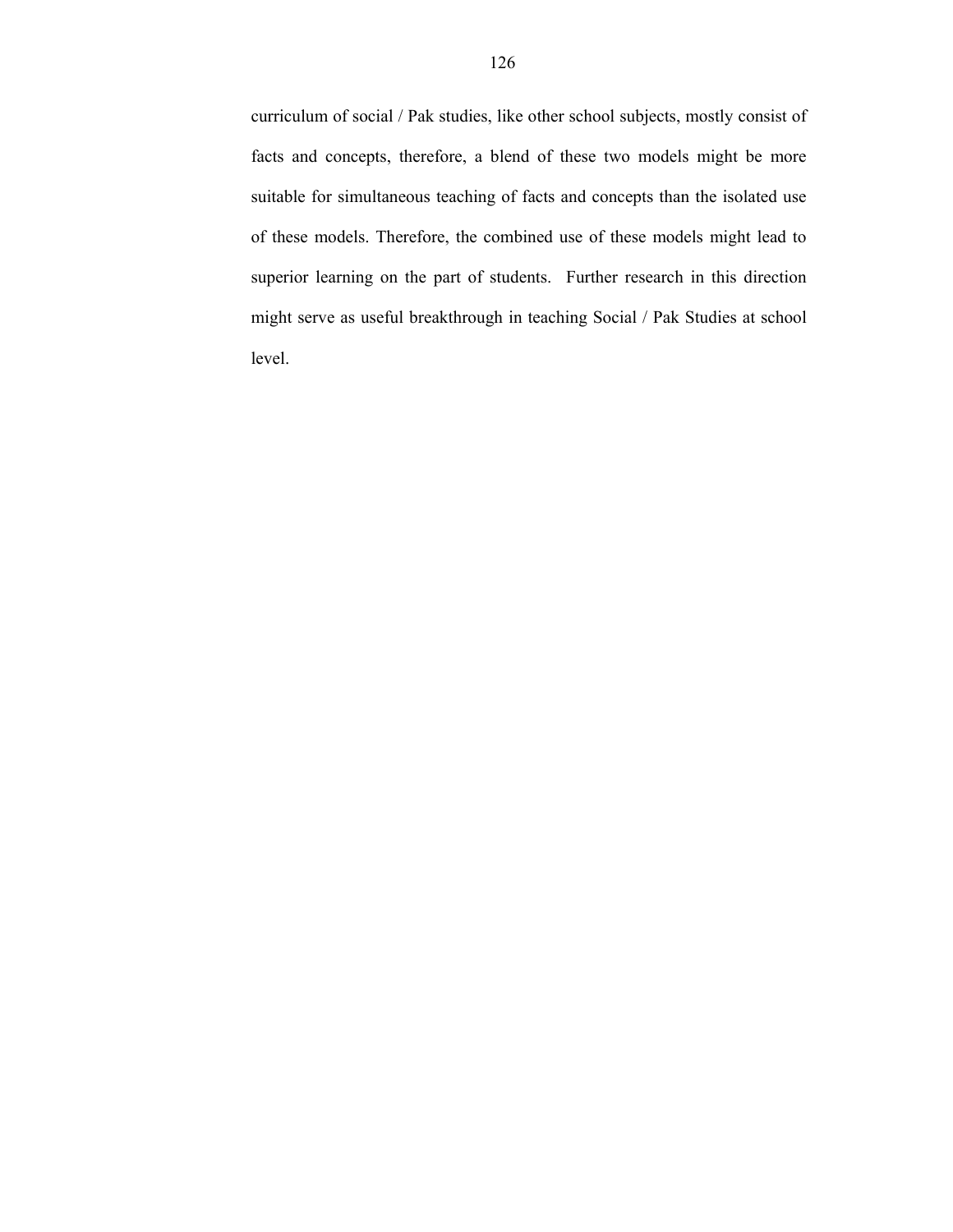### **BIBLIOGRAPHY**

- Allenman, J., & Brophy, J. (1977). Elementary Social Studies Instruments, Activities & Standards: A Handbook of Classroom Assessment. San Diego, CA. Academic Press, p 321-57
- Ausubel, D. P., Novak, J. D., & Hanesian, H., 1978. Educational Psychology: A cognitive view  $(2^{nd}$  ed.). New York, NY: Academic Press. Pp.112-115.
- Basharat, Sadia. (2006). Comparing the Effectiveness of Inductive method and Lecture Method of Teaching Mathematics to  $9<sup>th</sup>$  Class (Un-Published) Bilquis College of Education for Women, PAF Chaklala: Rawalpindi: Pakistan
- Bloom, B. (Ed) (1956). Taxonomy of Educational Objectives, Handbook 1: Cognitive Domain. New York: Mckay.
- Brigham, F, & Matins, J.J. (1999). A Synthesis of Empirically Supported Best Practices for Sciences Students with Learning Disabilities: Annual International Conference of Association for the Education of Teachers in Science, Austin T.X.
- Brophy, J. (1988). Research Linking Teacher Behaviour to Students Achievement: Potential Implications for Instruction of students.
- Brorich, G. D. 1999.Observation Skills for Effective Teaching  $3<sup>rd</sup>$  ed.). Merrill Prentice Hall: New Jersey, USA. P.192
- Bruner, J. S. (1987). Actual Minds, Possible Worlds, Cambridge, Mass: Harvard University Press.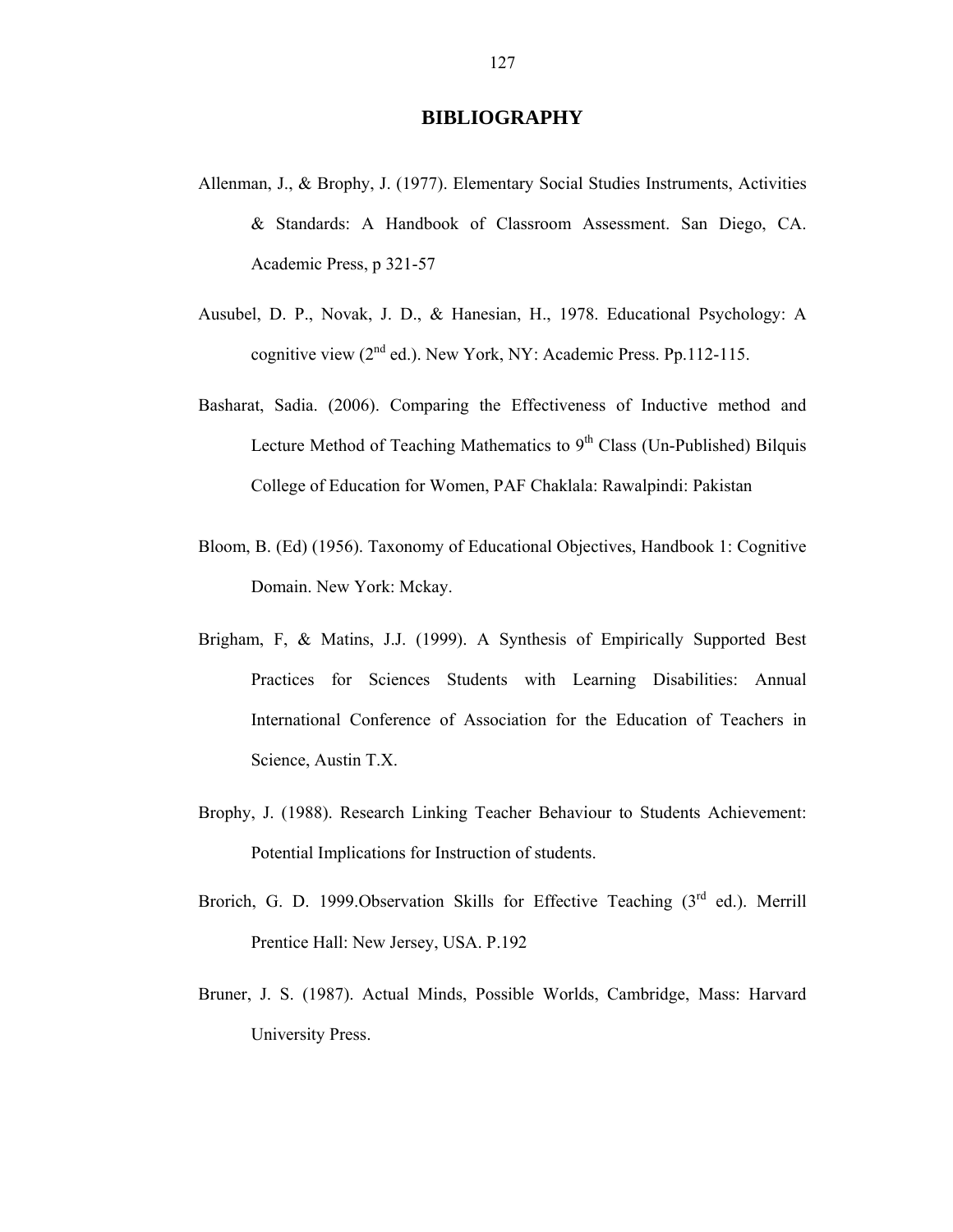- Davies, I.K., & Hartly, J. (1972). Contribution of Educational Technology ( $3<sup>rd</sup> Ed$ ): London: Mc-Graw Hill Book company, p 294.
- Dennis, F.H. (1984). The effects of advance organizers and repetition on achievement in a High School Biology class: The university of Albama dissertation abstract international, Vol.45, No. 7, 1985, p 2056.
- Denny, T. (1977). Some Still Do: River Acres, Taxas, Washington.D.C: National Science Foundation.
- Dhand, H. (n.d) A Hand Book for Teachers Research in the Teaching of Social Studies. Delhi's: Naraina.
- Doyle, W.H. (1986). Using an Advance Organizer to Establish a Subsumming Function Concept for Facilitating Achievement in Remedial College Mathematics: American Education Research Journal, 23(3)507-516.
- Fair, J., & Kachaturoff, G. (1988). Teaching Thinking: Another try the Social Studies: Vol.79, No. 2, p 64-69.
- Fancistt, V., & Hawke, D. (1987). Instructional Practices, Social Studies in the 1980's: Irving Monissett, ed. Alexanderia, National Science Foundation.
- Faqir, Muhammad. (2000). Statistical Methods and Darta Analysis. Faislabad: Kitab Murkaz.
- Farrell, S., & Hesketh, F.P. (2000). An Inductive Approach to Teaching heat and Mass Transfer. Retrieved March 21, 2008, from http://www.rowan.edu/colleges/engineering/clinics/asee/papers/2000/farrell01. pdf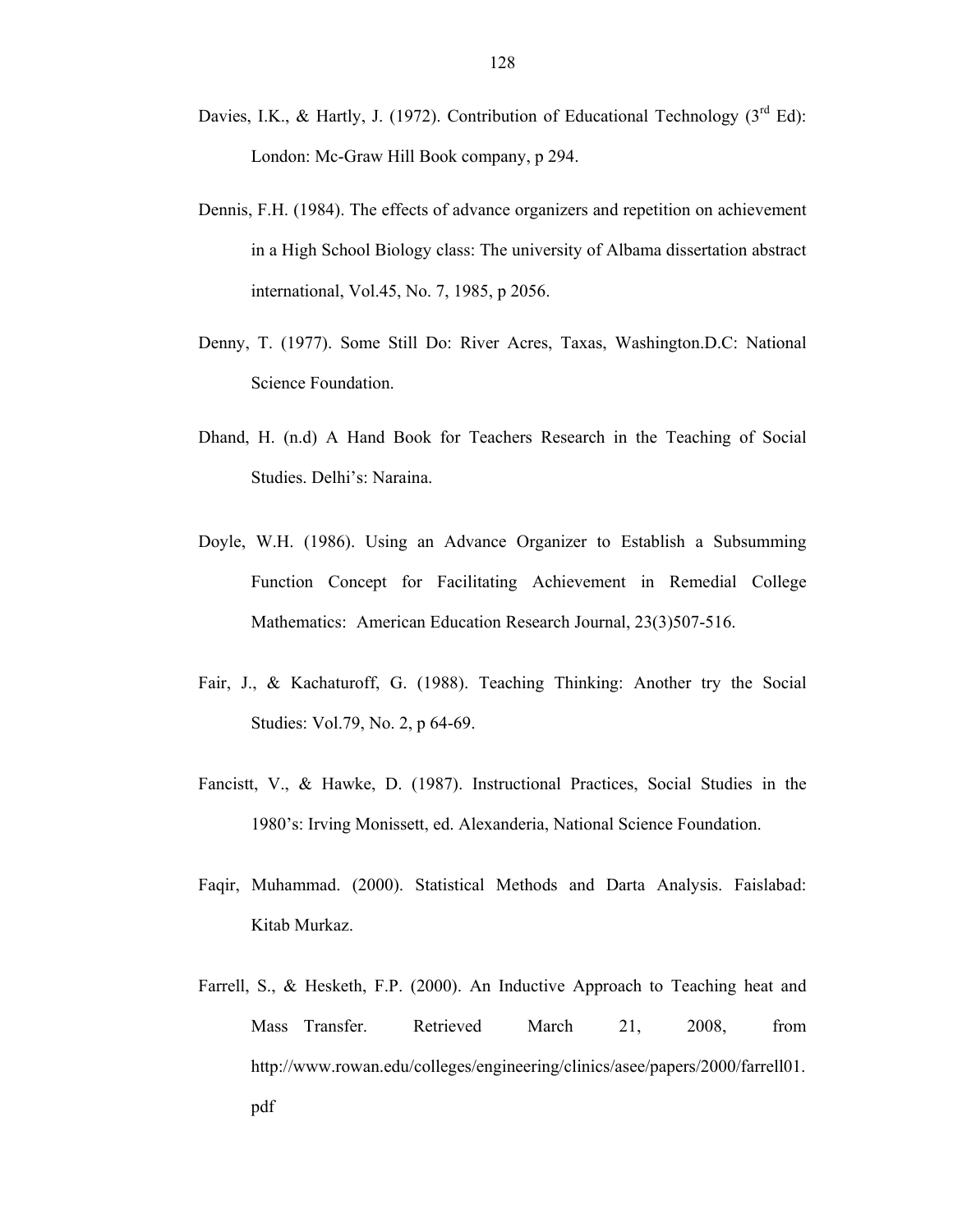- Felder, D.B.(1973). The Effects of Adjunct Post Questions and Advance Organizers on Problems Solving Behaviour. Toward a Technology for the Design of Adjunct Programmed Instruction University of Pittsburgh. Dissertation Abstract International, Vol 34, No. 7, 1973, p 3987.
- Flanders, N.A. (1970). Analyzing Teaching Behavior Reading Mass: Addison Wasley.
- Fogler, H. S. (1999). Elements of Chemical Reaction Engineering, Prentice Hall: N.J.
- Fouzia. (1999). Effectiveness of Teaching Mathematics Through Inductive Deductive Methods Vs Lecture Method at Secondary Level. (Un-Published). At College of Education for Women, PAF Chaklala: Rawalpindi: Pakistan.
- Garrett, H.E., & Woodworth, R.S. (2000). Statistics in Psychology and Education: United States America.
- Gay, L.R. (1996). Educational Research competencies for Analysis and Application: New Jersey.
- Gersten, R., Keating, T., & Becker, W. 1988. The continued impact of the Direct Instructional Model: Longitudinal studies of follow through students. Education and Treatment of children, pp. 11(4), 318-327.
- Govt. of Pakistan, (2007). Pakistan Studies for  $10^{th}$  Class: Lahore: Punjab Textbook Board. Pakistan
- Gronlund, N. E. and Linn, R. L., (1990). Measurement and Evaluation in Teaching. New York: Macmillan Publishing Company.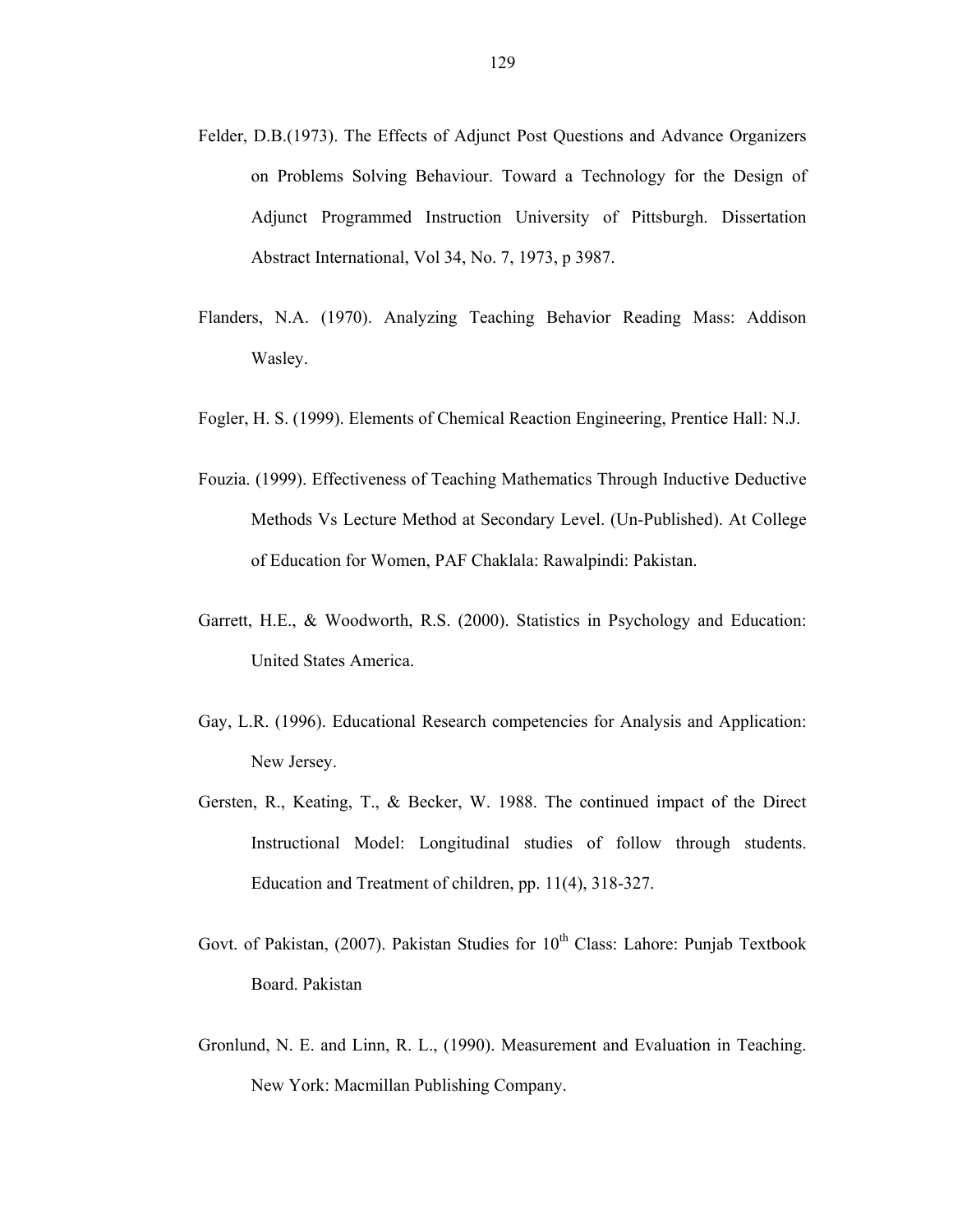- Hafeez, Tahira (2003). Comparative Effectiveness of Direct Instructional Model on Students Academic Achievement in the Subject of Urdu Among  $6<sup>th</sup>$  groups Students (Un-Published) Bilquis College of Education for Women, PAF Chaklala: Rawalpindi. Pakistan.
- Hinrichsen, K.A., & Schumburg, G. (1975). Comparative Evaluation of a Joint Lecture – Discussion Approach to U.S History: California, E.R.I.C. Research in Education, Feb, 1975, Ed. 108716
- Hunkins, F.P., & et, al. (1977). Review of Research in Social Studies Education 1970-75: Washington, D.C. National Council for the Social Studies. (P 45)
- Hunter, M. (1984). Knowing, Teaching and Supervising. In P.L. Hospord (ED), Using What We Know about Teaching (P-175): Alexandria, Va, Association for Supervision and Curriculum Development.
- Joyce, B., & Weil, M. (1972). Models of Teaching Prentice: Englewood (Liffs, New Jersey, 402 P). Hall Inc,
- Joyce, B.R. (1978). Selecting Learning Experiences linking Theory to Practice: Washington: D.C. Ascd
- Joyce, B., Weil, M & Calhoun. E. (2000). Models of Teaching  $(6^{th} Ed)$ : Allyn and Bancon.
- Joyce, B., & Weil, M. (1985). Model of Teaching, New Dehli: Prentice Hall of India.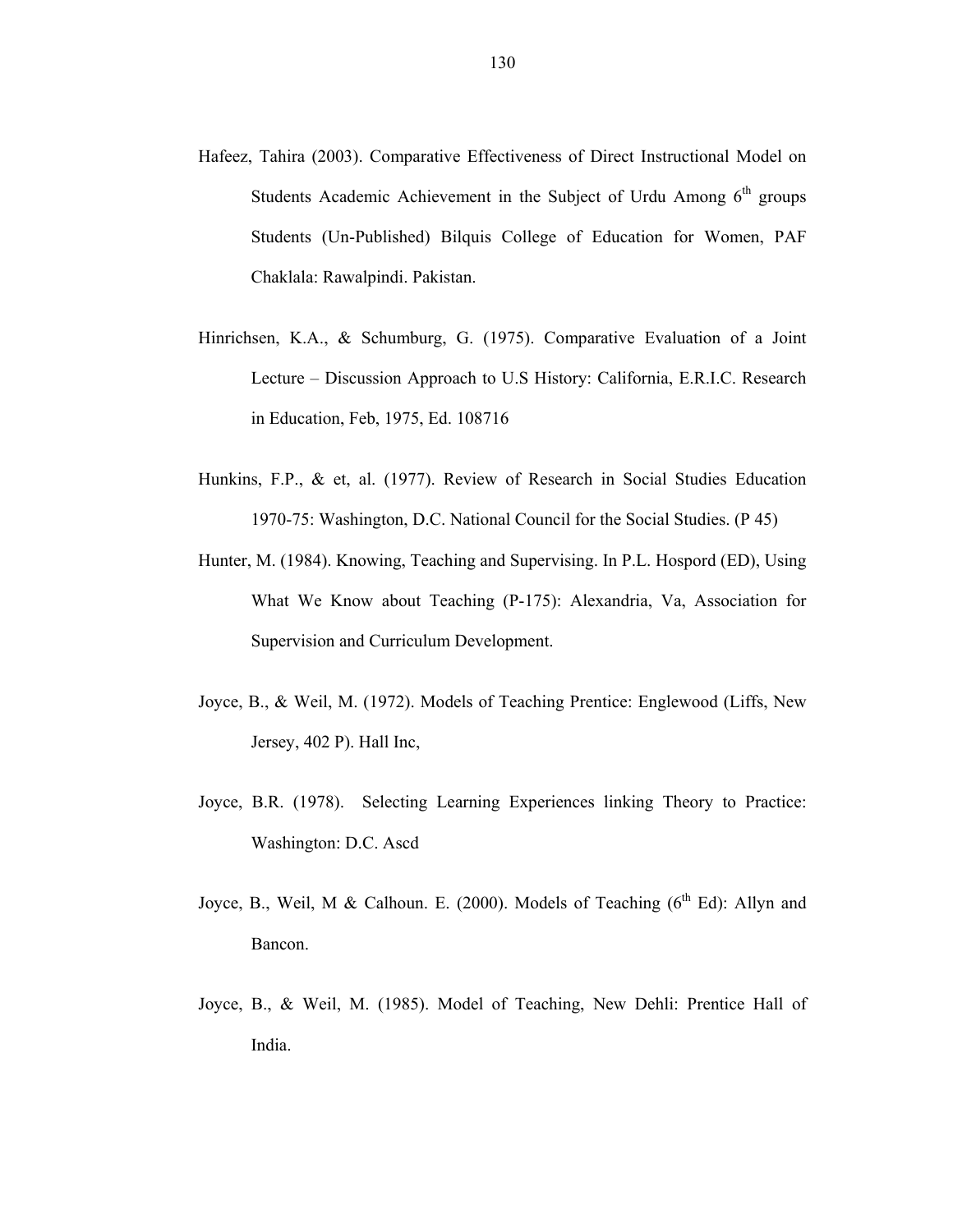- Kalia, A.K. (2005). Effectiveness of Mastery Learning Strategy and Inquiry Training Model on Pupils Achievement in Science: M.D. University, Rohatak, Directorate of Distance Education.
- Kariuki, P.N.K., & Bush, E.D. (2008). The Effect of Total Physical Response by Story Telling and the Conventional teaching Styles of a Foreign Language in
- a Selected High School. Retrieved February 13, 2009, from http://www.eric.ed.gov/ERICWebPortal/custom/portlets/recordDetails/detailm ini.jsp? nfpb=true& &ERICExtSearch\_SearchValue\_0=ED503364&ERICEx tSearh SearchType 0=no&accno=ED503364
- Koacher, S.K. (1986), Teaching of social studies S.K. Ghai: Sterling publishers India, New Delhi.
- Martorella, P.H. (1977). Research on Social Studies Learning and Instructional Cognition: Review of Research in Social Studies Education, 1970-75, Washington, D.C. National Council for the Social Studies, p 45.
- Mandeville, G. K. 1992. "Does Achievement Increase over time, another look at the South Carolina Pet programs." The elementary school journal. South Carolina. P.575.
- National Institute-Landmark College. (2005). Using Varied Instructional Techniques: Inductive and Deductive Teaching Approaches. Retrieved November, 15, 2008, from

http://www.landmark.edu/institute/grants\_research/biology\_success/samples/ inductivedeductive.pdf.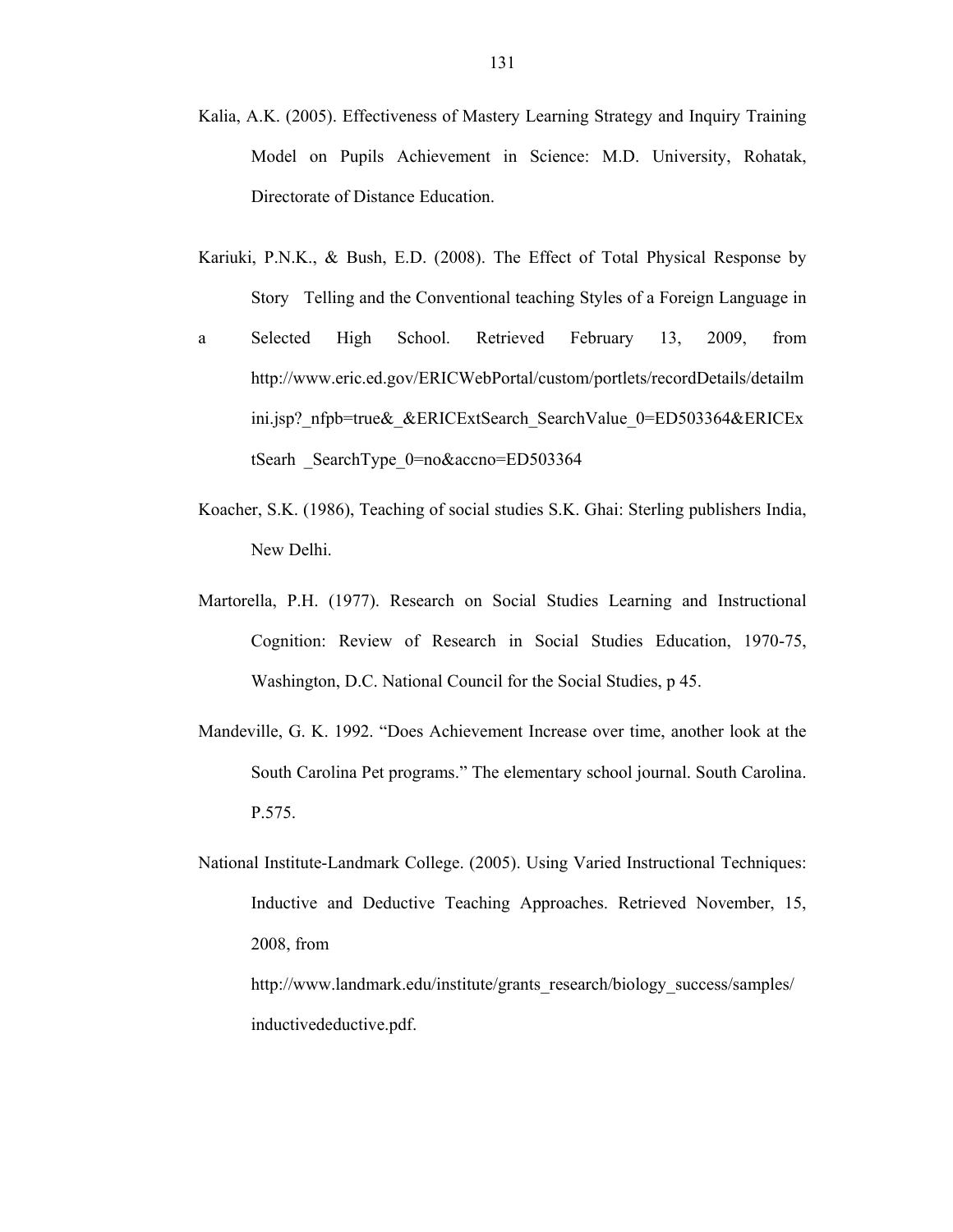- Nixt, H.C. (1972). The Relative Effects of Frequent Use of Advance Organizer and structural Reviews As Alternative Uses of Recitation Time in College Mathematics for Non Physical Science Students: The Ohio State University Dissertation Abstract International. Vol 34, No. 8. 1973, p 4249.
- Noel, K. (1983). The Effects of Advance Organizers on Transfer of Rule Learning. The Florida State University, Dissertation Abstract International. Vol 44, No. 2, 1983, p 471.
- Noreen, Uzma (2003). An Experimental Study on the Effectiveness of Direct Instructional Model on Student Achievement: PAF College of Education for Women, PAF Chaklala: Rawalpindi. Pakistan
- Olmo, B.G. (1978). Determining Effective Teaching Techniques in Unity Development: The Social Studies Vol. 69, No. 1, 1978, (P 77-80).
- Ormrod, J.E. (1998). Educational Psychology Developing Learners: New Jersey. Prentice-Hall, Inc. Simon Schuster / A Viacom Company upper Saddle River.

Orlich, D. C. Etal, (1985). Teaching strategy, D.C Health and Company

- Pajunen, N. (2007). Deductive and Inductive Approaches in Teaching Singular and Plural Nouns in English. Retrieved December 04, 2008, from http://www.jyx.jyu.fi/dspace/bitstream/handle/123456789/18916/Pajunen\_Nin a\_kandi.app.puuttuu.pdf?sequence=1
- Pasch, M., Sparks-Langer, G., Gardner, T. G., Starko, A. J., & Moody, C.D. (1991). Teaching as decision making: instructional practices for the successful teacher. New York: Longman.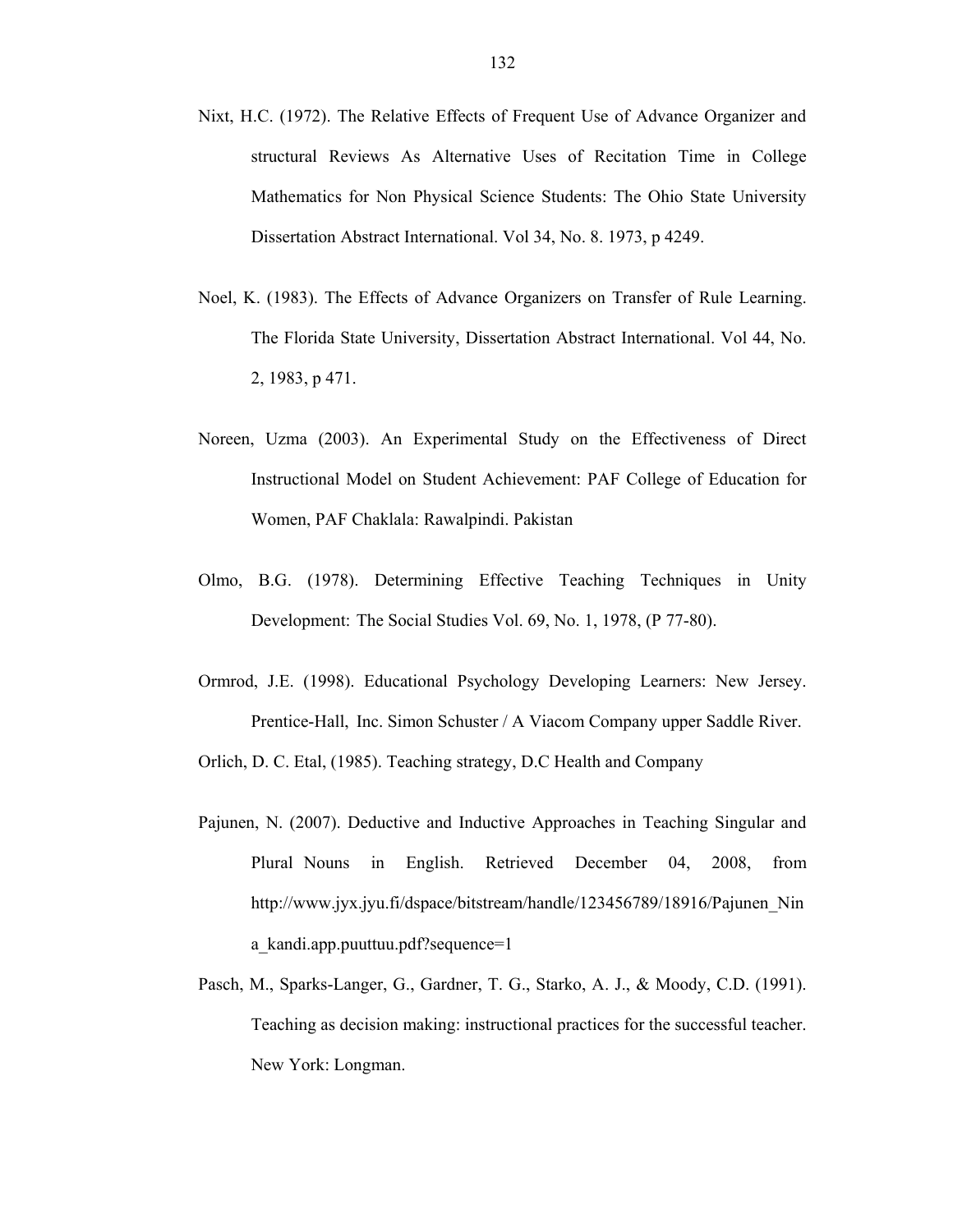- Piper, J.T, (1987). A Study of the Potential of Transfer Learning of Selected Biological Concepts' Saint University: Dissertation Abstract International, Vol 47, No. 10.
- Priddle, B.J., & et. Al (1997). International handbook of Teachers and Teaching. Netherlands: Kiluwer Academic Publisher.
- Prince, M., & Felder, R. (2007). The Many Faces of Inductive Teaching and Learning. Retrieved December 13, 2008, from http://www.ncsu.edu/unity/lockers/users/f/felder/public/Papers/Inductive(JCS T).pdf
- Rabbani, M.I., & Ali, S.M. (1990). An Introduction to Pakistan Studies ( $5<sup>th</sup> Ed$ ): Lahore: Carvan Press, Darbar Market.
- Rao, V. K. and Reddy, R. S., (1992). Academic Environment: Advice Council and Activities, Commonwealth Publisher: New Delhi
- Rose, K. R., & Kwai-Fong, C.N. (1997). Inductive Deductive Approaches to Teaching Compliments and Compliments Responses. Retrieved October 17, 2008, from http://www.sunzil.lib.hku.hk/hkjo/view/10/1000160.pdf

Santrock, J.W., 2006. Educational Psychology: McGraw Hill, Boston. Pp.109, 45-50.

- Schlember, G.C. (1970). The Effects of An Inquiry Development Program on Elementary School Children Science Learning: Unpublished Doctoral Dissertation, New York: E.R.I.C. Research in Education.
- Shaffer, C. (1989). A Comparison of Inductive and Deductive Approaches to Teaching Foreign Languages. Retrieved March 21, 2009, from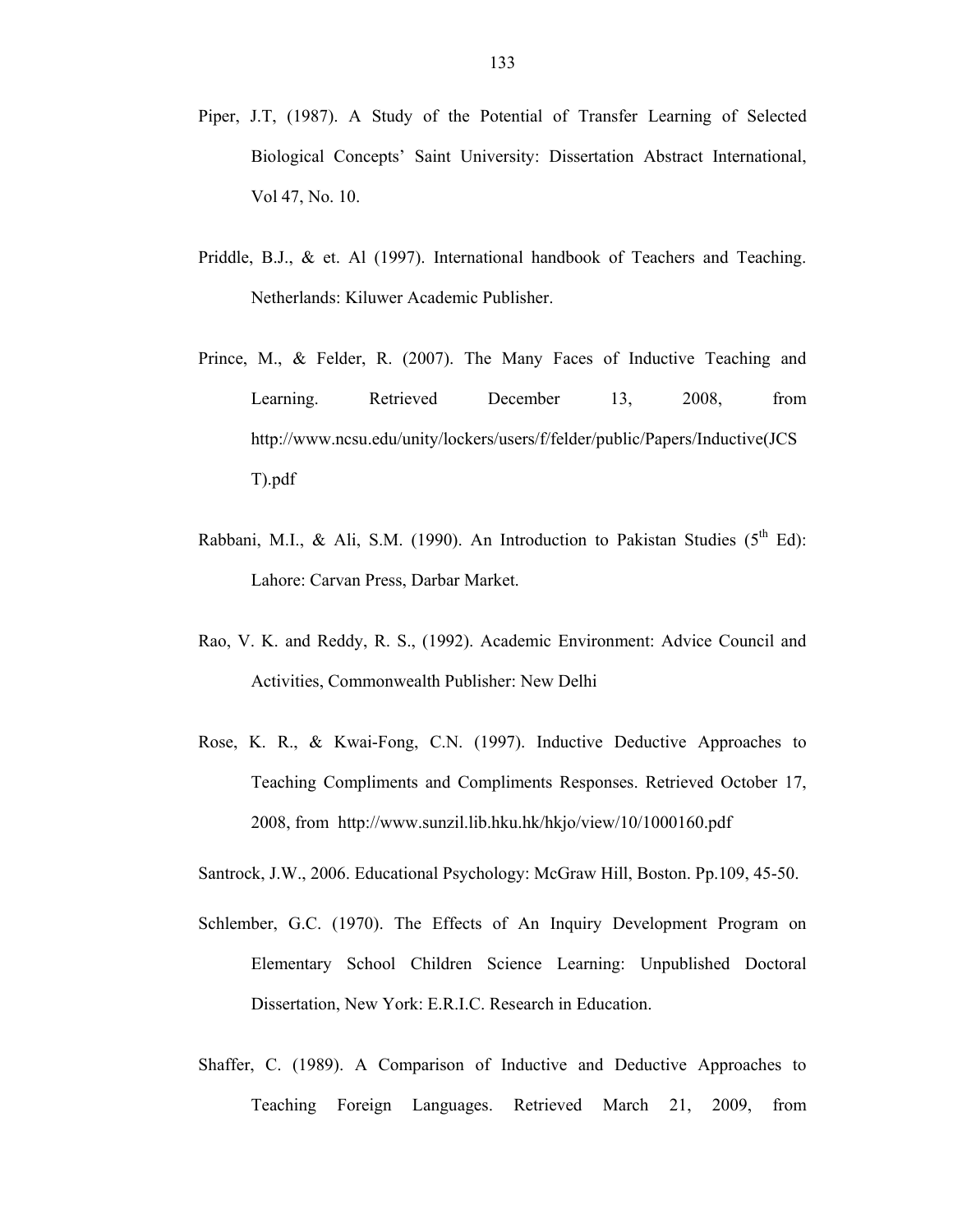http://www.jstor.org.ezlibproxy.unisa.edu.au/stable/326874?&Search=yes&ter m=Foreign&term=Teaching&term=Inductive&term=Deductive&term=Appro aches&term=Language&term=Comparison&list=hide&searchUri=%2Faction %2FdoBasicSearch%3FQuery%3DA%2BComparison%2Bof%2BInductive% 2band%2BDeductive%2BApproaches%2Bto%2BTeaching%2BForeign%2BL anguages%2B%26wc%Don%3Don%6x%3D14%26y%3D11&item=1&tt1=1 66&returnArticleService=ShowArticle

- Shaheen, Rubina. (2009). Effects of direct instruction approach on  $1<sup>st</sup>$  year class students' achievement in and attitude towards the English grammar: PhD (unpublished), University of Arid Agriculture, Rawalpindi, Pakistan.
- Shahid, S.M. (Ed) (2000). Modern Approaches to Teaching: Lahore, Majeed Book Depot.
- Shahid, S.M. (2005). Modern Educational Terminology: Lahore, Z. A. Printers.
- Shulman, L. E. (1986). Paradigms and Research Programs in the Study of Teaching. In M.C. Witrock (ED). Handbook of Research on Teaching (P.12): New York: Macmillan.
- Siddiqui, M.H., & Khan, M.S. (1991). Models of Teaching Theory and Research: New Dehli: S.B. Nagina
- Singh, Y.K. (2004). Instructional Technology in Education. New Delhi: A.P.H. Publishing Corporation.
- Slavin, R. E. 1997. Educational psychology: Theory and Practice  $(5<sup>th</sup> Ed.)$  Allyn and Bacon, Boston, USA. P.231, 232,249.
- Sprinthall, N.A., & Sprinthall, R.C. (1990). Educational Psychology. New York: McGraw. Hill, Inc.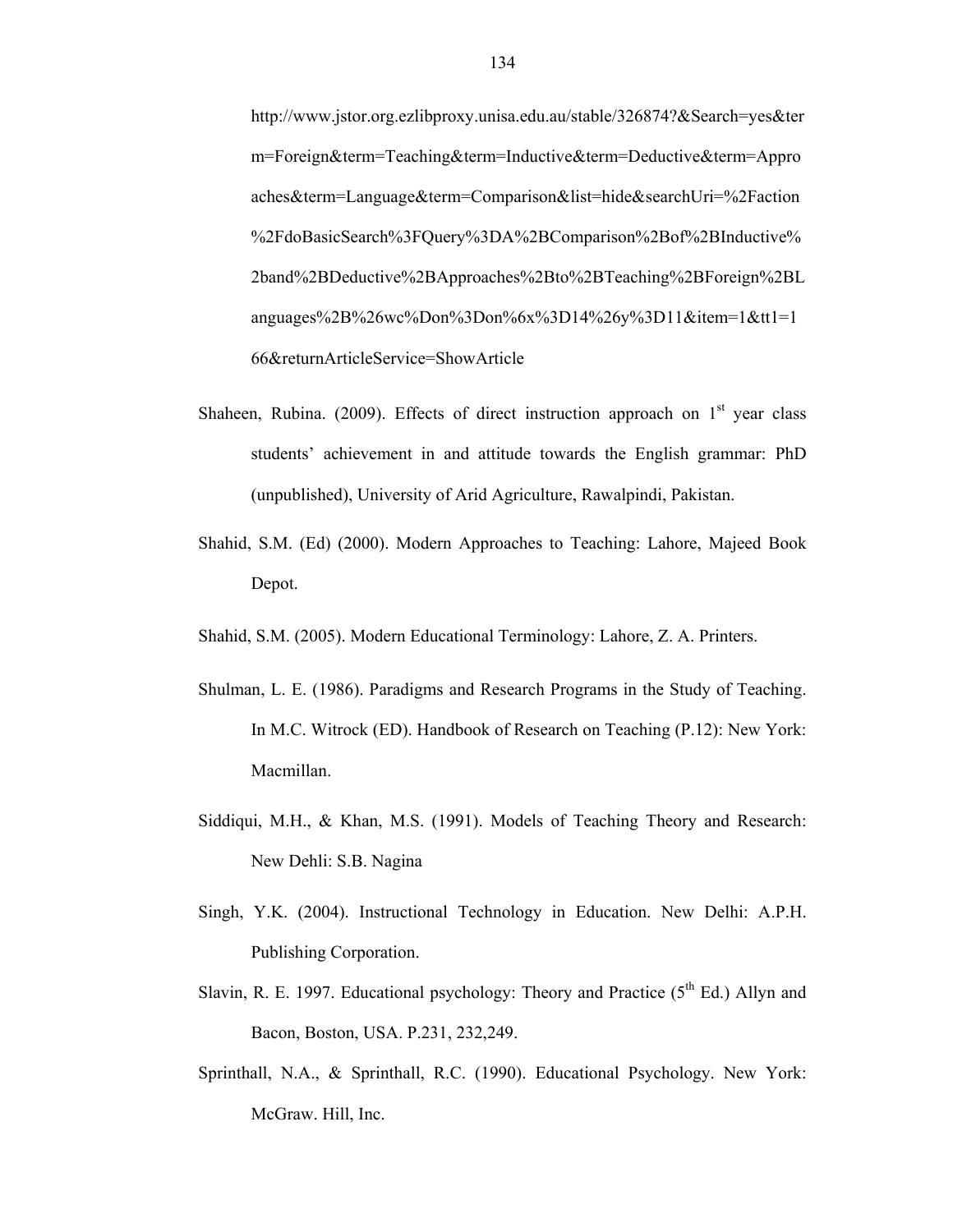- Suchman, R.J. (1964). Studies in Inquiry Training: In R. Ripple V. BookCastle (Eds). Piaget Reconsidered. Ithaca, N.Y: Cornell University Press.
- Tyrell, P.B. (1982). The Effects of Lecture Versus Inquiry Methods of presentation on Student Achievement, A Review of Research: E.R.I.C. Resources in Education Ed. 219307
- Van. T., & David, D. (1986). Social Studies and Social Sciences. A Fifty Year Perspective, Stanley P. Wronski and Donald H. Bragaw, eds., Washington. D.C: National Council for the Social Studies.
- Welch, W.W., & et al (1981). The Role of Inquiry in Science Education, Analysis and Recommendations: Science Education.
- Whitehead, G., (1979). Inquiry Learning in Social Studies: ACER, Research Series No. 101, E.R.I.C. Resources in Education, May 1979, Ed. 164442.
- Willey, K.B. (1977). The Status of Pre-College Science, Mathematics and Social Sciences Education 1955-75: Vol 3, Washington, D.C. National Science Foundation, 1977.
- Wookfolk, A.E. 1990, Educational Psychology. Prentice Hall, Englewood Cliffs, New Jersey, USA. Pp.55-64.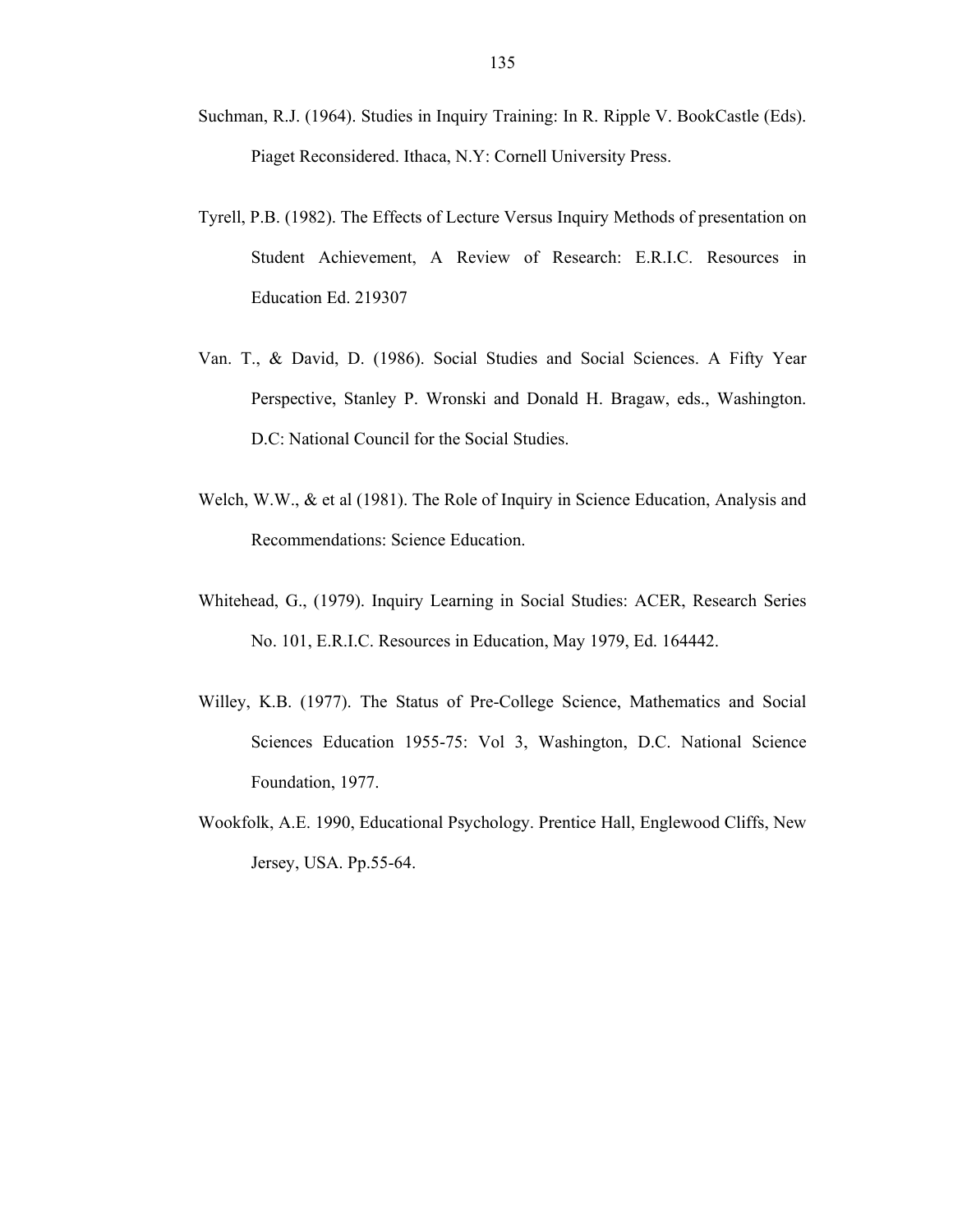### **APPENDIX 'A'**

## **PRETEST / POSTTEST**

# **PAKISTAN STUDIES (10th CLASS)**

| Group: $\dots$         |
|------------------------|
| Time: 50 Minutes       |
| Total Marks: 50        |
| <b>Obtained Marks:</b> |

### **General Instructions:**

- 1. Attempt all questions.
- 2. Please read the questions carefully before answering.
- 3. Write your Name, Roll No. and group / class.
- 4. This test comprises 50 questions. Every question carries one mark each.
- 5. Cutting and more than one answer for each question carries no marks.
- 1. What is Two Nation Theory?
	- a. That Hindus and Muslims are two separate nations
	- b. That Hindus and Muslims are not two separate nations
	- c. Being citizens of one country they are a nation
- 2. When did the Two Nation Theory originated?
	- a. When Muhammad Bin entered came to Hindustan.
	- b. When the first Muslim came to Hindustan.
	- c. When the first Hindu converted to Islam.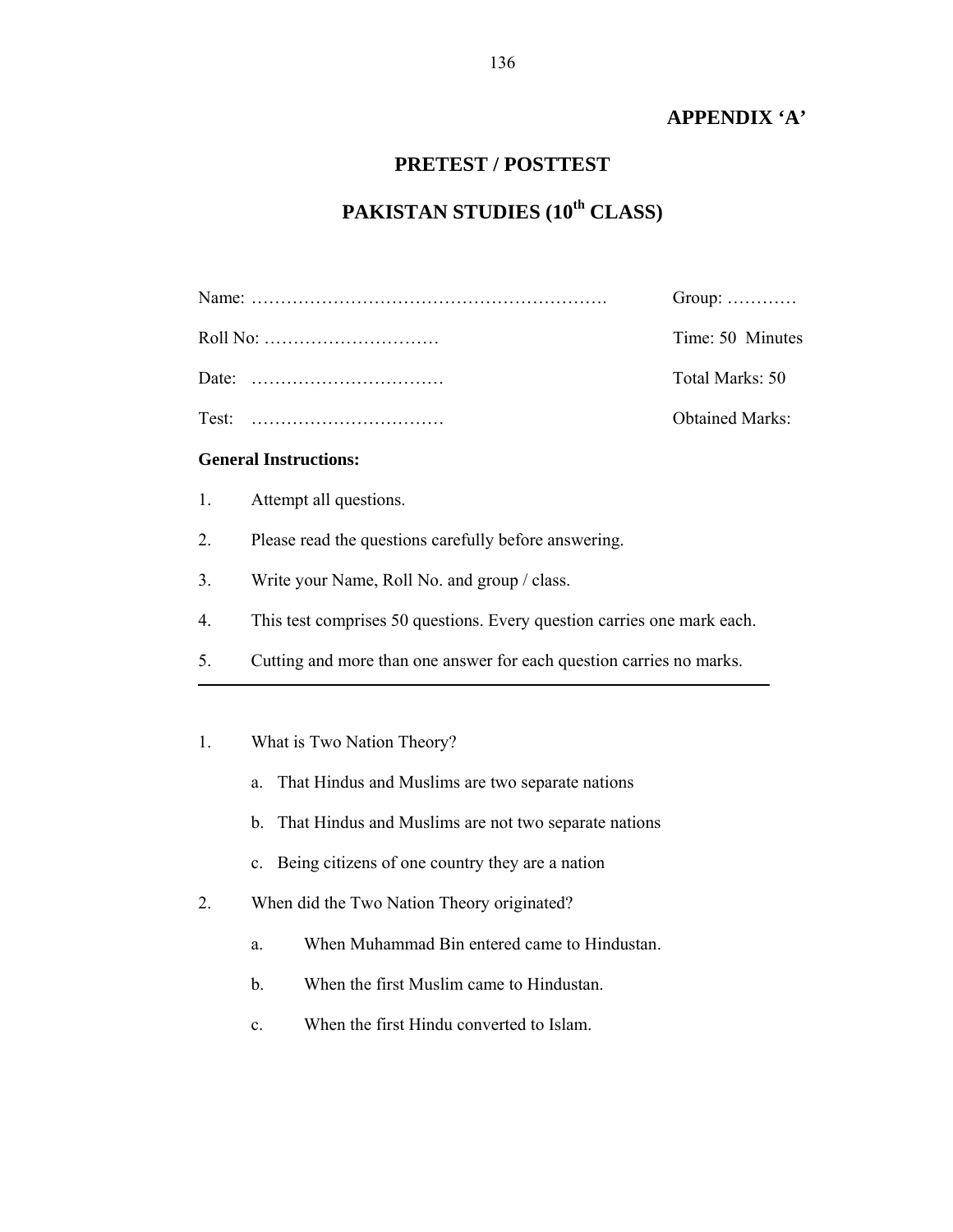3. Which movement aimed at motivating and advising Muslims to fulfill their obligations?

| Faraizi Movement |  | Mujahideen Movement |
|------------------|--|---------------------|
|------------------|--|---------------------|

- c. Khilafat Movement
- 4. Who took up the responsibility of the reformation of the nation in the Aligarh Movement?
	- a. Haji Shariat Ullah b. Haji Muhammad Hassan
	- c. Sir Syed Ahmed Khan
- 5. Which movement aimed at security of the Holy cities of Islam and protection of Islamic Caliphood?
	- a. Non-cooperation movement b. Habshah Movement
	- b. Khilafat movement
- 6. Nawab Siraj Ud Dolah ............................. after being defeated in teh battle of Palasi due to treachery of his own people.
	- a. disappeared b. Escaped c. was martyred

7. What response did Muslims get in Shimla delegation from the Viceroy.

a. Positive response b. Negative response c. No response

8. In which pact did Hindus accept the separate identity of the Muslims.

- a. Jamhoriat pact b. Lucknow pact c. Hindustan pact
- 9. Whose fourteen points in Pakistan movement are popular?
- a. Allama Iqbal's b. Ch. Rehmat Ali's c. Quaid-e-Azam 10. According to the Two Nation Theory, what kind of a state should Pakistan be today?
	- a. Secular b. Islamic Republic c. Islamic Socialist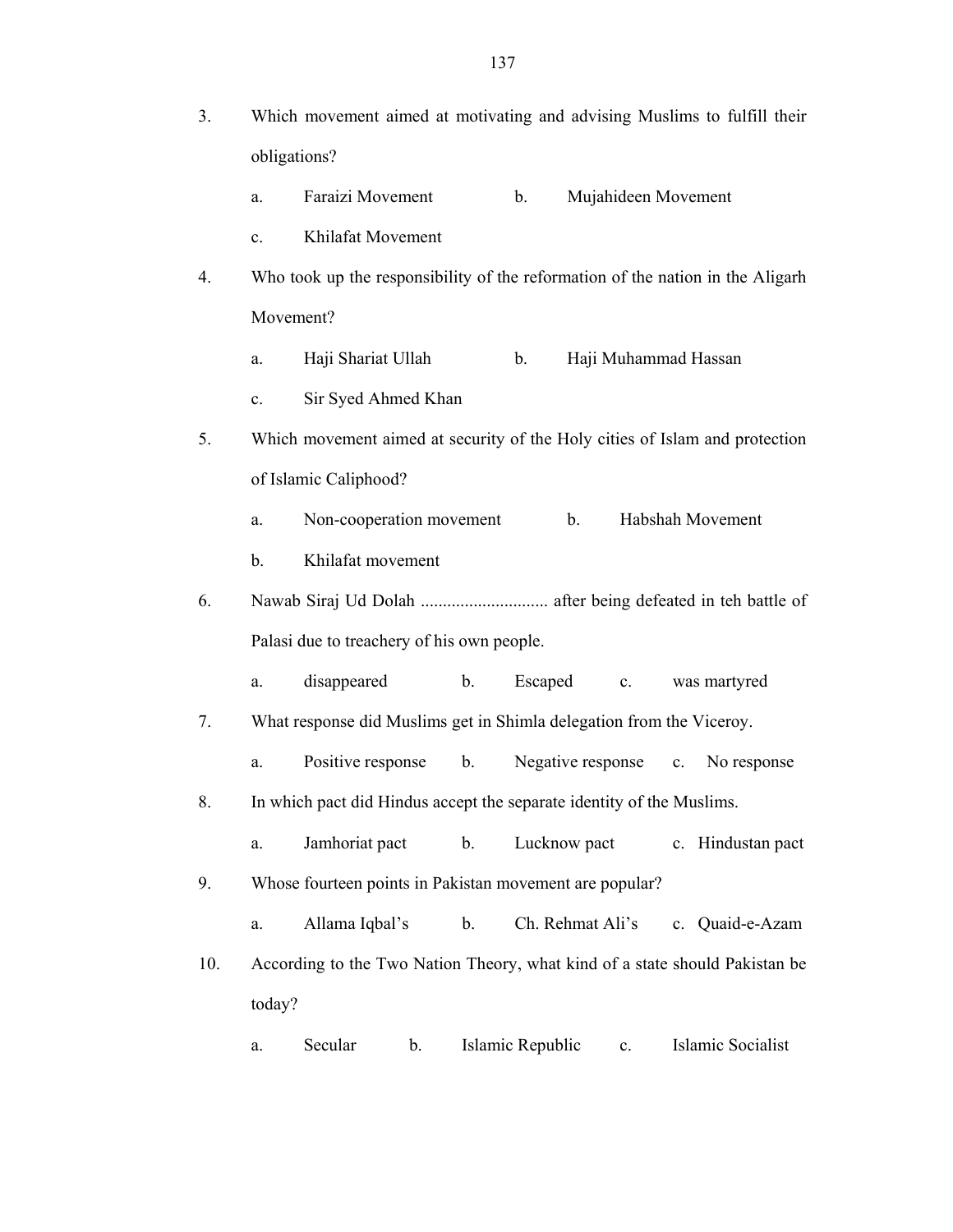| 11. |                | Which Award deprived Pakistan of the waters of Sutlaj, Ravi and Biass.        |                |                |               |                |             |                                |  |
|-----|----------------|-------------------------------------------------------------------------------|----------------|----------------|---------------|----------------|-------------|--------------------------------|--|
|     | a.             | Kashmir Cliff Award                                                           |                | b.             |               | Redcliff Award |             |                                |  |
|     | $\mathbf{c}$ . | Lord Curzen Award                                                             |                |                |               |                |             |                                |  |
| 12. |                | Which of the following is required to run a state.                            |                |                |               |                |             |                                |  |
|     | a.             | administration                                                                | b.             | Law            |               | $c_{\cdot}$    |             | Political insight              |  |
| 13. |                | How many years did Ayub Khan rule Pakistan.                                   |                |                |               |                |             |                                |  |
|     | a.             | 3 years                                                                       | b.             | 10 years       |               | $c_{\cdot}$    | 15 years    |                                |  |
| 14. |                |                                                                               |                |                |               |                |             |                                |  |
|     | a.             | chaos                                                                         | b.             | Defeat         |               | $c_{\cdot}$    | Weakening   |                                |  |
| 15. |                | A document of fundamental principles for administering a state is called      |                |                |               |                |             |                                |  |
|     | a.             | constitution                                                                  | b.             |                |               | Legislation c. | Executive   |                                |  |
| 16. |                | Which is the most powerful intuition of the state according to 1973           |                |                |               |                |             |                                |  |
|     |                | constitution of Pakistan.                                                     |                |                |               |                |             |                                |  |
|     | a.             | Presidency                                                                    | $\mathbf{b}$ . | Prime Minister |               |                | $c_{-}$     | Parliament                     |  |
| 17. |                | According to 1973 constitution, how can the Chief Justice and other judges of |                |                |               |                |             |                                |  |
|     |                | the Supreme Court be restored.                                                |                |                |               |                |             |                                |  |
|     | a.             | With the executive order from the President                                   |                |                |               |                |             |                                |  |
|     | b.             | through Parliament c. Through Chief of the Army Staff                         |                |                |               |                |             |                                |  |
| 18. |                | When was the country named Bangladesh founded?                                |                |                |               |                |             |                                |  |
|     | a.             | in 1970                                                                       | b.             | In 1971        |               | $\mathbf{c}$ . | In 1972     |                                |  |
| 19. |                | In the election of 1970 which political party got majority.                   |                |                |               |                |             |                                |  |
|     | a.             | Muslim League                                                                 | b.             |                |               |                |             | People's Party c. Awami League |  |
| 20. |                | Which system of Government was established in Pakistan according to 1962      |                |                |               |                |             |                                |  |
|     |                | constitution?                                                                 |                |                |               |                |             |                                |  |
|     | a.             | President                                                                     | b.             |                | Parliamentary |                | $c_{\cdot}$ | Secular                        |  |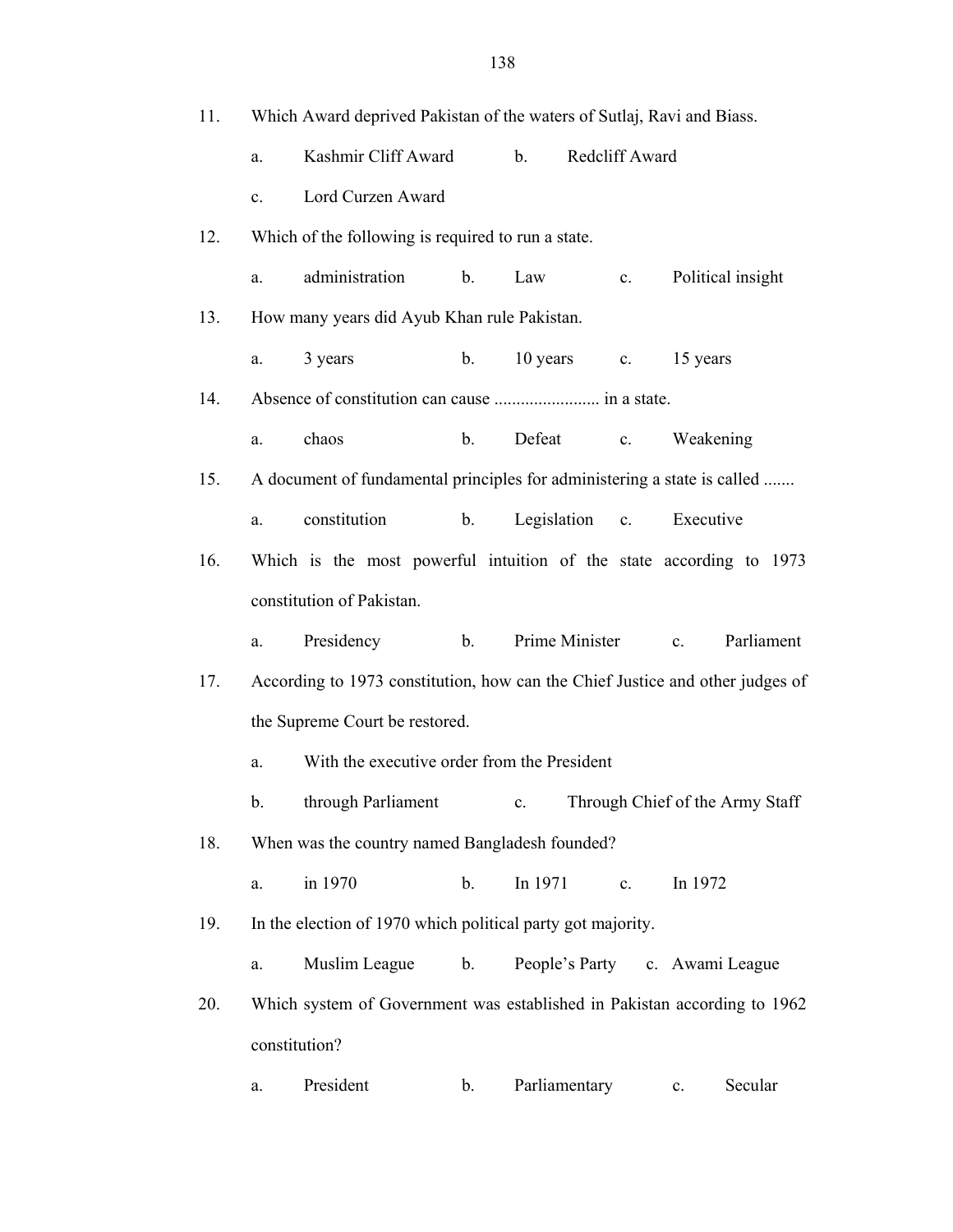| 21. |         | When did Gen. Pervaiz Musharaf dismiss Nawaz Sharif Government and               |                             |                   |                |                |                         |              |                         |  |
|-----|---------|----------------------------------------------------------------------------------|-----------------------------|-------------------|----------------|----------------|-------------------------|--------------|-------------------------|--|
|     |         | came into power?                                                                 |                             |                   |                |                |                         |              |                         |  |
|     | a.      | 1998                                                                             | $b_{\cdot}$                 | 1999              |                | $\mathbf{c}$ . | 2000                    |              |                         |  |
| 22. |         | Who was elected as Prime Minister in 1998.                                       |                             |                   |                |                |                         |              |                         |  |
|     | a.      | Nawaz Sharif                                                                     |                             | $\mathbf{b}$ .    | Benazir Bhutto |                |                         |              | c. M. Khan Junejo       |  |
| 23. |         | Which was the first issue that around after Pakistan came into being?            |                             |                   |                |                |                         |              |                         |  |
|     | a.      | <b>Building</b>                                                                  |                             | $\mathbf b$ .     | Water          |                | C <sub>1</sub>          | Constitution |                         |  |
| 24. |         | Which of the following handicrafts belongs to Sindh?                             |                             |                   |                |                |                         |              |                         |  |
|     | a.      | Ajrak                                                                            |                             | b.                |                |                | Utricles made from Clay |              |                         |  |
|     | $c_{-}$ |                                                                                  | Mirror and embroidery work. |                   |                |                |                         |              |                         |  |
| 25. |         | Who was the famous poet of Punjabi?                                              |                             |                   |                |                |                         |              |                         |  |
|     | a.      | Amir Karor                                                                       |                             | b. Sachal Sirmast |                |                | c. Khawaja Ghulam Farid |              |                         |  |
| 26. |         | Which is most important factor of culture?                                       |                             |                   |                |                |                         |              |                         |  |
|     | a.      | language                                                                         |                             | $\mathbf{b}$ .    | Politics       |                | $c_{\cdot}$             | Civilization |                         |  |
| 27. |         | Which province of Pakistan is famous for finest mirror work on dresses?          |                             |                   |                |                |                         |              |                         |  |
|     | a.      | Punjab                                                                           |                             | $\mathbf b$ .     | Sindh          |                | $c_{\cdot}$             | Balochistan  |                         |  |
| 28. |         | Which of the following is a degree in law?                                       |                             |                   |                |                |                         |              |                         |  |
|     |         | a. M. Com                                                                        |                             |                   | $b.$ $L.L.B.$  |                |                         | Textile      |                         |  |
| 29. |         | The collective behaviour of a society is called                                  |                             |                   |                |                |                         |              |                         |  |
|     | a.      | Politics                                                                         |                             | $\mathbf{b}$ .    | Civilization   |                | $\mathbf{c}$ .          | Culture      |                         |  |
| 30. |         | According to whom is culture a acquired habit and as a result of it an impact is |                             |                   |                |                |                         |              |                         |  |
|     |         | created which is ever changing.                                                  |                             |                   |                |                |                         |              |                         |  |
|     | a.      | Goate                                                                            |                             | $\mathbf{b}$ .    | Johen Wiliam   |                |                         | $c_{\cdot}$  | John F.                 |  |
| 31. |         |                                                                                  |                             |                   |                |                |                         |              |                         |  |
|     | a.      | Painting                                                                         | b.                          | Fine Arts         |                | c.             |                         |              | Language $&$ literature |  |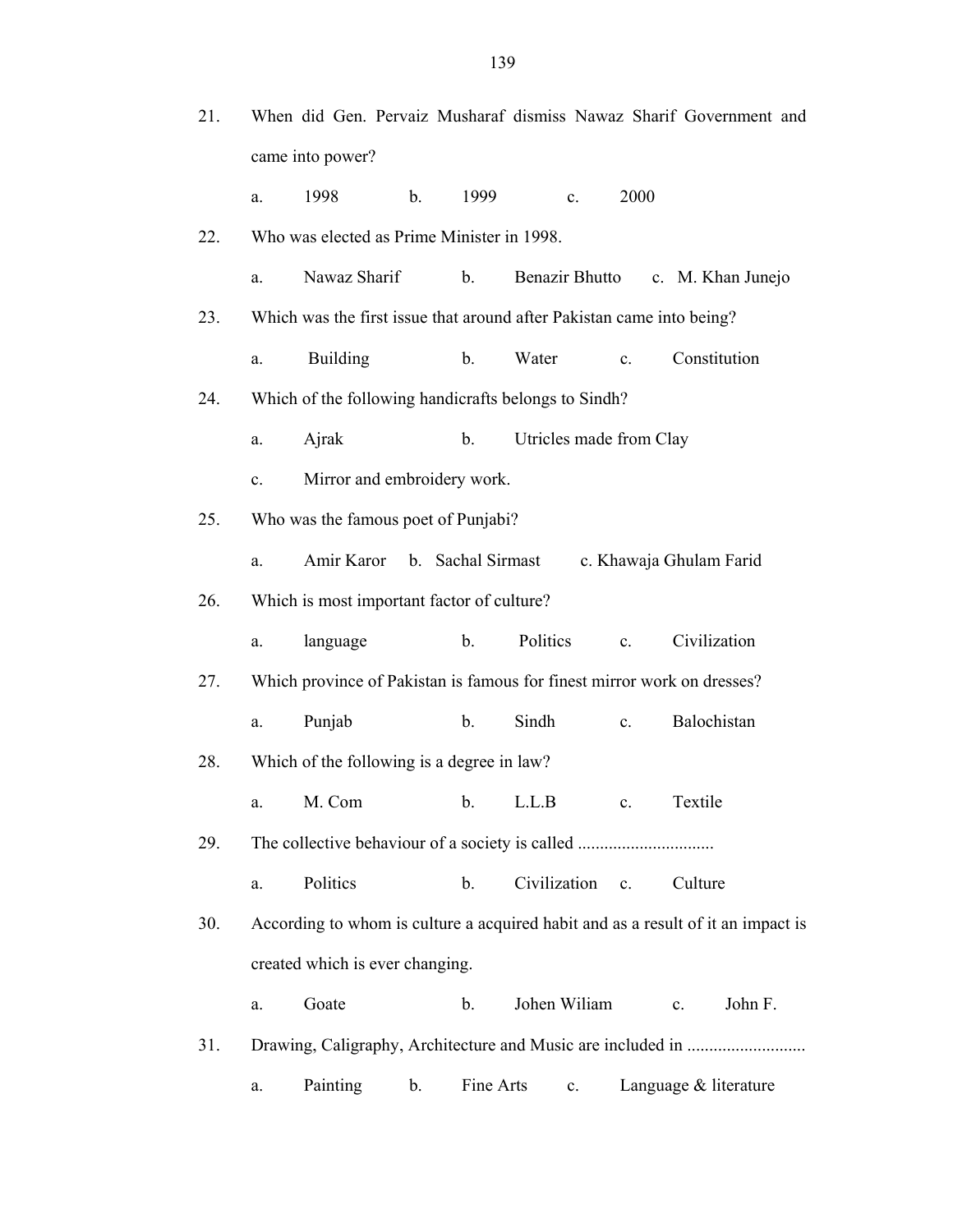| 32. |                |                                                                               |                | Which language is known as a symbol of unity of a nation? |             |                          |          |                                |
|-----|----------------|-------------------------------------------------------------------------------|----------------|-----------------------------------------------------------|-------------|--------------------------|----------|--------------------------------|
|     | a.             | Regional language                                                             |                | b.                                                        |             | National language        |          |                                |
|     | $\mathbf{c}$ . | International language                                                        |                |                                                           |             |                          |          |                                |
| 33. |                | Which city of Pakistan is famous for carrying on wood furniture?              |                |                                                           |             |                          |          |                                |
|     | a.             | Chiniot                                                                       | $\mathbf b$ .  |                                                           | Muzararabad |                          | c.       | Faisalabad                     |
| 34. |                | Which cities are famous for utinicils with Mosaic?                            |                |                                                           |             |                          |          |                                |
|     | a.             | Lahore and Kasoor                                                             |                | b.                                                        |             | Gujrat and Wazirabad     |          |                                |
|     | $c_{-}$        | Bahawalpur and Multan                                                         |                |                                                           |             |                          |          |                                |
| 35. |                |                                                                               |                |                                                           |             |                          |          |                                |
|     | a.             | Saraiki                                                                       | b.             | Pashto                                                    |             | c.                       | Balochi  |                                |
| 36. |                | Which city of Pakistan is known for production of sports goods.               |                |                                                           |             |                          |          |                                |
|     | a.             | Gujaranwala                                                                   | $\mathbf{b}$ . | Faisalabad                                                |             | $c$ .                    | Sialkot\ |                                |
| 37. |                | The education received by attending some institution regularly is known as    |                |                                                           |             |                          |          |                                |
|     |                |                                                                               |                |                                                           |             |                          |          |                                |
|     | a.             | Technical                                                                     | $\mathbf{b}$ . | Formal                                                    |             | $\mathbf{c}$ .           | Informal |                                |
| 38. |                |                                                                               |                |                                                           |             |                          |          |                                |
|     | a.             | Mosque                                                                        | $\mathbf b$ .  | Mother                                                    |             | $\mathbf{c}$ .           |          | Primary school                 |
| 39. |                | Which university has been established as a result of integrating all colleges |                |                                                           |             |                          |          |                                |
|     |                | and institutions concerned with Teacher Education in Pakistan.                |                |                                                           |             |                          |          |                                |
|     | a.             | <b>Engineering University</b>                                                 |                |                                                           | b.          |                          |          | <b>Agricultural University</b> |
|     | $\mathbf{c}.$  | University of Education                                                       |                |                                                           |             |                          |          |                                |
| 40. |                | What do we call the education acquired through correspondence.                |                |                                                           |             |                          |          |                                |
|     | a.             | Formal Education                                                              |                | b.                                                        |             | <b>General Education</b> |          |                                |
|     | c.             | <b>Distant Education</b>                                                      |                |                                                           |             |                          |          |                                |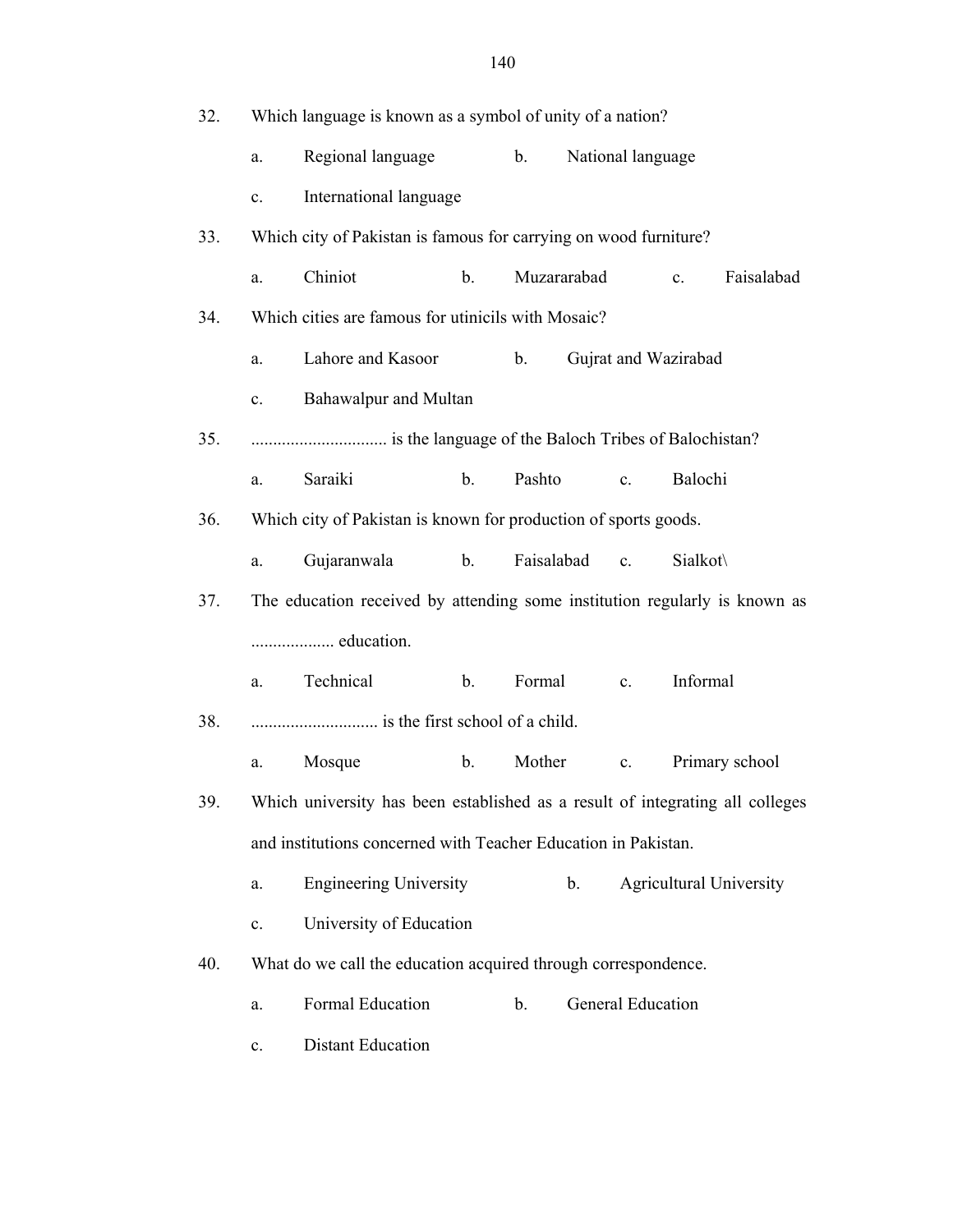| 41. |                |                                                                    |               |                |             | From which class level to which class, education in Pakistan is considered  |
|-----|----------------|--------------------------------------------------------------------|---------------|----------------|-------------|-----------------------------------------------------------------------------|
|     |                | Primary Education.                                                 |               |                |             |                                                                             |
|     | a.             | First to Third                                                     | b.            | First to Fifth | $c_{\cdot}$ | First to Sixth                                                              |
| 42. |                | Where is Allama Iqbal Open University situated?                    |               |                |             |                                                                             |
|     | a.             | in Lahore                                                          | $\mathbf b$ . | In Karachi     | $c_{\cdot}$ | In Islamabad                                                                |
| 43. |                | When was Aligarh Muslim University founded?                        |               |                |             |                                                                             |
|     | a.             | 1910                                                               | $\mathbf b$ . | 1915           | $c_{\cdot}$ | 1920                                                                        |
| 44. |                |                                                                    |               |                |             | Which university will be useful for the education in Information technology |
|     |                | through distant education program.                                 |               |                |             |                                                                             |
| 45. |                |                                                                    |               |                |             | Education of $11th$ and $12th$ standards is included in  level of           |
|     | education.     |                                                                    |               |                |             |                                                                             |
|     | a.             | Secondary                                                          | b.            |                |             | Higher Secondary c. Higher Education                                        |
| 46. |                |                                                                    |               |                |             |                                                                             |
|     | a.             | Compulsory education                                               |               | b.             |             | Free education                                                              |
|     | c.             | Adult education                                                    |               |                |             |                                                                             |
| 47. |                | How can we improve the standard of education in Pakistan?          |               |                |             |                                                                             |
|     | a.             | By appointing teachers on political grounds.                       |               |                |             |                                                                             |
|     | b.             | By appointing teachers on merit                                    |               |                |             |                                                                             |
|     | $\mathbf{c}$ . | By increasing the rate of literacy.                                |               |                |             |                                                                             |
| 48. |                | How can we improve performance of students in examination?         |               |                |             |                                                                             |
|     | a.             | through cheating and copying                                       |               | b <sub>1</sub> |             | Through memorization                                                        |
|     | $\mathbf{c}$ . | Through developing comprehension                                   |               |                |             |                                                                             |
| 49. |                | Why is national language called a source of unity and integration. |               |                |             |                                                                             |
|     | a.             | It beings people of different nationalities                        |               |                |             |                                                                             |
|     | b.             | It beings people belonging to different regions closer.            |               |                |             |                                                                             |
|     | c.             |                                                                    |               |                |             | Its creates in environment of conflict among people belonging to            |
|     |                | different areas.                                                   |               |                |             |                                                                             |
| 50. |                | On which profession economy of Pakistan depends.                   |               |                |             |                                                                             |
|     | a.             | Agriculture                                                        | $\mathbf b$ . | Trade          | c.          | Government Job                                                              |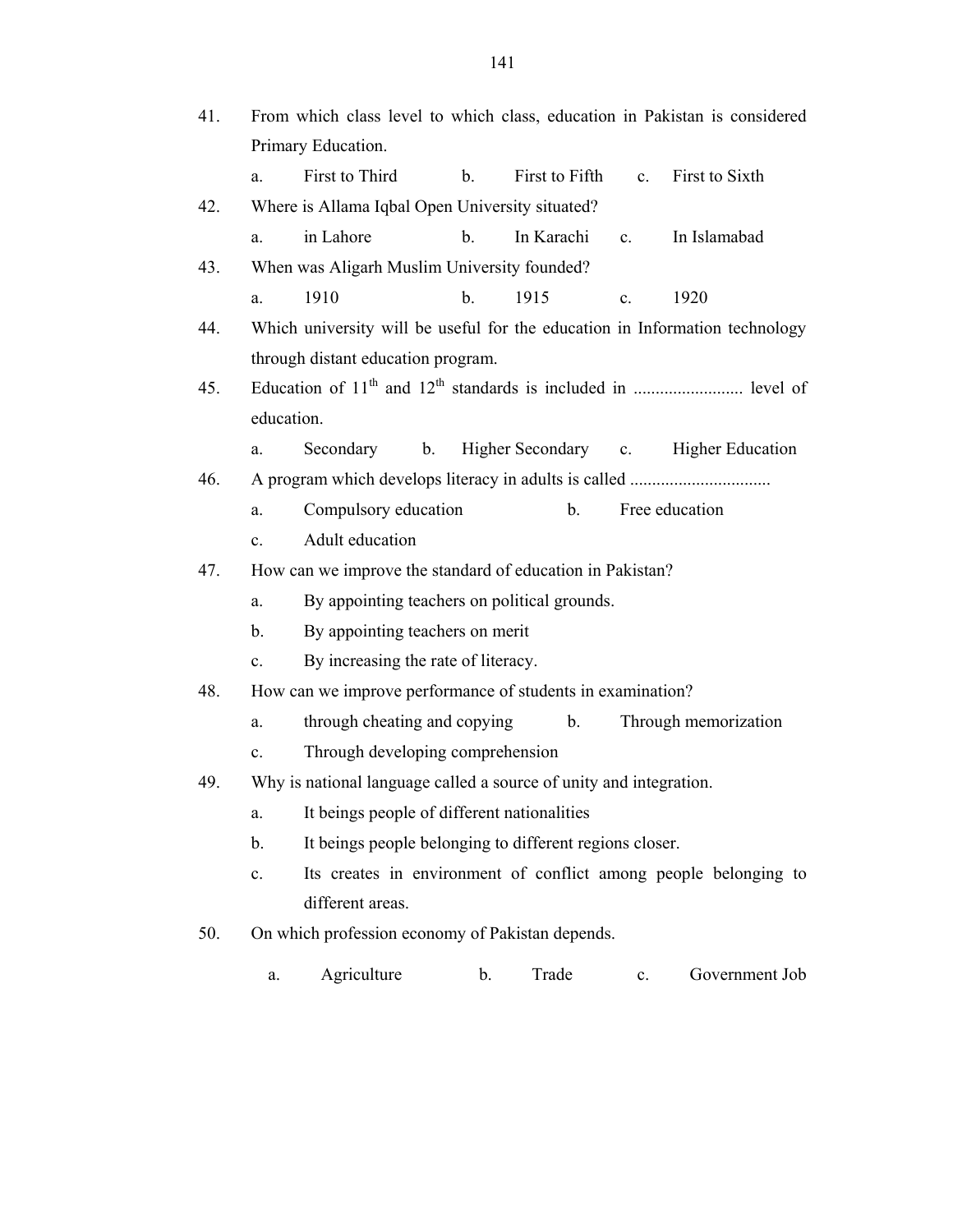#### **APPENDIX "B"**

### **LESSON PLAN**

#### **MODEL NO. 1**

| Class: $10^{\text{th}}$ | Subject: | Pak Studies               |
|-------------------------|----------|---------------------------|
| Period: $1st$           |          | Time Duration: 35 minutes |

Topic: Constitution of Islamic Republic of Pakistan Teacher: Miss Qaisara

**Step One**  Anticipatory set This unit deals with the history of constitutional development in Pakistan. A number of constitutions have been developed in Pakistan. In this lesson, you will be made aware of the meaning of constitution, the main points of objectives resolution and salient features of the 1956 constitution that was formulated in the light of objectives resolution. Later lessons on the topic will deal with the political circumstances and events that led to development of constitutions of 1962 and 1973.

> Every country needs laws to regulate its affairs. Achievement of national objectives is only possible by the enforcement of good laws. Laws provide basis for smooth running of the administration of a state. Management of the country needs a constitution. The constitution is a collection of fundamental rules and regulations for smooth running of the administration of a state. The constitution is the supreme law of a state. It is difficult to conceive a state without it. As the conditions, needs and demands of each state are different, so the constitutions of various states are also different. The constitution can be written or an unwritten one.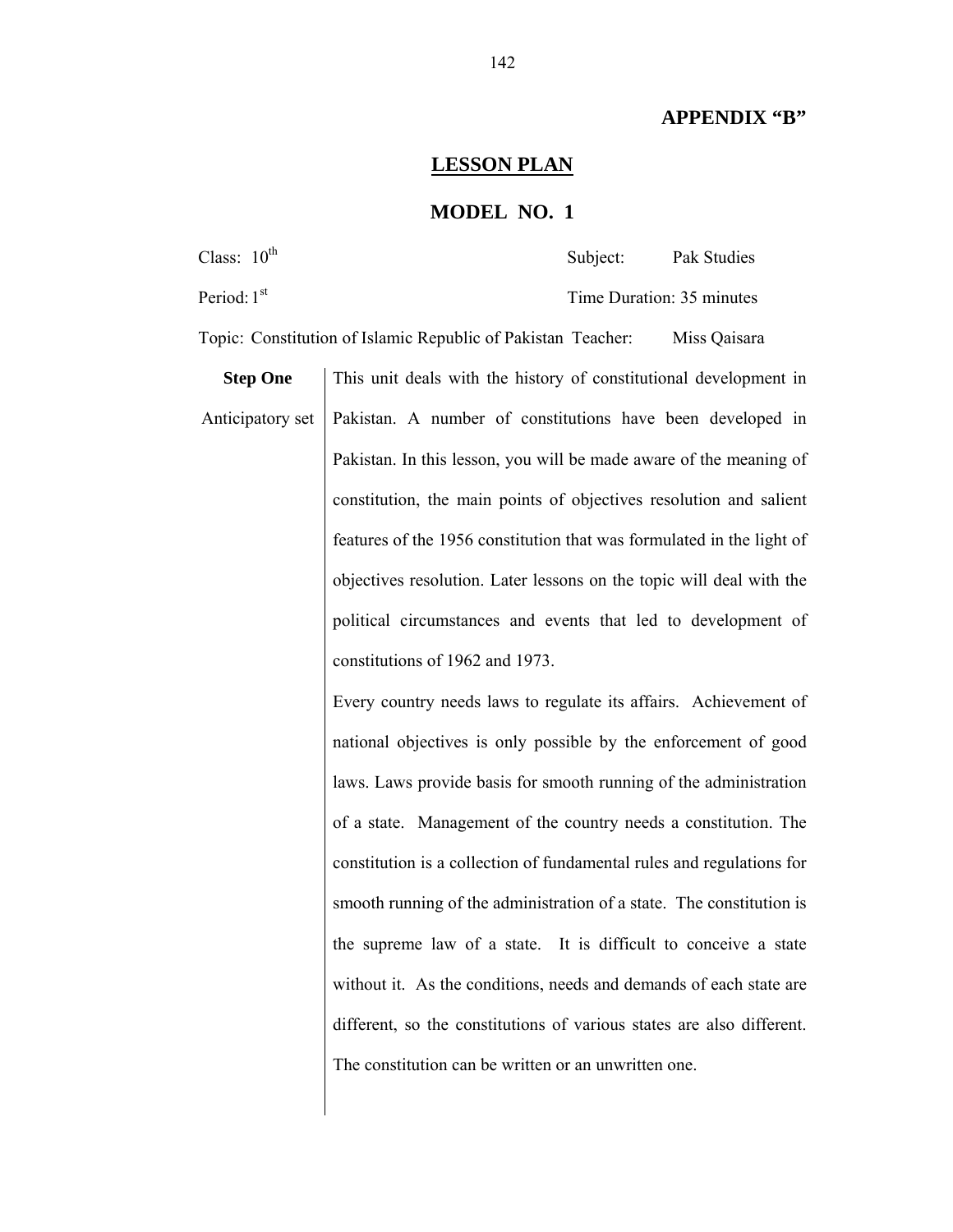| <b>Step Two</b>   | The instructional objectives of the lesson are:                      |  |  |  |
|-------------------|----------------------------------------------------------------------|--|--|--|
| Objectives and    | 1. To give the students the meaning of the term constitution.        |  |  |  |
| Purpose           | 2. To provide<br>them information<br>about<br>"Objectives<br>the     |  |  |  |
|                   | Resolution".                                                         |  |  |  |
|                   | 3. To provide information to the students about constitution of      |  |  |  |
|                   | 1956.                                                                |  |  |  |
| <b>Step Three</b> | Transmission of knowledge model will be used for teaching.           |  |  |  |
| Input             |                                                                      |  |  |  |
| <b>Step Four</b>  | What is meant by constitution?                                       |  |  |  |
| Modeling          | Constitution is the supreme law of a state. The importance of        |  |  |  |
|                   | constitution can be stated as: constitution is the essential and     |  |  |  |
|                   | supreme law of state. Constitution is a collection of laws and       |  |  |  |
|                   | traditions. Violation of constitution is a serious crime.<br>Every   |  |  |  |
|                   | government performs its duties and functions within constitutional   |  |  |  |
|                   | limits. Constitution defines the basic objectives and priorities of  |  |  |  |
|                   | the government policies and laws of the state are made in the light  |  |  |  |
|                   | of the constitution. Constitution protects the rights of the people. |  |  |  |
|                   | (The information given below shall be transmitted in an expository   |  |  |  |
|                   | way to the students by the use of lecture and supported by the use   |  |  |  |
|                   | of charts, pictures, flash cards and writing board to illustrate and |  |  |  |
|                   | describe the following points).                                      |  |  |  |
|                   | <b>Objectives Resolution</b>                                         |  |  |  |
|                   | The Prime Minister of Pakistan, Liaquat Ali Khan, presented a        |  |  |  |
|                   | historic resolution on $12th$ March 1949 in the National Assembly.   |  |  |  |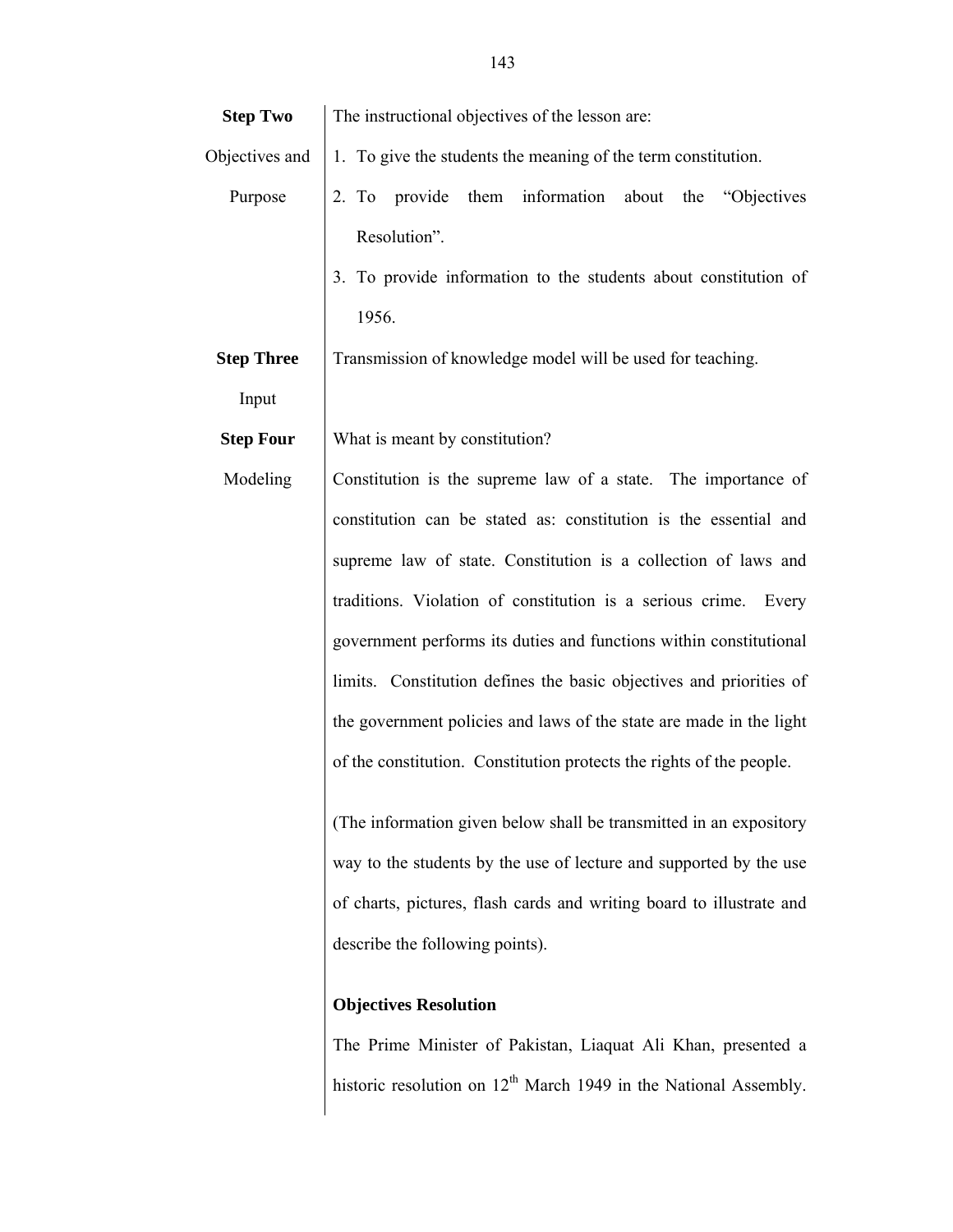The resolution laid down the basic principles for making of the future constitution of Pakistan. Federal legislature approved it. It is generally called objectives resolution. It defined the objectives which could be helpful in clarifying the format of the future constitution.

The main points of the objectives resolution were as under:

**1. Sovereignty of Allah:** Objectives Resolution categorically states that sovereignty all over the universe belongs to Allah. Power is a trust with the people and it is to be exercised within the prescribed limits by the elected representatives of the people.

**2. Observance of Islamic Values:** it laid down that in Pakistan, Islamic values like democracy, equality, fraternity, freedom of expression, tolerance and social justice would be exercised.

**3. Islamic Way of Life:** It was affirmed that an adequate environment would be provided to enable the Muslims to lead their individual and collective lines accordingly to the basic principles of Islam.

**4. Security of Minorities:** All the minorities living in Pakistan shall be fully free to lead their lives accordingly to the basic principles of their religious and beliefs.

**5. Protection of Fundamental Rights:** It is affirmed that all the citizens of Pakistan shall be guaranteed fundamental rights without making any discrimination on any basis.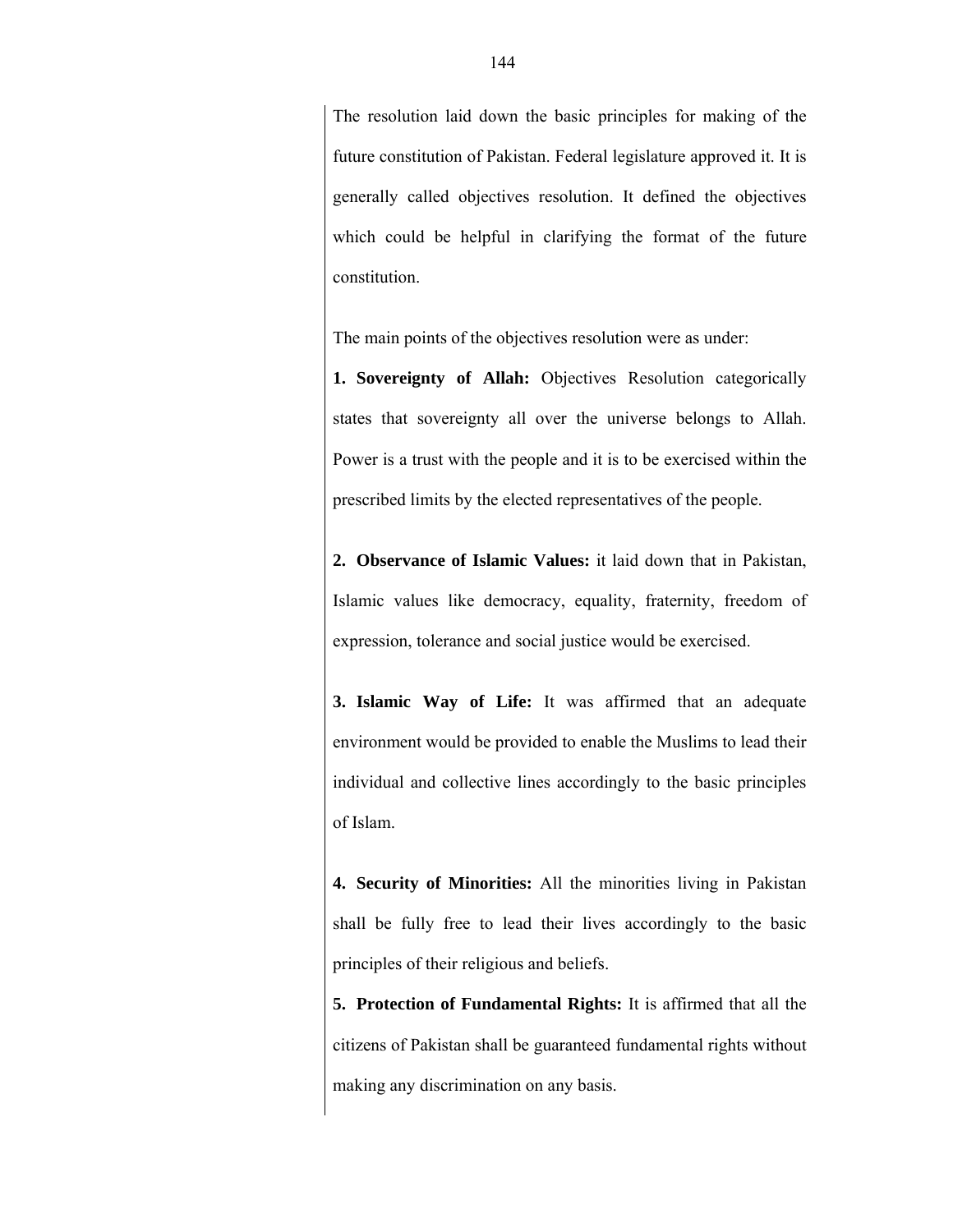**6. Federal form of Government:** It was specifically mentioned that Pakistan shall have a federal form of government and its system shall be administered through the elected representatives of the people.

**7. Development of Backward Areas:** It was stressed that maximum efforts shall be made for the development of backward and remote areas to bring them at par with developed areas.

**8. Independence of Judiciary:** It was affirmed that judiciary shall be free from all the pressures and would work independently.

**9. The National Language:** It was made clear that Urdu shall be national language of Pakistan.

After the approval of objectives resolution, the process of the formation of constitution started. Objectives Resolution was incorporated in all the constitutions made in Pakistan as a preamble. It was make a part of the constitution of 1973 by making an amendment in 1985.

#### **Process of constitution making in Pakistan**

After the approval of objectives resolution, it became certain that on which lines the constitution would be made. For this purpose, a committee comprising the members of federal legislature was constituted, but unfortunately Pakistan was engulfed by various huge problems and no attention could be paid to the constitution.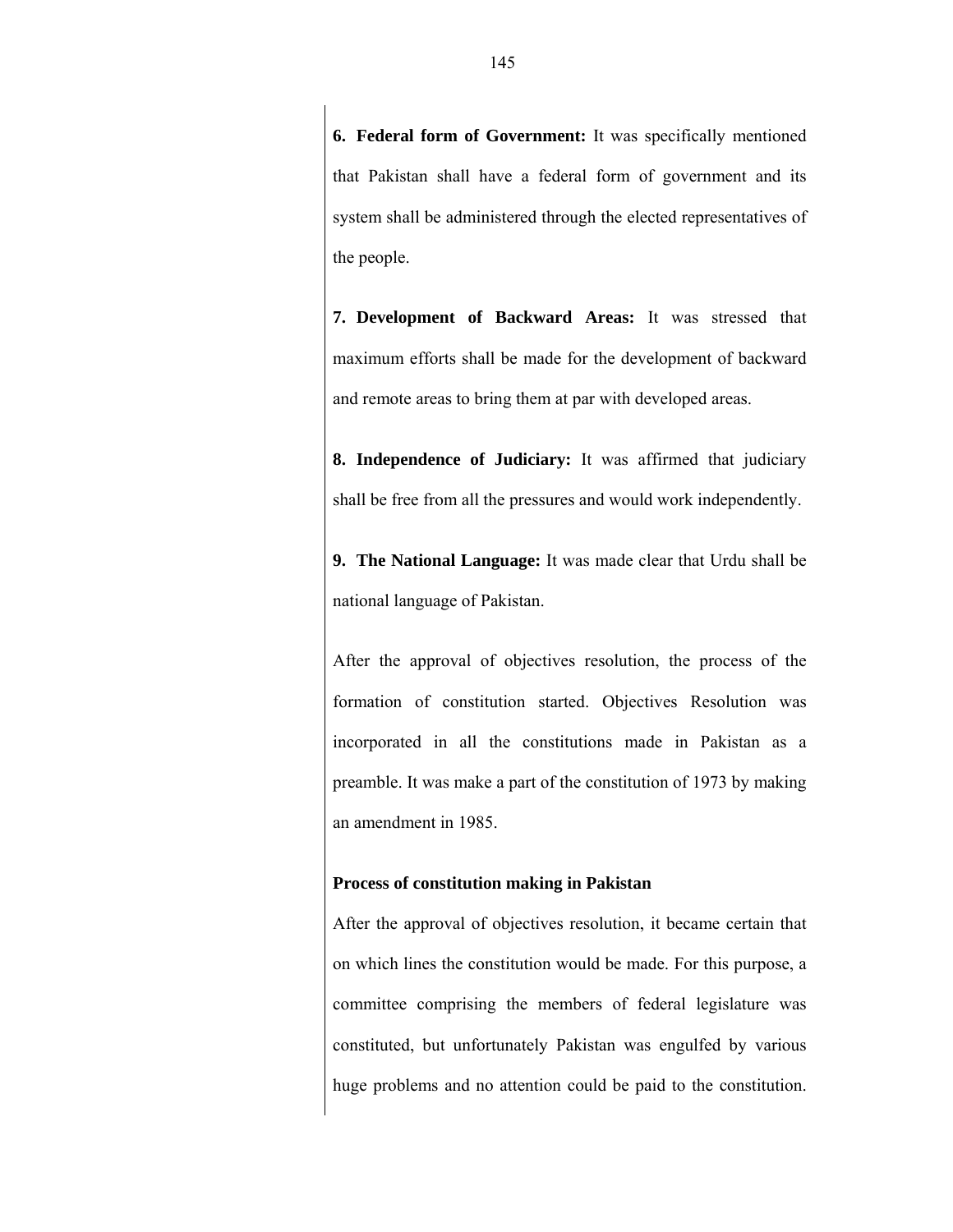Due to lack of political stability that continued changing rapidly, the work could not be accomplished early. In such states of affairs, Governor General, Ghulam Muhammad, dissolved the Federal Assembly on  $24<sup>th</sup>$  October, 1954 and announced the formation of new constitution assembly. Another important hurdle in the way of making the constitution was the west wing of Pakistan that consisted of four provinces and east wing of one province but having majority in population. In order to overcome this hurdle, all the four provinces of west wing were merged into one unit named West Pakistan. After the formation of one unit and elections of new Federal Assembly, the process of constitution making became easier. New Prime Minister, Ch. Muhammad Ali, paid full attention to the making of new constitution and got it approved from federal assembly.

### **Salient Features of Constitution of 1956**

The first constitution of Pakistan was enforced on  $23<sup>rd</sup>$  March, 1956. Salient features of this constitution were:

- 1. Pakistan was declared an Islamic Republic.
- 2. Federal Parliamentary system was introduced in the country.
- 3. It was affirmed that sovereignty belongs to Allah, and exercise of power through the elected representatives of people, a necessary environment to enable the people to lend their lives according to the basic principles of Islam, and full religious freedom to minorities were guaranteed.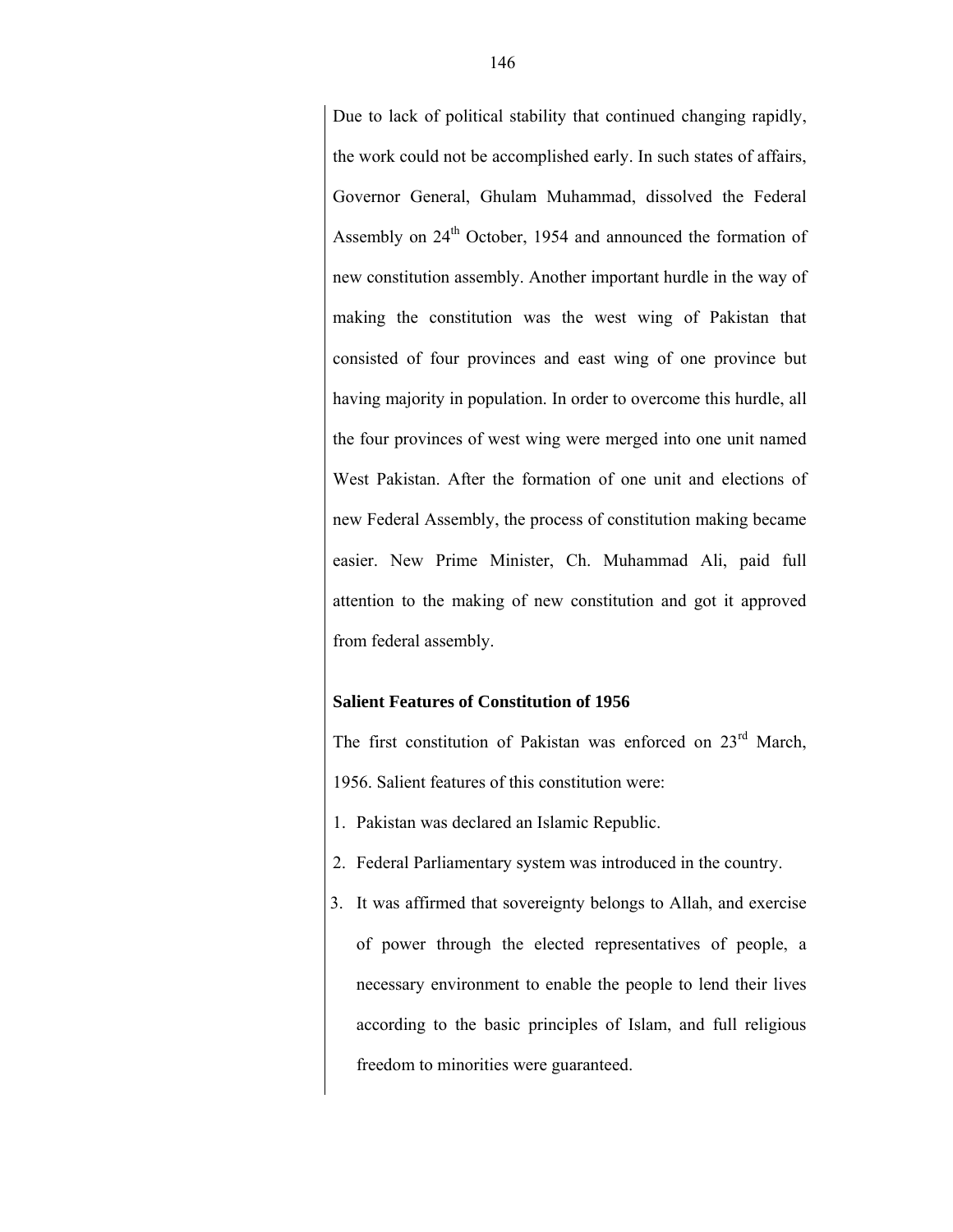|                        | 4. Citizens were given full civic rights to lead a prosperous life  |
|------------------------|---------------------------------------------------------------------|
|                        | and utilize their faculties.                                        |
|                        | 5. It was guaranteed for the judiciary to work independently, and   |
|                        | security of service to judges was ensured.                          |
|                        | 6. Under the constitution of 1956, Urdu and Bengali were            |
|                        | declared as the national languages.                                 |
|                        | 7. Constitution of 1956 was in written form.                        |
| <b>Step Five</b>       | 1. What is Constitution?                                            |
| Checking of            | 2. Who presented a historic resolution on $12th$ March, 1949 in the |
| understanding          | assembly?                                                           |
| <b>Step Six</b>        | The following exercise will be given to the students for guided     |
| <b>Guided Practice</b> | practice.                                                           |
|                        | 1. Violation of constitution is a serious                           |
|                        |                                                                     |
|                        | $3_{-}$                                                             |
|                        | 1949, in the assembly.                                              |
|                        | 4. Objective resolution was made a part of the constitution of      |
|                        |                                                                     |
|                        | 5. All the four provinces of west Pakistan merged into              |
|                        | The first constitution of Pakistan was the  constitution.<br>6.     |
|                        | 7. Full attention was paid to the development of first              |
|                        |                                                                     |
|                        | The first constitution declared the name of the country as<br>8.    |
|                        |                                                                     |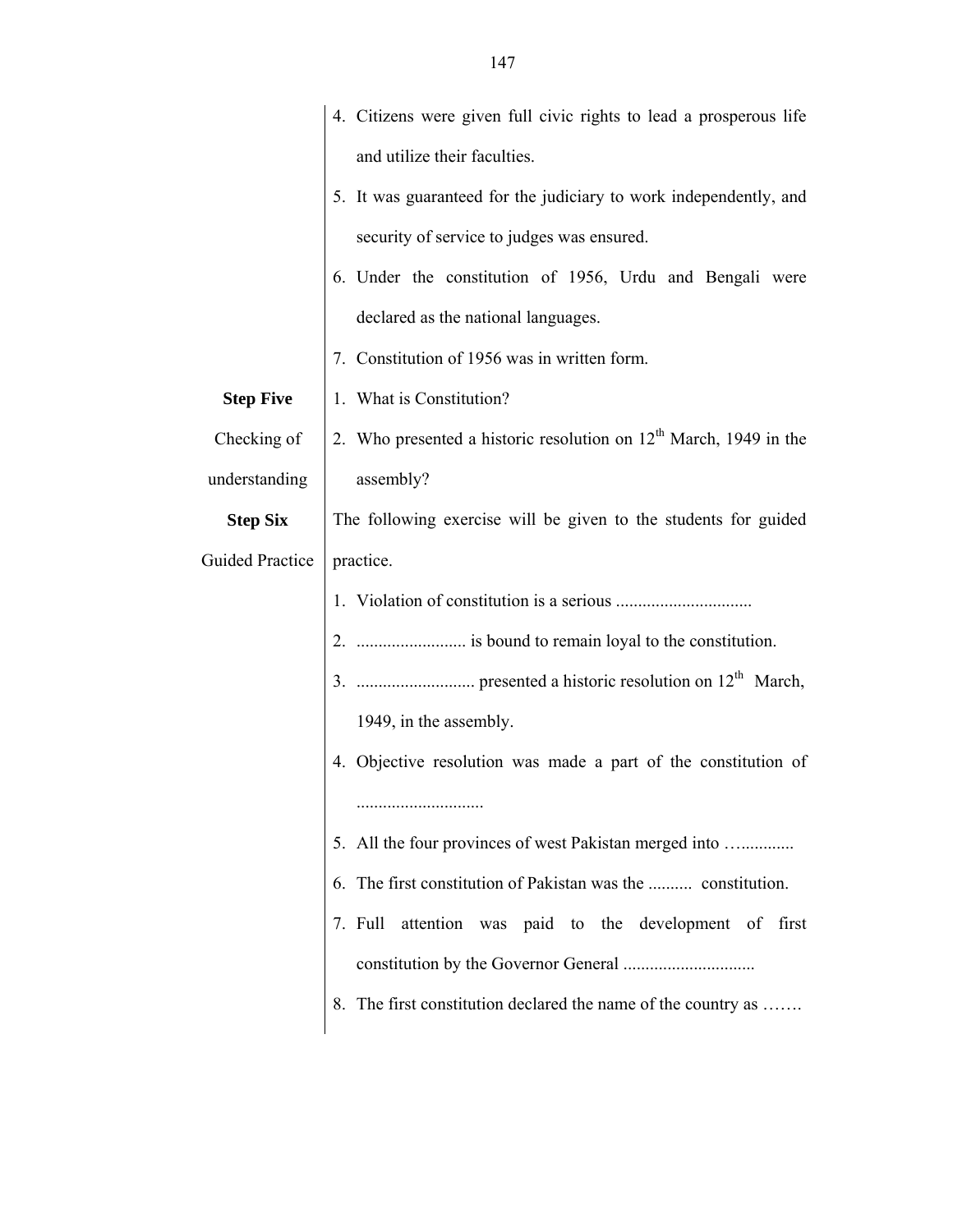|          | Step Seven   The students will be provided independent practice through the |
|----------|-----------------------------------------------------------------------------|
|          | Independent   following homework assignment.                                |
| Practice | Define constitution, describe main points of objectives resolution          |

and the salient features of 1956 constitution.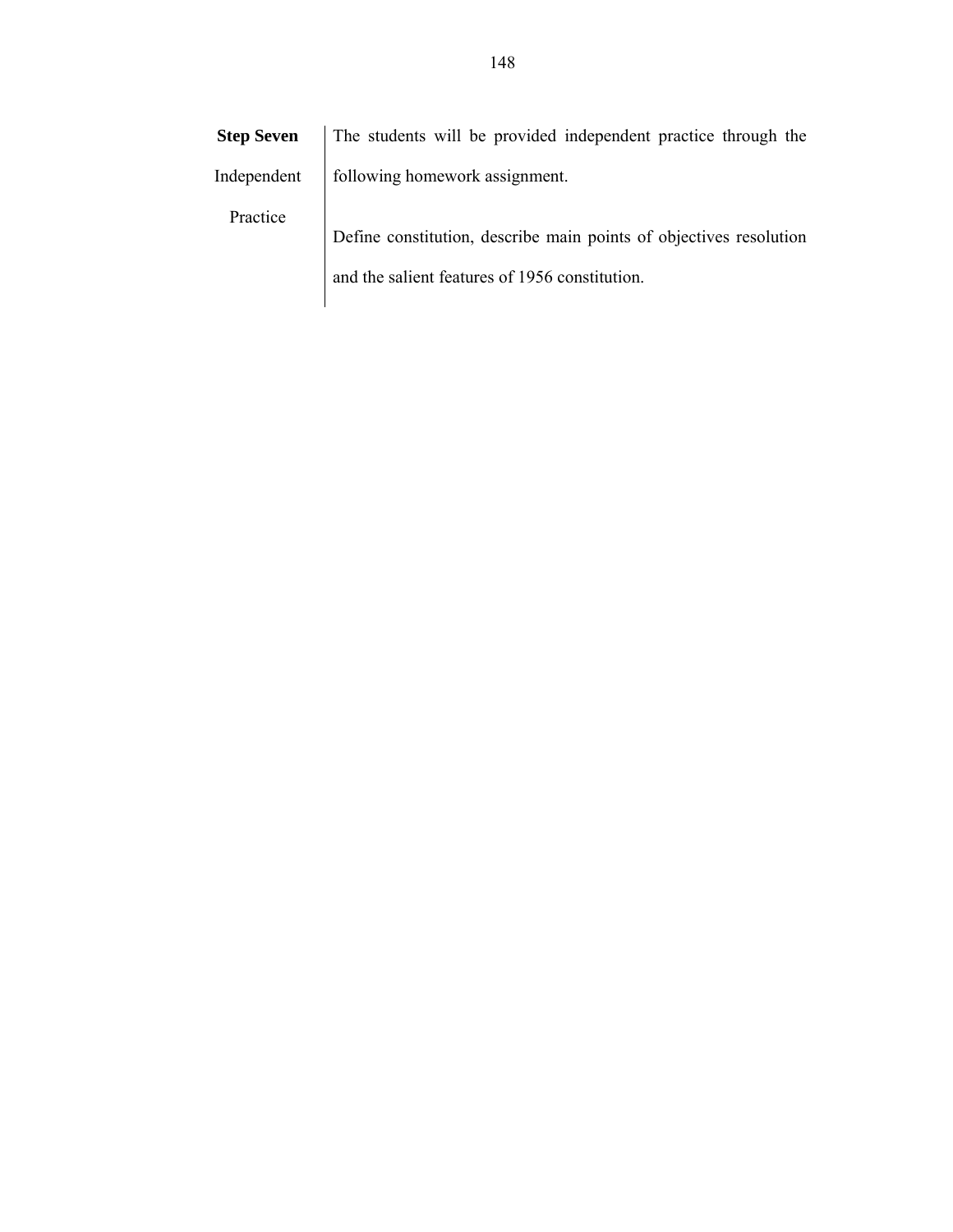### **APPENDIX "C"**

# **LESSON PLAN**

### **MODEL NO. 2**

| Class: $10^{\text{th}}$                                      | Subject: | Pak Studies               |
|--------------------------------------------------------------|----------|---------------------------|
| Period: $2nd$                                                |          | Time Duration: 35 minutes |
| Topic: Constitution of Islamic Republic of Pakistan Teacher: |          | Miss Qaisara              |

| <b>Step One</b>  | This unit deals with the history of constitutional development in   |
|------------------|---------------------------------------------------------------------|
| Anticipatory set | Pakistan. A number of constitution have been developed in           |
|                  | Pakistan. In this lesson, you will be made aware of the meaning of  |
|                  | constitution, the main points of objectives resolution and salient  |
|                  | features of the 1956 constitution that was formulated in the light  |
|                  | of objectives resolution. Later lessons on the topic will deal with |
|                  | the political circumstances and events that led to development of   |
|                  | constitution of 1962 and 1973.                                      |
|                  | Every country needs laws to regulate its affairs. Achievement of    |
|                  | objectives is only possible by the enforcement of good laws.        |
|                  | Laws provide basis for smooth running of the administration of a    |
|                  | state. Management of the country needs a constitution.              |
|                  | Q: What is meant by constitution?                                   |
|                  | Q: Which is the supreme law of a state?                             |
|                  | Q: Does every state have the same constitution?                     |
| <b>Step Two</b>  | The instructional objectives of the lesson are:                     |
| Objectives and   | To help the student                                                 |
| Purpose          | To help the student attain the concept of constitution.<br>1.       |
|                  |                                                                     |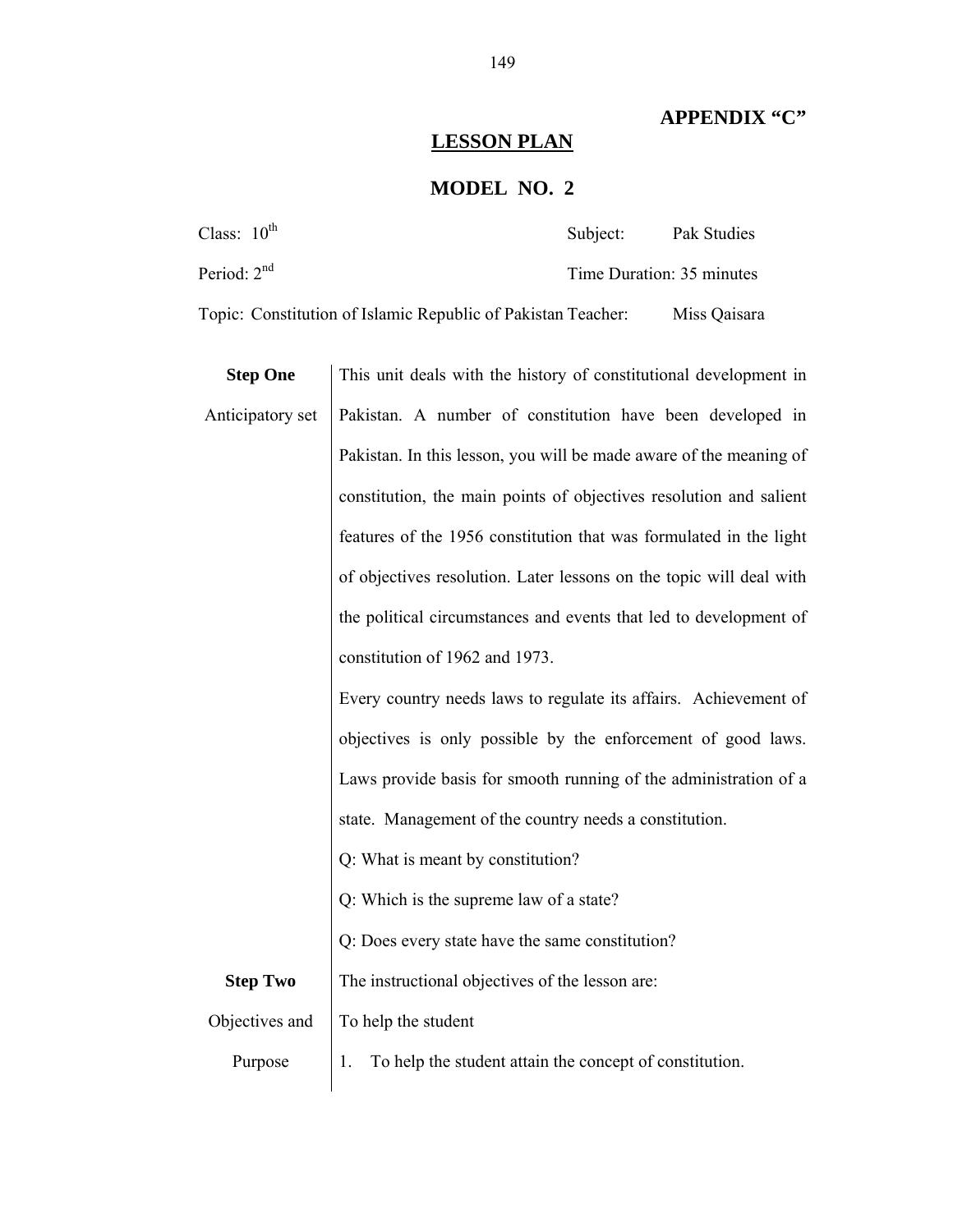|                   | To help them discover the main points of the "Objectives"                    |
|-------------------|------------------------------------------------------------------------------|
|                   | Resolution".                                                                 |
|                   | 3.<br>To assist them arrive at salient features constitution of 1956.        |
| <b>Step Three</b> | Inductive inquiry model will be used for teaching.                           |
| Input             |                                                                              |
| <b>Step Four</b>  | Q: What is meant by Constitution?                                            |
| Modeling          | (The students will be asked the following questions to help them             |
|                   | arrive at the concept of constitution though guided discovery)               |
|                   | Q: What does a Constitution describe?                                        |
|                   | Q: How does the constitution differ from law?                                |
|                   | Q: Is a constitution collection of law?                                      |
|                   | Q: Do traditional also form part of the constitution?                        |
|                   | Q: How does the government perform its duties and functions?                 |
|                   | Q: In which document the duties and functions of the government              |
|                   | given?                                                                       |
|                   | Q: Is violation of constitution also a crime like violation of law?          |
|                   | Q: In which light, all the policies and laws of the state are made?          |
|                   | Q: What document protects the rights of people?                              |
|                   | <b>Objectives Resolution</b>                                                 |
|                   | Who was the first Prime Minister of Pakistan?                                |
|                   | The Prime Minister of Pakistan, Liaquat Ali Khan, presented a                |
|                   | historic resolution on 12 <sup>th</sup> March 1949 in the National Assembly. |
|                   | The resolution laid down the basic principles for making of the              |
|                   | future constitution of Pakistan. Federal legislature approved it. It         |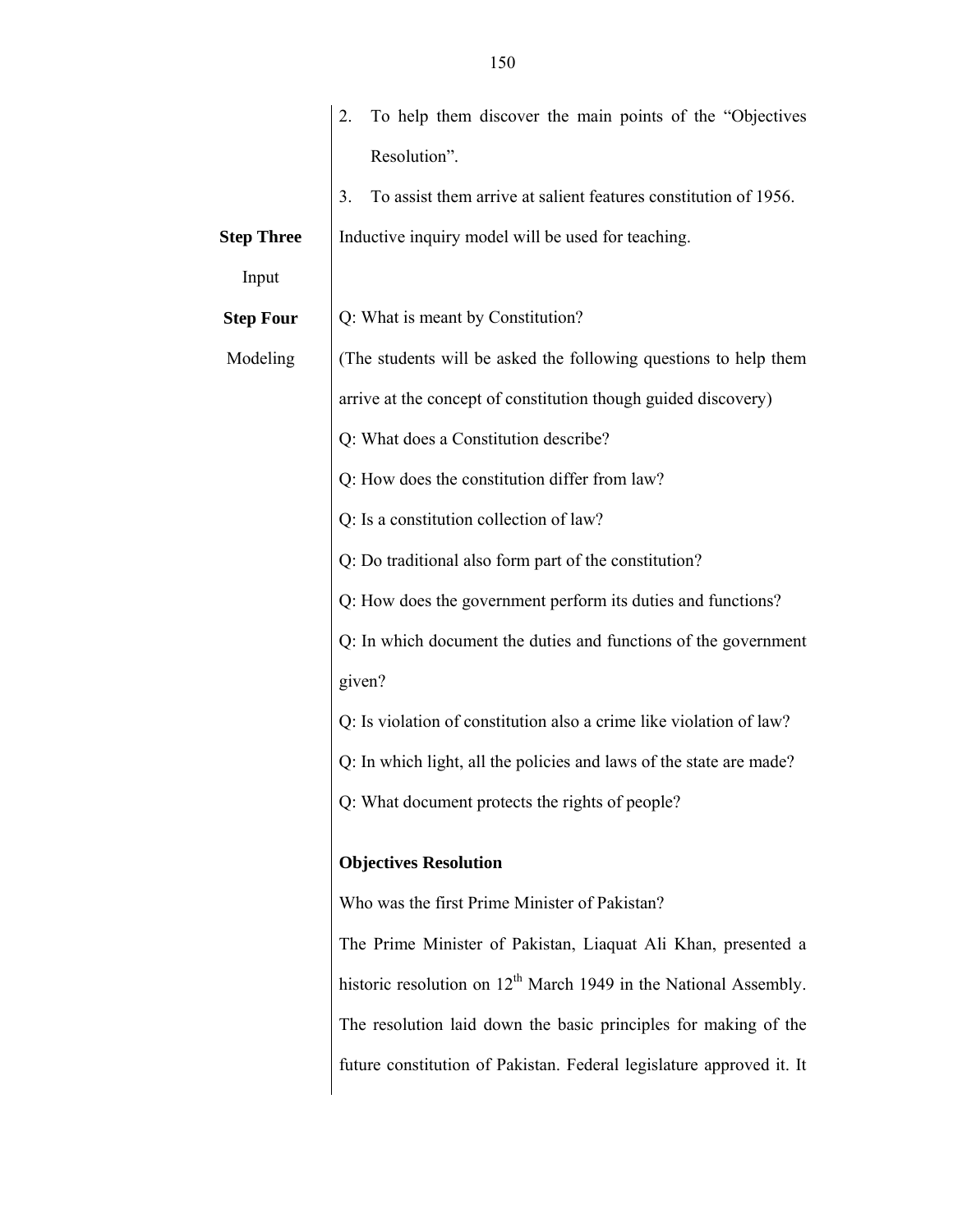is generally called objectives resolution. It defined the objectives, which could be helpful in clarifying the format of the future constitution.

(After giving the above information interpersonal with discovery questions, the students then will be asked to read the textbook page about the objectives resolution where they will be encouraged to think and discover the answers to the following questions).

Q: What is meant by sovereignty of Allah?

Q: What does observance of Islamic values mean?

Q: What is concept of Islamic way of life?

Q: In objectives resolution, what is said about the minorities in Pakistan?

Q: What in your opinion, does the objectives resolution say about the protection of fundamental rights of people?

Q: Which form of government was decided in the objectives resolution?

Q: What was said in the objectives resolution about the development of backward areas?

Q: How was the judiciary system to be formed?

Q: Which will be national languages of the country?

After the approval of objectives resolution, the process of the formation of constitution started. The resolution was incorporated in all the constitutions made in Pakistan as a preamble.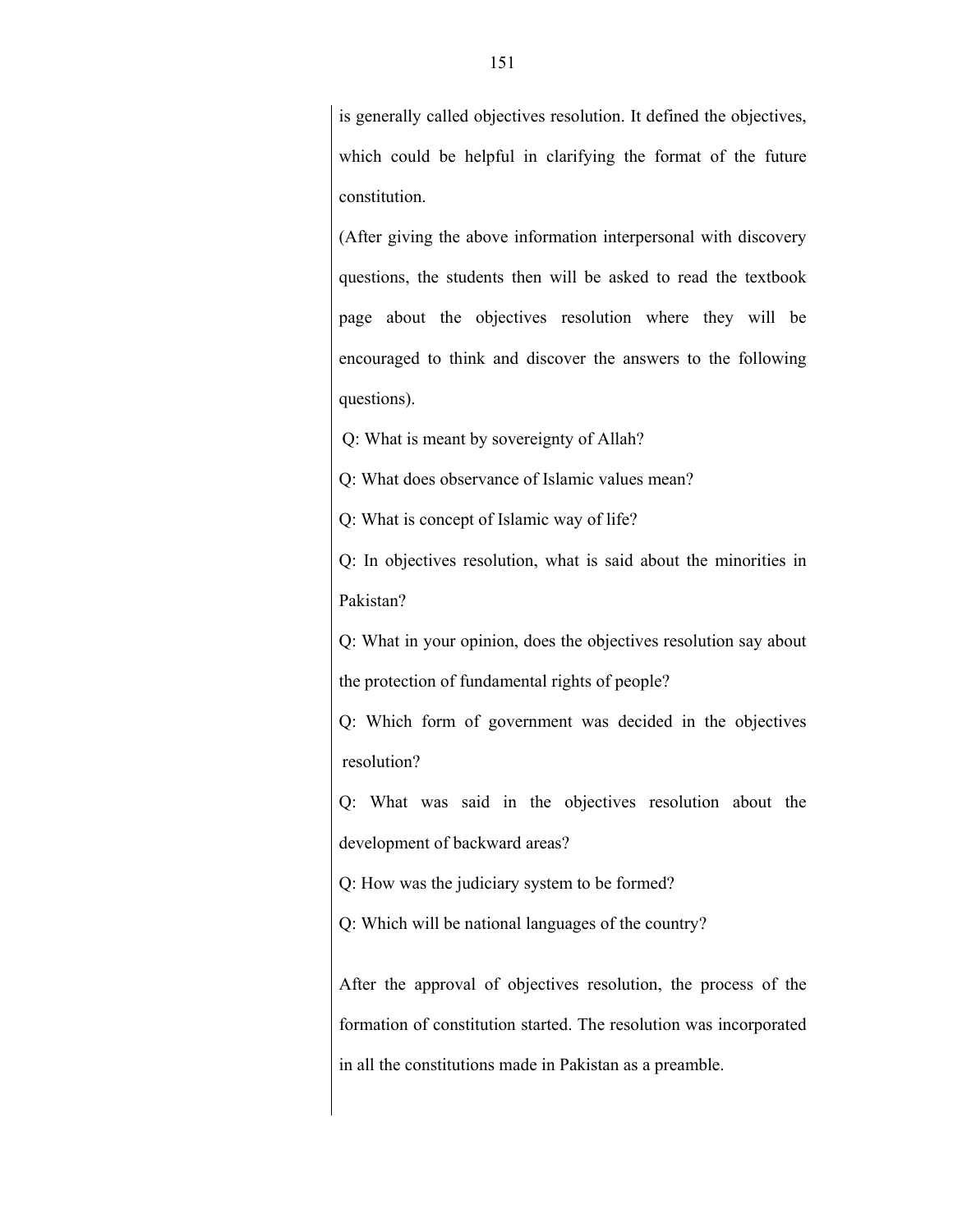**How can you explain the process of constitution making in Pakistan** 

After the approval of objectives resolution, it became certain on which lines the constitution would be made. For this purpose, a committee comprising the members of federal legislature was constituted, but unfortunately Pakistan was engulfed by various huge problems and no attention could be paid to the constitution. Due to lack of political stability that continued changing rapidly, the work could not be accomplished early. In such states of affairs, Governor General, Ghulam Muhammad, dissolved the Federal Assembly on  $24<sup>th</sup>$  October, 1954 and announced the formation of new constitution assembly.

The students will be asked to think about the following questions:

Q: What was important hurdle in the way of making the constitution regarding the West Pakistan?

(They will be guided to arrive at the following answer to the above question).

(Then the students will be asked :)

When did the process of constitution making become easier:

After the formation of one unit and elections of new Federal Assembly, the process of constitution making became easier. New Prime Minister Chaudhry Muhammad Ali, paid full attention to the making of new constitution and got it approved from Federal Assembly.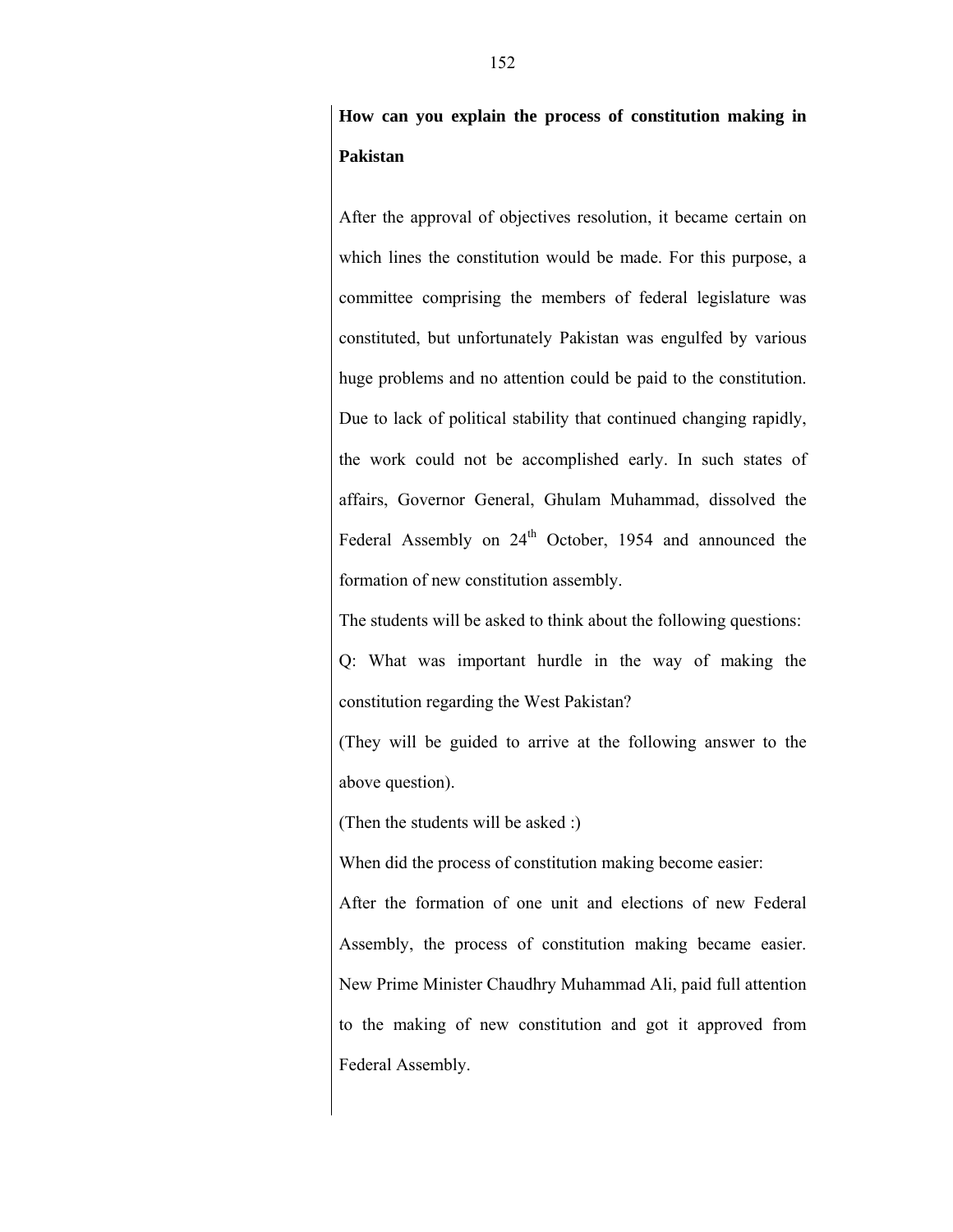|                        | (The following questions will be asked from students to help them |  |  |  |  |
|------------------------|-------------------------------------------------------------------|--|--|--|--|
|                        | arrive at the salient features of the constitution of 1956?       |  |  |  |  |
|                        | Q: What name was declared for Pakistan?                           |  |  |  |  |
|                        | Q: What sort of system was introduced in the country?             |  |  |  |  |
|                        | Q: To whom belongs the sovereignty?                               |  |  |  |  |
|                        | Q: What does the concept of sovereignty mean to you?              |  |  |  |  |
|                        | Q: Through whom shall this power exercise in the country?         |  |  |  |  |
|                        | Q: What type of life the people shall be facilitated to lead?     |  |  |  |  |
|                        | Q: Will the minorities be given religious freedom?                |  |  |  |  |
|                        | Q: Will the citizens be given full civil rights?                  |  |  |  |  |
|                        | Q: Will the judiciary be free?                                    |  |  |  |  |
|                        | Q: What two languages will be national languages of Pakistan?     |  |  |  |  |
|                        | Q: Was the constitution 1956 in written or non-written form?      |  |  |  |  |
| <b>Step Five</b>       | When was Pakistan declared Islamic Republic?<br>1.                |  |  |  |  |
| Checking of            | Which languages were declared as national languages in the<br>2.  |  |  |  |  |
| understanding          | constitution of 1956?                                             |  |  |  |  |
| <b>Step Six</b>        | The following exercise will be given to the students for guided   |  |  |  |  |
| <b>Guided Practice</b> | practice.                                                         |  |  |  |  |
|                        | 1.                                                                |  |  |  |  |
|                        | 2.                                                                |  |  |  |  |
|                        | 3.                                                                |  |  |  |  |
|                        | 1949, in the assembly.                                            |  |  |  |  |
|                        | Objective resolution was made a part of the constitution of<br>4. |  |  |  |  |
|                        |                                                                   |  |  |  |  |
|                        | All the four provinces of West Pakistan merged into<br>5.         |  |  |  |  |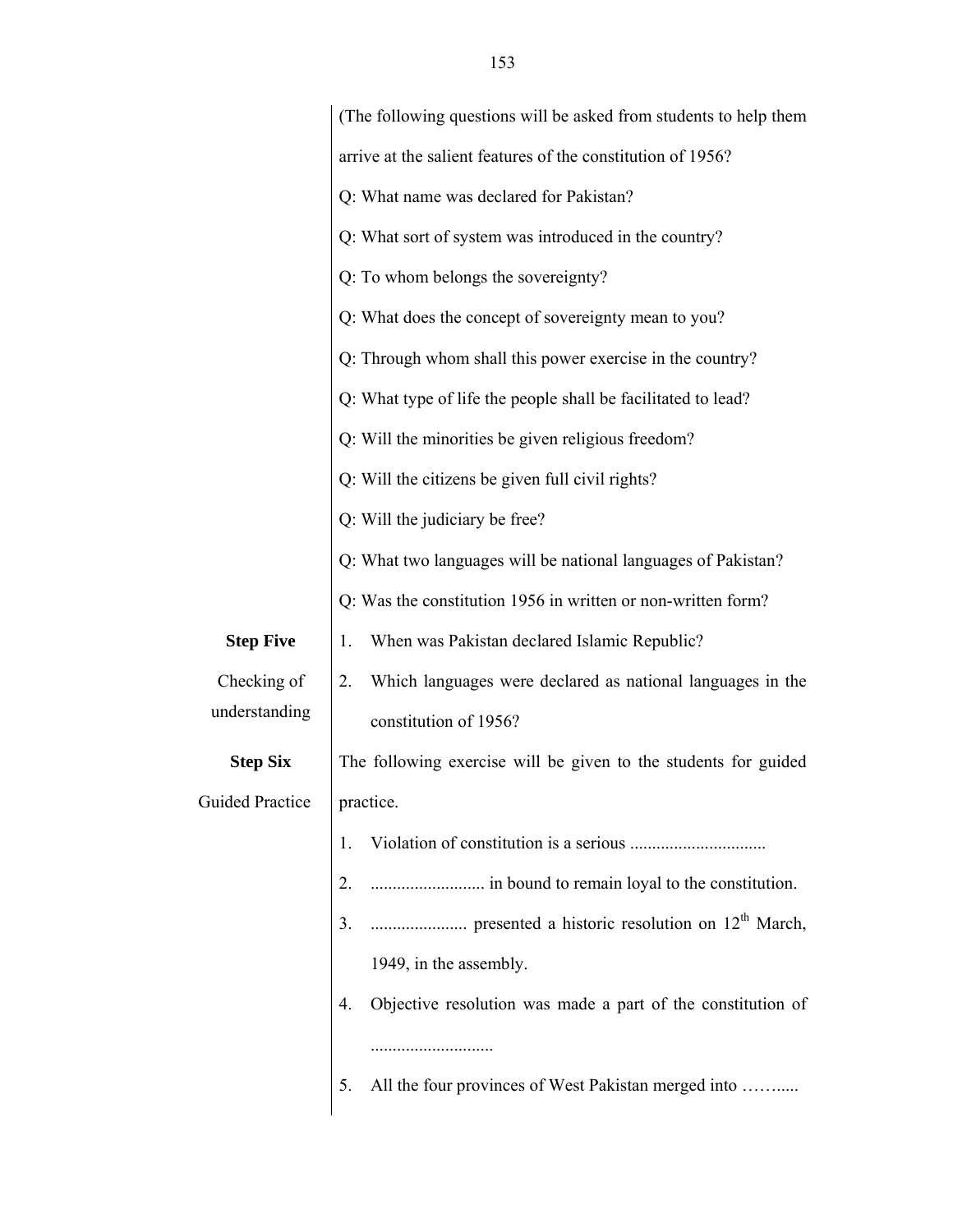|                   | The first constitution of Pakistan was the  constitution.<br>6.    |  |  |  |  |  |
|-------------------|--------------------------------------------------------------------|--|--|--|--|--|
|                   | Full attention was paid to the development of first                |  |  |  |  |  |
|                   |                                                                    |  |  |  |  |  |
|                   | The first constitution declared the name of the country as         |  |  |  |  |  |
| <b>Step Seven</b> | The students will be provided independent practice through the     |  |  |  |  |  |
| Independent       | following homework assignment.                                     |  |  |  |  |  |
| Practice          |                                                                    |  |  |  |  |  |
|                   | Define constitution, describe main points of objectives resolution |  |  |  |  |  |
|                   | and the salient features of 1956 constitution.                     |  |  |  |  |  |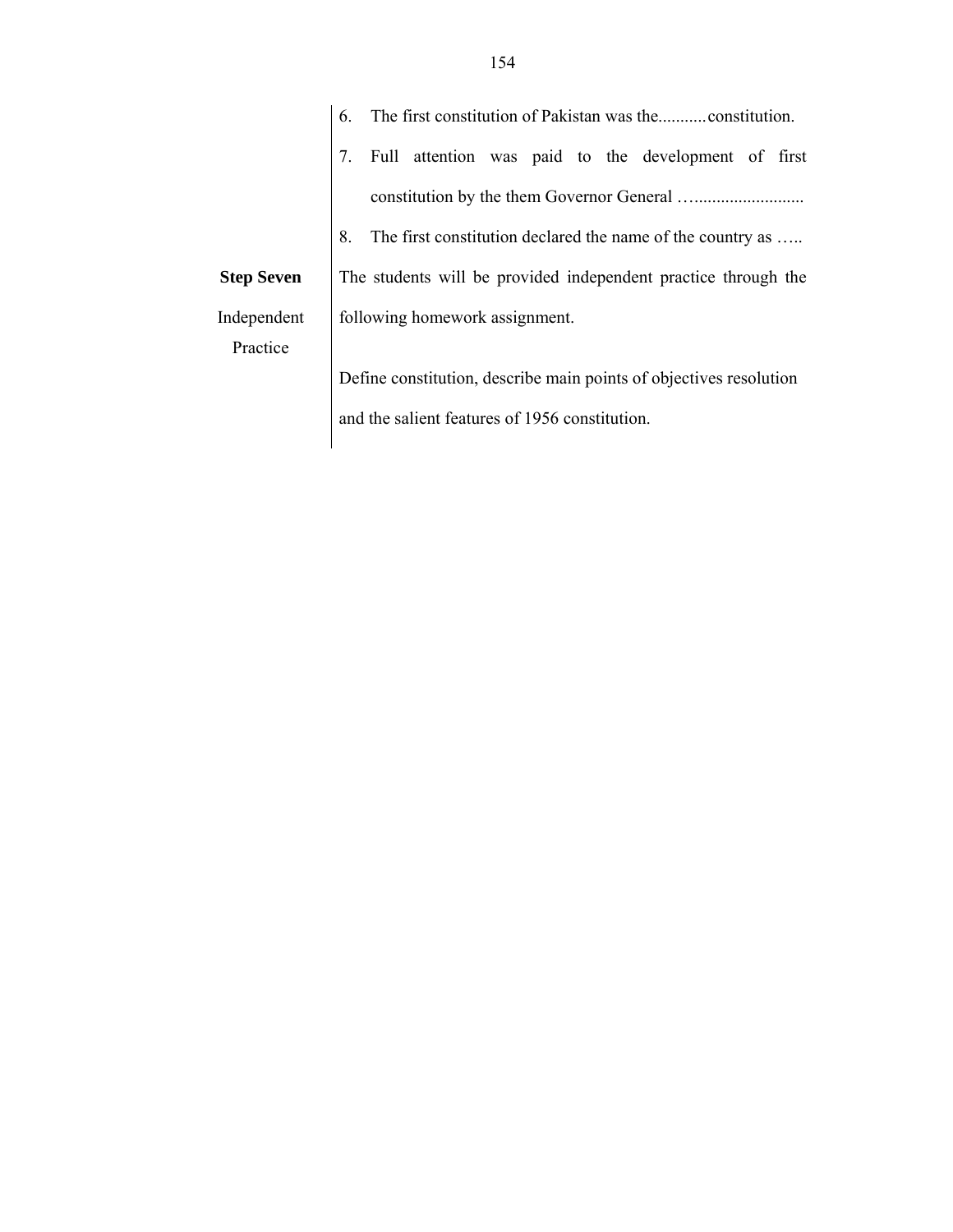# **APPENDIX "D"**

# **LESSON PLAN**

## **MODEL NO. 3**

| Class: 10 <sup>th</sup>                                                      | Subject:<br>Pak Studies                                                                              |  |  |  |  |
|------------------------------------------------------------------------------|------------------------------------------------------------------------------------------------------|--|--|--|--|
| Period: 3rd                                                                  | Time Duration: 35 minutes                                                                            |  |  |  |  |
| Topic: Constitution of Islamic Republic of Pakistan Teacher:<br>Miss Qaisara |                                                                                                      |  |  |  |  |
|                                                                              | Teaching Material   Black board, chalk, duster and textbook.                                         |  |  |  |  |
| Objectives                                                                   | i. To aware them about the developmental procedure of the<br>constitution.                           |  |  |  |  |
|                                                                              | ii. To provide them information about the importance of<br>constitution.                             |  |  |  |  |
| <b>Audio Visual Aids</b>                                                     | Black board will be used.                                                                            |  |  |  |  |
| Teaching method                                                              | Conventional method will be used.                                                                    |  |  |  |  |
| Prior knowledge                                                              | What do you know about the constitution of Pakistan?<br>Which is the first constitution of Pakistan? |  |  |  |  |
| Announcement of<br>the Topic                                                 | We will discuss today "constitution of Islamic republic of                                           |  |  |  |  |
|                                                                              | Pakistan"                                                                                            |  |  |  |  |
| Reading by the<br>Student                                                    | <b>Objectives Resolution</b>                                                                         |  |  |  |  |
|                                                                              | The Prime Minister of Pakistan, Liaquat Ali Khan, presented a                                        |  |  |  |  |
|                                                                              | historic resolution on $12th$ March 1949 in the National Assembly.                                   |  |  |  |  |
|                                                                              | The resolution laid down the basic principles for making of the                                      |  |  |  |  |
|                                                                              | future constitution of Pakistan. Federal legislature approved it. It                                 |  |  |  |  |
|                                                                              |                                                                                                      |  |  |  |  |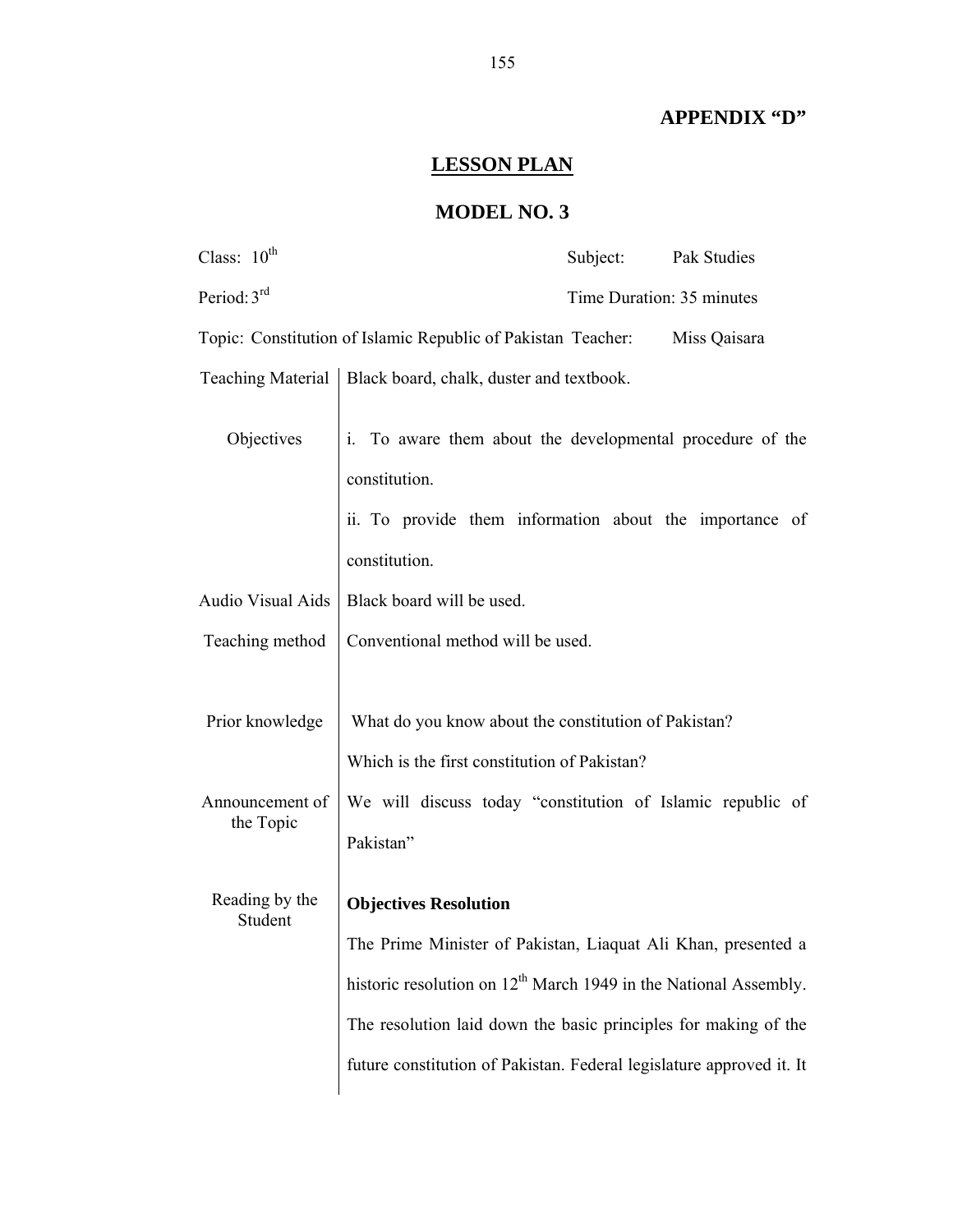is generally called objectives resolution. It defined the objectives which could be helpful in clarifying the format of the future constitution.

The main points of the objectives resolution were as under:

**1. Sovereignty of Allah:** Objectives Resolution categorically states that sovereignty all over the universe belongs to Allah. Power is a trust with the people and it is to be exercised within the prescribed limits by the elected representatives of the people.

**2. Observance of Islamic Values:** it laid down that in Pakistan, Islamic values like democracy, equality, fraternity, freedom of expression, tolerance and social justice would be exercised.

**3. Islamic Way of Life:** It was affirmed that an adequate environment would be provided to enable the Muslims to lead their individual and collective lines accordingly to the basic principles of Islam.

**4. Security of Minorities:** All the minorities living in Pakistan shall be fully free to lead their lives accordingly to the basic principles of their religious and beliefs.

**5. Protection of Fundamental Rights:** It is affirmed that all the citizens of Pakistan shall be guaranteed fundamental rights without making any discrimination on any basis.

**6. Federal form of Government:** It was specifically mentioned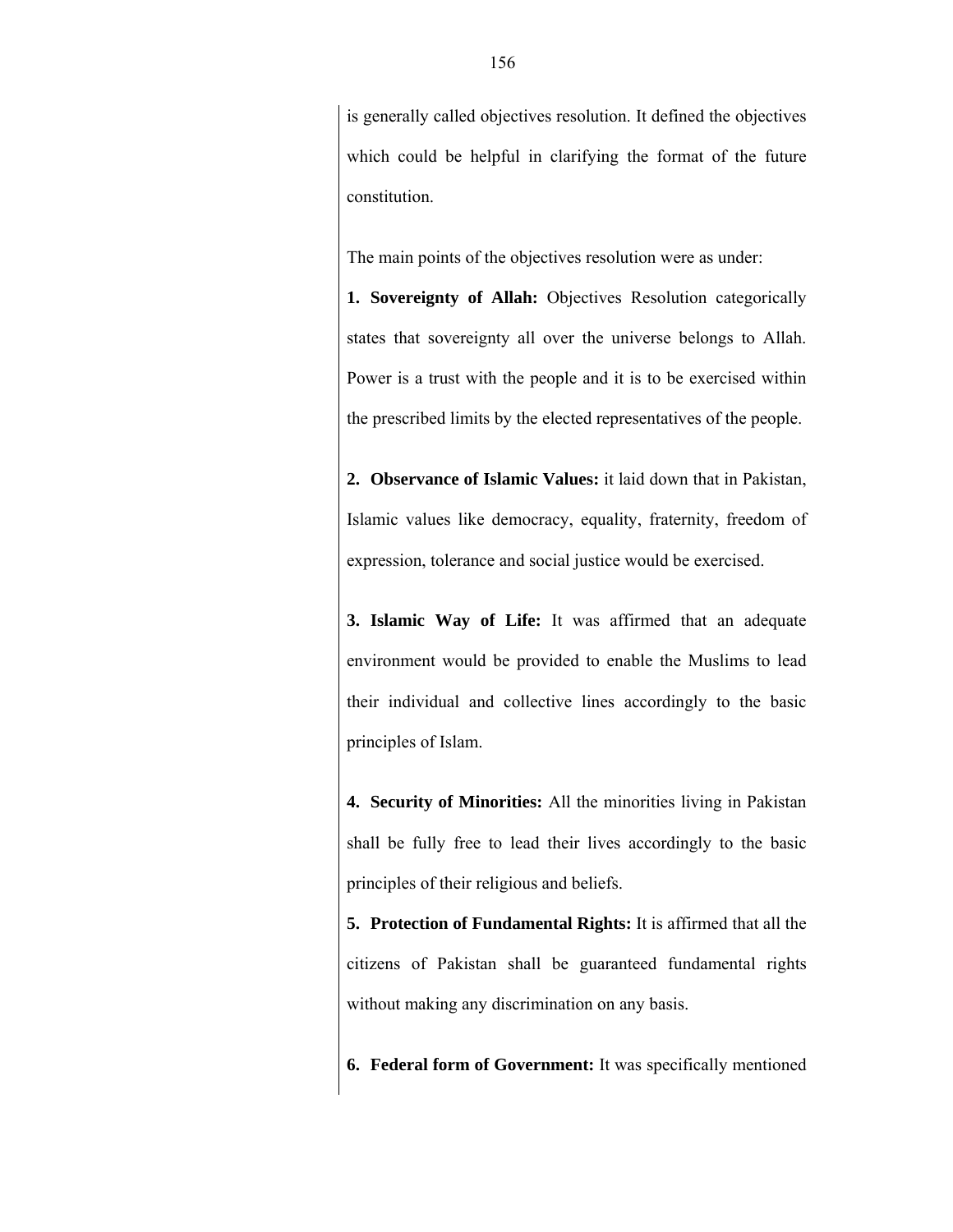that Pakistan shall have a federal form of government and its system shall be administered through the elected representatives of the people.

**7. Development of Backward Areas:** It was stressed that maximum efforts shall be made for the development of backward and remote areas to bring them at par with developed areas.

**8. Independence of Judiciary:** It was affirmed that judiciary shall be free from all the pressures and would work independently.

**9. The National Language:** It was made clear that Urdu shall be national language of Pakistan.

After the approval of objectives resolution, the process of the formation of constitution started. Objectives Resolution was incorporated in all the constitutions made in Pakistan as a preamble. It was make a part of the constitution of 1973 by making an amendment in 1985.

| Presentation              |                                                                                        |  |  |  |  |  |
|---------------------------|----------------------------------------------------------------------------------------|--|--|--|--|--|
| Partial<br>Recapitulation | What is objective Resolution?<br>$\mathbf{1}$ .                                        |  |  |  |  |  |
|                           | $\dddot{\mathbf{u}}$ .<br>objectives Resolution<br>When<br>legislative<br>passed<br>by |  |  |  |  |  |
|                           | assembly?                                                                              |  |  |  |  |  |
| <b>Second Step</b>        | <b>Process of constitution making in Pakistan</b>                                      |  |  |  |  |  |
| Reading by the<br>student | After the approval of objectives resolution, it became certain that                    |  |  |  |  |  |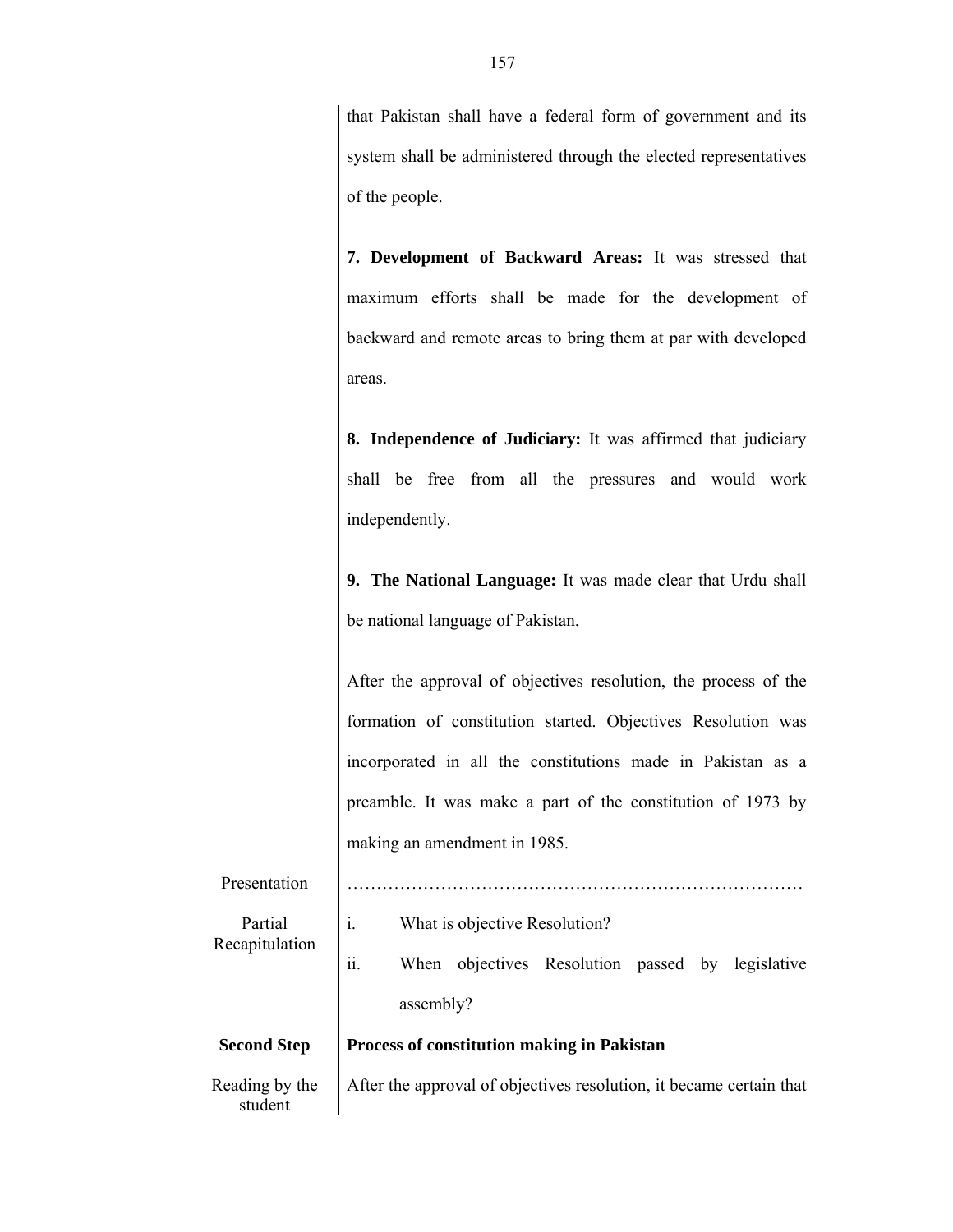on which lines the constitution would be made. For this purpose, a committee comprising the members of federal legislature was constituted, but unfortunately Pakistan was engulfed by various huge problems and no attention could be paid to the constitution. Due to lack of political stability that continued changing rapidly, the work could not be accomplished early. In such states of affairs, Governor General, Ghulam Muhammad, dissolved the Federal Assembly on  $24<sup>th</sup>$  October, 1954 and announced the formation of new constitution assembly. Another important hurdle in the way of making the constitution was the west wing of Pakistan that consisted of four provinces and east wing of one province but having majority in population. In order to overcome this hurdle, all the four provinces of west wing were merged into one unit named West Pakistan. After the formation of one unit and elections of new Federal Assembly, the process of constitution making became easier. New Prime Minister, Ch. Muhammad Ali, paid full attention to the making of new constitution and got it approved from federal assembly.

#### **Salient Features of Constitution of 1956**

The first constitution of Pakistan was enforced on  $23<sup>rd</sup>$  March, 1956. Salient features of this constitution were:

- 1. Pakistan was declared an Islamic Republic.
- 2. Federal Parliamentary system was introduced in the country.
- 3. It was affirmed that sovereignty belongs to Allah, and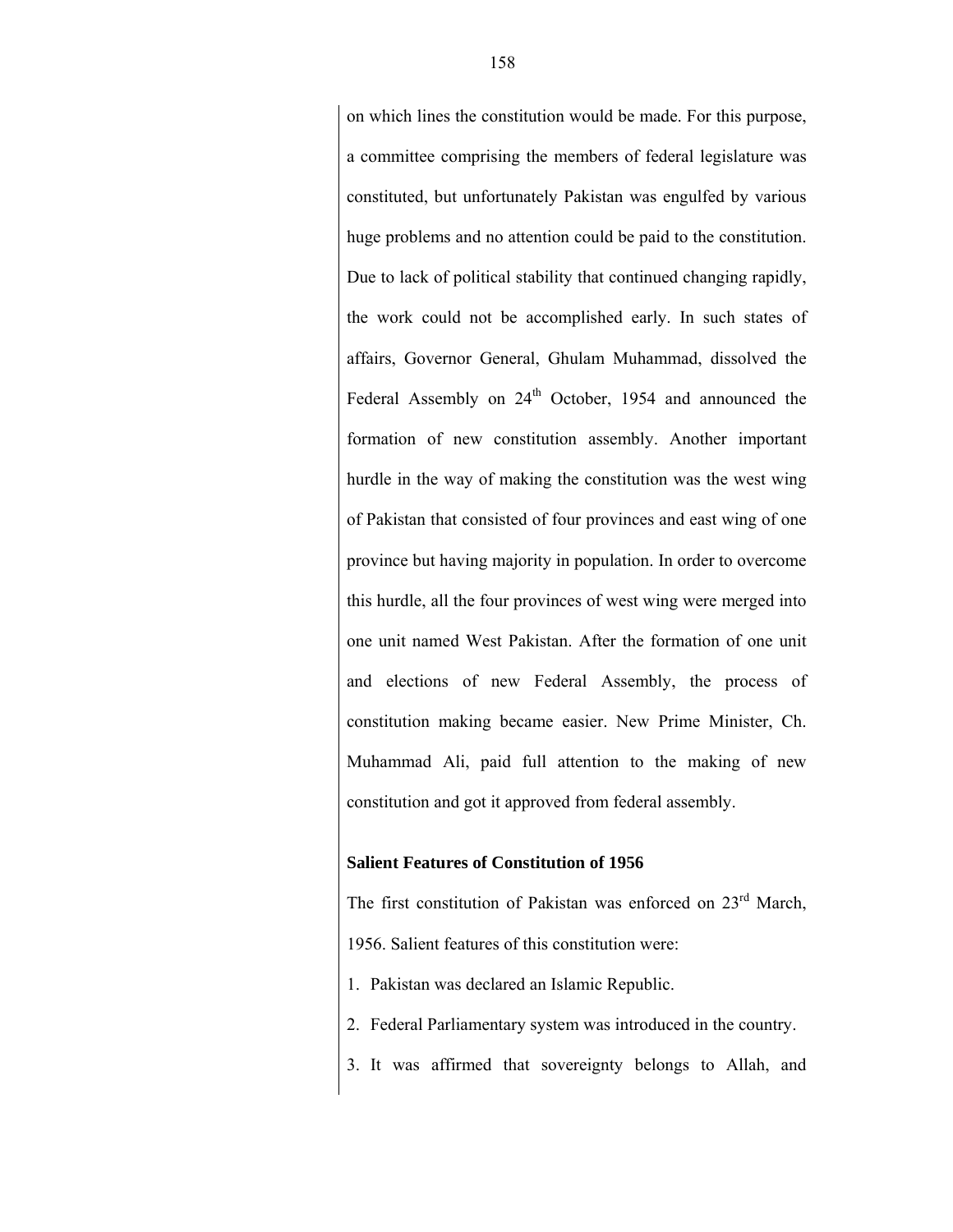|                 | exercise of power through the elected representatives of         |
|-----------------|------------------------------------------------------------------|
|                 | people, a necessary environment to enable the people to lend     |
|                 | their lives according to the basic principles of Islam, and full |
|                 | religious freedom to minorities were guaranteed.                 |
|                 | Citizens were given full civic rights to lead a prosperous<br>4. |
|                 | life and utilize their faculties.                                |
|                 | It was guaranteed for the judiciary to work independently,<br>5. |
|                 | and security of service to judges was ensured.                   |
|                 | Under the constitution of 1956, Urdu and Bengali were<br>6.      |
|                 | declared as the national languages.                              |
|                 | Constitution of 1956 was in written form.<br>7 <sub>1</sub>      |
| Presentation    |                                                                  |
| Final           | When assembly passed first constitution?<br>1.                   |
| Recapitulation  | ii.<br>What do you know about the process of constitution        |
|                 | making in Pakistan?                                              |
| Home Assignment | Write a detail note on first constitution of Pakistan.           |
|                 |                                                                  |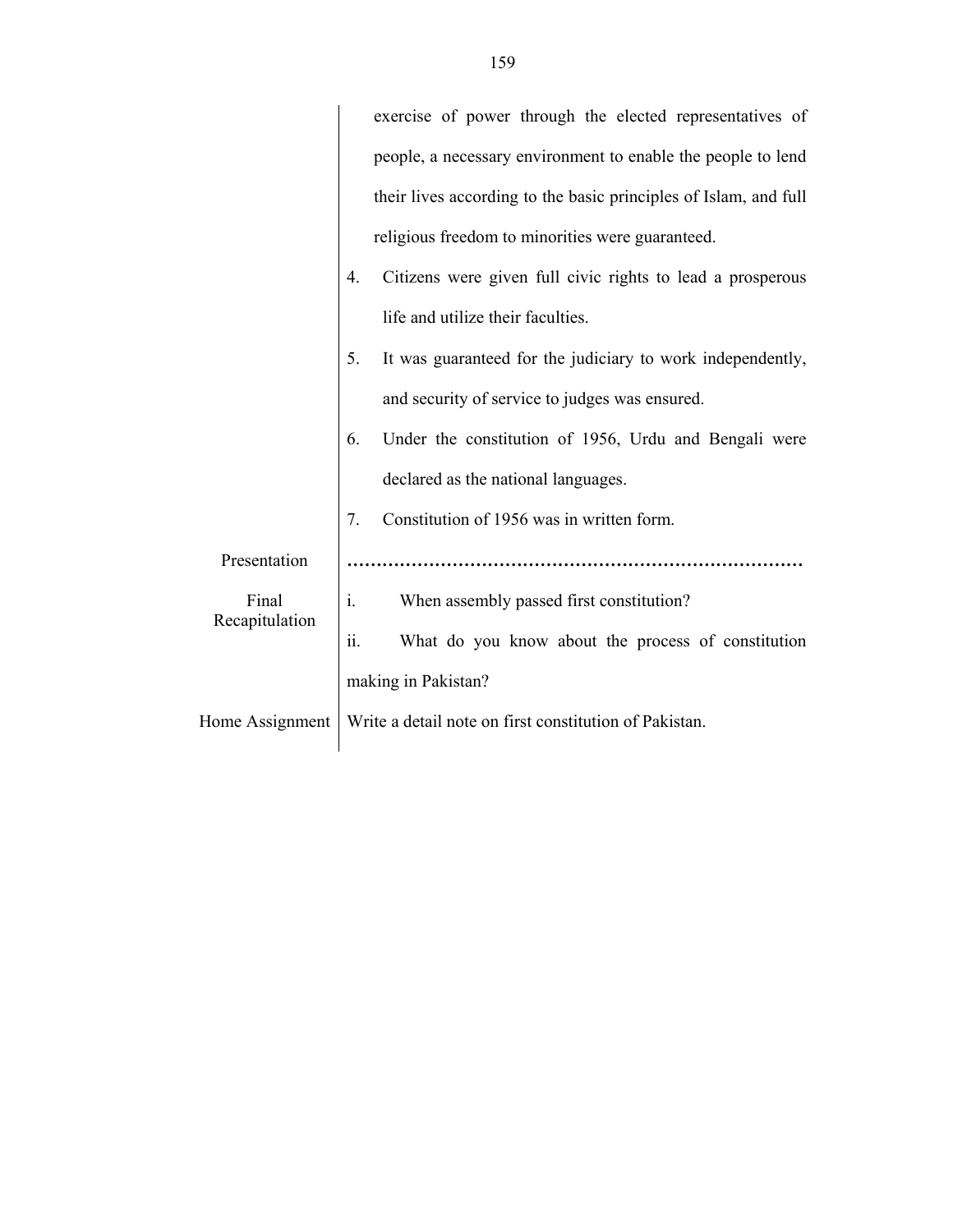### **APPENDIX "E"**

| <b>Experimental Group I</b> |    | <b>Experimental Group II</b> |    | <b>Control Group III</b> |                 |
|-----------------------------|----|------------------------------|----|--------------------------|-----------------|
| M. Ali Raza                 | 28 | M. Umar                      | 28 | <b>Sher Niaz</b>         | 28              |
| S. Abdul Mateen             | 27 | Mohsin Ali                   | 28 | <b>Badr Jamil</b>        | 28              |
| Zain Ali                    | 27 | Tahir Islam Raja             | 27 | S. Faizan Hassan         | 27              |
| Arham Hassan                | 27 | M. Sheraz                    | 27 | <b>Akmal Saeed</b>       | 26              |
| Aqib Shakir                 | 26 | Syed Farhad Ali              | 26 | Wajid Ali                | 26              |
| Najam Ul Hassan             | 26 | Zeeshan Ahmed                | 26 | M. Umair Shehbaz         | 26              |
| M. Idrees Bashir            | 25 | Sheroze Iqbal                | 25 | Hassan Ali               | 25              |
| Rehan Suleman               | 25 | Asif Hussain                 | 25 | Muqadam Hussain          | 25              |
| Muhammad Danish             | 25 | Ali Nawaz                    | 25 | M. Ali Nawab             | $\overline{25}$ |
| A. Rehman Danish            | 25 | Haris Tanveer                | 24 | Aazim Hassan             | 24              |
| Faizan Ul Islam             | 24 | M. Bilal                     | 24 | Nadeem Mushtaq           | 24              |
| Shah Hussain                | 24 | Hassan Jamil                 | 24 | Zain Ul Aabdeen          | 24              |
| Khawaja Mubeen              | 24 | M. Osama                     | 24 | <b>Bilal Javed</b>       | 24              |
| Hashim Rehman               | 23 | Aftab Shoukat                | 23 | Khuram Irshad            | 23              |
| Muhammad Saeed              | 23 | S. Zeeshan Ali               | 23 | Asad Mehmood             | 23              |
| Zohaib Arshad               | 23 | Attiq Mehmood                | 23 | Rizwan Ikhlaq            | 23              |
| <b>Bilal Hussain</b>        | 23 | S. Jaffar Ali                | 22 | M. Usman                 | 22              |
| <b>Fahad Ahmed</b>          | 22 | <b>Umair Afzal</b>           | 22 | Sheikh M. Idrees         | 22              |
| Muhammad Arshad             | 22 | Nasir Qadeer                 | 22 | Aatif Ali                | 21              |
| Syed Sajid Ali Shah         | 21 | Raja Faisal                  | 21 | Shahid Khan              | 21              |
| <b>Owais Nasim</b>          | 21 | Atta Ur Rehman               | 21 | M. Umar                  | 21              |
| Hafiz M. Idrees             | 21 | Arslan Haider                | 20 | M. Faisal Musthaq        | 20              |
| Hafiz M. Saghir             | 20 | Ayaz Khan                    | 20 | Hafiz M. Saeed           | 20              |
| Mirza Yasin                 | 20 | Waqar Farooq                 | 20 | Rana Sultan              | 19              |
| Ali Saleem                  | 19 | Saqib Ali                    | 19 | M. Saleem                | 19              |
| Zeeshan Rashid              | 19 | M. Adil                      | 19 | Rafaqat Hussain          | 19              |
| Muhammad Israr              | 18 | Rehbar Gulistan              | 19 | Saddam Hussain           | 19              |
| <b>Fahad Adeel</b>          | 18 | Ali Nawaz                    | 18 | M. Shohaib               | 18              |
| Yasir Jameel                | 18 | Hafiz M Suleman              | 17 | M. Junaid                | 17              |
| Ali Alyas                   | 17 | M. Danial                    | 16 | <b>Taimor Ahmed</b>      | 16              |

# **PRETEST ACHIEVEMENT SCORES OF 10TH CLASS**